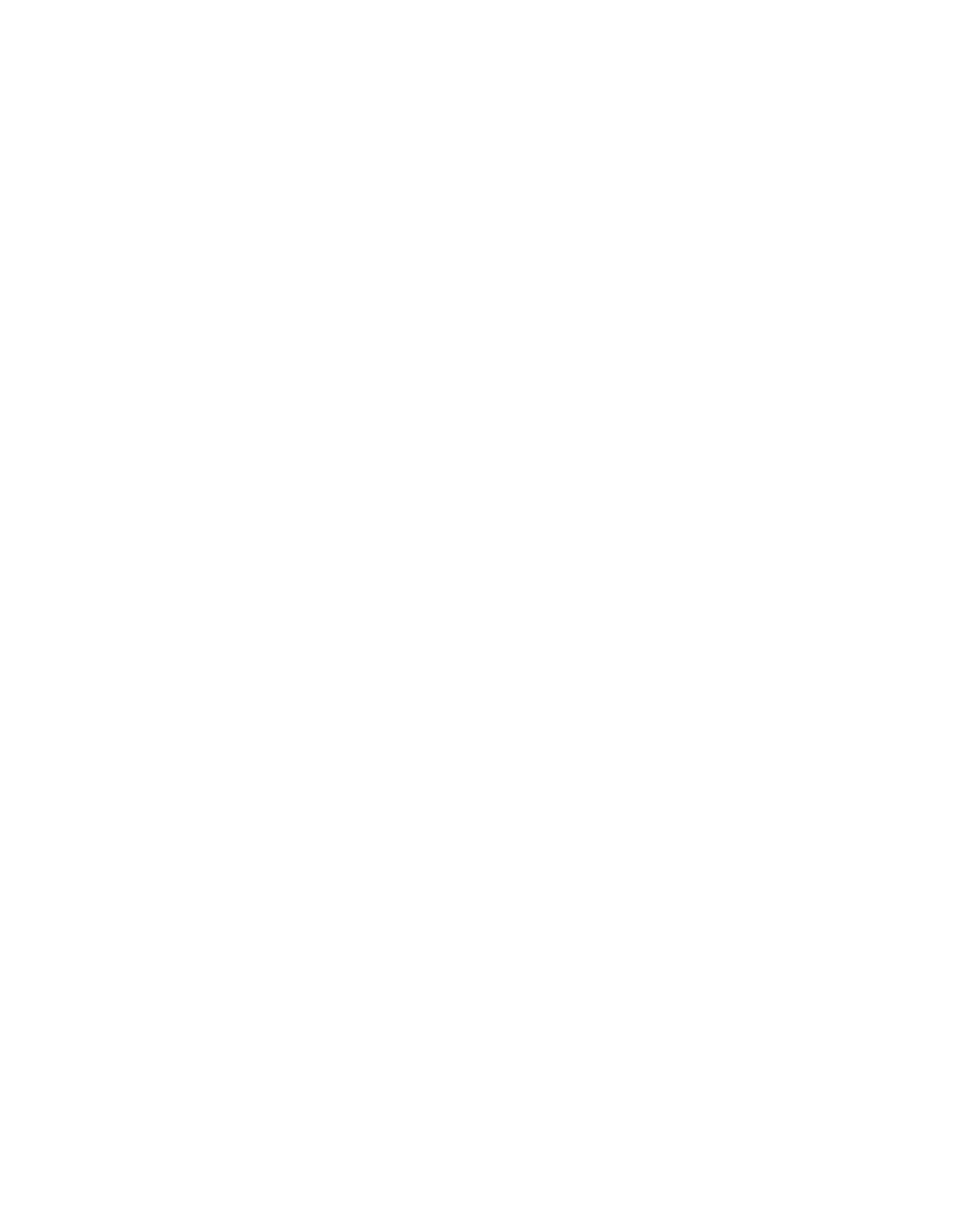# **Journal of the American Society of Legislative Clerks and Secretaries**

# **2007-2008 Staff**

| $Co-Chair$  | Nathan Hatfield, VA Senate<br>Calendar Clerk       |
|-------------|----------------------------------------------------|
| Co-Chair:   | Maryann Horch, VA Senate<br><b>Systems Analyst</b> |
| Vice Chair: | Annette Moore, UT Senate<br>Secretary              |
| Recorder:   | Inga Emerson, DE House<br>Journal Clerk            |

# **Editorial Board**

Polly Emerson (TX) Jeff Finch (VA) Hobie Lehman (VA) Tara Perkinson (VA)

# **Committee Members**

Tom Forster (OR) Karen Goldman (CO) Nellie Humphries (AL) Mary Phillips (NV) Ron Smith (LA)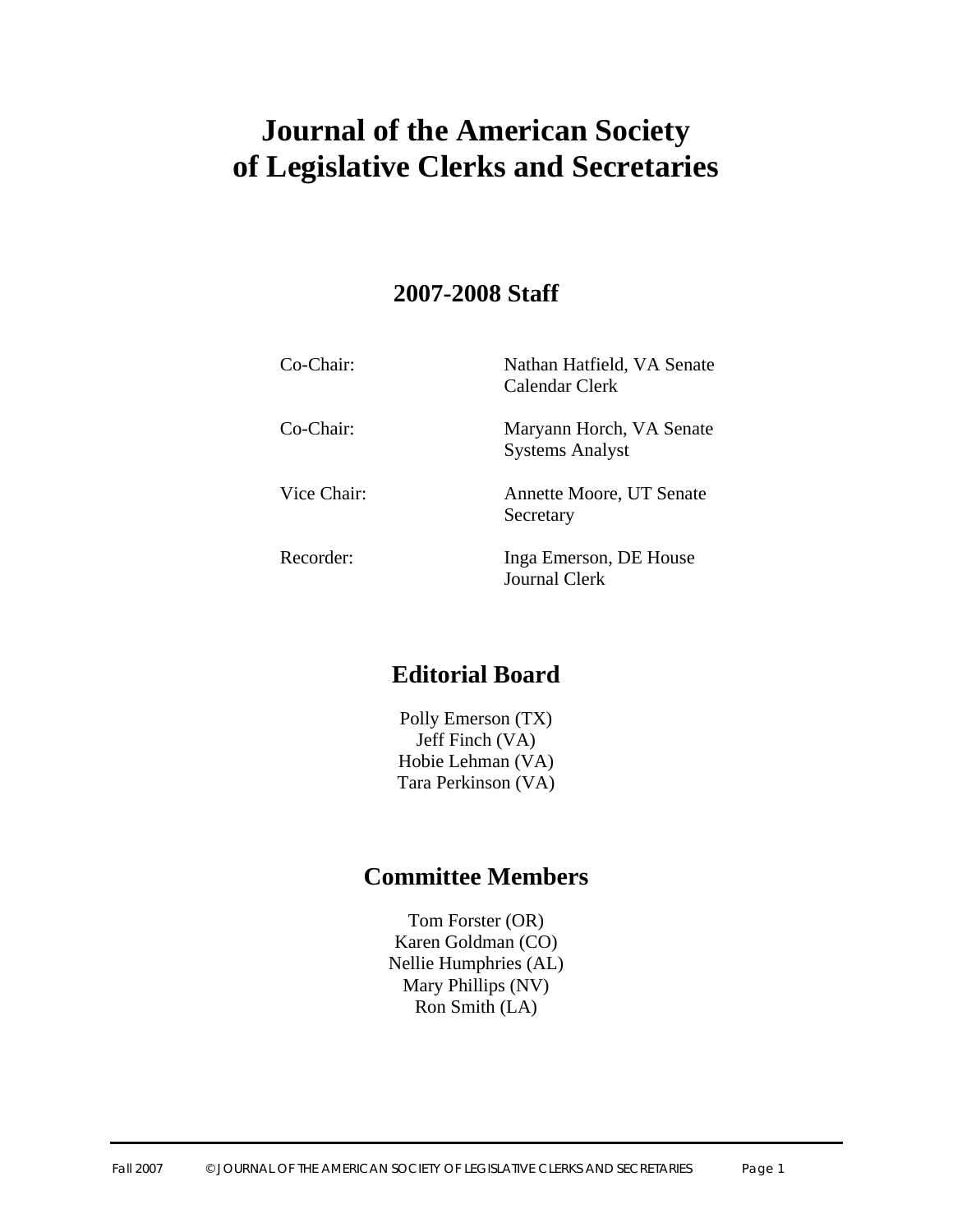#### **INFORMATION FOR AUTHORS**

The editor of the *Journal of the American Society of Legislative Clerks and Secretaries* welcomes manuscripts which would be of interest to our members and legislative staff, including topics such as parliamentary procedures, management, and technology. Articles must be of a general interest to the overall membership.

Contributions will be accepted for consideration from members of the American Society of Legislative Clerks and Secretaries, members of other National Conference of State Legislatures staff sections, and professionals in related fields.

All articles submitted for consideration will undergo a review process. When the Editorial Board has commented, authors will be notified of acceptance, rejection or need for revision of manuscripts. The review procedure will require a minimum of four to six weeks. Two issues are printed annually – one in the spring and the other in the fall.

#### **STYLE AND FORMAT**

Specialized jargon should be avoided. Readers will skip an article they do not understand.

Follow a generally accepted style manual such as the University of Chicago Press *Manual of Style*. Articles should be word processed in Word 2000 or WordPerfect 8.0, and doublespaced with one-inch margins.

Number all references as endnotes in the order in which they are cited within the text. Accuracy and adequacy of the references are the responsibility of the author.

Authors are encouraged to submit a photograph with their article, along with any charts or graphics which may assist readers in better understanding the article's content.

#### **SUBMISSION**

Articles should be submitted electronically to:

Nathan Hatfield, Co-Chair **nhatfield@sov.state.va.us** or Maryann Horch, Co-Chair **mhorch@sov.state.va.us**

Photographs should be emailed in .jpeg or .gif format or mailed flat with appropriate cardboard backing to:

> Nathan Hatfield, Co-Chair Maryann Horch, Co-Chair Senate of Virginia P.O. Box 396 Richmond, VA 23218

Inquiries from readers and potential authors are encouraged. You may contact the editor by telephone at (804) 698-7470 or email at **nhatfield@sov.state.va.us** or

**mhorch@sov.state.va.us**. Letters to the editor are welcomed and will be published to provide a forum for discussion.



The *Journal of the American Society of Legislative Clerks and Secretaries* (ISSN 1084- 5437) consists of copyrighted and uncopyrighted material. Manuscripts accepted for publication become the property of the American Society of Legislative Clerks and Secretaries. All rights reserved. Reproduction in whole or part without permission is strictly prohibited.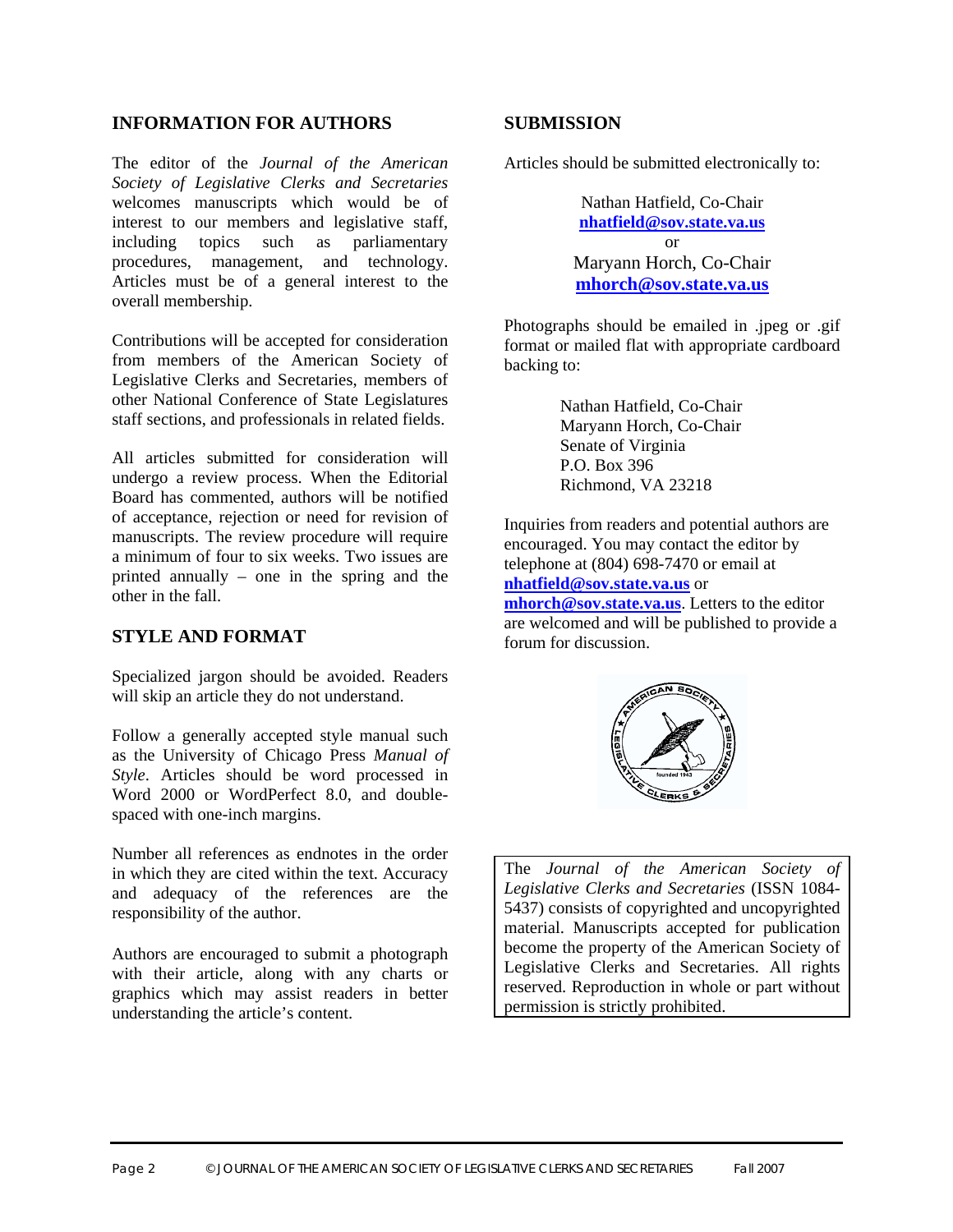# **PERJURY, CONTEMPT AND PRIVILEGE –OH MY! Coercive Powers of Parliamentary Committees**

Charles Robert and Blair Armitage\*

This paper explores the history and issues surrounding privilege and the swearing in witnesses. In summary, it argues that:

Contempt powers available to committees are not always enough to compel the appearance or testimony of witnesses;

- That by legislating the power to administer oaths; by exempting sworn testimony from the usual protections of privilege when it is used in the case of perjury; and by giving the responsibility for prosecuting perjury cases to the courts, Canada has created a more effective mechanism for punishing those who lie to a parliamentary committee;
- That the Charter's provisions guaranteeing the rule of law and due process may conflict with Parliament's coercive powers; that other claimed powers, such as the ability to fine offenders, may also be questionable; and that the power to punish for contempt and to fine can no longer be asserted with certainty until they are tested in the courts.
- In remedy, the paper suggests a comprehensive review of the privileges and powers of Parliament with respect to its committees and that consideration be given to ensuring that they are properly equipped to function in the legal and human rights constructs that comprise the Charter era.

# **Introduction**

 The Canadian Parliament, as the principal representative assembly of the nation, necessarily possesses certain privileges and powers in order to support its two fundamental roles: to make laws for the welfare of the country and to hold the government of the day to account. These privileges and powers are part of the Constitution and are derived from British parliamentary practices and traditions. Most of these powers have remained fundamentally unchanged since they were established following Confederation.

 Some of Parliament's privileges and coercive powers apply to nonmembers when they participate in the work of Parliament as witnesses testifying before committees.<sup>1</sup> As witnesses, non-members are entitled to the same protection of freedom of speech as members. At the same time, they are subject to the discipline of the Senate or the House of Commons through the exercise of the contempt power if they do not cooperate to the committee's satisfaction. Like members, they can be admonished or reprimanded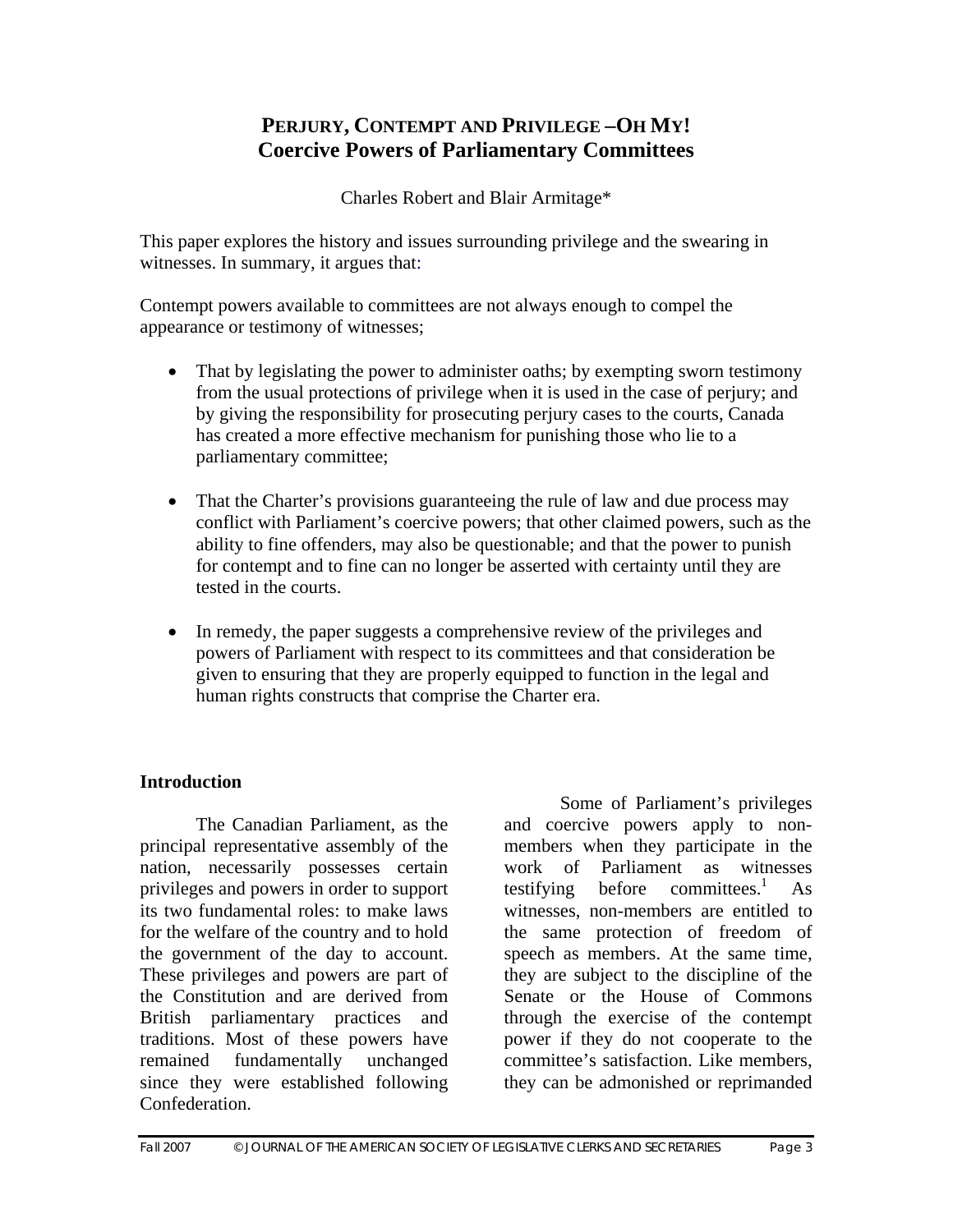and, if necessary, they can also be imprisoned.

 When committees function in an investigative manner, they can profit from the use of Parliament's contempt power, and more specifically the oath power. Inquiries that are fact-based investigations need to establish the truth or sequence of events. Such investigations are in many ways akin to a judicial inquiry, but they operate in a parliamentary (political) setting. However, fact-based inquiries are not the common fare of committees. Most committees spend the majority of their time hearing the opinions of witnesses, seeking their advice on bills or policies. This may explain why witnesses are not often heard under oath or affirmation. Nonetheless, if the powers are thought to be important still, it would be worthwhile to consider the current "environment" to determine if they should be retained, discarded or updated.

 The use of coercive powers by Parliament has two identifiable functions, to compel or to punish. Compulsion can be used with witnesses who may be hesitant or reluctant to cooperate; it deals with the immediate situation. Punishment is used after the fact against witnesses whose behaviour has been found to offend the dignity of the committee. The option to use either remains entirely at the discretion of the committee, subject to confirmation by the House.

 The history of these coercive powers and their effectiveness has not been the focus of much study or comment. Joseph Maingot's *Parliamentary Privilege in Canada* is one of the few to have reviewed the subject, but this analysis does not

pretend to be comprehensive; nor does Maingot really consider whether these coercive powers are still appropriate today, even though he was sensitive to the altered legal environment brought about by the incorporation of the Charter into the Constitution.2 Should these coercive powers be retooled to maximize their usefulness in the contemporary context? Has there been any impact on them as a result of the proclamation of the Charter with the guarantee of individual rights, including due process and the protection of self incrimination? This paper seeks to address some of these questions through an explanation of the purpose, origin and application of the contempt power and the administration of oaths in today's parliamentary and constitutional environment.

# **The British Experience**

 The House of Commons in England has exercised contempt powers for centuries.<sup>3</sup> As a constituent part of the High Court of Parliament, it had an inherent right to insist on the complete cooperation of witnesses called before the bar of the House or before one of its committees. Failure to comply with its demands for information could lead to various punishments including admonishment, reprimand and, not infrequently, imprisonment.

 As it happened, Parliament's successful assertion of its supremacy in the late  $17<sup>th</sup>$  century confirmed these powers, and also contributed to their excessive use. The judgment of *Stockdale v. Hansard* includes a list of some of these abuses spanning a century.4 Among the more egregious examples were violations of members'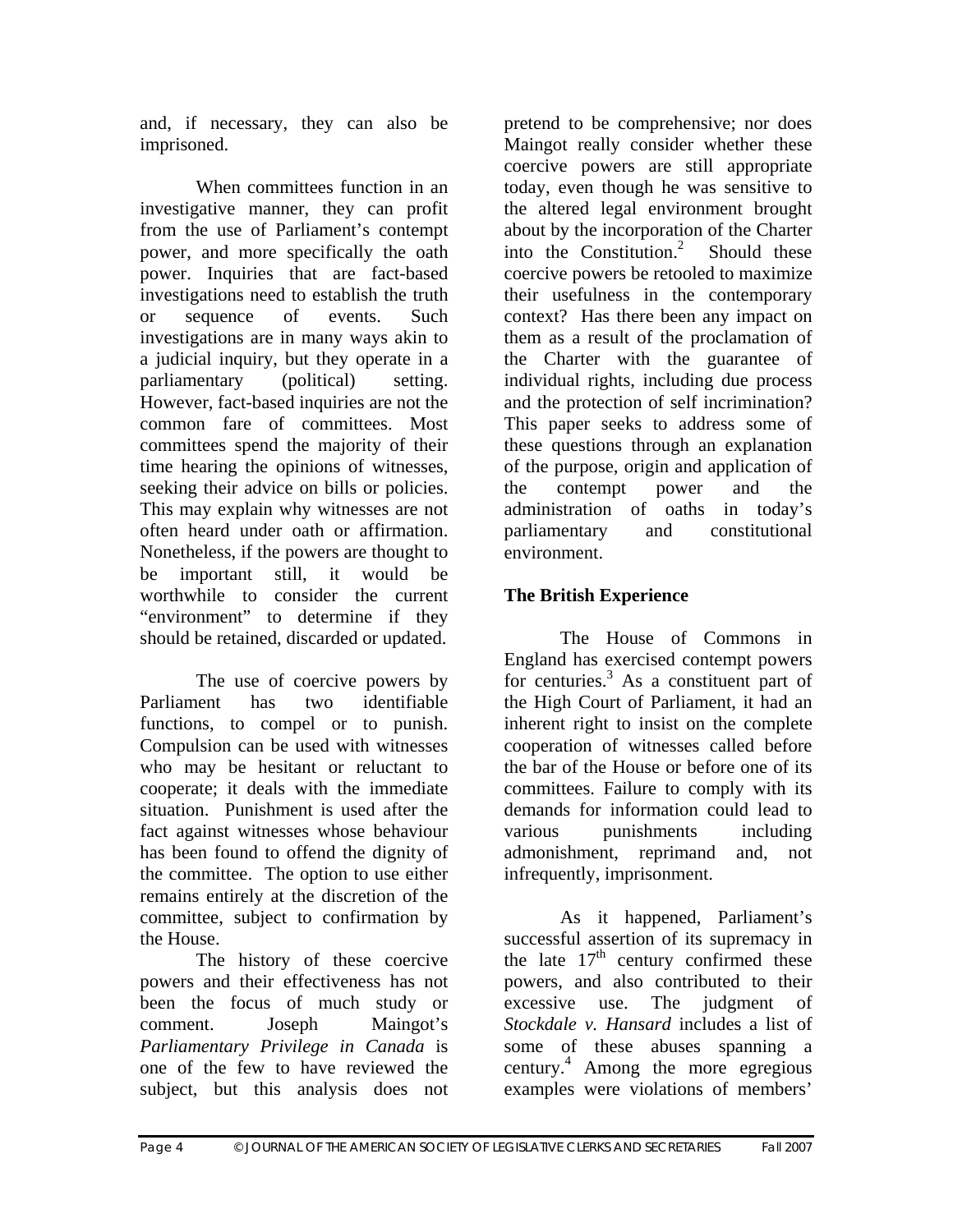private property, such as poaching and trespass, and even eviction of tenants for non-payment of rents. These abuses were completely unrelated to the strict understanding of contempt because they did not involve interference in the actual workings of the House or the participation of its members. Such outrageous practices were eventually curbed and the contempt power was more properly limited to enforcing compliance with orders of the House in pursuit of its work.

 In addition to the contempt power, the House of Commons sought the right to administer oaths to witnesses, which was fully achieved by statute in 1871. Unlike the House of Lords, the power to swear witnesses was not inherent to the House of Commons because it did not exercise judicial functions. The Commons did, however, deal with quasi-judicial matters such as disputed elections and petitions for divorce. Early attempts to hear witnesses under oath included some irregular practices. At a time when some MPs were also magistrates, they might be called upon to administer an oath.<sup>5</sup> On other occasions, witnesses were sent to be sworn at the bar of the House of Lords.<sup>6</sup> These practices, not authorized in law, were used sporadically over the course of about 100 years until they were abandoned mid 18<sup>th</sup> century.

 The preference to hear witnesses under oath was motivated by at least two factors. One was to impress upon members and witnesses alike the serious nature of some of the committee proceedings. Second, the growing number of private bills highlighted the need to hear petitioners under oath to

ensure that Parliament did not enact statutes based on false information.

 The 1770 "Grenville Act" was the first statute to replace this *ad hoc* approach with a more systematic one.<sup>7</sup> It was done to allow committees looking into disputed elections to conduct themselves more like a trial. This same Act also empowered the House of Commons to administer oaths at the bar in certain cases. Various amendments were made to this Act, and other similar Acts from 1770 onwards to extend the range of committees and subject-matter where oaths could be administered.<sup>8</sup> The issues being examined primarily dealt with controverted elections and divorce cases.

 The Parliamentary Witnesses Oaths Act of 1871 finally granted the House of Commons and its committees the right to administer oaths without restriction. By its terms, "Any person examined as aforesaid who willfully gives false evidence shall be liable to the penalties of perjury."9 Before the passage of such statutes, article 9 of the *Bill of Rights* barred the courts from using any aspect of parliamentary proceedings as evidence for any purpose. Laws permitting the swearing of witnesses, and particularly the 1871 Act, removed this impediment by creating a statutory exception to article 9. This interpretation is confirmed by the 1999 UK Joint Committee on Parliamentary Privilege<sup>10</sup>(hereinafter cited as the UK Report on Privilege) and by Maingot<sup>11</sup>. Until the adoption of the *Defamation Act 1996*, 12 permitting the limited use of *Hansard* by MPs as evidence in defamation proceedings, perjury was the only exception to article 9.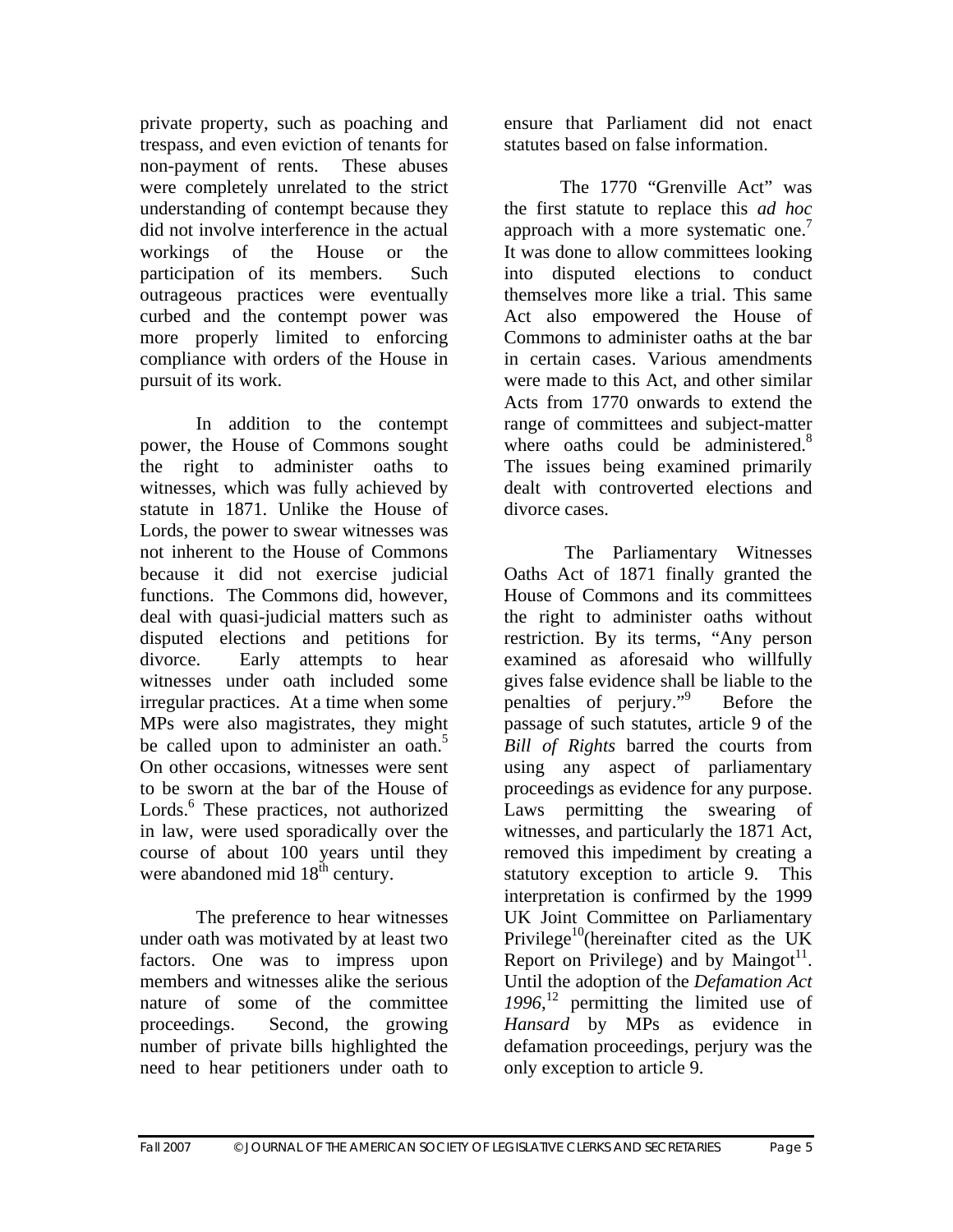These exceptions to article 9 have not impaired Parliament's coercive powers. On the contrary, with the incorporation of the oath power, witnesses became liable to two distinct charges – contempt and perjury. Either or both could be pursued, depending on the circumstances. This was acknowledged as early as 1844 in the first edition of Erskine May's *Treatise on the Law, Privileges, Proceedings and Usage of Parliament*. 13 The UK Report on Privilege also noted the dual liability and was not particularly troubled by it, though one British Justice recently expressed some concern about the possibility of conflicting results if both charges were actually followed. In fact, this has yet to happen and seems quite unlikely. $^{14}$ 

 Only three examples have been identified of perjury charges being recommended by the House of Commons in the nineteenth century. All three predate the 1871 Act, and all involve false testimony in relation to a committee examination of a disputed election  $15$ 

 These examples have led to the perception that a perjury prosecution can take place only on the recommendation of the House, or that a prosecution must take place if the House calls for one. This presumption does not appear to be well founded. In an 1869 appearance before a House of Commons select committee, Erskine May suggested an alternative understanding. Asked whether an indictment for perjury could proceed only with the permission of the House, May answered in the negative, saying:

… the House of Commons would be in the same position as any other court which administers oaths; and the Act of Parliament would state, as was done in the Act of 1858, that "Any person examined as aforesaid who shall willfully give false evidence, shall be liable to the penalty of perjury." That is the case now with regard to Committees on private bills, and it is the case with regard to the Committees of the House of Lords; and I can see no reason for treating the House of Commons in a different way.<sup>16</sup>

May used the example of the courts to demonstrate that the decision to pursue a charge of perjury would ultimately be made at the discretion of a prosecuting authority. It need not depend on an authorization, or indeed a complaint, of the House of Commons. This view was supported as recently as July 2007 in a report of the House of Lords Constitution Committee on the role of the Attorney General.<sup>17</sup>

 Coercive powers have remained a feature of the UK Parliament. They continue to be regarded as useful, but the 1999 UK Report on Privilege recommended that they be updated. Far from suggesting that these powers be compromised or diminished, the Committee suggested means to make them more effective, including the enactment of a power to impose fines as an option for punishing contempts.<sup>18</sup>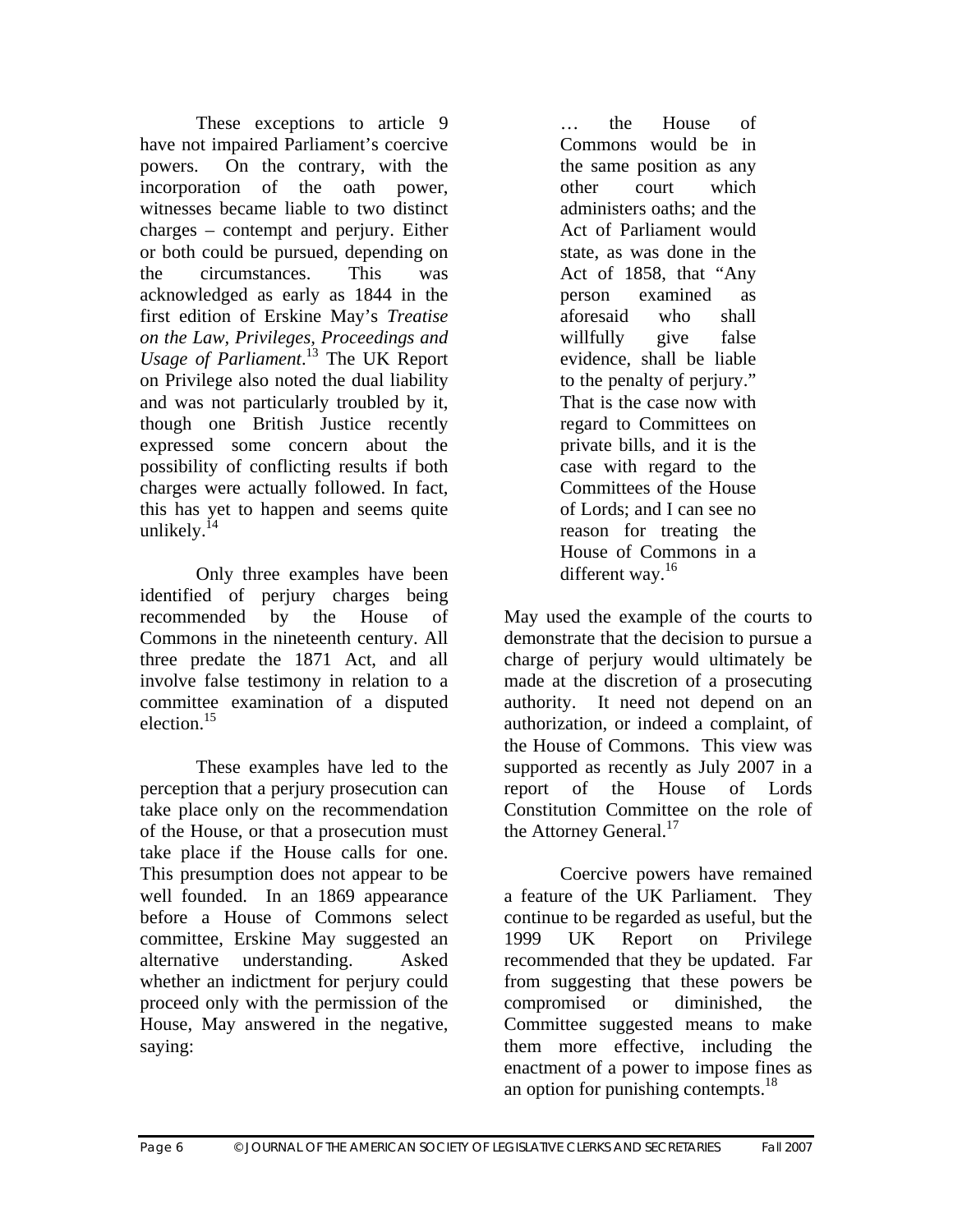#### **Canadian experience following Confederation**

 The privileges of the Westminster House of Commons were entrenched in section 18 of the *Constitution Act, 1867*. This included article 9 of the *Bill of Rights* by inference and all the inherent powers to punish for contempt. The ability to administer oaths was not included. The need for this power, however, was soon evident, and steps were quickly taken to provide for it. $^{19}$ 

 The inability to administer an oath was seen as an obstacle in dealing with applications for divorce, which were then obtained through private bills. Within months of its establishment, the Senate was confronted with a divorce bill that gave rise to some serious difficulties, notably the inability of the Senate to examine witnesses under oath.20 The UK Parliament had passed an act in 1858 to give committees of the Imperial House of Commons a power to swear witnesses. This power was limited to the examination of private bills. But such a power had not yet been enacted in Canada, and so the Senate committee chose to be guided by the evidence sworn before a Superior Court in Montreal  $^{21}$ 

 To avoid relying on this awkward precedent, and to avoid difficulty in future cases, Parliament immediately proceeded to pass an *Oaths Act* in 1868. The power to administer oaths was limited to witnesses appearing at the bar of the Senate, and extended only to select committees on private bills of either  $H_{\text{ouse.}}^{22}$ 

 In 1873, the Pacific scandal added to the sense that a more general power to swear witnesses was needed.<sup>23</sup> The government was embroiled in allegations of a kickback scheme involving contracts for the Pacific Railway. Parliamentary scrutiny was limited by the lack of a power to swear witnesses. A new *Oaths Act* was passed to grant a more general power to swear witnesses along the lines of the British example of two years earlier.<sup>24</sup>

 The British government disallowed the *Oaths Act* on the grounds that it was *ultra vires* since it exceeded the limitations of section 18. In 1875, the UK amended the original *British North America* Act which enabled the Canadian Parliament to update its privileges from time to time, so long as they stayed in line with the UK House of Commons.<sup>25</sup> In its next session, in 1876, the Canadian Parliament adopted a new Act to give both Houses the general power to swear witnesses.<sup>26</sup> Initially, committees could only exercise this power if authorized by the whole House on a case-by-case basis. In 1894, witnesses could be examined at the bar of the House of Commons. This last Act also introduced the possibility of making an affirmation as an alternative to an oath.<sup>27</sup> These provisions remain largely unchanged today.

 There are few instances of controversy flowing from the use of the contempt power in Canada. Two exceptions reveal its limitations and show it to be weaker than supposed. Conversely, examples of *Criminal Code* show that punishment of perjury appear to be more effective.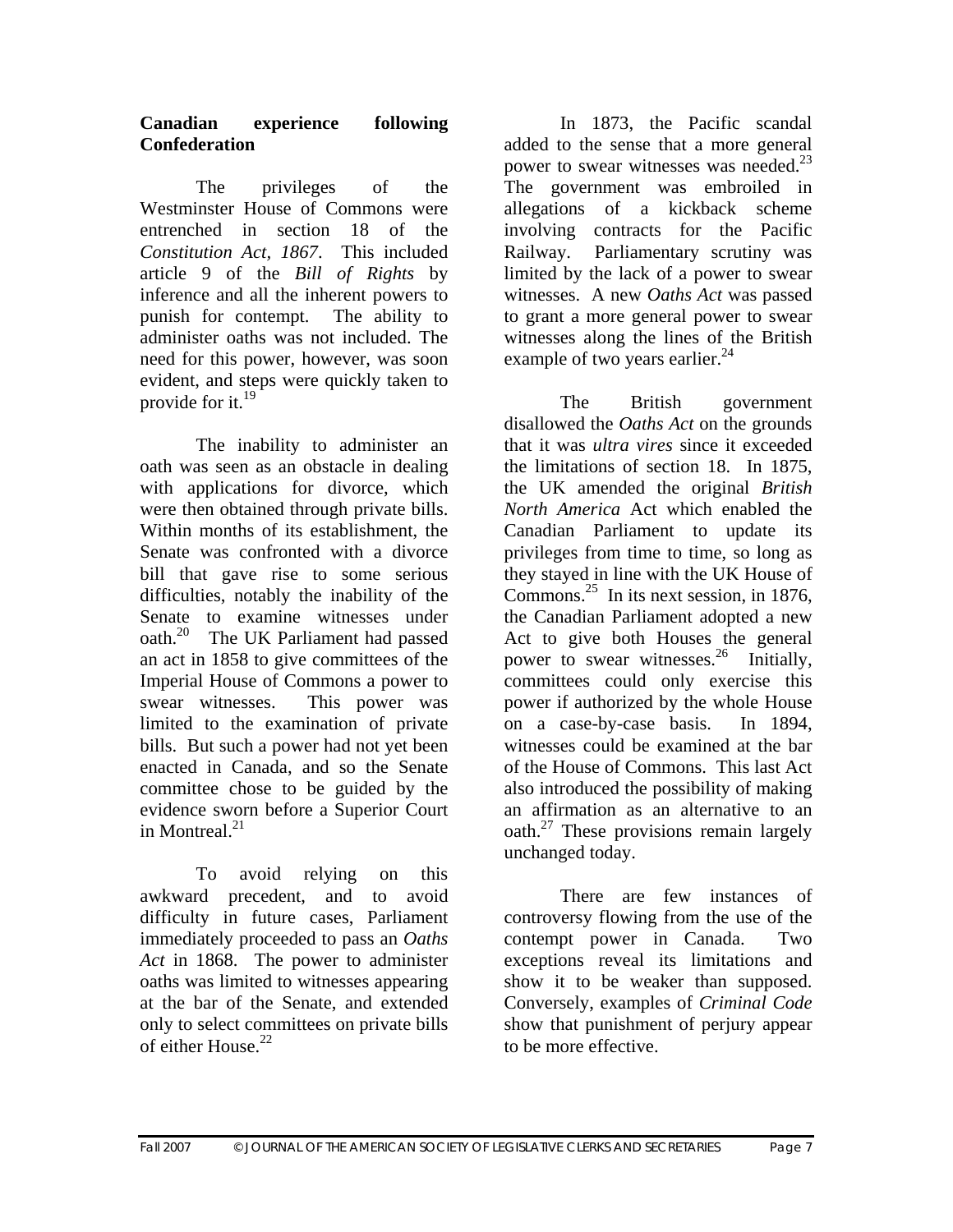# The McGreevy Case

 In 1891 the House of Commons Privileges and Elections Committee inquired into allegations of wrongdoing in connection with numerous government contracts worth millions of dollars. Central to the allegations was the conduct of a Member of Parliament, Thomas McGreevy.<sup>28</sup>

 The Committee took an approach similar to an inquisitorial process. Its report contained reference to more than 400 exhibits and some 1200 of pages testimony from 80 sworn witnesses. The focus was almost exclusively on documenting the criminal case. The Committee made little effort to deal with the administrative issues arising from the episode, such as ministerial accountability and improvements to policy that would prevent the recurrence of such a scandal. $^{29}$ 

 For the most part, McGreevy cooperated with the Committee, appearing voluntarily and agreeing to testify under oath. However, he steadfastly refused to cooperate in one respect. The Committee asked him repeatedly to identify the person to whom he had paid \$20,000. In particular, the Committee members wanted him to answer the allegation that he had, directly or indirectly, paid some of this money to the Minister of Public Works. Despite the Committee's insistance, McGreevy refused to answer. $30$ 

 The Committee reported to the House, which in turn ordered McGreevy to attend in his place. $31$  When he failed to appear, the Speaker issued a warrant for McGreevy's arrest, and ordered the

Sergeant-at-Arms to take him into<br>custody.<sup>32</sup> The Sergeant-at-Arms The Sergeant-at-Arms subsequently reported that he was unable to locate McGreevy, and the House expelled him a month later. $33$ 

 The McGreevy case was among the first examples of a committee examining allegations of serious wrongdoing in government contracts. Whatever other value it might have, the case serves as an example of the limitations of the contempt power as a means of securing witness cooperation, even under oath. The House used its powers to their full extent, first ordering the committal of the witness, and ultimately expelling him as a member. Nonetheless, the Committee never obtained answers to all of its questions.

 The House of Commons was clearly frustrated with the limitations of its contempt power. Their frustration was aggravated by the behaviour of McGreevy, and by their belief that several witnesses before the Committee had perjured themselves.<sup>34</sup> The House subsequently adopted a resolution authorizing the use of its committee transcripts, exhibits and other documents as evidence in the prosecution of a range of offences including conspiracy, misappropriation of funds and perjury.<sup>35</sup>

 The House was fully aware that this resolution was a direct violation of its privileges. This understanding is revealed by the text of the resolution because it includes an explicit disclaimer against its use as a precedent. The resolution reads in part:

> … this House, while waiving its privileges in these particular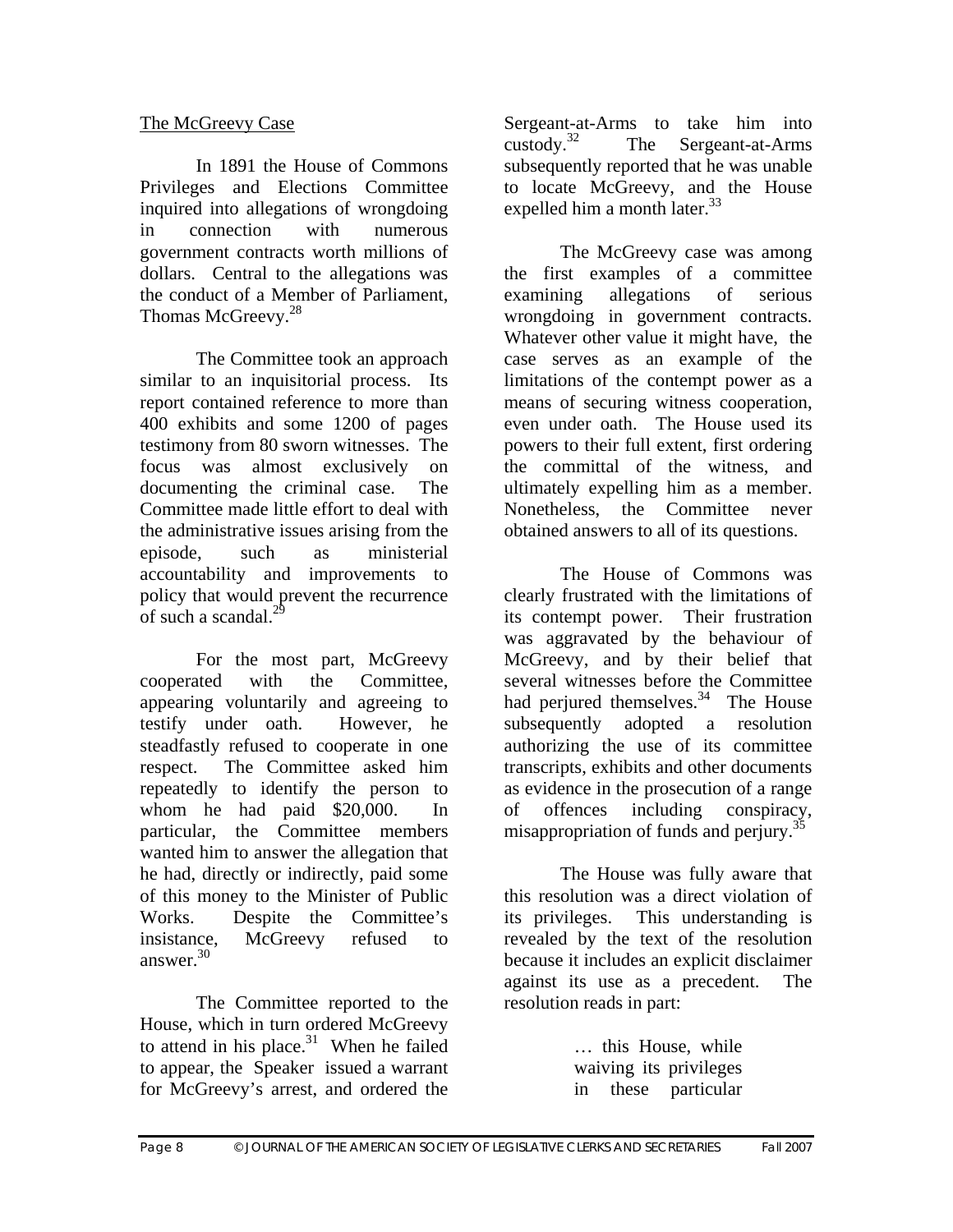cases … does not in any sense give up its well established and undoubted rights  $\ldots^{36}$ 

 The decision to make committee documents available to assist in prosecutions probably had little or no practical effect; it was largely an empty gesture. The bulk of the material was subject to ordinary court orders for the production of documents. $37$  Those who testified before the committee (other than the accused) could easily be called to give evidence in court. The only criminal charges that would have relied on parliamentary documents for evidence were those for perjury, for which committee transcripts were already admissible under the *Oaths Act*.

# The R. C. Miller Case

 In the spring of 1912, the House of Commons Public Accounts Committee inquired into government contracts involving the Diamond Light and Heating Company.<sup>38</sup> They summoned its former president, R. C. Miller, to appear as a witness. He ignored the summons.<sup>39</sup>

 A year later, in February 1913, he finally appeared with counsel, was sworn in, but refused to answer any questions because his answers might prejudice ongoing litigation.<sup>40</sup> The Committee reported this failure to cooperate, and the House ordered Miller to appear at the bar. He appeared with counsel, was sworn, but again refused to answer questions. $41$ 

 The House then ordered Miller's committal until such time as he agreed to

answer questions, or until the House ordered his release. He was taken to the Carleton County jail. $^{42}$  There is no entry in the *Journals* of any order for his release, and he did not reappear at any time to answer questions. It is assumed that he remained in jail until the House was prorogued on June 6, about three and a half months later.

 Faced with an obstinate and determined witness, the House was once again unable to secure his cooperation using the traditional contempt powers. If he or his lawyer knew of the McGreevy case, he may have feared that Parliament would turn over his testimony before the committee for use as evidence in his civil trial. If this were so, Parliament's decision to violate its own privileges in the McGreevy case resulted in the impairment of its capacity to persuade future witnesses to cooperate.

 The possibility of such a perverse result was at the heart of a recent court judgment involving the Commission of Inquiry into the Sponsorship Program and Advertising Activities. The Commission had refused to allow crossexamination of witnesses before it based on statements they had previously made in the Public Accounts Committee of the House of Commons. In reasons for rejecting an application for judicial review, Tremblay-Lamer J. wrote in part:

> … it is important to Canadian democracy that a witness be able to speak openly before a Parliamentary committee. This objective will be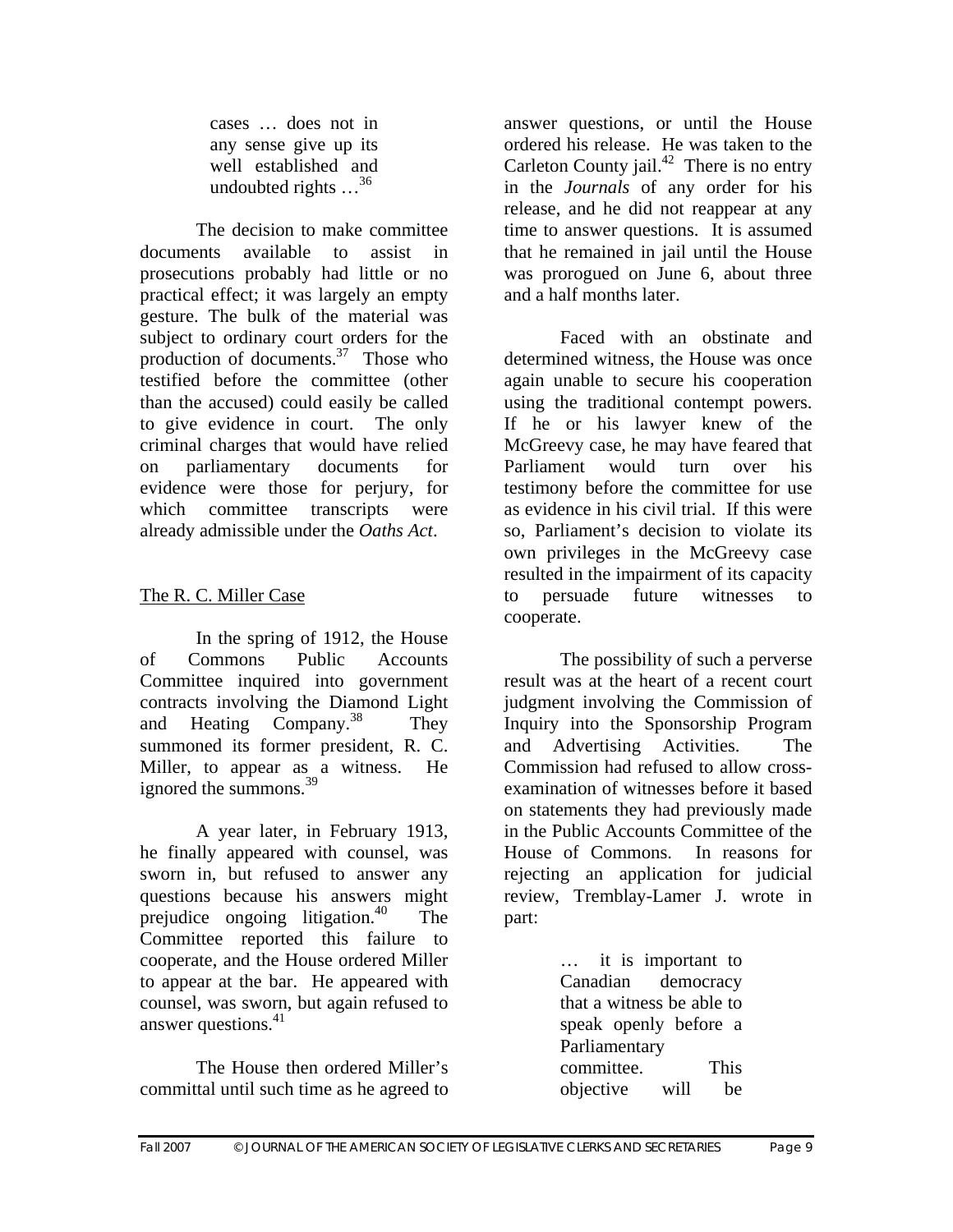accomplished if the witness does not fear, while he is testifying before this committee, that his words may subsequently be used to discredit him in another proceeding… Uncertainty as to the scope of the privilege that is granted to him may accentuate a witness's feeling of vulnerability and prevent him from speaking openly, which would obviously reduce the effectiveness of hearings before Parliamentary committees.<sup>43</sup>

 Mme Justice Tremblay-Lamer identified the danger of varying the protection afforded by parliamentary privilege, after the fact, to witnesses. Once they become aware of this possibility, witnesses, being apprehensive of the scope of this privilege, would be less inclined to provide truthful and complete answers. With the credibility of the parliamentary process in doubt, its effectiveness would be seriously jeopardized. By analogy, the *Canada Evidence Act*, first adopted in 1893, prohibits the use, under certain conditions, of incriminating testimony that was given under compulsion from being used or admissible in any subsequent legal proceeding, either criminal or civil. $4\overline{4}$  The underlying principle of natural justice behind this Act may also explain why authorities such as Maingot and the UK Joint Committee on Parliamentary Privilege reject the idea of *ex post facto* waiver.<sup>45</sup>

Both maintain that any regime to allow a waiver of privilege can only be accomplished before the fact by the enactment of an explicit statute which suggest that a waiver of a parliamentary privilege, a part of the law, could not be subsequently done by a resolution. Their assertion is supported by precedents like the *Oaths Act*. Prosecution for perjury for statements made by a witness must, by definition, rely on the evidence provided to Parliament or one of its committees and necessarily involves the impeachment or questioning of a debate or proceeding in a court or place outside of Parliament.

# Divorce Committees

 In its first 15 years, Parliament considered 18 applications for divorce.<sup>46</sup> At that time, a request for divorce was managed through legislation and treated like any other private bill. Once the preliminary stages had been completed, including publication of notice and a statement of proof of service made at the bar of the Senate, the petition was referred to a special committee. The subsequent report was extensively debated in the Senate.

 It was soon recognized that this time-consuming procedure was impractical. In 1888 a simplified process was put in place, together with a Senate standing committee on divorce.<sup>47</sup> The House of Commons also had a divorce committee, but its review almost always followed that of the Senate. The Senate committee operated for over eighty years; it was dissolved in 1969 after the *Divorce Act* established uniform judicial divorces across the country, including Quebec and Newfoundland, the last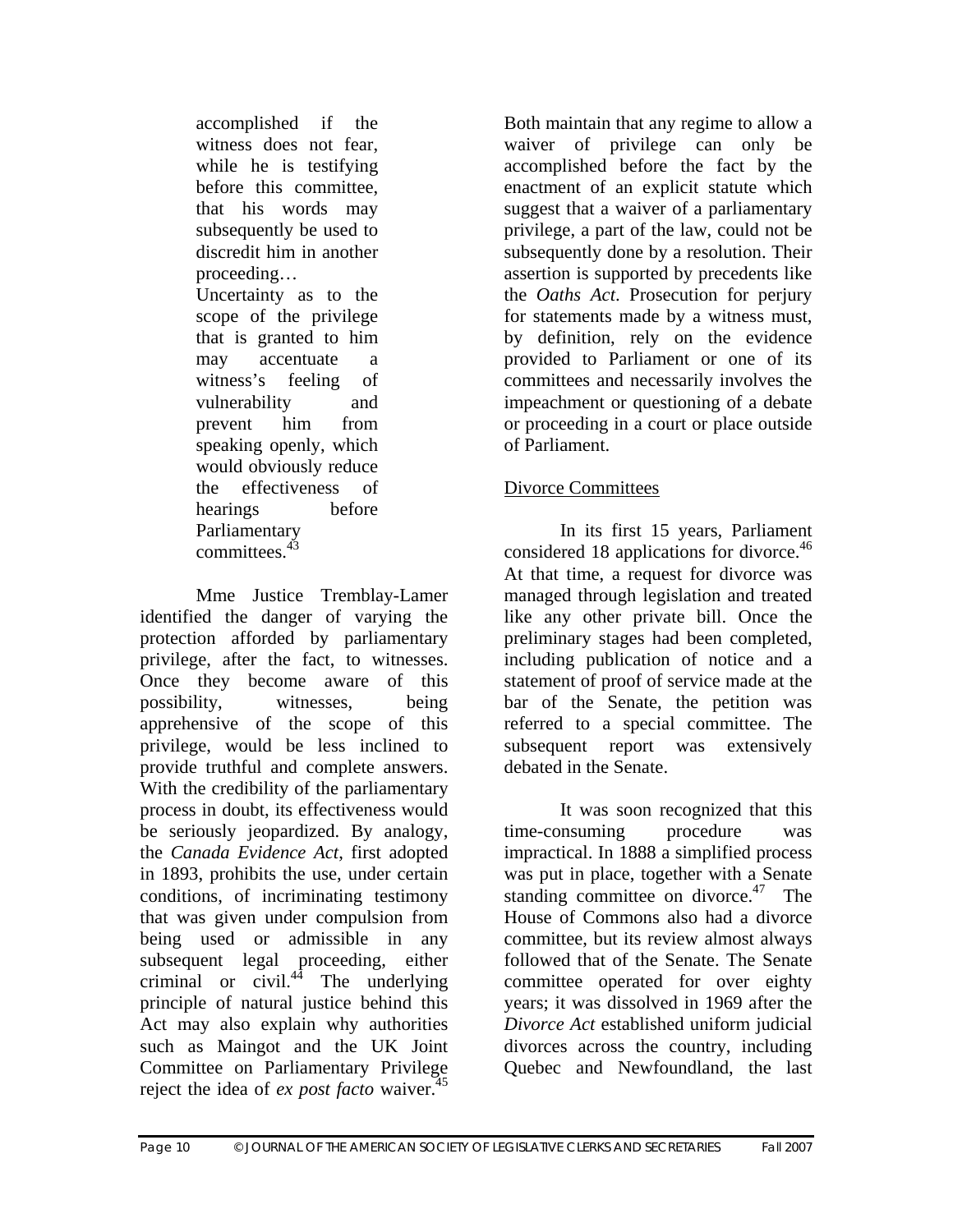jurisdictions to rely upon parliamentary divorces.48

 Witnesses appearing before the Senate divorce committee were always sworn in. Their examination on oath was a critical feature in determining whether the petition was well founded and whether the divorce should be granted. In remarks made in the Senate in 1962, the long-time Chair of the Divorce Committee, Senator Arthur Roebuck, took note of the importance of the oath by stating that the Committee had had some difficulty with perjured evidence, and that there were currently three people convicted and imprisoned, with more cases pending. $^{49}$  Each suspected case of perjury had been reported to the provincial Attorney  $General<sup>50</sup>$ 

 The divorce process was a genuine strain on the members of the committee and by the 1960s they were dealing with hundreds of petitions each session.<sup>51</sup> By leaving the allegations of perjury in the hands of the Ontario prosecutor, $52$  the Committee members were better able to focus on the petitions before them, and not be further encumbered with the onus of punishing those witnesses who were deemed to be lying to the Committee. Furthermore, the Crown was able to press for greater punishments than could be imposed under contempt. $53$  This was viewed as desirable since the perjury had led to the passing of an ill-founded Act of Parliament.<sup>54</sup> When the accused were brought before the magistrate, all pled guilty, with one receiving five years imprisonment, a term far beyond any allowed through contempt. This criminal process would not have precluded the Senate from pursuing the

witnesses for contempt as well, though this does not appear to have happened.

# **Current environment**

 The contempt power has remained largely static since Confederation. The last substantial change to the power to swear witnesses occurred 113 years ago, in  $1894$ <sup>55</sup> Since then, the context in which the privilege and related powers are used has changed dramatically. The privileges and in particular the coercive powers have been infrequently used. Their adaptation to a modern context is hindered by a lack of practical understanding and real-world application. Parliament's access to information may be compromised if these powers, particularly the coercive ones, are not optimized for the current context.

 The population has become more educated and diverse; similarly, the demographic and occupational profile of parliamentarians has changed over the last 140 years. At one time both Chambers were primarily composed of white men with professional backgrounds, particularly law. Today, parliamentarians come from a wide range of backgrounds. The prevalence of lawyers has ceased to be a defining characteristic of the membership. $56$ This, in turn, may mean when a committee is confronted with a challenge to its powers, it may not be certain how to deal with it.

 Parliament now operates in a public domain that is radically different from a century ago. Parliamentary proceedings are disseminated broadly and instantly through every electronic means. Mass media, 24-hour news, and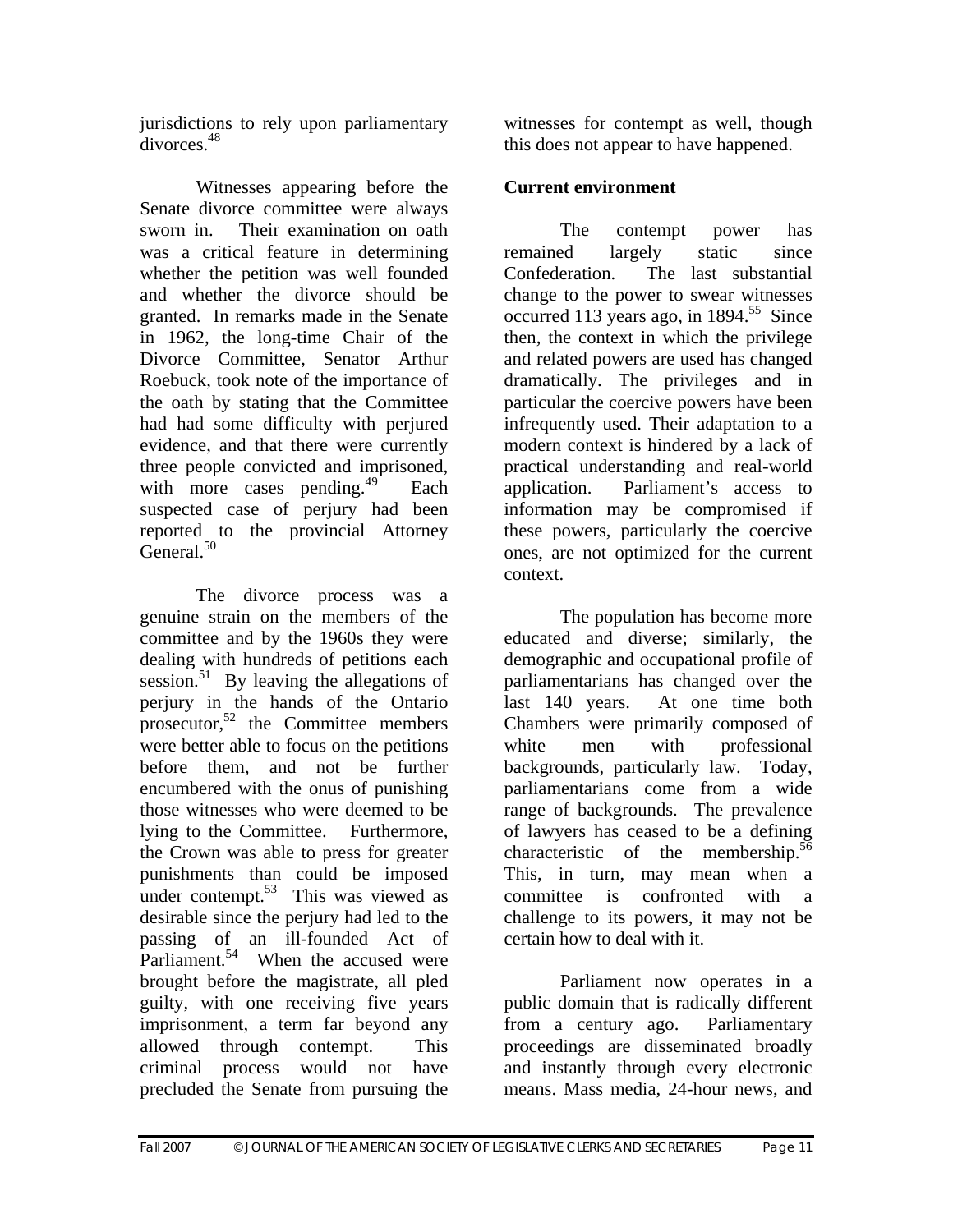widespread internet access subject the use of powers to broader and more critical scrutiny than was possible a century ago. Suspicion about the possible commission of perjury may now come from sources outside Parliament.

 Government has grown exponentially in the last 60 years. In the early years of Confederation, there were fewer than a dozen cabinet ministers, and the role of government was limited. Today, cabinet typically has up to 40 members. Parliament superintends nearly 100 departments, boards, agencies, commissions, "special operating agencies" and Crown corporations.

 There is an ever-increasing need for ready access to reliable information to facilitate the difficult task of scrutinizing an organization as complex as the Government of Canada. In turn, there is an ever-increasing imperative to ensure complete, truthful and accurate testimony from cooperative witnesses.

 The coercive powers of Parliament were developed long before human rights were constitutionally entrenched in the Charter. The Supreme Court decision in *Vaid* demonstrates that old assumptions about the powers and privileges of Parliament cannot be taken for granted. $57$  The lesson drawn, (in the context of this paper), is that coercive powers need to be reviewed and immunized against potential challenge. In particular, the power to imprison, when exercised for punitive purposes, is vulnerable to challenge under the Charter.

 The entrenchment of rights has also led to a change in attitudes towards public institutions. In an era of constitutionally enforceable rights, people are less deferential towards authority generally. This is evident in the number of recent court cases challenging some parliamentary privileges and practices.<sup>58</sup> The incidence of reluctant or uncooperative witnesses is likely to increase as a result.

 As government departments and programs have multiplied, so have the number of parliamentary committees scrutinizing them. To deal with this workload, Parliament has been forced to rationalize its role and internal procedures. It has streamlined the work of the respective Chambers by establishing time limits on debate, by simplifying the supply process and by adopting rules for time allocation. Each Chamber has delegated much of its work to standing committees and to important parliamentary officers such as the Auditor General.

 There were a mere handful of witnesses per session in the years following Confederation. Now, thousands of witnesses appear and written submissions are received every session. As a result, the hours spent in committee have increased dramatically as has the number of reports produced.<sup>59</sup> It should be noted that this work comprises the vast majority of a committee's time. The need for examining witnesses under oath has become minimal, given that most witnesses appear voluntarily before committees to provide their opinions and advice on policies and bills. Oaths are now almost exclusively used for fact based investigations that seek to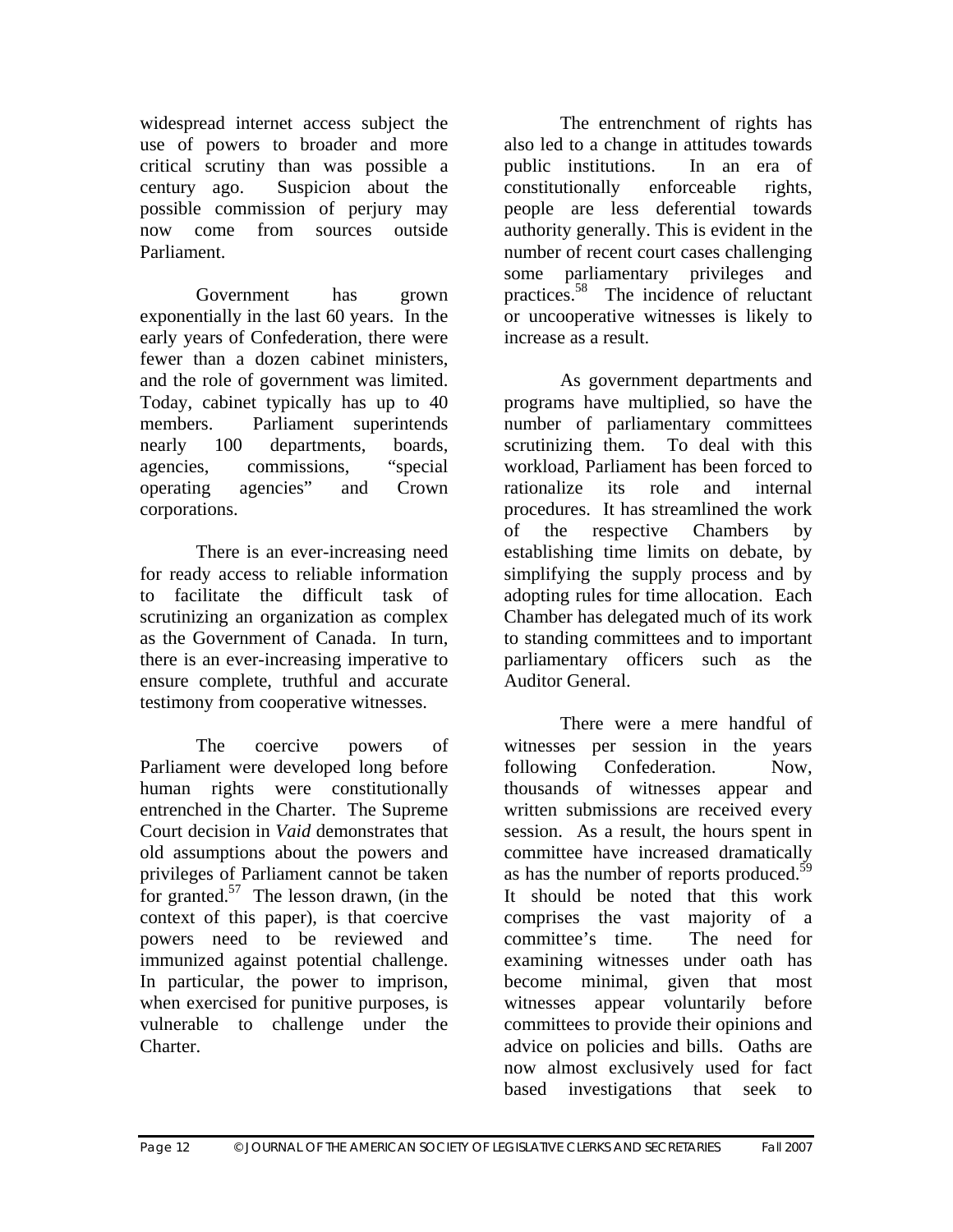determine the truth or establish a sequence of events. $60$ 

 Parliament has done a lot to accommodate the expansion of its responsibilities, yet it has done very little to review – much less update – its coercive powers.

# **Options**

 After more than a century of evolving context, there is a need to review the tools at Parliament's disposal for ensuring access to information. The best time to conduct such a review is before those powers are put to the test. The quality of information and the effectiveness of the tools that make it available are the measure of a robust democratic government and a healthy public policy process.

# A stronger *status quo*

 A cursory examination could conclude that contempt powers and the right to swear in witnesses are adequate. Developments in the political and communications context may not indicate a need to make any significant changes. Even so, there may be room to improve understanding and to make the application of these powers more consistent and more effective through the development of procedural tests for chairs to determine under what circumstances it would be appropriate to hear witnesses under oath. Moreover, the materials that have been developed for the information of witnesses provide considerable detail on how to make an effective presentation to a committee. They also give an explanation of the protection that privilege affords witnesses. However, the materials are

not really comprehensive and contain no explicit information whatsoever about the potential consequences to witnesses who fail to cooperate or who deliberately mislead a committee, whether under oath or not.

 Coercive powers are well established, and they have been exercised successfully in the past. This "inertia" is the main advantage of maintaining the *status quo*. Nonetheless, a review would present an opportunity to draw on best practices, to strengthen these powers in the Charter era, and to be realistic about the powers that can actually be exercised in a given context. The risk of successful legal or political challenges to the use of these powers might be reduced if a review leads to a principled and coherent procedure for using them in the interest of public policy and democratic accountability.

 The disadvantage of maintaining the *status quo* is that it eschews the chance to innovate in this area. It would mean missing an opportunity to develop tools that more effectively guarantee information for the parliamentary process. In addition, there is the significant risk of legal challenges, especially to aspects of these powers that conflict squarely with Charter protections.

# Abolish disused powers

 Another possible outcome of a review would be a decision to simply abandon powers that have largely gone unused, and whose utility is cast in doubt by an examination of past experience. In a recent Congressional Research Service report, the inherent contempt powers of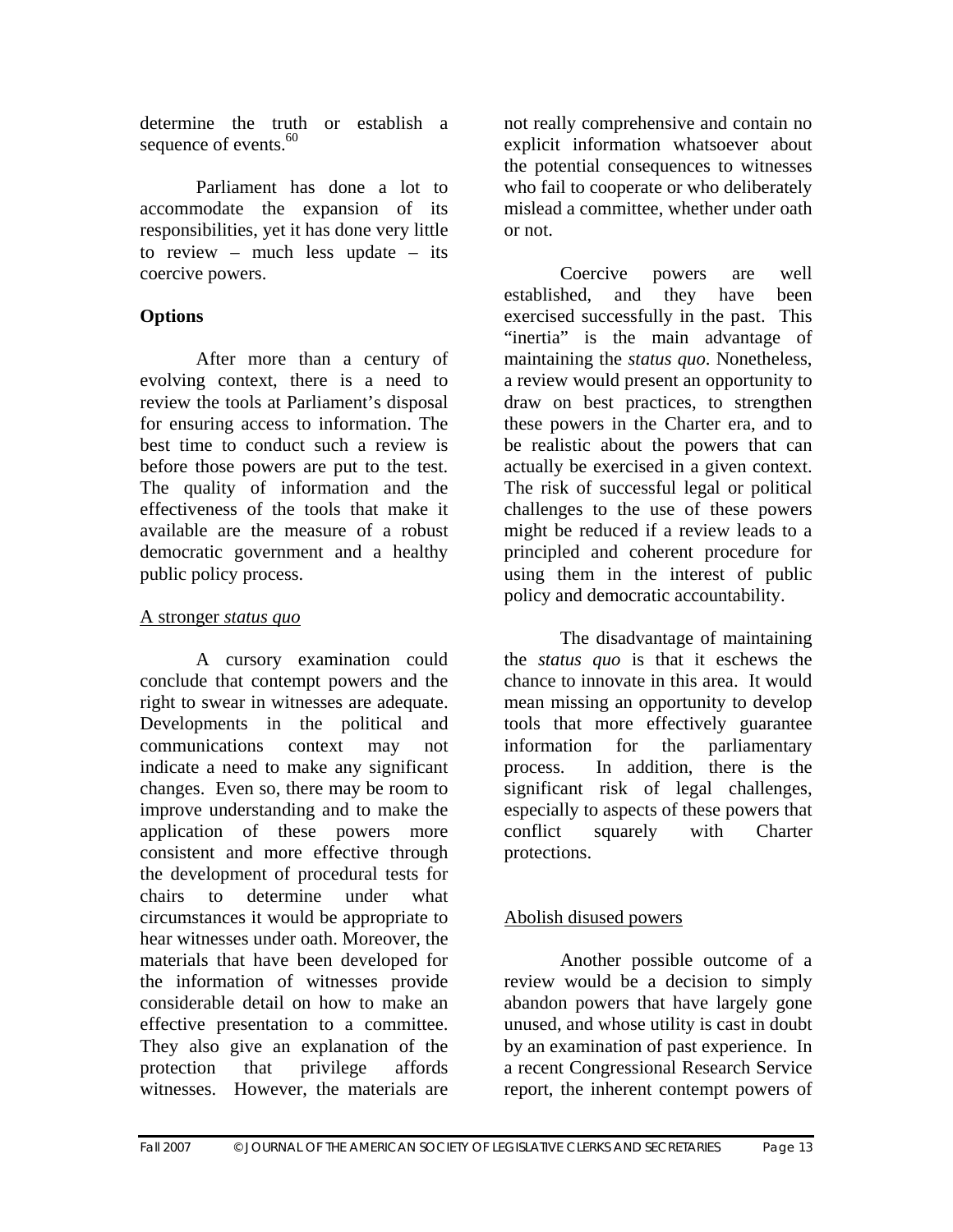the United States Congress were characterized as "unseemly, cumbersome, time-consuming and relatively ineffective". $\lambda$  Similar assessment might be made in Canada.

 The advantage of doing away with the power generally to imprison, as the UK Report on Privilege recommended, $62$  is the abolition of a feature of privilege that many regard as anachronistic and even detrimental to the dignity of Parliament. It would also avoid the clear potential for a conflict with Charter rights.

 The risk of taking this approach is that Parliament might discover a need for these powers after they have been abolished. In the midst of a conflict with a problematic witness, it would not be possible to re-establish a power that has been eliminated by statute. Such a repeal would also be a simplistic approach that does not consider the complexity of the issues that gave rise to the contempt power.

#### Review and update for the modern context

 Finally, there is the option to undertake a review to consider possibilities for updating the existing powers or even developing new means to address the requirement for quality information in the parliamentary process. Such possibilities are wideranging, and the experience of other jurisdictions points to innovations that could be adapted to Canadian needs. The means of implementation can range from a change in practices, the adoption of new rules or standing orders, or to the enactment of a statute in certain cases.

 For example, Australia has established the power to fine for contempt, as a middle ground between admonishment and imprisonment.<sup>63</sup> The UK Joint Committee has recommended that its Parliament follow suit, but such fines would be imposed by the House in the case of members, and by the courts in the case of non-members.  $64$ 

 The United States Congress has built upon the  $19<sup>th</sup>$  century British model of criminalized false testimony through the inherent contempt power. They have gone further by externalizing the means of dealing with uncooperative witnesses more generally, and subjected uncooperative behaviour to criminal sanction.<sup>65</sup> Moreover, in respect of contempt power, the United States Senate has established a "third way": the legal device of civil contempt has been added to its arsenal of inherent and criminal contempts. Civil contempt, granting to a court the jurisdiction to deal with any action based on a contempt suit brought by the Senate Legal Counsel, has significantly reduced the burden associated with exercising contempt powers, and helped find a middle ground between the almost meaningless punishment of admonishment and the extreme alternative of imprisonment.

 Canada has used the American model of criminalizing non-cooperation when it has established certain boards, agencies and commissions.<sup>66</sup> Yet they have never considered using this approach to augment the investigative powers of parliamentary committees. Harnessing the criminal process, which has been Charter-proofed, has the distinct advantage of minimizing legal uncertainties.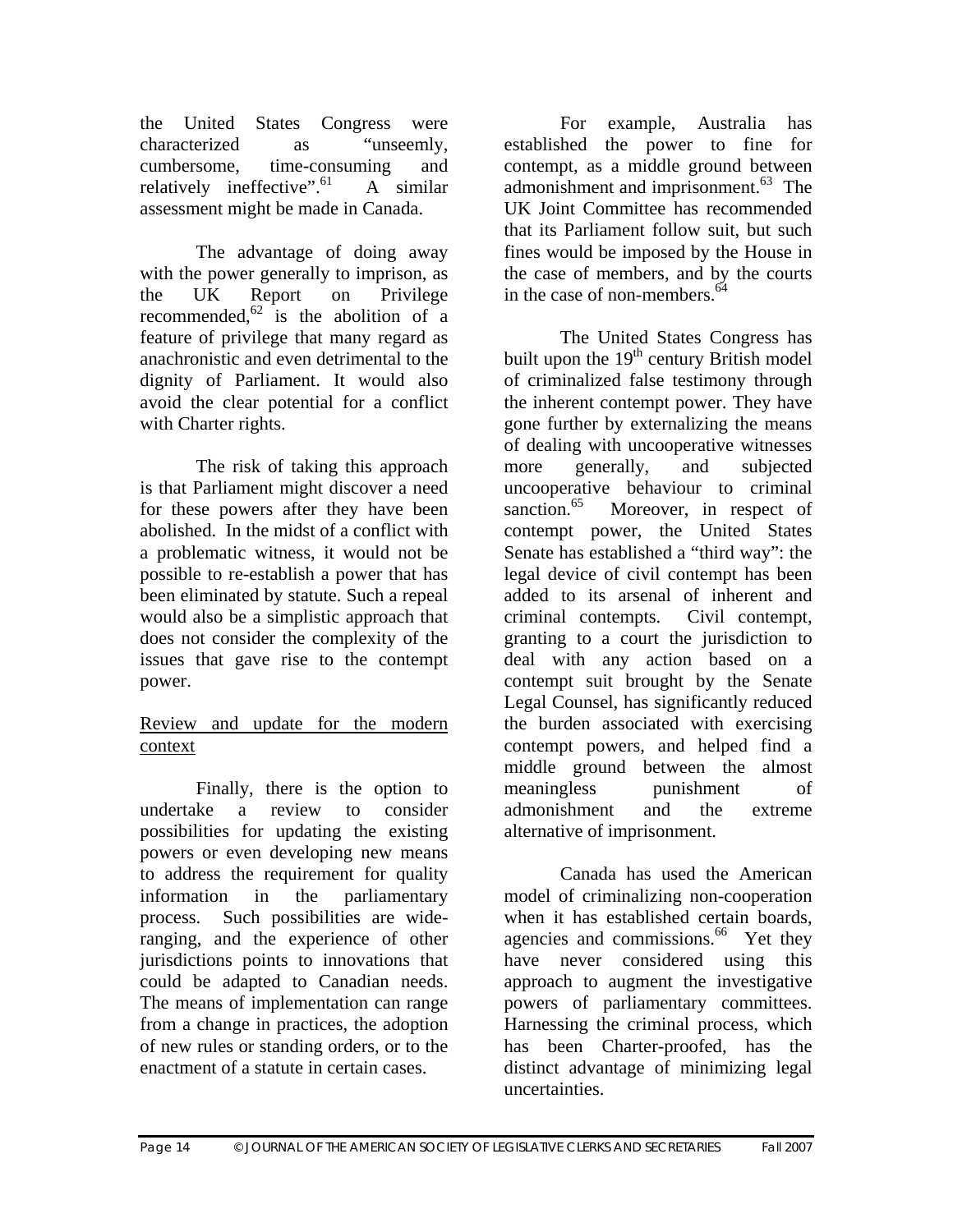In recent years, the House of Commons has twice considered the possibility of waiving its privileges in connection with the testimony of some witnesses.  $67$  As mentioned above. As mentioned above, several authorities question the legal implications of using a resolution to this end. If waivers are to become a weapon in Parliament's arsenal, the review would help identify and implement a legally sound basis for them, a set of criteria for determining when to use them, and an appropriate procedure for exercising them.

 Innovation in the field of parliamentary privileges and powers is not free from risk. Exchanging ancient and well-established powers for new procedures also carries with it the possibility of other legal challenges. However, a comprehensive review that takes into account the modern political, legal, constitutional and social context would help to craft innovative approaches that anticipate and mitigate such risks.

# **Conclusion**

 The contempt power and the use of oaths are still useful tools that can be used to maintain the capacity of committees to have access to witnesses and information that parliamentarians need to do their job properly. Today, more than ever, access to reliable information is essential if Parliament is to be effective in its lawmaking and accountability functions. At the same time, there is an equal need to recognize the evolving legal and social climate in which Parliament operates. The Charter has profoundly changed attitudes towards personal rights. All the more

reason, then, to seriously reconsider the manner in which Parliament uses its coercive powers.

 The traditional forms of admonition and reprimand may not be the most effective means of persuading reluctant or stubborn witnesses to cooperate. The cases of Thomas McGreevy and R. C. Miller, despite the fact that they occurred many years ago, remain useful reminders that Parliament's coercive powers are limited. And now, imprisonment, the most extreme coercive power, is a problematic option, both politically and legally. It is open to question whether any prison sentence imposed by the House of Commons or the Senate could survive a court challenge absent guarantees of procedural fairness. Equally important, any inconsistent application of privileges through a waiver, as occurred in the McGreevy case, can also serve to undermine the ability of Parliament to obtain the necessary information or evidence needed to properly form its decisions.

 While the use of oaths is allowed in committees of both Houses, punishment for perjury has been rare; all identified cases have related to petitions for divorce, before that process was relegated to the courts in 1969. Nonetheless, experience suggests that the use of the oath power has generally been sufficient in itself to impress upon witnesses the importance of giving truthful answers. This experience may be a useful consideration to the review of Parliament's coercive powers. The strength of its power lies in the fact that all negative consequences for an untruthful witness accused of perjury are achieved through the criminal justice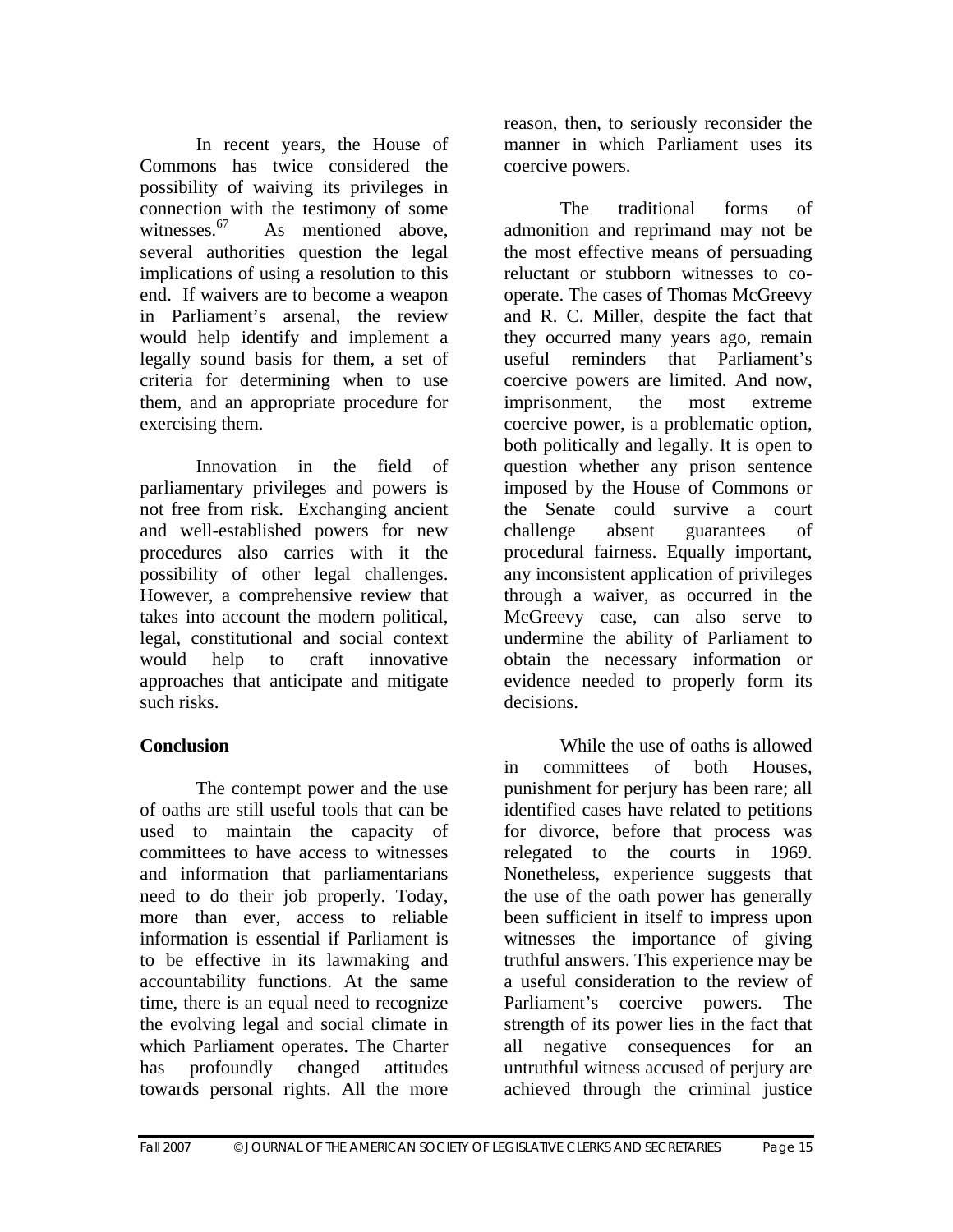system, which over the years has developed systems and procedures that accord with legal and constitutional norms.

 If there is to be a review of Parliament's coercive powers, there are really three basic options: retain the current powers; abolish all or some of

them; or update and develop new ones. In the end, the result could lead to a preference for one of these options or, just as likely, some combination of the three. Whatever the final choice, a review should ensure that Parliament will be ready to deal with future obstacles to obtaining the information that is essential to its proper functioning.

 $\overline{a}$ 

9 Public General Statutes (UK), 34-35 Victoria, chap. 83, 1871

<sup>10</sup> Joint Committee on Parliamentary Privilege, Parliament of the United Kingdom, Report and Proceedings, §318, p.82

<sup>15</sup> See UK House of Commons Journals: December 8, 1857, p.10, Attorney General is directed to prosecute Edward Auchmuty Glover for presenting false evidence in the Beverley election hearing. January 24, 1860 p.38, Attorney General is directed to prosecute William McGall for giving perjured evidence to the Committee of Elections investigating the Berwick-Upon-Tweed election. April 23, 1866, p. 239, Henry Chambers presented perjured evidence in the Maidstone Election investigation, and the Attorney General was directed to prosecute.

<sup>\*</sup>Both authors are Principal Clerks in the Senate. The views and opinions presented are their own. The authors acknowledge with appreciation the research and editorial assistance of Stephen Dunbar and Vincent MacNeil.

<sup>&</sup>lt;sup>1</sup> J.P. Joseph Maingot, Q.C., Parliamentary Privilege in Canada, 2<sup>nd</sup> ed., House of Commons and McGill-Queen's University Press, 1997, pp.160-161

 $2^2$  Maingot, p. 344 and

The Charter of Rights and Freedoms, especially sections 7, 11, 13 &24

 $3$  Thomas Erskine May, Treatise on the Law, Privileges, Proceedings and Usage of Parliament, 23<sup>rd</sup> ed., LexisNexis UK, 2004, pp.156-157

<sup>4</sup> *Stockdale v. Hansard*, (1839), 112 E.R. 1112, p.1117 5

<sup>&</sup>lt;sup>5</sup> As stated in the testimony of Erskine May before the Select Committee on Witnesses (House of Commons), minutes of evidence from 21 June, 1869, questions 31 & 33.

<sup>&</sup>lt;sup>6</sup>, Ibid. question 15.

<sup>7</sup> 10 George 3, c.16

<sup>8</sup> Public General Statutes, (UK) 1-2 Victoria, chap.105 (1838), 21-22 Victoria chap.78 (1858), 34-35 Victoria chap.83 (1871)

 $11$  Maingot pp. 144-145 and p. 192 n.71

<sup>&</sup>lt;sup>12</sup> Defamation Act 1996 (UK), s.13<br><sup>13</sup> Erskine May, 1<sup>st</sup> edition, p. 246, (Rothman Reprint)

 $14$  Pepper v. Hart, [1993] A.C. 593 and Prebble v. Television New Zealand, [1995] 1 A.C. 321 (P.C.)

<sup>&</sup>lt;sup>16</sup> Erskine May testimony, question 89

<sup>&</sup>lt;sup>17</sup> United Kingdom House of Commons Constitutional Affairs Committee, "Constitutional Role of the Attorney General", 5<sup>th</sup> Report of Session 2006-07<br><sup>18</sup> Joint Committee on Parliamentary Privilege, Parliament of the United Kingdom, Report and Proceedings,

<sup>§301-303,</sup> see also, §324 (1-10)

 $19$  The Whiteaves divorce case was the impetus for allowing select committees to examine witnesses under oath.

<sup>&</sup>lt;sup>20</sup> Nova Scotia and New Brunswick had existing divorce courts prior to Confederation, which continued unchanged after 1867. As the Province of Canada had no equivalent court, divorce petitions from Ontario and Quebec were referred to the Senate. For further discussion on the need to examine witnesses under oath, see Senate Debates, March 31, 1868; April 30, 1868 and May 4, 1868.

<sup>&</sup>lt;sup>21</sup> See Senate Debates, April 30, 1868 pp.232-234 and House of Commons Journals, May 4, 1868, p.275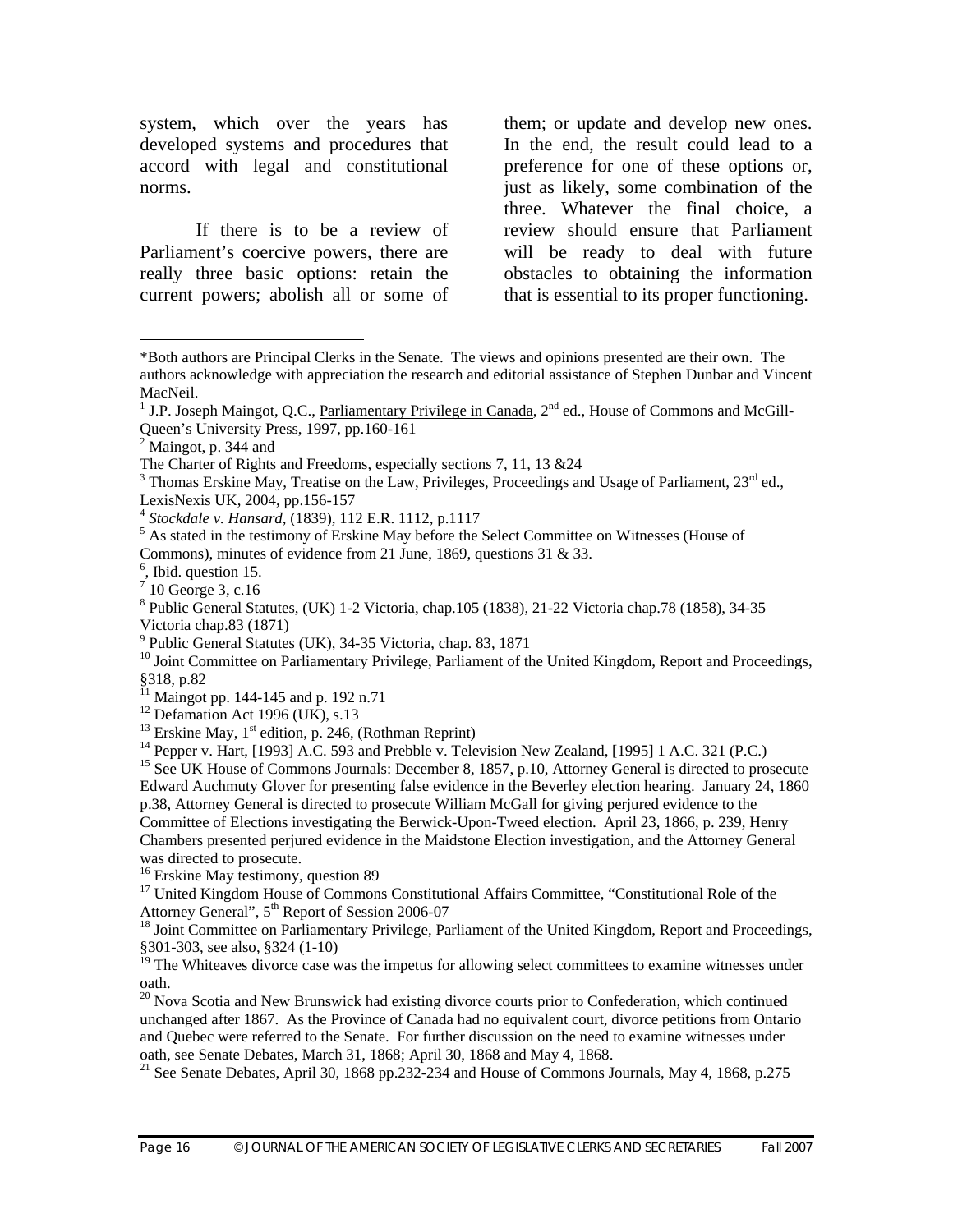22 *Publication of Parliamentary Papers*, Chap. XXIV, 1868. This Act was declared *ultra vires* in 1873, and then retroactively re-instated in 1875 by the Imperial Parliament's 'Parliament of Canada Act', which amended s. 18 of the Constitution.

 $23$  See House of Commons Debates, April 18, 1873

<sup>27</sup> The affirmation took the following form: I, A.B., do solemnly, sincerely and truly affirm and declare that the taking of any oath is according to my religious belief unlawful, and I do also solemnly, sincerely and truly affirm and declare, etc.

<sup>28</sup> McGreevy was an MP from 1867-1891, a member of MacDonald's Liberal-Conservative Party. During the 1880s, he accepted vast sums of money in exchange for using his influence as a Quebec Harbour Commissioner, as well as other corrupt schemes, which netted him almost \$250,000. For a detailed biography, see his entry in the Dictionary of Canadian Biography.

<sup>29</sup> See the: Reports of the Select Standing Committee on Privileges and Elections relative to Certain Statements and Charges Made in Connection with the Tenders and Contracts Respecting the Quebec Harbour Works and the Esquimalt Graving Dock, bound in volume as *Tarte vs. McGreevy, 1891*, Library of Parliament. See Report  $\overline{7}$  in that volume for the detailed charges against McGreevy.

30 House of Commons Debates, 12 August 1891, p.402

<sup>31</sup> House of Commons Debates, 13 August 1891, p.407

 $32$  House of Commons Debates, 18 August 1891, p.414

 $33$  He was later re-elected to the House in a by-election in 1895. See House of Commons Debates, 20 August 1891, p.422 and 29 September 1891, p.561

<sup>34</sup> See House of Commons Journals, September 24, 1891, p.529

<sup>35</sup> See House of Commons Debates, April 12, 1892, pp.234-235

 $^{36}$  Ibid.

37 See *The Queen v. Connolly and McGreevy*, 1 C.C.C. 468, [1894] O.J. No. 119, 25 O.R. 151, esp. pp.473- 475

 $38$  The House Public Accounts Committee was investigating whether government contracts had been awarded to Diamond Light and Heating Co. due to bribes paid out by Miller in his capacity as company president.

<sup>39</sup> See Evidence Taken by the Public Accounts Committee in Connection with Diamond Light and Heating Co. of Canada, Ltd. Montreal. No.1, February 14, 1913, p.184

40 Ibid. pp. 183-192

 $^{41}$  House of Commons Debates, February 18, 1913

 $42$  Journals of the House of Commons, February 20, 1913, p.278

43 Gagliano v. Canada (Attorney General) (F.C.) [2005] 3 F.C. 555, paras. 77 and 78

 $44$  Canada Evidence Act, s.5(2)

 $45$  Q – Would it not be dangerous for Canadians and anyone testifying before a committee if we change the whole political context in the Parliament of Canada by removing privilege?  $A - (Maingot)$  Privilege cannot be withdrawn. If someone is required to appear before a committee, he or she cannot be told in advance that privilege will not apply.

 $Q$  – If the testimony has already been heard, can privilege be removed two years later?  $A$  – No. The only way to change the law is to enact a new law.

Testimony of J.P. Joseph Maingot to the Subcommittee on Parliamentary Privilege of the Standing Committee on Procedure and House Affairs, Nov. 16, 2004, p.39

<sup>46</sup> F.A. Kunz, The Modern Senate of Canada, 1925-1963: A Re-Appraisal, University of Toronto Press, 1965, p.214 n.85

 $47$  Ibid.

48 Thomas J. Abernathy, Jr. and Margaret E. Arcus, "The Law and Divorce in Canada", *The Family Coordinator*, Vol. 26, No. 4, October 1977, pp.409-413

 $49$  Journals of the Senate, December 11, 1962, pp.410-11

50 Journals of the Senate, June 1, 1954, p.519

<sup>&</sup>lt;sup>24</sup> This act extended the right to examine witnesses under oath to any committee of either House.<br><sup>25</sup> Parliament of Canada Act, 1875, s.2<br><sup>26</sup> This act was a reenactment of the one that had been disallowed in 1873.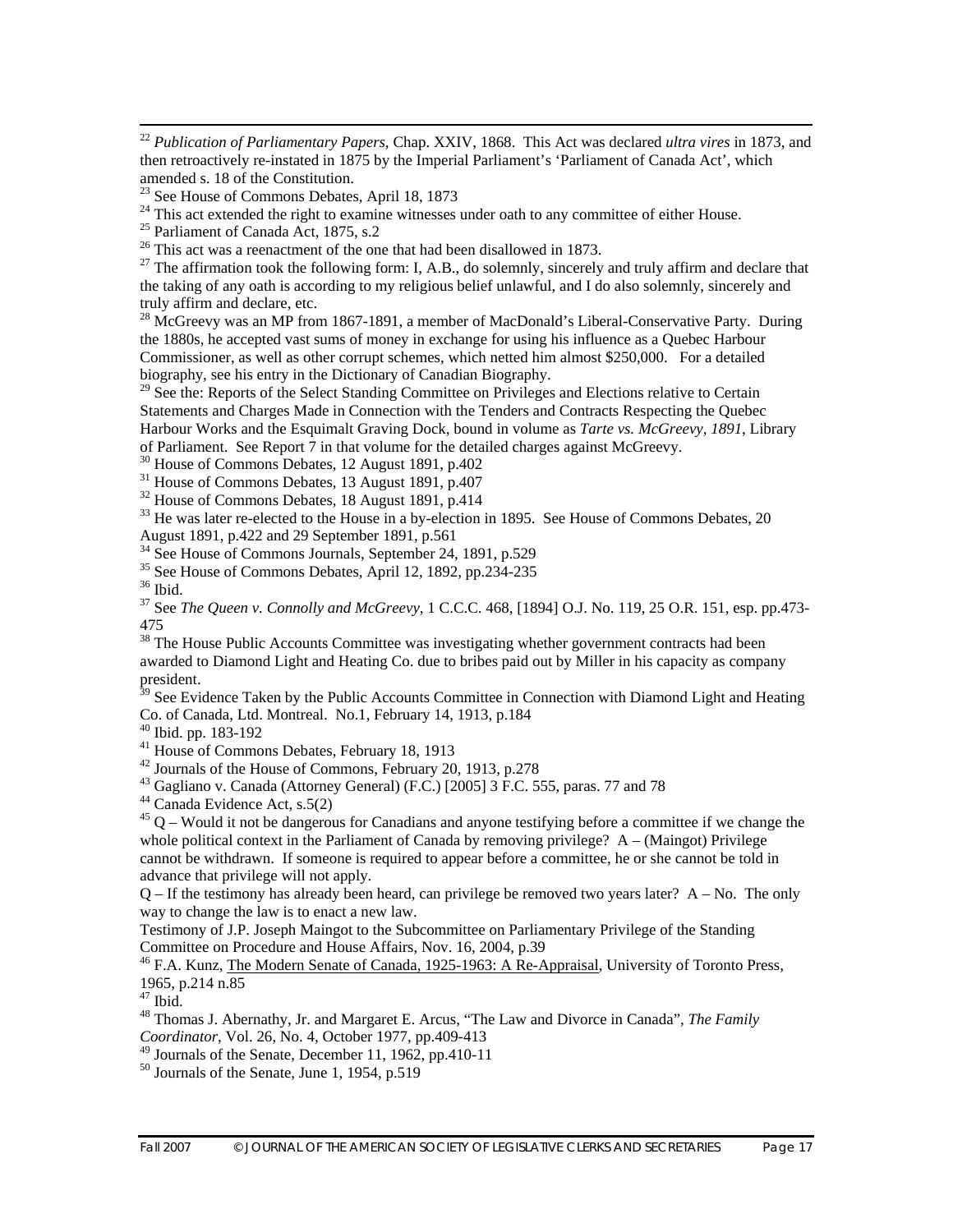$<sup>51</sup>$  In the first (and only) session of the  $25<sup>th</sup>$  Parliament (Sept. 27, 1962-Feb. 6, 1963), by mid-December,</sup> 898 petitions for divorce were either passed or pending in the Senate. Senate Debates, Dec. 11, 1962, p. 410

 $52$  The Attorney General of the province is the chief law enforcement officer for any crimes committed within that jurisdiction.

 $53$  The men could only have been held in prison for contempt until the end of session, on Feb. 6, 1963, a term of less than 3 months. The maximum penalty for perjury is up to fourteen years imprisonment, whereas for a contempt of Parliament, one can only be imprisoned until the end of that session.<br><sup>54</sup> A divorce was granted using the perjured testimony of a private investigator, who, as it was later

revealed, had never served the respondent with the divorce papers.

<sup>55</sup> When the Oath Act was amended to allow committees of either House to administer oaths and to allow affirmations in place of oaths.<br><sup>56</sup> The percentage of MPs who were lawyers prior to being elected has fallen from average 35% of MPs in

the first 50 years since Confederation to an average of 17% in the past 25 years. Website of the Parliament of Canada.

 $57$  Canada (House of Commons) v. Vaid, [2005] S.C.R. 667, 2005 SCC 30

58 Notably in Knopf v. Canada (House of Commons), 2006 FC 808, 3430901 Canada Inc. v. Canada (Minister of Industry), (1999), 177 F.T.R. 161 and Ainsworth Lumber Co. v. Canada (Attorney General) and Paul Martin, (2003), 15 B.C.L.R. (4<sup>th</sup>) 255

<sup>59</sup> During the first Session of the thirty-eighth Parliament over 175 committee reports were presented in the Senate and over 250 reports were presented in the House of Commons.

<sup>60</sup> Such as the McGreevy investigation.

 $61$  Congressional Research Service, Report for Congress, "Congress's Contempt Power: Law, History, Practice and Procedure", July 2007, p.15

 $^{62}$  Joint Committee on Parliamentary Privilege, Parliament of the United Kingdom, Report and Proceedings, §324(2), p.83<br><sup>63</sup> Parliamentary Privileges Act, 1987 (Australia) s.7(5)

<sup>64</sup> Joint Committee on Parliamentary Privilege, Parliament of the United Kingdom, Report and Proceedings, §303, p.80

 $^{65}_{65}$  Congressional Research Service, Report for Congress  $^{66}_{65}$  Inquiries Act, s. 10, R.S.C. 1985 c. I-11

 $\frac{67}{2}$  See especially the 14<sup>th</sup> Report of the Standing Committee on Procedure and House Affairs, 2004 and the Report of the Standing Committee on Public Accounts of June, 2007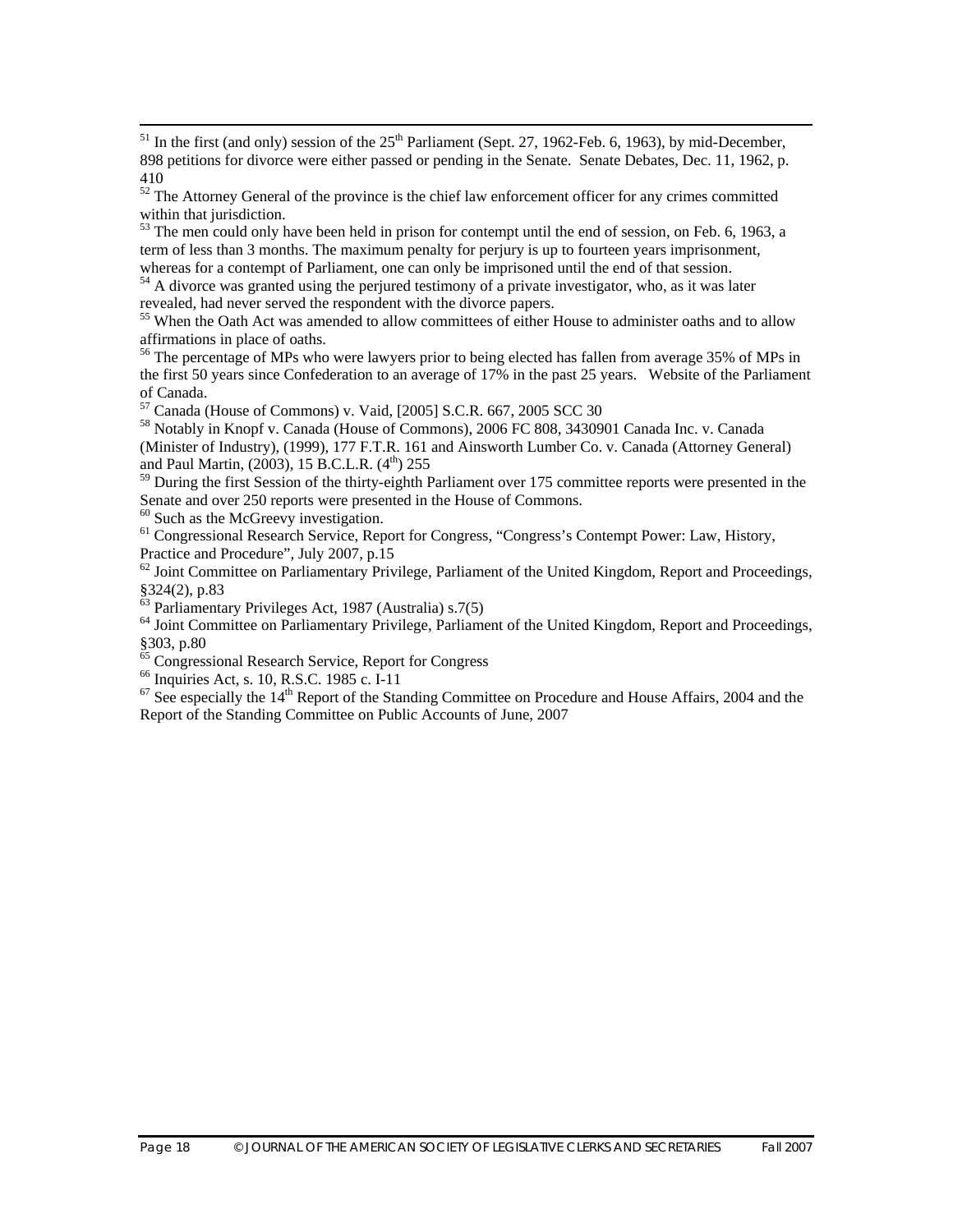# **Silencing the Blogosphere: A First Amendment Caution to Legislators Considering Using Blogs to Communicate Directly with Constituents**

# By D. Wes Sullenger<sup>1</sup>

# **I. INTRODUCTION**

Alexis de Tocqueville wrote that "every new invention, every new want which it occasioned, and every new desire which craved satisfaction were steps toward a general leveling [of society]."<sup>2</sup> The changes wrought by the growth of Internet use reaffirms the truth of the statement. The Internet has created new opportunities for communication and expanded the reach of speakers more than any medium yet conceived.

> "Unlike thirty years ago, when 'many citizens [were] barred from meaningful participation in public discourse by financial or status inequalities, and a relatively small number of powerful speakers [could] dominate the marketplace of ideas, $\left[ , \right]^3$ the internet now allows anyone with a phone line to 'become a town crier with a voice that resonates farther than it could from any soapbox.",4

This vast expansion in communication capabilities has wrought notable changes in society. As one might expect, the Internet has changed the way people receive news<sup>5</sup> and make decisions.6 The Internet's growth into a mainstream medium<sup>7</sup> has even effected a

change in the government's interaction with citizens as well as the way politicians campaign.<sup>8</sup>

The Internet promises to "enhance an 'uninhibited, robust, and wide-open' debate on public issues by improving our ability to become informed about public issues and to discuss those issues actively."9 The ever-increasing number of Internet users in America<sup>10</sup> has led some academics to assert that citizens will directly affect policy by voicing their concerns to legislators directly, via the Internet, when they believe action should be taken.<sup>11</sup> The recent development of The recent development of "blogs" has made this prediction increasingly viable.<sup>12</sup> Through the use of blogs, speakers can address Internet users half-way around the world or narrow the reach of their speech down to an individual conversation with another Internet user on the same street.<sup>13</sup>

This article considers the First Amendment implications of employing this technological growth in the political arena. Analyzing the initial experiments with direct democracy in colonial America provides a framework to explain the effect the Internet could have on the democratic system. $14$  Direct democracy started with the town meeting style of government in New England. A brief examination of the Founders' reaction to that system, however, shows they created a representative democracy as a buffer to direct citizen control.<sup>15</sup> This article will then consider the modern calls for direct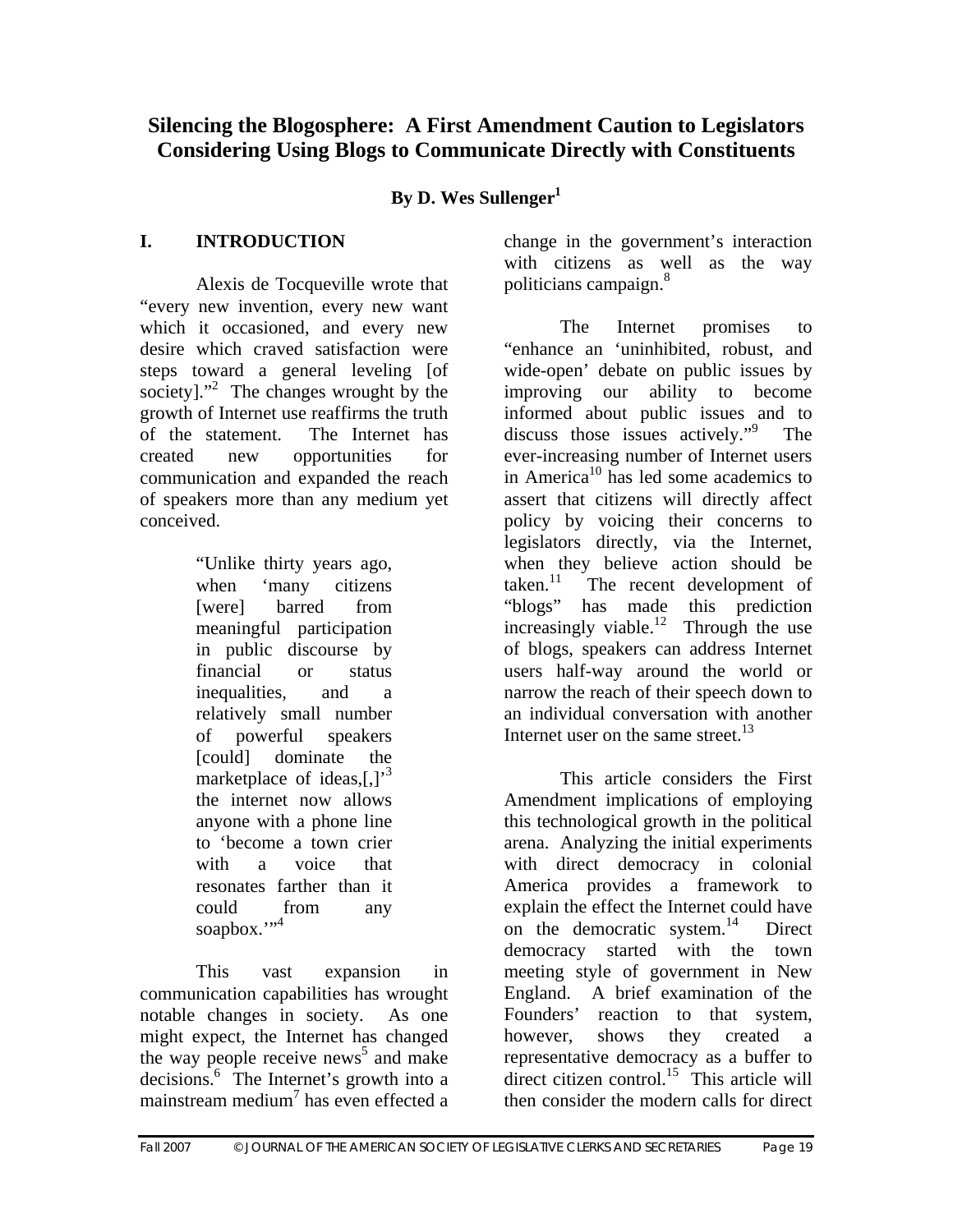democracy, $16$  including a discussion of the nature of direct democracy<sup>17</sup> and modern experiments in direct democracy.<sup>18</sup> This article also analyzes the societal changes forged by the Internet, as well as the belief by some that these changes justify a contemporary transformation to a direct democracy. $1^9$  Lastly, the evolution of the political system, in an effort to adapt to the development of the Internet, must be evaluated in order to complete the roadmap for the discussion.<sup>20</sup> This examination includes a discussion of the contemporary formation of blogs and the effect of their invasion into America's democratic system. $21$ 

The substantive constitutional discussion is based on a hypothetical. This article assumes a hypothetical member of Congress, seeing the power of the Internet to connect with constituents, chooses to maintain a blog on his or her official website. The legislator uses the blog to post topics of current political interest and to solicit opinions from constituents on the position the legislator should take on the issues. While this arrangement likely would have some political benefits in terms of making constituents feel empowered and important, it would also raise concerns from the legislator's perspective. The legislator, for example, would be concerned that some constituents would post statements that other constituents would find degrading, offensive, or profane. To combat the potential harm to the legislator's reputation from such statements, the legislator might want to take precautions, such as screening messages, altering some content, or removing certain messages.

This article considers the constitutionality of these possible reactions from the legislator. The article applies a traditional First Amendment analysis to the issue.<sup>22</sup> After defining the contours of the modern public forum doctrine, $^{23}$  the article considers the status of blogs, concluding the public forum doctrine should apply to them.<sup>24</sup> Finally, the article discusses why the application of the public forum doctrine to blogs should be problematic to legislators. This discussion demonstrates that the hypothetical legislator's blog should be classified as a limited public forum in which the remedies the legislator seeks to use to control the blog will be deemed unconstitutional.<sup>25</sup>

#### **II. DIRECT DEMOCRACY IN AMERICA: FROM TOWN MEETING TO THE INTERNET**

 America's government has undergone dramatic changes. During the colonial period in America, colonists in various locales in the New England colonies governed themselves through town meetings. The massive shift, of course, came after independence when the Framers of the Constitution adopted a representative form of government. As technology has changed society, though, some people have begun calling for a return to direct democracy. This section explores the contours of the debate.

# A. Colonial Town Meeting Governments

Colonial American society, particularly in New England, was based on townships. $26$  As such, government was addressed at the town level through town meetings. $27$  The town meeting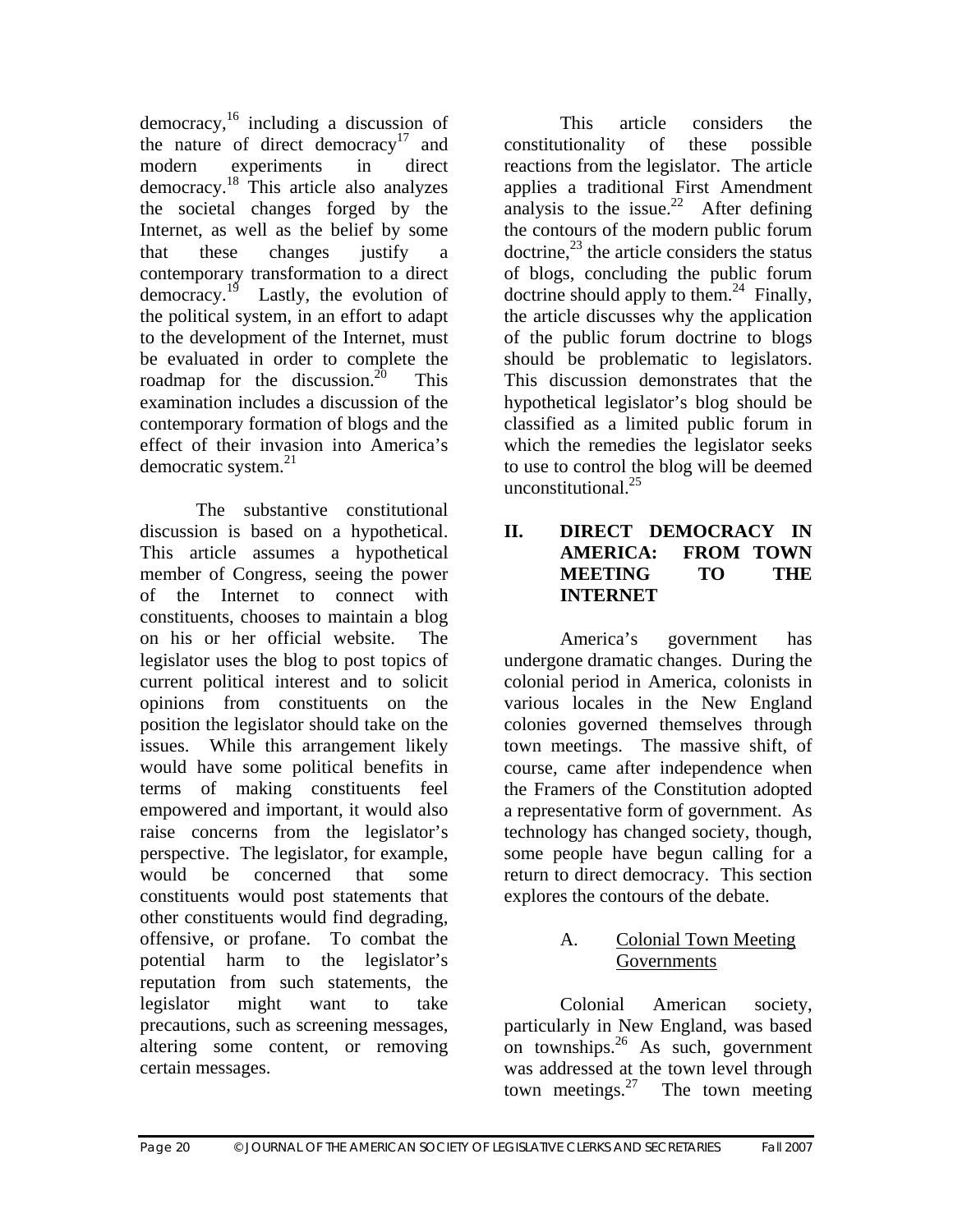system provided a political life that was both truly democratic and republican.<sup>28</sup>

Town meetings were assemblies of a town's residents for purposes of settling matters of common concern.<sup>29</sup> While each town meeting differed somewhat in form, the general equality of condition among the people in the townships let every resident influence the laws.30 The residents discussed and deliberated public matters at these assemblies. $31$  Through the meetings, the residents enacted local ordinances<sup>32</sup> and handled other matters such as watching over any Frenchmen, Dutchmen, Scots, blacks, or transients in the town and providing for the local livestock. $33$ 

Eligibility to participate in town meetings varied, however. In Massachusetts, one had to be a member of the Puritan church and granted citizenship by a vote of the town in order to vote in the meeting. $34$  Other residents could attend and speak but could not<br>vote.<sup>35</sup> Other colonies had similar Other colonies had similar requirements.36

 The town meeting system worked well in providing a voice to those impacted by the decisions of the governing bodies. Still, towns needed individuals who could administer town affairs between meetings. $37$  To provide for consistent governance, residents elected a group of "selectmen" at an annual town meeting. The selectmen were the officers who oversaw local matters between meetings.<sup>38</sup> These officials included the town clerk, constable, and other officers found necessary.39

 In addition to performing their role as administrators of the township,

selectmen also played a role in the colonial government. The town selectmen met with the royal governor and his assistants to lobby for the political desires of the colonists.<sup>40</sup> Thus, "the town meeting was the sounding board of public opinion on all important local, and sometimes colonial, problems."41

This system of government worked well in the New England colonies. After independence, though, the Framers removed the direct democracy component from American governance. As we will see, though, the People never lost their yearning for a direct say in government.

# B. The Framers Reject Direct **Democracy**

 Their experience being governed from overseas left the Founding generation distrustful of centralized power because of its detachment from those affected by legislators' actions.<sup>42</sup> Representatives to a large central government could not know most of their constituents. $^{43}$  Had they been given representation in Parliament, the colonists feared their representatives would "easily lose a sense of connection with their constituents when living in a grand imperial city an ocean away, rubbing elbows with English aristocrats and haughty diplomats."<sup>44</sup> Thus, after independence, the Founders set out to create a reliable and stable but decentralized system of government.

Although they were revolutionaries, the Founders distrusted democracy.<sup>45</sup> They feared common people with true power would give political control to ambitious politicians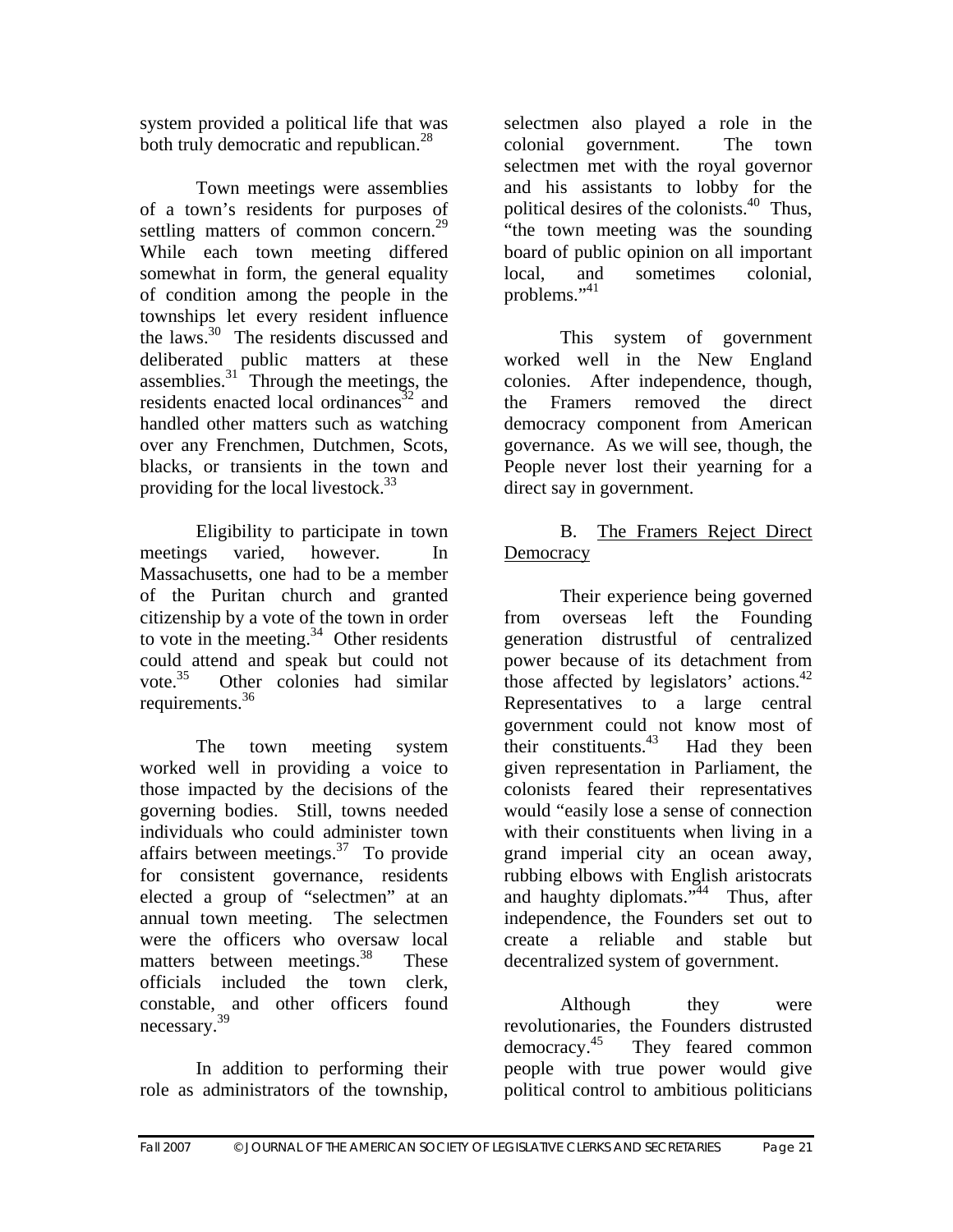rather than the elites capable of putting the public interest above factional desires.46 The Founders minimized this possibility by virtually removing from the People the ability to vote directly on important matters.<sup>47</sup> To ensure all citizens could look after their own interests, however, the Founders separated the national government from state and local governments. Citizens participated directly in the latter through their influence over the politicians and political bodies that resided close to them. $48$ 

 The extent to which the People should be involved in political decisions, however, divided even the Framers. Not long after the founding, ideological parties began forming.49 These parties arose in response, among other things, to differing views on the role of the common people. James Madison defended the rise of political parties in 1792. He described Federalists, without using the term, as "more partial to the opulent than to the other classes of society" and, therefore, "wish[ing] to point the measures of government less to the interest of the many than of a few." $50$ On the other side, Madison said without referring to the Republicans by name, were

> those who believing in the doctrine that mankind are capable of governing themselves, and hating hereditary power as an insult to the reason and outrage to the rights of man, are naturally offended at every public measure that does not appeal to the understanding and to the

general interest of the community. $51$ 

 Nevertheless, despite this criticism, in the 1790s, Madison joined with Thomas Jefferson's Republican faction opposed to the Federalist<br>agenda.<sup>52</sup> Jefferson and Madison Jefferson and Madison believed the Federalists had taken the government from the American people.<sup>53</sup> Jefferson felt the Federalists, though duly elected, were betraying the spirit of the Revolution by expanding the federal government, aligning the nation more with England than France, passing the Alien and Sedition Acts limiting speech, and creating a new army.<sup>54</sup> Like the Federalists, Jefferson feared the concentration of political power. He viewed the concentration of power into a single body as the cause of the destruction of "liberty and the rights of man in every government which has ever existed under the sun."<sup>55</sup> For Jefferson, however, this distrust of centralized power meant ultimate power should be diffused into smaller governments.

 Jefferson believed the citizens of each state had a natural right to control their own domestic affairs.<sup>56</sup> However, his states' rights perspective extended beyond merely those domestic matters. Jefferson drafted a version of what became the Kentucky Resolution that allowed states to nullify any law not arising under federal jurisdiction set out in the Constitution.<sup>57</sup> Jefferson's draft further allowed states to secede if Congress or the federal courts did not adhere to their rejection of the federal  $law.<sup>58</sup>$ 

 The Kentucky legislature did not adopt the portions of the Resolution permitting secession. Madison, always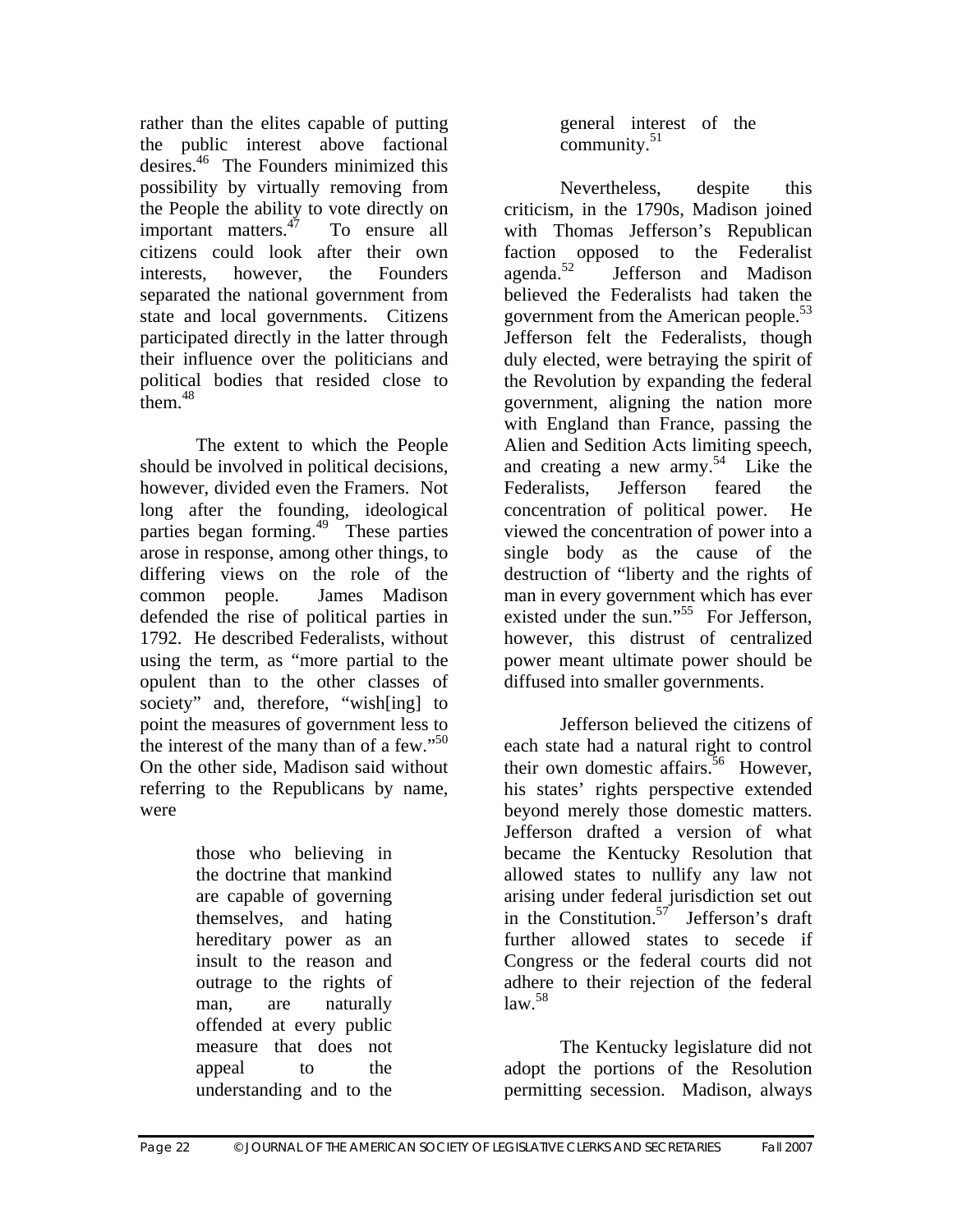the shrewder political thinker in the  $\text{collaboration}$  with Jefferson.<sup>59</sup> contemporaneously proposed the moderate Virginia Resolution, which rejected Jefferson's "compact" theory of the Union in favor of judicial review with protections for free speech and press.<sup>60</sup> Although Jefferson disagreed with Madison's rejection of nullification and secession, he softened his position to maintain unity with his chief collaborator against the Federalists.<sup>61</sup>

 Jefferson's preference for small governments was significant. His fear of concentrated power also extended to the People. Thus, he criticized the town meeting style of government used in parts of New England. Jefferson commented that expansion of that form to other parts of the Union would permit "the drunken loungers at and about the court houses" to control political affairs.<sup>62</sup> Yet, the People, Jefferson Yet, the People, Jefferson wrote, had to play an active role in their government. $63$  He felt citizen involvement was important to the decentralization of power. Accordingly, Jefferson proposed concentric levels of government, each drawing from the lower levels. He suggested a national government limited to defending the nation and conducting foreign and interstate relations. State governments would be responsible for civil rights, policing, and administering day-to-day matters of concern to their citizens. County governments would attend to local concerns.<sup>64</sup> Each layer of government would be responsible for its immediate concerns and would delegate responsibilities for which it was not competent to a different level.<sup>65</sup>

 To this basic governmental structure, however, Jefferson counseled

a system in which the People would directly impact the government by controlling it at the lowest, most diffuse level. Thus, he called for "divid[ing] the counties into wards."66 Jefferson saw the wards as small political debating assemblies. These groups would allow each citizen to educate himself in political matters and "be a sharer in the direction of his ward-republic . . . [as] a participator in the government of affairs, not merely at an election one day in the year, but every day."67 Jefferson viewed such direct citizen input as essential to the functioning of the republic, in which the true power comes from the People, and as a measure for enhancing<br>citizenship.<sup>68</sup> Jefferson believed the Jefferson believed the citizen-controlled wards would commingle with the republican governments at the county, state, and national levels to form "a gradition [sic] of authorities, standing each on the basis of law, holding every one of its delegated share of powers, and constituting truly a system of fundamental balances and checks for the government."<sup>69</sup>

 Jefferson, of course, never succeeded in adding citizen wards to American government. The idea, though, proved hard to shake. The Progressive Movement of the late-nineteenth and early-twentieth centuries attempted to make Jefferson's ward system a reality.<sup>70</sup> Progressive activists and political scientists organized public deliberative bodies. $71$  In Cleveland, for example, Mayor Tom Johnson held large picnics at which citizens discussed political matters with the leadership.<sup>72</sup> These picnics, however, led to no large-scale reforms, because Johnson often acted adversely to public opinion.<sup>73</sup>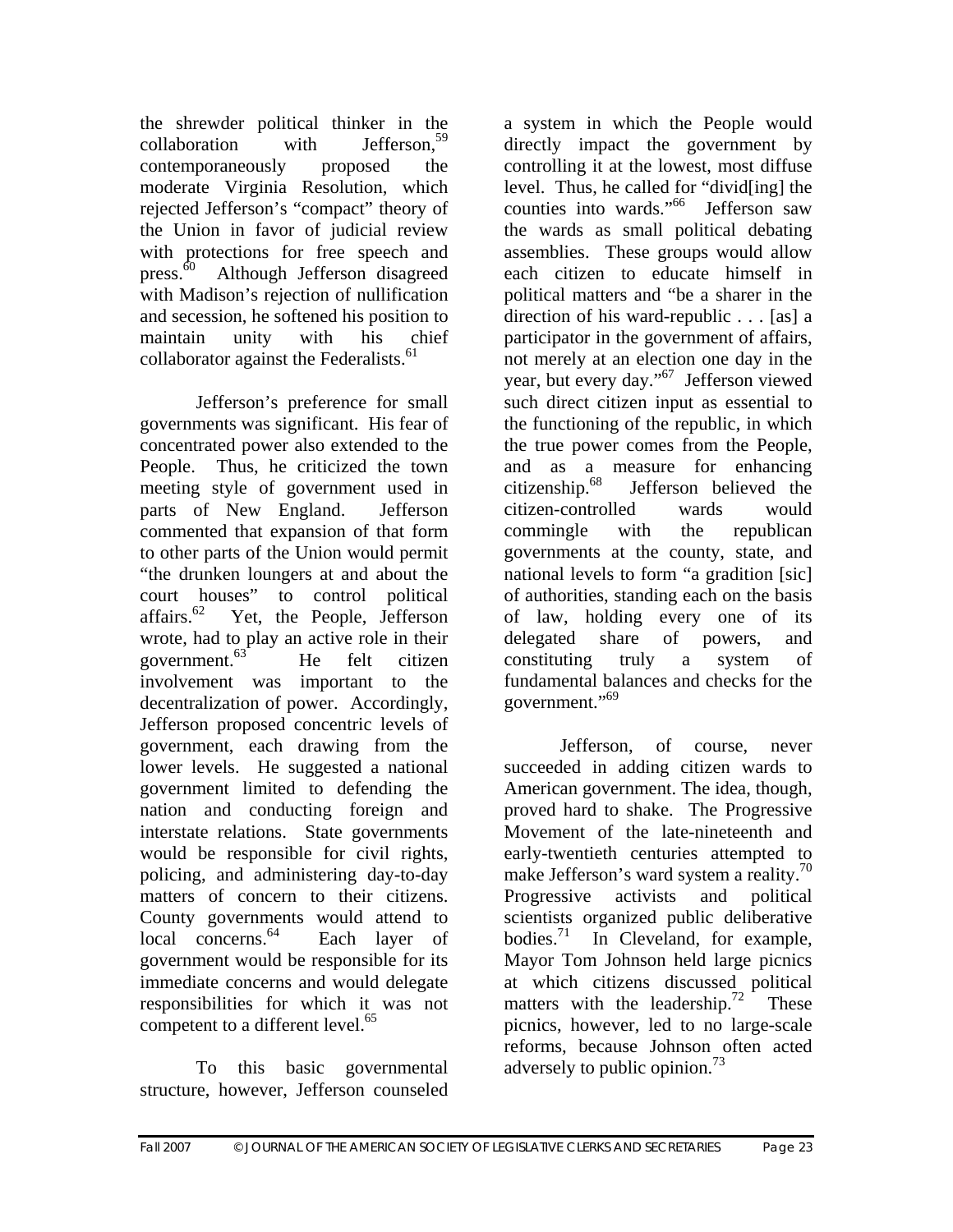Social debate clubs also opened in, among other places, Rochester, New York. These clubs allowed all people – even women and immigrants – to debate politics with professors and other attendees.<sup>74</sup> These clubs, however, were more concerned with helping people become articulate political debaters than with exerting real political influence, which they lacked because they were only voluntary organizations which few, if any, politicians chose to attend.<sup>75</sup>

 The Progressives' experiments with direct democracy along the Jeffersonian model failed to make any meaningful change in our political system. They abandoned their efforts to allow citizens to debate on public issues. The People, however, never lost their hunger for direct democracy.

#### C. Calls for Direct **Democracy**

 1. The Nature of Direct **Democracy** 

 Americans have actively practiced "direct democracy" for more than 100 years.<sup>76</sup> Today, seventy percent of the United States population lives in a state or city where direct democracy is available.<sup>77</sup> As such, a basic understanding of direct democracy in its modern form, as opposed to the colonial and Jeffersonian forms, is important in order to understand the potential changes available due to the Internet.

 Direct democracy is a broad label encompassing such decision-making processes as town meetings, recall elections, initiatives, and referenda.<sup>78</sup> The most important and most common forms of direct democracy in the United States are the initiative and referendum.<sup>79</sup> Most Americans favor Most Americans favor direct democracy. Studies show people living in direct democracy markets are happier and more likely to vote, give money to interest groups, and generally pay more attention to the media and other sources to enhance their political knowledge. $80<sup>80</sup>$ 

 Nevertheless, direct democracy is controversial. Like in colonial times, many journalists and political elites are suspicious of direct decision-making by citizens.81 These skeptics fear voters are incompetent to make policy decisions. Further, they argue the process is too subject to manipulation by special interests and moneyed parties or<br>persons.<sup>82</sup> Additionally, many critics Additionally, many critics. claim citizens are incompetent to make political decisions due to the limited facts they have on which to base their decisions.83

These weaknesses, however, give voters an incentive to seek guidance from more informed, credible sources.<sup>84</sup> A legislator's blog would be ideal. Voters could inform themselves about the issues and related arguments from materials posted on the blog or located elsewhere on the Internet. Then, without the need to change to a direct democracy system of government, the People could directly impact the political process by communicating their desires to their legislator(s).

# 2. The Internet Leads to Calls for Total Direct Democracy

 The high cost of publishing in traditional print and broadcast media limits the number of voices that can be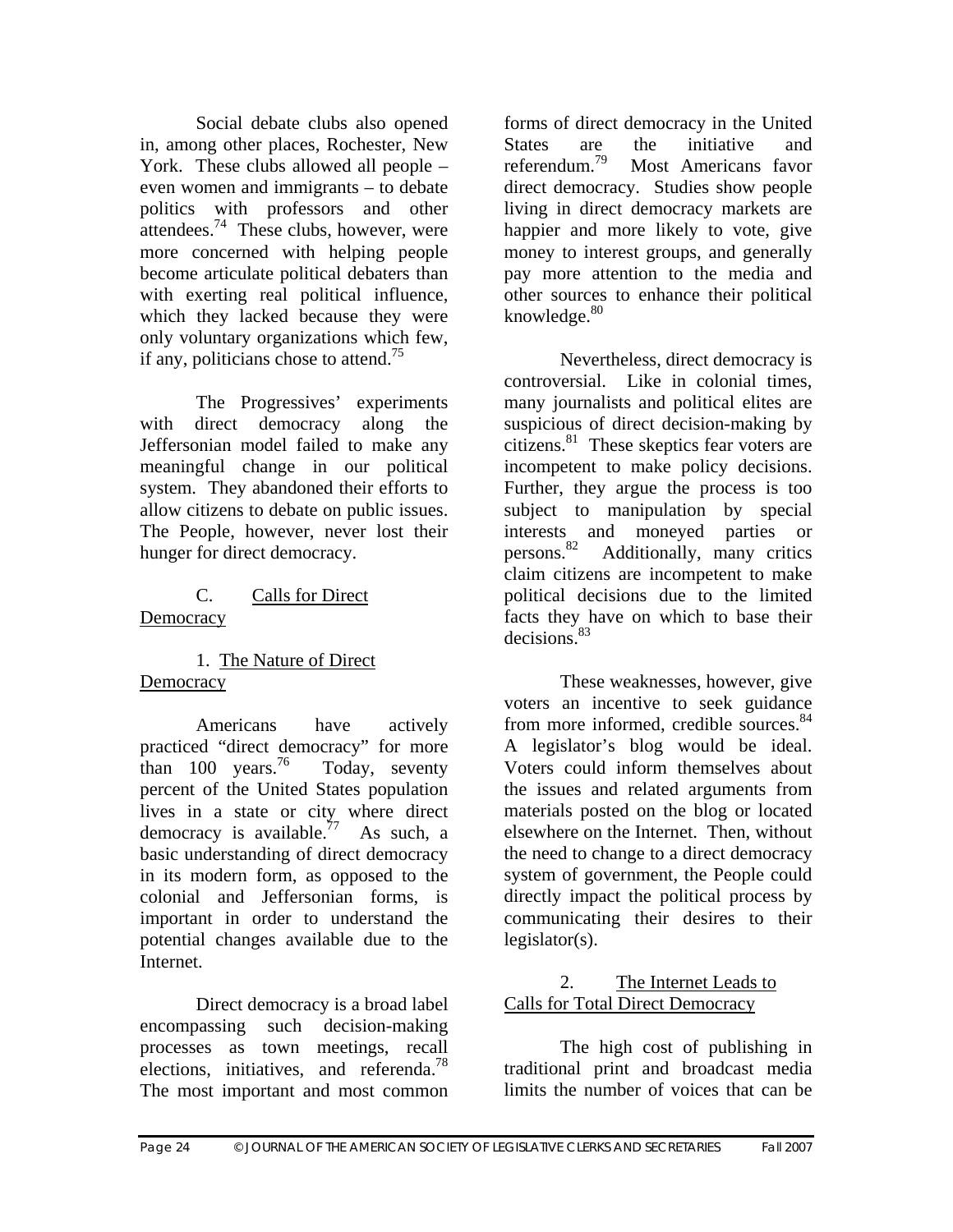heard.<sup>85</sup> Technology, however, has led increasingly to the obsolescence of those outlets as the sole arbiters of the information essential to democracy.<sup>86</sup> The change has come because, contrary to the closed ranks of newspaper publishers, the World Wide Web $87$  is open as a publication forum for anyone with an Internet connection.<sup>88</sup> Thus, "the Internet has brought democracy to your doorstep and to your desktop."89 This expansion in the reach of the voices of average citizens has led to calls from some quarters for changes in how we conduct our democracy. Pushing the Jeffersonian theme even further, these advocates seek various forms of direct democracy.

 By now, it is well known that "[t]he Internet is an international network of interconnected computers."<sup>90</sup> The network allows millions of people to communicate with each other and to access vast caches of information from around the world. $91$  This "unique and wholly new medium of worldwide communication $1^{92}$  is "the most" participatory form of mass speech yet developed."<sup>93</sup> Because individuals, by using web pages, can become pamphleteers,  $94$  "the content on the Internet is as diverse as human thought."95

 The Internet has been described as allowing measurements of public opinion, providing a public forum, and facilitating citizen access to government.<sup>96</sup> Because of these varied functions, some scholars argue computers and communications technology spawned a "third industrial revolution."<sup>97</sup> Like the steam power of the first industrial revolution and the electricity and internal combustion engine of the second industrial revolution, these scholars believe the technology revolution should forge changes in government.<sup>98</sup>

Comparing the Internet to the printing presses that fueled the revolutionary spirit in the eighteenth century, one writer has proclaimed: "[T]he founding fathers would have loved the Internet."<sup>99</sup> Because citizens are the best judges of what is in their best interests, some argue, they should be allowed to debate and vote directly on important issues.100 Allowing direct participation in government, these critics assert, will include in policy deliberation the most highly educated and informed citizens – those who, unlike in the eighteenth century, now generally reside in business, universities, or the media rather than in Congress.<sup>101</sup>

Even further, some commentators argue citizens have become so remote from the decision makers that decisions, though made in their name, cannot be attributed to<br>them.<sup>102</sup> Thus, one writer has argued Thus, one writer has argued we must create a fourth branch of government – the Popular Branch – using "civil juries" to make laws. $^{103}$ More mainstream arguments, however, simply call for direct democracy by electronic town hall meetings.<sup>104</sup>

#### a. The Constitutional Bar to a Direct Democracy System

 Any proposal for a shift to direct democracy faces a major constitutional impediment. While the Framers might in fact have loved the Internet as a tool for communications and advocacy, one must doubt that its existence would have changed their minds about the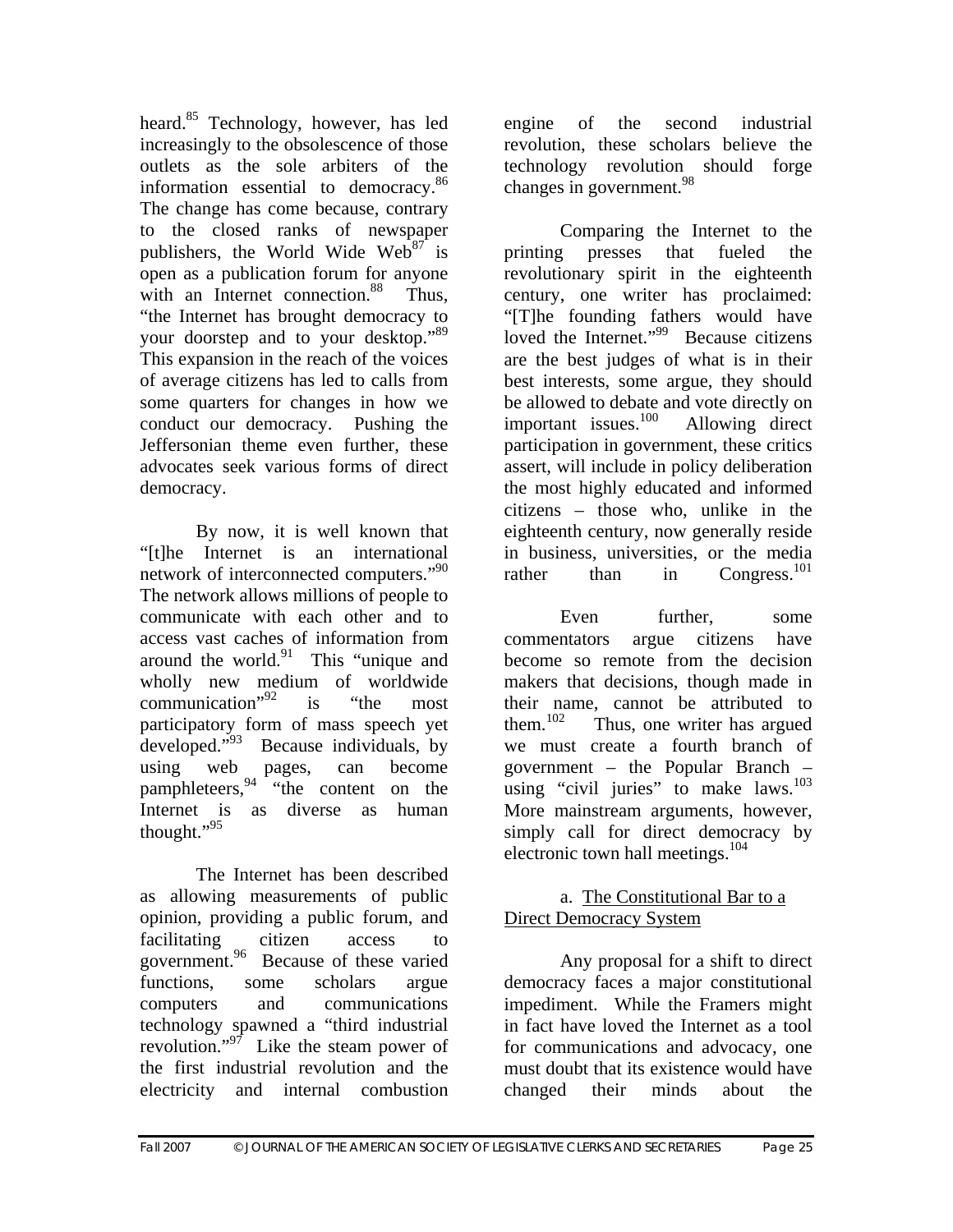desirability of direct citizen involvement in law making. The Framers drafted the Constitution to ensure the perpetuation of the balance they struck in which citizens were involved with some parts of their government but were removed from its lawmaking aspect.

 Article IV § 4 of the Constitution requires that "the United States shall guarantee to every State in this Union a Republican Form of Government." Consistent with this, Article V requires action by Congress or by two-thirds of the state legislatures to propose constitutional amendments and ratification by three-fourths of the state legislatures or conventions. The Framers made no provision for direct control by citizens.

 Nevertheless, Professor Akhil Reed Amar claims we must "unlearn[]" the purportedly incorrect lesson that the Founders opposed direct democracy.<sup>105</sup> Professor Amar has argued that, because the People are sovereign, a majority of the People can always exert their sovereign control over government. Thus, Amar has argued that the People can amend the Constitution or presumably enact any legislation they desire simply by majority vote. $106$ 

 The historical record, however, rejects the argument.<sup>107</sup> Nothing in the language of the Constitution permits direct action by the People either in legislating or amending the Constitution.<sup>108</sup> While "the People" are involved in the operation of government as voters and through the jury system, the Constitution does not provide for direct participation by the People in ordinary lawmaking.109 Thus, Professor Amar gives the Constitution a

"democratic quality" the Framers did not intend for it in order to avoid the fact that "the Constitution was designed to prevent all unmediated lawmaking by the people."<sup>110</sup> Professor Amar's view simply "cannot be reconciled with the founding generation's abiding fear of the excesses of democracy."<sup>111</sup>

The historical record amply demonstrates the Founders' fears of the passions of the People. The Framers viewed direct citizen participation in lawmaking as the biggest threat to stable government. $^{112}$  Indeed, the Founders likely would have been horrified even by the now accepted initiative and referendum process.<sup>113</sup> Madison and the Federalists he was then aiding defeated a proposal to add to the First Amendment a right for the People to "instruct their representatives."<sup>114</sup> They feared disastrous consequences if lawmakers felt bound to follow the whims of their constituents.115 The Founders avoided those consequences by drafting a Constitution that kept the People out of lawmaking and preserved the structure of government. $^{116}$ 

This distrust of the masses was not merely classism. To the contrary, the Founders' experience with the colonial form of direct democracy led them to control majoritarian tendencies. Madison lamented that colonial governments had too often allowed majorities to ignore the rights of minor<br>parties.<sup>117</sup> This had resulted. he This had resulted, he explained, from individuals putting adherence to political factions over the public good.<sup>118</sup>

Madison warned that, where unchecked by legal means, majorities often become oppressive.<sup>119</sup> He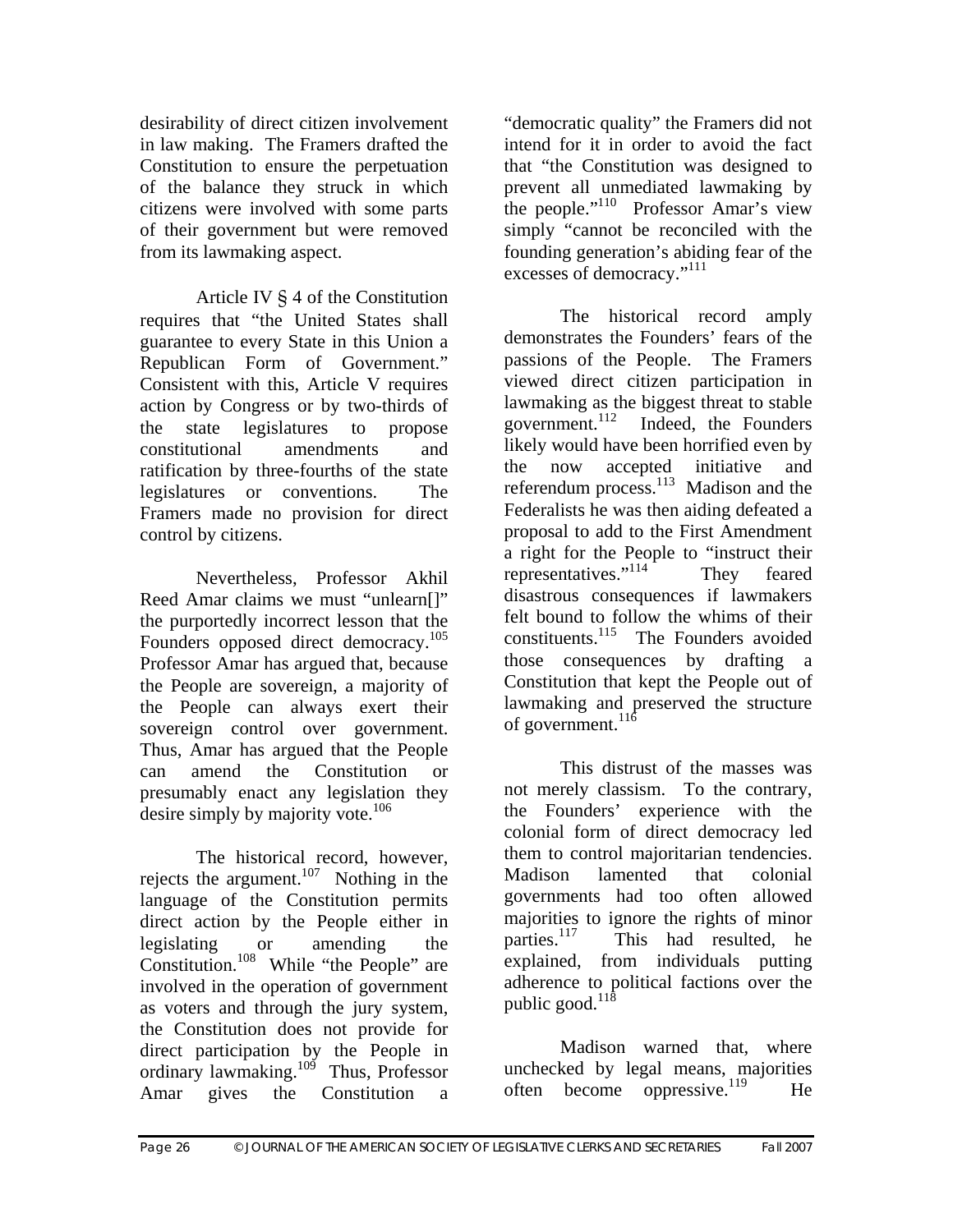cautioned that such oppression is greatest in a pure democracy, which:

> can admit of no cure for the mischiefs of faction. A common passion or interest will, in almost every case, be felt by a majority of the whole; a communication and concert results from the form of government itself; and there is nothing to check the inducements to sacrifice the weaker party, or an obnoxious individual. Hence it is, that such democracies have ever been spectacles of turbulence and contention; have ever been found incompatible with personal security or the rights of property; and have in general been as short in their lives, as they have been violent in their deaths. Theoretic politicians, who have patronized this species of government, have erroneously supposed, that by reducing mankind to a perfect equality in their political rights, they would, at the same time, be perfectly equalized and assimilated in their possessions, their opinions, and their passions.<sup>120</sup>

 Madison continued that a representative republic "promises the cure for which we are seeking."<sup>121</sup> The Framers set up a federal republic form of

government to limit the majoritarian passions to which a truly national, democratic government would be susceptible.<sup>122</sup> Madison explained:

> [The Constitution is] neither wholly *National* nor wholly *Federal*. Were it wholly National, the supreme and ultimate authority would reside in the *majority* of the People of the Union; and this authority would be competent at all times, like that of a majority of every National society to alter or abolish its established Government . . . The mode provided by the Plan of the Convention is not founded on either of these principles. In requiring more than a majority, and particularly, in computing the proportion by *States*, not by *citizens*, it departs from the *National* and advances toward the *Federal* character . . .<sup>123</sup>

 The Framers, Madison in particular, gave a great deal of thought to citizen involvement in government. Their choice to create a republican government recognized the limitations of citizens as legislators. Many now argue the Internet has eliminated those limitations.

#### b. The Change Made Possible By the Internet

 The Internet has certainly alleviated some of the problems the Founders saw with direct democracy.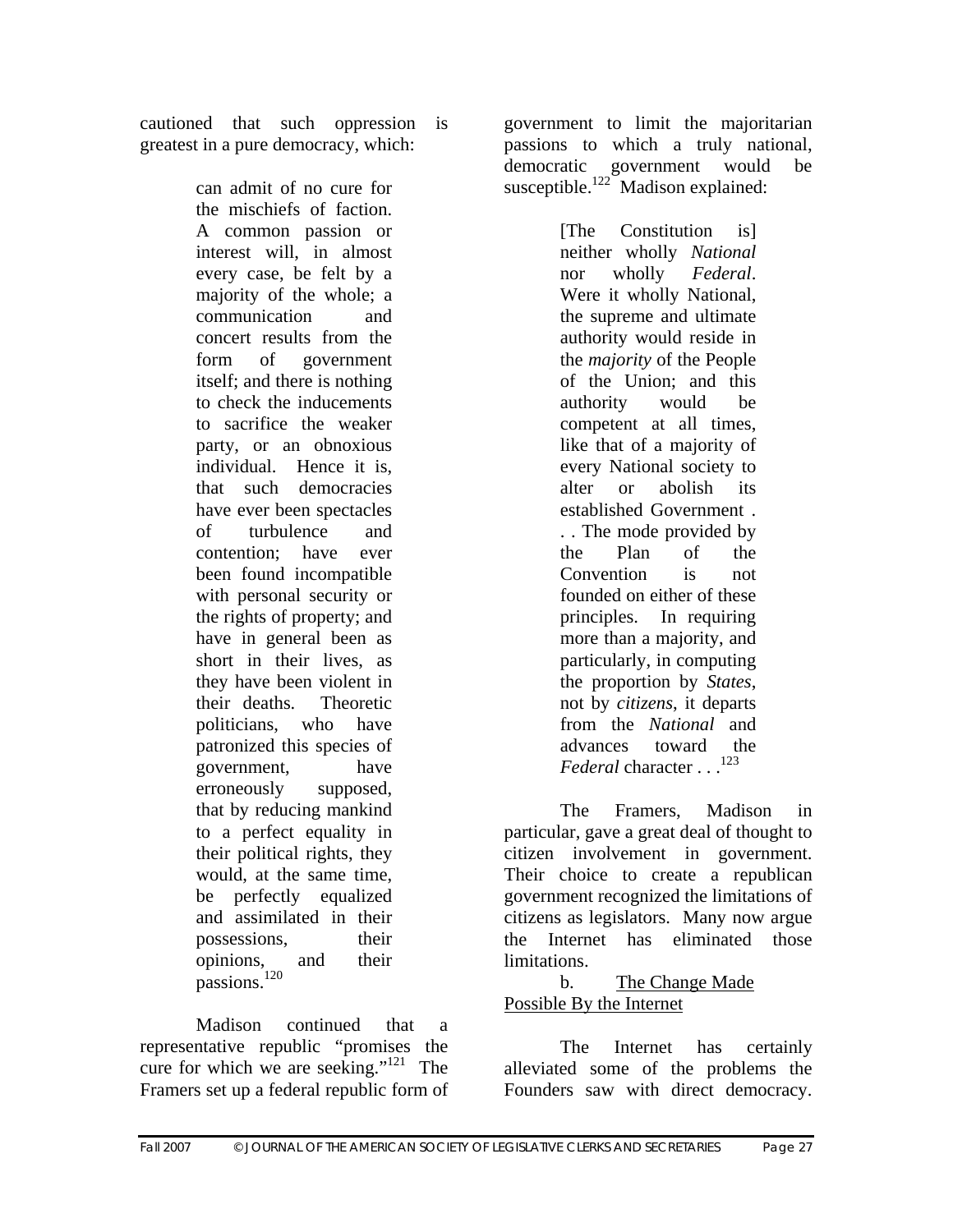Madison, for example, pointed out that a republican government could be maintained over a greater geographic area than a pure democracy.<sup>124</sup> However, the rise of electronic communications media, and of the Internet in particular, has destroyed the argument that it is impractical in a mass society to bring citizens together in a town hall to debate policy matters.<sup>125</sup> The ability to bring people together, though, does not address the Framers' concern, reflected in the structure of the Constitution, that the People are too liable to act from passion and for personal interest without regard for the greater good. $126$ 

 This article takes no position on the criticisms that direct participation in government by citizens is a recipe for disaster because citizens are incapable of preparing themselves for such a role.<sup>127</sup> Our Constitution simply does not allow the types of direct democracy advocated by the various writers. This bar to the drastic changes sought by those advocates does not mean, however, that the Constitution bars all methods of increasing citizen participation in governance.

 Political participation and voting could be made easier thanks to the newly cheap and abundant access to information technology.<sup>128</sup> Moreover, the costs of participating – both as citizen and legislator – could be reduced by allowing cheap methods for constituents to contact their legislators.129 Citizens could exert direct influence over willing legislators by meeting for online discussions.<sup>130</sup> Retaining our representative democracy, enhanced by direct contact between citizens and legislators, could maximize

participation while avoiding the tyranny of the majority likely to result from total direct democracy.<sup>131</sup> This system, which might be effected by the legislator's blog on which this article is based, would provide citizens a greater say in governance without running afoul of the Constitution.<sup>132</sup>

# 3. The Adaptation of Politics to the Internet

 As the Internet has changed the way society interacts, it has also changed how politicians campaign and interact with voters. Slowly at first, the Internet has infused politics. After starting as an after-thought appealing to small segments of the populace, the Internet has become a crucial tool in the political arsenal.

 The World Wide Web made its political campaign debut in 1992. The Clinton-Gore campaign initiated use of the Web in presidential campaigns by posting speeches, position papers, and biographical information on a website.<sup>133</sup> After this simple beginning, calls came quickly from some quarters to use new technologies to change the nature of governance.

 Also in 1992, presidential candidate Ross Perot called for direct democracy through an "electronic town hall."<sup>134</sup> Perot's idea was to present policy issues to the People along with the costs and benefits of proposals for resolution then let the public comment about the proposals online. Perot argued this would remove interest groups from politics.135

 While his vision obviously has not been fulfilled, some action did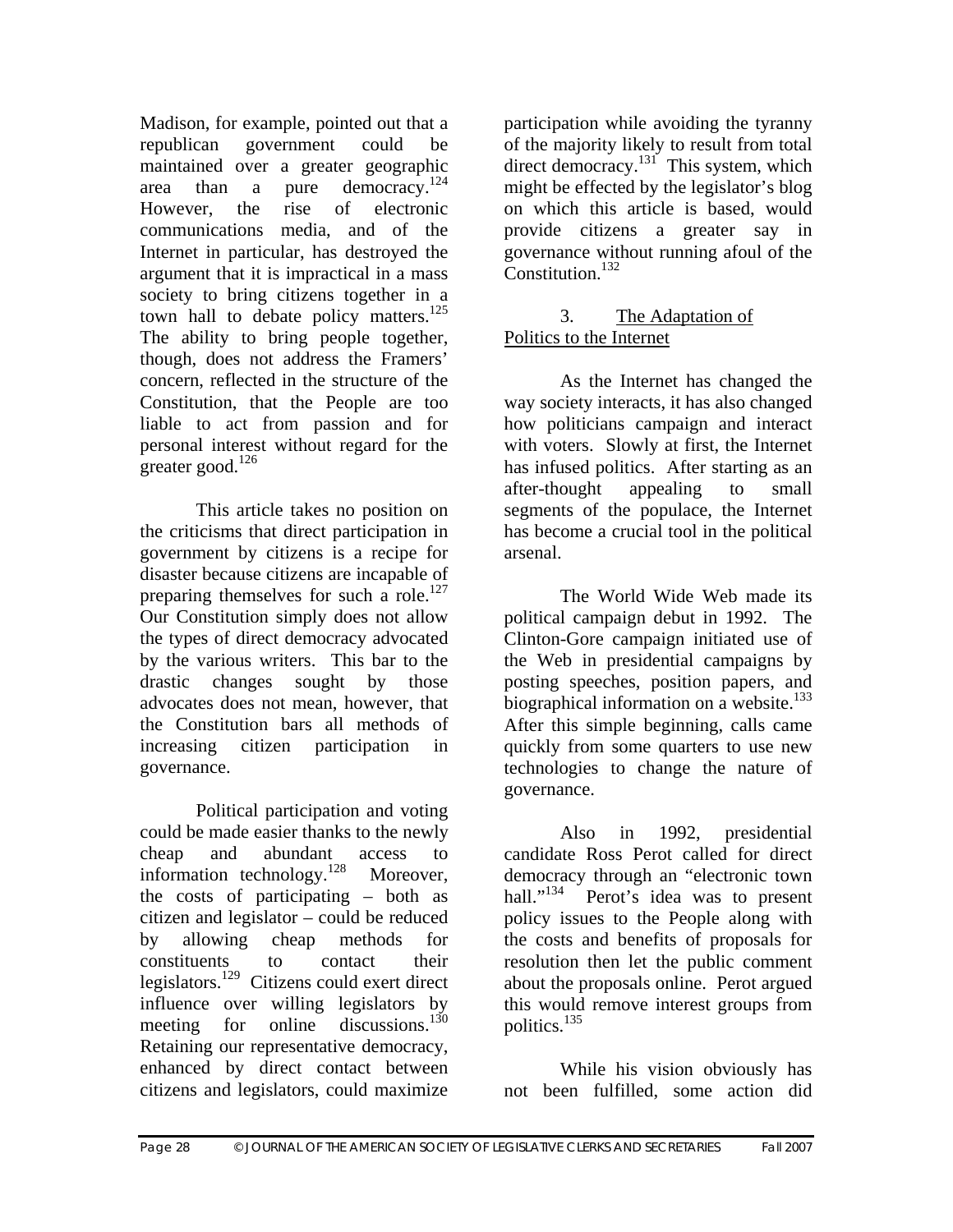follow Perot's call for direct democracy through electronic town meetings. In September 1993, the Public Agenda Foundation held a two-hour electronic town meeting in San Antonio, Texas using the city's interactive cable television system. $136$  Two Foundation representatives moderated a panel discussion among eight citizens concerning seven options for cutting health care costs.<sup>137</sup> Also in the 1990s, the Community Service Foundation formed the Electronic Congress  $("EC")$ .<sup>138</sup> The EC let citizens call a toll-free number to enter their opinions on national issues.139 Additionally, in the mid-1990s, a commercial company known as Vote Link set up a website providing fora for online public meetings at which participants can debate public issues. $^{140}$  Finally, in 1995, residents of Reading, Pennsylvania used video-conferencing software and cable call-in shows to debate local and national issues.<sup>141</sup>

 Despite these private sector experiments, neither society nor politicians in 1992 seemed ready for a marked shift in the nature of politics or governance. Still, the Internet slowly expanded its importance. In 1996, for the first time, candidates for office at all levels of government had websites to communicate information to citizens.<sup>142</sup> Also in 1996, Lamar Alexander became the first political candidate to engage in an interactive chat session as part of his campaign. $^{143}$  Alexander's foray into interactivity, however, was the high point for using the Internet's potential in campaigning in the 1990s.

 Until at least 2000, much of Internet politics was limited to websites that were "little more than electronic

yard signs."<sup>144</sup> During the early era of Internet campaigning, campaigns simply maintained passive websites as repositories for biographies, press releases, and other traditional campaign<br>material.<sup>145</sup> Mainstream politicians. Mainstream politicians, while they perhaps saw the Internet as a means to supplement their campaign, seemed not to see the potential for truly connecting with citizens electronically. Indeed, a computer columnist in 1996 noted most contenders for the presidency refused his request that they participate in a week-long online debate in which the candidates would take questions from the media, citizens, and their fellow candidates.146

 Despite the scant attention it received from politicians during the 1990s, early online political activists expected the Internet to be "*the* dominant political medium by the year 2000."147 While their timetable for dominance may have been a bit optimistic, the massive growth in Internet use during the last few years of the twentieth century began the push in that direction. In 1997, only eighteen percent of households had an Internet connection. By 2000, that number had grown to forty-two percent.<sup>148</sup> During this period, "thousands of citizens [became] high-tech colonial pamphleteers in a planetary public square, using computers and modems to recruit and organize without leaving their keyboards."<sup>149</sup>

 Thanks to increased accessibility, by the 2000 election, presidential candidates viewed the Internet as an ally. Candidates used the Internet to raise money, to make announcements, and to post their policy positions, speeches, and criticisms of their adversaries.150 Also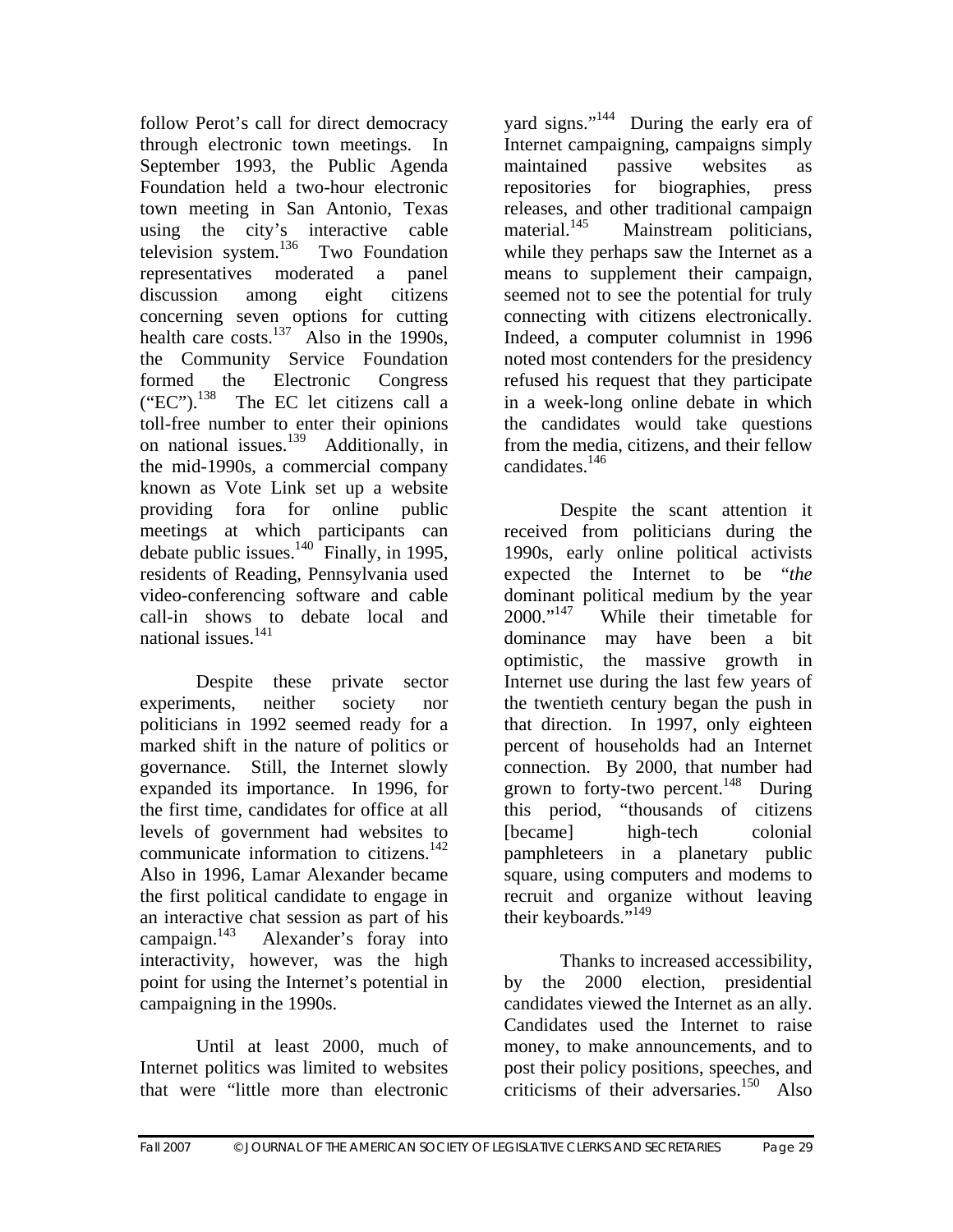by the 2000 election cycle, candidates had begun coupling these less-passive websites with database technology to identify likely voters who might be receptive to their messages.<sup>151</sup> This technology let politicians tailor their messages to specific voters so they could, through technology, establish a "personal, one-on-one relationship" with citizens.152

The next step in cultivating a direct relationship with voters online logically would seem to be personal appearances online. Some politicians sought to follow Lamar Alexander's lead by using the Internet to expand their personal reach. During the 2000 presidential race, Republican candidate Malcolm S. Forbes, Jr. took part in a town hall meeting by appearing at the meeting over the Internet.<sup>153</sup> John McCain, another Republican candidate, held an online fundraiser showing a live video feed of his wife reading questions and him answering the questions.<sup>154</sup> Democrat Al Gore and Republican George W. Bush also had an online debate which received little viewer interest.<sup>155</sup>

 As candidates used the Internet more effectively, other groups did as well. Activists and protesters used the Internet to spread their messages and organize their activities.156 These higher levels of online activities again reflected the increasing use of the Internet in everyday life. By 2003, 54.7 percent of American households had Internet access.157 As a result, the Internet was ready to play a critical role in political campaigning.

 In the 2004 election cycle, Democrats used the Internet to fuel their

political machines. Candidate Howard Dean used the Internet to attract supporters and raise money.<sup>158</sup> By the time Dean lost the Democratic nomination for the presidency, he had compiled an e-mail list of 600,000 people.159 Democratic nominee John Kerry inherited the list, allowing his campaign to raise more campaign money than the campaign of his opponent, incumbent President George W. Bush.<sup>160</sup> Yet, despite the fundraising disadvantage, Bush still won because Republicans increased their turnout at the polls more than the Democrats.<sup>161</sup> This surely resulted at least in part from Bush's Internet efforts, which included a total e-mail list of 7.5 million names and 1.4 million volunteers.<sup>162</sup>

 In addition, by 2004, the Internet already had a place on the fringes of governance. Governments throughout the United States had begun trying to connect the public to the government through "e-government" initiatives. These programs allow citizens to e-mail government staff directly and to access public services online.<sup>163</sup> These initiatives are essential. With Internet usage pervasive in the Nation's schools, the coming generation of adults will have no memory of an off-line world.<sup>164</sup>

 Accordingly, while it may have been premature in 1992, many believe the Internet is now ripe for "deliberative democracy."<sup>165</sup> Former presidential adviser Dick Morris has argued that "[t]he incredible speed and interactivity of the Internet will inevitably return our country to a de facto system of direct democracy by popular referendum. The town-meeting style of government will become a national reality."<sup>166</sup> Already candidates for Congress and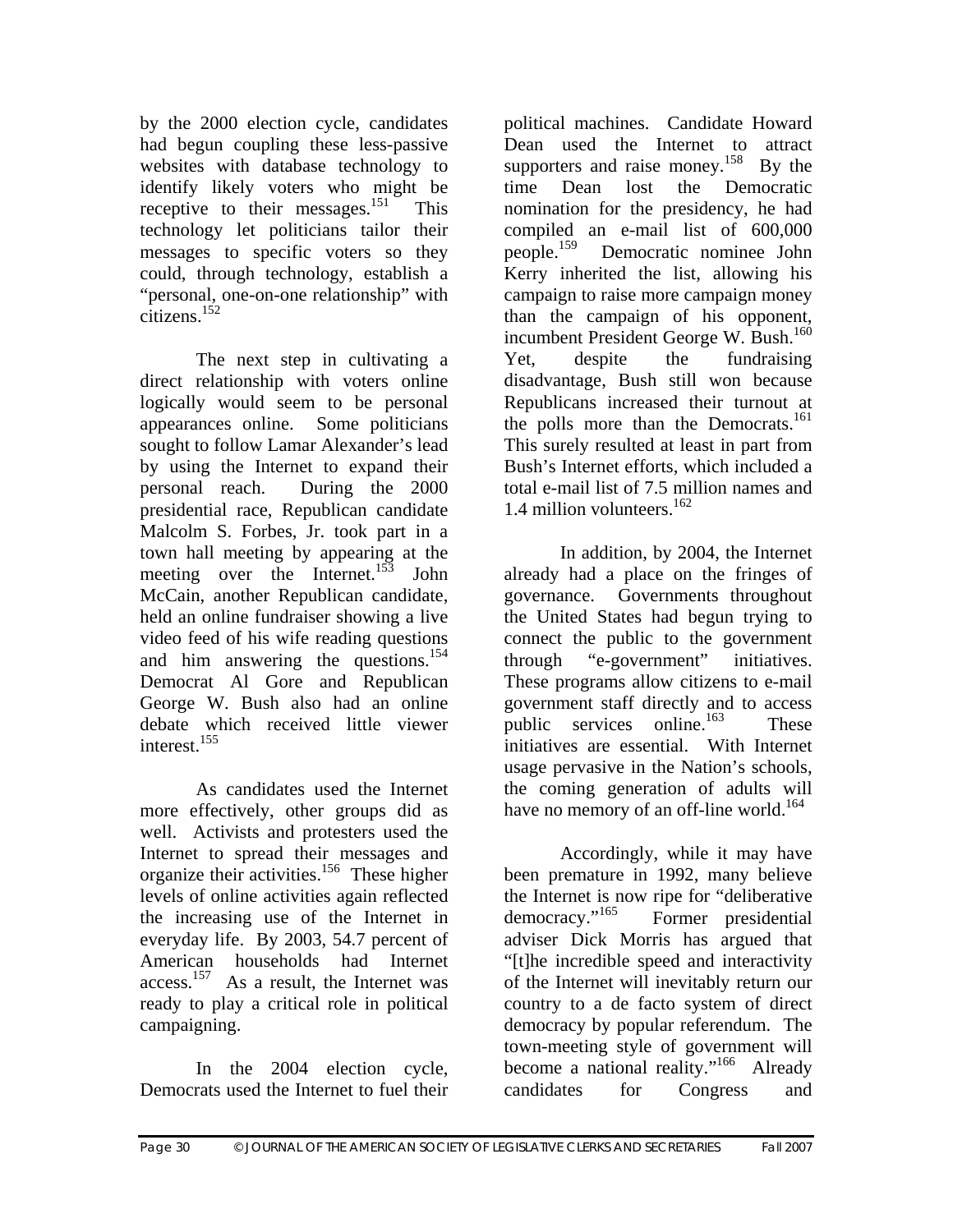governorships have, in a few cases, allowed for electronic-town-hall style interactions between candidate and citizens. A few candidates have, for example, invited citizens to post questions to which the candidate would respond directly and taken part in regularly-scheduled "chats" on their websites.<sup>167</sup>

 With so many developments in the last ten years leading to the infiltration of the Internet in politics, a policy debate has begun regarding the wisdom of taking the next step in Internet utilization. Some commentators argue the principles of democracy are best served by engaging in direct democracy via the Internet because of the multitude of background materials available for review online. Others, however, claim democracy would be disserved by online direct democracy because citizens would ignore opinions<br>inconsistent with their own <sup>168</sup> inconsistent with their Additionally, some assert that lawmakers should not engage in webbased discussions because the "digital divide" – the fact Web users are disproportionately white and well-to-do – will result in a skewed view of their constituents' opinions.<sup>169</sup>

 Despite the reservations, some observers still describe grass roots communication with candidates and officials via Internet as a coming revolution of electronic democracy.<sup>170</sup> In light of the massive changes already effected by the proliferation of Internet use, one can hardly question that the Internet is a "revolutionary force."<sup>171</sup> As discussed in the next section, new Internet technology has simplified direct communication between groups of people and the formation of online

communities to the extent that politicians could readily interact with their constituents. In order to allow online citizen participation in a representative democracy, however, the legislator would have to open the forum to all interested citizens.<sup>172</sup> For the reasons set out in Section III, detailing the applicable First Amendment constraints, the risk of opening such a forum would carry too much political risk for legislators.

 a. The New Technology of Blogs Enters Society

 Communication over the Internet has always been relatively easy. Recently, however, engaging in true personal conversations has become as easy as posting materials to a website. This generally occurs via web logs, also known as "blogs."<sup>173</sup>

 Blogs are usually written and maintained by individuals or small groups known as "bloggers."<sup>174</sup> Their content, however, is accessible to anyone with an Internet connection.<sup>175</sup> Blogs are online diaries or journals discussing a variety of topics.<sup>176</sup> Both the nature and prevalence of blogs have changed dramatically in the past decade.

 Only a handful of blogs existed in 1997 and 1998.<sup>177</sup> At that time, only people well versed in  $HTML^{178}$  and with the free time to build and maintain a site requiring daily updates had blogs. $179$ Early blogs were organized around links<br>to other sites.<sup>180</sup> Bloggers acted as Bloggers acted as human filters for the Internet by providing links, coupled with their own commentary, to people, information, or sites they found interesting. $181$  While not always sophisticated, these sites marked the beginning of a movement to include the public in the media, letting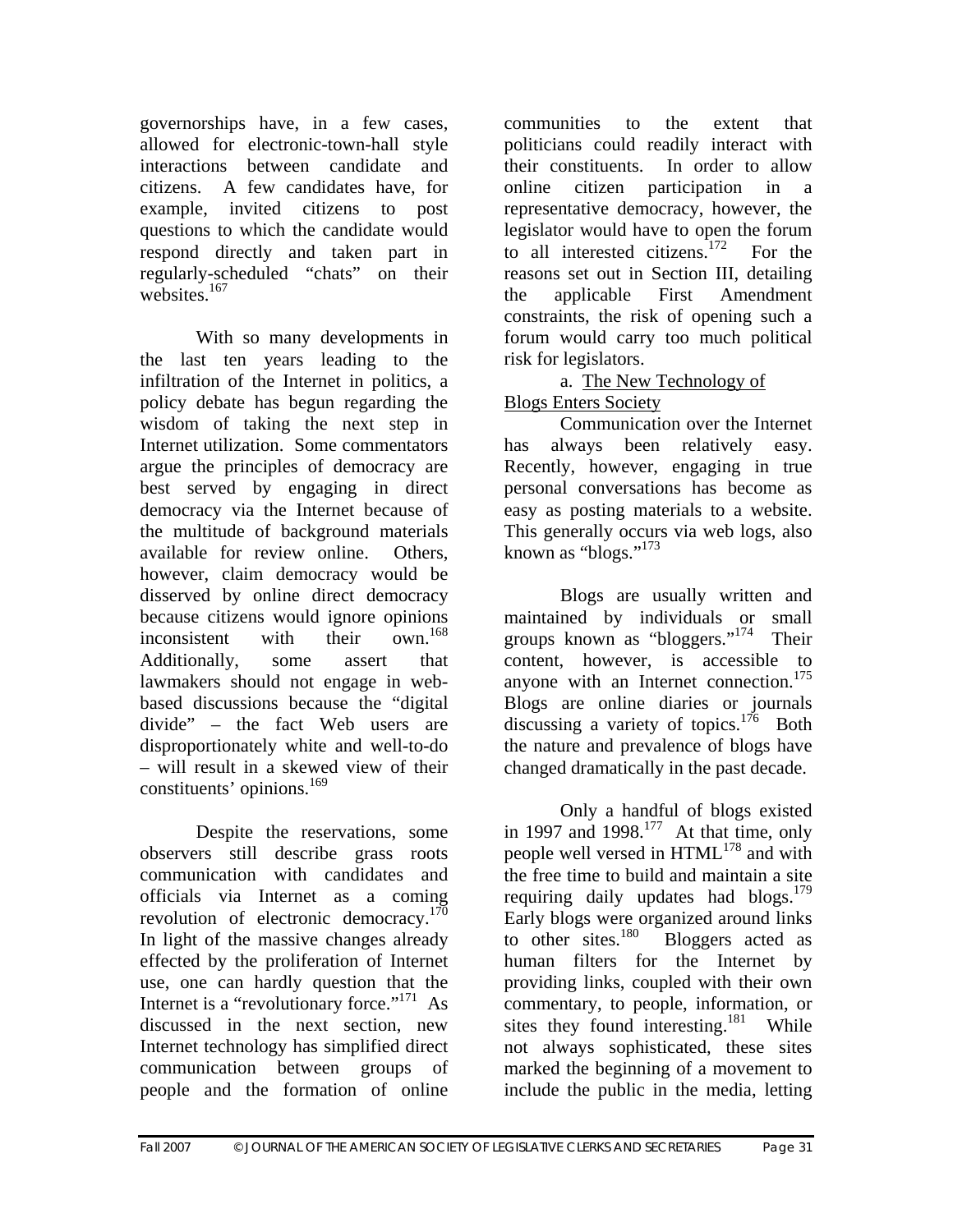individuals praise, criticize, or correct content posted on other sites or blogs.<sup>182</sup>

 The style of blogs soon began to change, however. Beginning in 1999, software developers began releasing various do-it-yourself tools for building blogs.<sup>183</sup> Thus, blogs are now easy to set up and require no knowledge of computer programming.<sup>184</sup> While the link-driven-style blogs still exist, most new bloggers use their blogs as online personal journals instead of guides to the content of the web. $^{185}$  Bloggers record their personal thoughts and relate important events on their blogs for all the world to see. $186$  This style of blogging soon led to full-blown conversations between blogs in which one blogger would respond to postings on another blog while providing a link to the responded-to blog.<sup>187</sup>

 Thus, modern bloggers are primarily concerned with posting their thoughts on specific topics. $188$  The postings are then organized in chronological order, making each blog a sort of archived opinion page. $189$  Blogs also allow readers to post responses or comments.<sup>190</sup> The ability for readers to leave comments about materials on a blog fosters a dialogue between bloggers.<sup>191</sup> Instead of posting static information, the comment feature makes blogs interactive as readers respond to the initial comment posted on the blog and then to each other's responses.<sup>192</sup>

 These unique features have resulted in mammoth growth in blogging. In a January 2005 report, the Pew Internet & American Life Project reported that seven percent of the 120 million Internet users in the United States had created a blog. That amounts

to more than eight million bloggers.<sup>193</sup> One report had the number of bloggers reaching eleven million by August  $2005.<sup>194</sup>$  Further, by the end of 2004, twenty-seven percent of Internet users, or thirty-two million Americans, reported reading blogs.<sup>195</sup> This marked a seventeen percent increase over those admitting blog readership in February of that year. $196$  This increase was likely traceable to coverage of the 2004 presidential election. Nine percent of Internet users said they "frequently" or "sometimes" read political blogs during the campaign.<sup>197</sup> Additionally, twelve percent of Internet users have posted comments or other material on a blog.<sup>198</sup>

 The ease and speed of blogging distinguishes it from other modes of speech. Posting material immediately makes it available to all the world's Internet users.<sup>199</sup> As a result, "blogs are an emerging form of legitimate and widespread communication of both fact and opinion . . . ."200 Blogs democratize journalism by letting the People speak. This results in dissemination of expert opinions the public otherwise would not hear.<sup>201</sup> For example, the "Baghdad" Blogger," Salam Pax, maintained an online diary of life in wartime Iraq.<sup>202</sup> Professor Juan Cole's blog provides scholarly discussion of Shiite Arabs and how Sunni Arabs are using the current American military presence in Iraq as a major recruiting tool. $^{203}$ 

 Business has even begun to recognize the value of apparently honest, unpolished communications. Though still relatively rare, some major corporations have created blogs for use by both employees and customers.<sup>204</sup> These companies, slowly and often hesitantly, have recognized the value of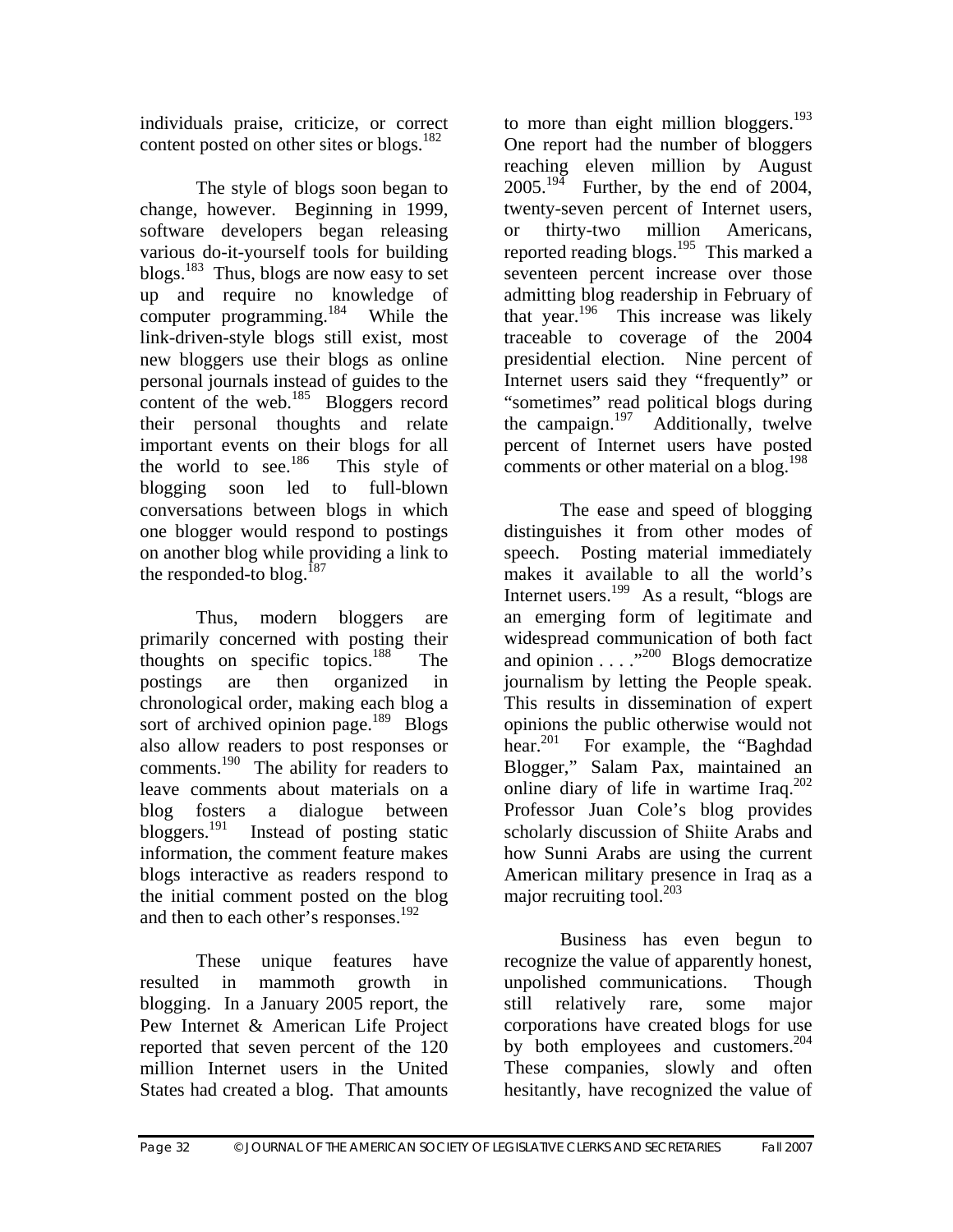blogs as a marketing tool.<sup>205</sup> Companies such as Sun Microsystems, Inc. and Google have encouraged employees to blog on a corporate site.<sup>206</sup> These companies see their blogs as a way to enhance communication with customers and to build a type of community.<sup>207</sup> Companies may also use blogs to facilitate communication between management and employees.<sup>208</sup>

 Software giant Microsoft successfully used blogs to restore its image in the wake of the United States' antitrust suit against the company.209 Beginning in 2001, Microsoft encouraged employees to blog about the company and its products. $2^{10}$  The employees' passionate musings added an authentic voice that put a human face on the giant company.<sup>211</sup> The program was so successful that, between 2001 and 2005, Microsoft's blogging corps grew to more than  $1,200$  bloggers.<sup>212</sup>

 Blogs are unlike traditional websites in the corporate or political realm. Not just information conduits, blogs reflect the personalities of their individual authors.<sup>213</sup> Because of this, though, all is not roses in the blogging world. Bloggers view blogs as a place to vent and to speak frankly. "[T]he ethos of the blogosphere is to be chatty and sometimes catty and crude."<sup>214</sup> The unrestricted nature of blog postings has proven problematic in the business world, with several known instances – readily discussed on various blogs – of employees being fired for blog postings critical of their employer or co-<br>workers.<sup>215</sup> Google for example has Google, for example, has disciplined an employee for "improper" postings.216

 Accordingly, blogs may be just as harmful as they may be helpful. "At their best, blogs provide a civil, usually lucid, and running debate about subjects of public interest and concern. At their worst, blogs are potentially defamatory, profane, and rife with rumor and misstatements of fact."<sup>217</sup> One with knowledge of the content in a blog posting potentially could be liable for discrimination, harassment, or defamation of others.<sup>218</sup> While this risk can be minimized in the employment setting with a blogging policy,  $2^{19}$  a legislator faces special constraints in applying an equivalent blog-posting policy.<sup>220</sup>

 Nevertheless, politicians cannot ignore blogs. Blogs have gained favor because they combine the tone of a personal conversation with the  $\arccos[2]$  accessibility of a website.<sup>221</sup> Blogs are attractive and powerful, no matter what the topic, because of their<br>authenticity.<sup>222</sup> They are authored by They are authored by individuals with a passion for the topics discussed and, by using feedback to create a dialogue, they create an ongoing, honest conversation.<sup>223</sup> Creating or contributing to a blog allows citizens not only to join in the public debate, but also to make a meaningful contribution by fostering critical thinking skills essential to an informed electorate.<sup>224</sup>

# i. Blogs Enter Politics

Lawrence Lessig has described blogging as "one of the most important opportunities" citizens have to create an alternative to existing media. $^{225}$  No longer just using campaign bulletin boards, volunteers and activists have begun spreading their own perspectives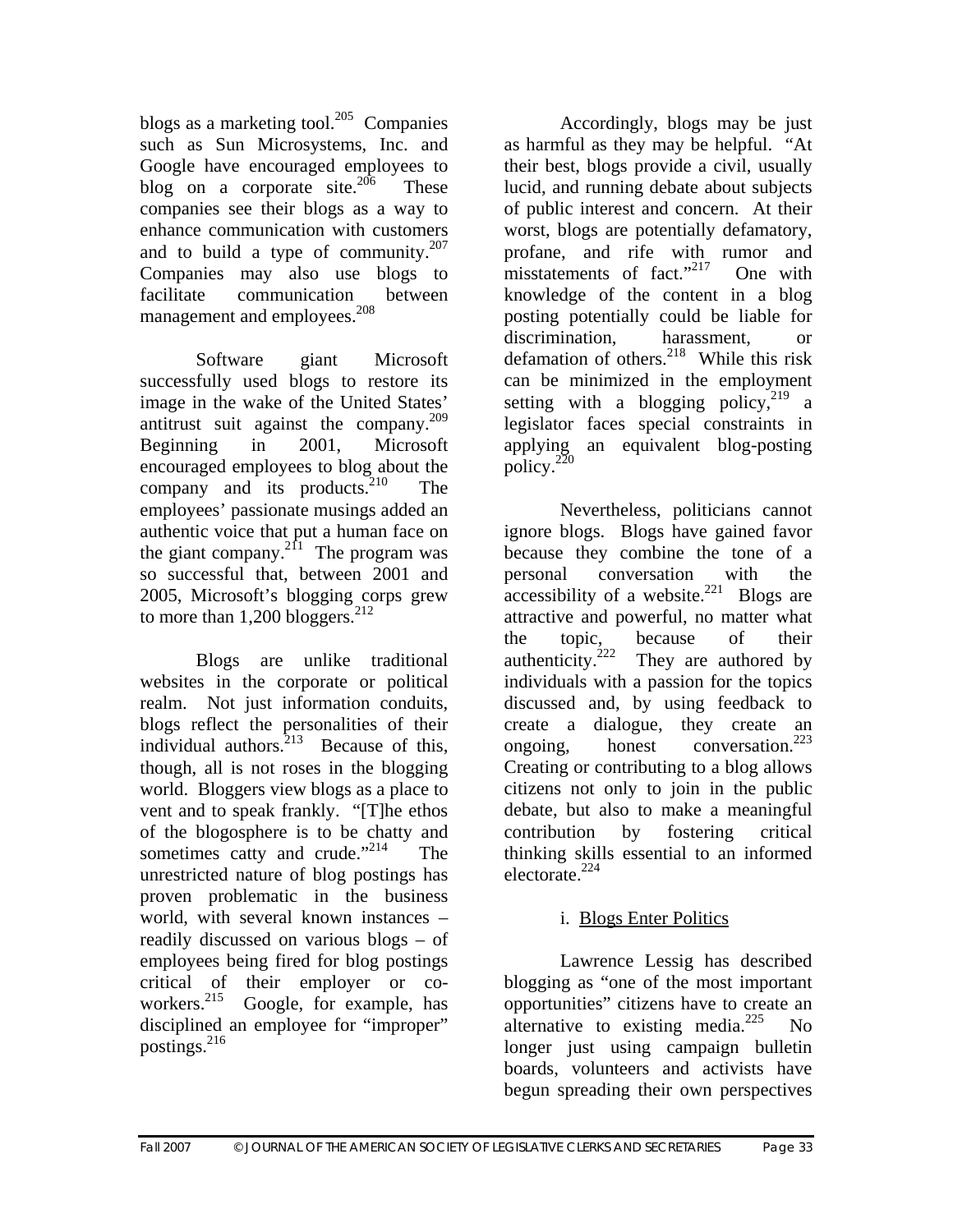on blogs. The power of blogs already showed itself in the 2004 election cycle as Republican bloggers took on the "mainstream media" and won. On September 8, 2004, CBS's Dan Rather reported on documents allegedly showing President Bush had been absent during much of his National Guard service in the early 1970s. When CBS posted the documents, allegedly created in 1972, on its website, Republican bloggers immediately challenged them as modern forgeries.<sup>226</sup> After eleven days of defending the documents, the evidence of forgery became overwhelming, leading CBS to admit an error in airing the story and to Rather's resignation as news anchor. $227$ 

Republicans have not, however, been alone in taking advantage of the power of blogs. In 2005, Democratic bloggers railed against comments by Republican Senate Majority Leader Trent Lott praising Strom Thurmond's 1948 segregationalist presidential campaign.<sup>228</sup> True to Lessig's prediction, the bloggers' efforts forced the mainstream media to give the story more attention and ultimately led to Lott's resignation of his leadership post. $^{229}$ 

Thus, speech on blogs already has become a tool for influencing political tides – "the modern equivalent of political pamphleteering."<sup>230</sup> Having already gained influence and demonstrated successes, blogs took another leap toward mainstream credibility in 2004 when the Democratic National Committee let some political bloggers, many with no journalistic training, attend and blog about its convention.<sup>231</sup> Finally, on November 18, 2005, the Federal Election Commission

stated in an advisory opinion that blogs operated by Fired Up! LLC were "the online equivalent of a newspaper, magazine, or other periodical<br>publication."<sup>232</sup> The blogs were. The blogs were, therefore, exempt from campaign finance limits and regulation pursuant to the statutory press exception. $^{233}$ 

Blogs have become powerful tools in many sectors of society, including politics and the shaping of public opinion. They allow people to create a close-knit community from remote locations. $^{234}$  This tool, then, seems tailor made for politicians – either because they genuinely want to interact with and hear the opinions of their constituents or because they want to give the appearance that they are interested in what their constituents have to say. The upside for a legislator blogging with constituents seems great. Unfortunately, as we shall see, the downside is probably greater.

#### **III. WHY POLITICIANS SHOULD FEAR BLOGGING WITH CONSTITUENTS**

 The chance for full and frank discussion between legislator and constituent is a benefit of interactive communication via the Internet. One study concluded conversations occurring over a network resulted in all participants having a roughly equal say in the discussion, unlike many in-person meetings that are dominated by one or two people. $^{235}$  The same study also found people typically reluctant to speak in personal meetings were more comfortable speaking in a networked setting.<sup>236</sup>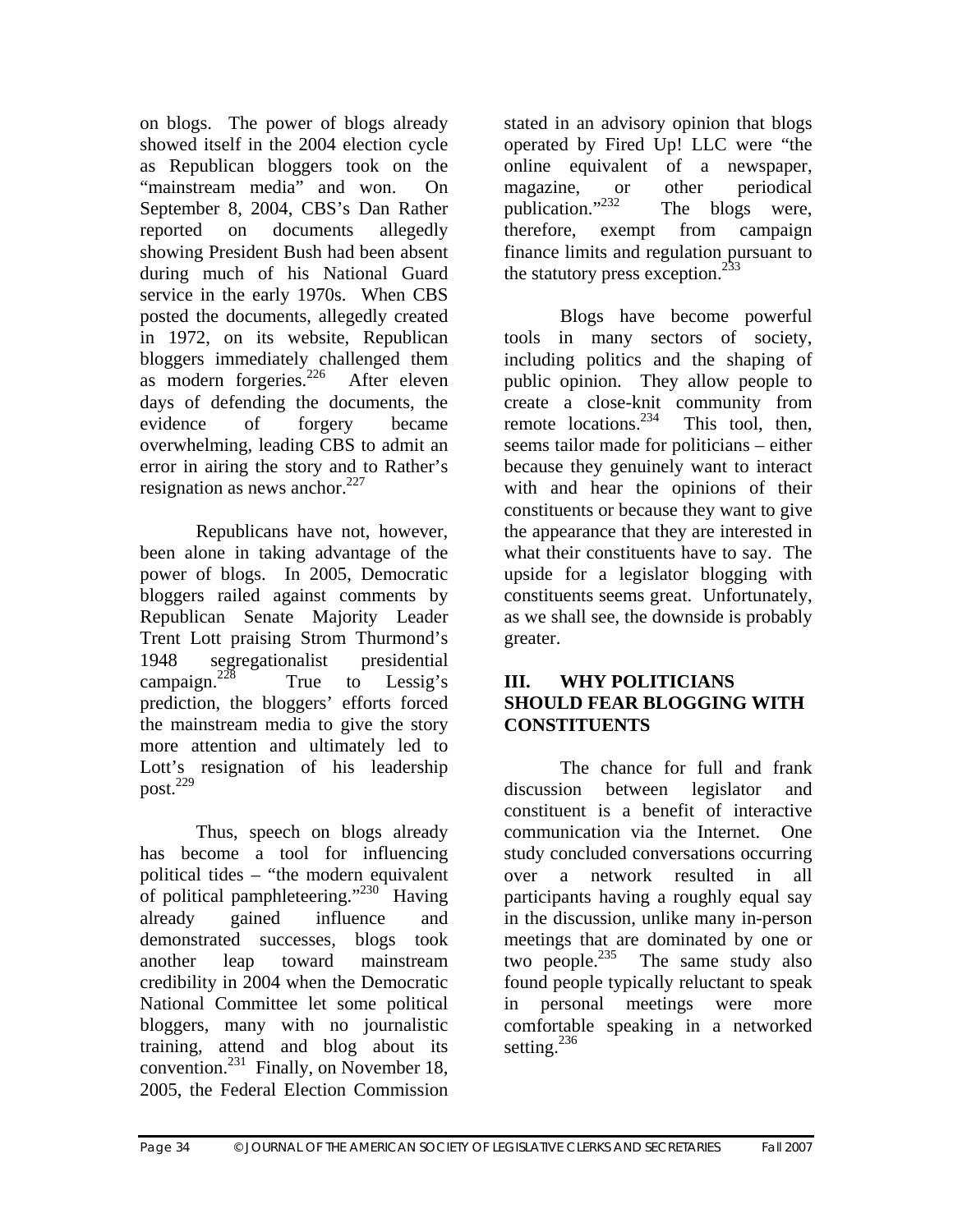The problem with interactivity, though, is lack of control over the respondent. This may manifest itself in many ways. Most obviously is the potential lack of control over who chooses to join the conversation. A survey of candidates for office in 1996 showed those with websites allowing users to e-mail the candidate received many messages from nonconstituents.237 Candidates do not want to spend their time with anonymous citizens who may not be able to vote for them.238 This problem, however, can be resolved with relatively little trouble.<sup>239</sup> More important from the legislator's perspective is the loss of control over his or her message. While the Internet has many attributes, it also has a "dark side," in that people can publish what they want on the Internet without fact checking.<sup>240</sup> They are able to "post" commentary, news, rumor and ruminations online  $\ldots$   $\ldots$ <sup>241</sup> In order to attract attention in a diffuse and saturated media world, bloggers often seek attention by posting inflammatory or scurrilous matters without concern for fact checking.<sup>242</sup> People also tend to express more extreme opinions over the Internet than in personal conversations.243

 It is true that "[b]logging empowers average citizens to be able to speak to mass audiences" even if they cannot "afford a printing press or a radio station."<sup>244</sup> Such great reach means that, unless the forum were tightly censored, participants could write anything and leave it on the legislator's blog for all others to see.<sup>245</sup> In the context of the modern debate over how to deal with illegal immigrants from Mexico, many legislators would be unwilling to have posted on their blogs a statement such as

"send the dirty Mexicans back home."<sup>246</sup> As demonstrated in the remainder of this article, however, the First Amendment would not permit a legislator to censor his or her blog.

### A. The First Amendment Public Forum Doctrine

 Of course, the right to engage in political speech is the central component of the First Amendment's speech<br>clause.<sup>247</sup> The First Amendment The First Amendment demonstrates our "'profound national commitment' to the principle that 'debate on public issues should be uninhibited, robust, and wide-open . . . ...<sup>248</sup> The Supreme Court has developed the public forum doctrine to further this commitment by permitting free speech at times and locations at which the speech is likely to be meaningful.<sup>249</sup> The doctrine also provides "a metaphorical reference point" for protecting speech in all locations.<sup>250</sup>

 By granting a right to speak on public property, the government has ensured all speakers have a forum for distributing their messages.<sup>251</sup> Further, the government subsidizes speech in these fora by not enforcing trespass or theft laws against those who use the fora for speech without paying for upkeep, security, etc.<sup>252</sup> Thus, the public forum doctrine acts as a "First Amendment easement"<sup>253</sup> ensuring access regardless of the preferences of the government owners or the private users of the property.254

 Yet, government is not required to permit all forms of speech on its property. Where the government acts as manager over its internal operations instead of as a lawmaker with regulatory power, its acts are not subject to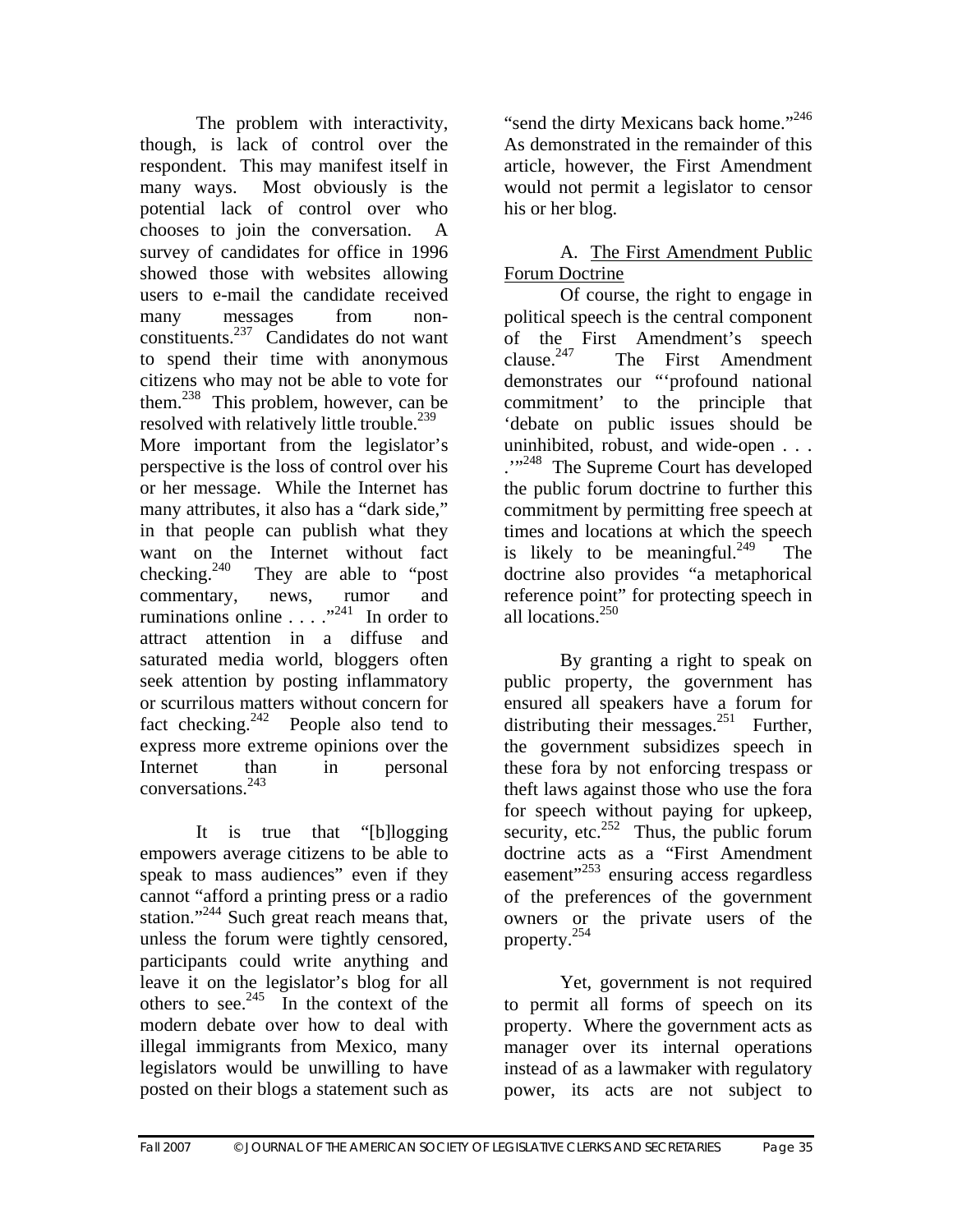heightened review.<sup>255</sup> This approach is reflected in the Court's "forum based" approach to reviewing speech restrictions on government property.<sup>256</sup>

 The Supreme Court first referred to a public forum analysis in 1939. It said then that citizens had speech rights on streets and in parks because those locations had "immemorially been held in trust for the use of the public and, time out of mind, have been used for purposes of assembly, communicating thoughts between citizens, and discussing public questions." $257$  As discussed below, this remains the heart of the public forum doctrine.

 As Professor Gey has pointed out, the *Hague* case is a weak foundation for a free speech doctrine. The famous language giving rise to the public forum doctrine is merely dicta in a plurality<br>opinion.<sup>258</sup> Moreover, the *Hague* Moreover, the *Hague* plurality did not refute the prevailing view, expressed by Oliver Wendell Holmes as a state judge,  $259$  that government had the right to control its property to the same extent as private property owners. $260$ 

The Court, however, soon removed any confusion by expressly adopting the *Hague* dicta and rejecting the early Holmes view.<sup>261</sup> The Court then slowly narrowed the scope of the public forum doctrine by focusing on the three specific types of property identified in *Hague* and carving out exceptions even for those "traditional" public fora. $262$  Forty years after creating the public forum concept in *Hague*, the Court set the restrictive modern public forum analysis. $263$ 

 In this analytical framework, the extent to which the First Amendment allows a government to restrict speech on the government's own property depends on the character of the forum.<sup>264</sup> The Supreme Court has identified three categories of analysis for public forum purposes. First are those places that, by tradition or government declaration, have been devoted to assembly and  $dehate$ <sup>265</sup>

## 1. Traditional Public Fora

 The classic description of the traditional public forum remains *Hague's* reference to streets, sidewalks, and parks immemorially held in trust for<br>the public.<sup>266</sup> The Supreme Court, The Supreme Court, however, has provided some additional contour to its description. The traditional public forum is property that has as "a principal purpose . . . the free exchange of ideas." $^{267}$  Such property is "continually open, often uncongested, and constitutes not only a necessary conduit in the daily affairs of a locality's citizens, but also a place where people may enjoy the open air or the company of friends and neighbors in a relaxed environment."<sup>268</sup>

Thus, a traditional public forum is one with "the physical characteristics of a public thoroughfare, . . . the objective use and purpose of open public access or some other objective use and purpose inherently compatible with expressive conduct, [and] historical[ly] and traditional[ly] has been used for expressive conduct  $\ldots$ <sup>269</sup> All such fora share a common trait in that open access and viewpoint neutrality are "compatible with the intended purposes of the property." $270$  The requirements of The requirements of openness and neutrality mean content-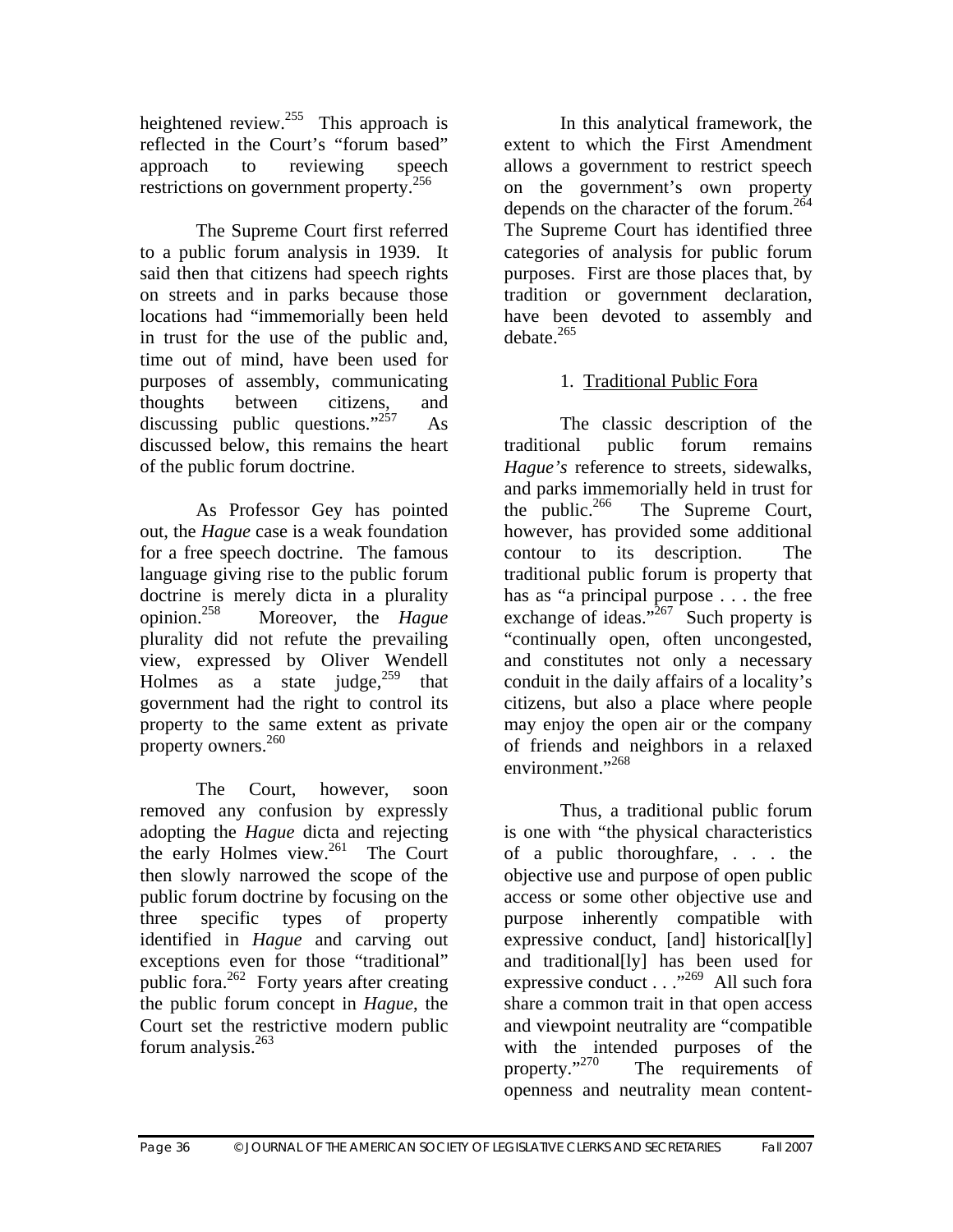based restrictions in these fora are subject to strict scrutiny.<sup>271</sup>

# 2. Designated Public Fora

Of course, the First Amendment is not absolute. "The Constitution does not require all public acts to be done in town meeting or an assembly of the<br>whole."<sup>272</sup> Nor does the First Nor does the First Amendment mean "that people who want to (voice) their views have a constitutional right to do so whenever and however and wherever they<br>please. $n^{273}$  Thus, government bodies Thus, government bodies may meet in executive session without public access.274

The First Amendment requires a different result, however, where a governmental body has chosen to open its decision-making processes to public participation.<sup>275</sup> Its action creates "a public forum dedicated to the expression of views by the general public."<sup>276</sup> Thus, the second category recognized by the public forum doctrine consists of public property opened by the government for expressive activity by the public. $277$ 

Aside from the traditional public forum, the government must act intentionally to create a public forum.<sup>278</sup> To do so, the government must "intentionally open[] a nontraditional forum for public discourse."<sup>279</sup> Governmental inaction does not create a public forum. $^{280}$  The location of the property is also relevant to determining its status. A property's separation from acknowledged public forum property may demonstrate that it is separate from and more restricted than the public forum property.281

The key in determining whether government property that is not a traditional public forum has been designated as a public forum is how the property is used.<sup>282</sup> The government's intent in constructing the space and its need to control expressive activity are also relevant. These factors can be isolated by looking to policies or regulations regarding the forum.<sup>283</sup> Similarly, the government can demonstrate it did not intend to create a forum for speech by pointing to litigation in which it sought to limit speech in the alleged forum.<sup>284</sup>

The Court gave some guidance in applying these principles to determine when the government will be held to have established a designated public forum. Where the government allows occasional but only limited use of a property that is otherwise specifically reserved for its employees, it does not create a public forum. Thus, a school's internal mail system, used for transmitting official messages between teachers and administration, exchange of personal messages among teachers, and occasionally for transmission of messages from civic organizations, $285$ was not a public forum.<sup>286</sup> Similarly, no public forum exists where the property serves a commercial function and must remain attractive to the marketplace. A property's commercial nature suggests the property's purpose is something other than "promoting 'the free exchange of ideas." $287$  As such, an airport terminal is not a public forum.<sup>288</sup>

When the government opens a designated public forum, however, it is stuck with the consequences of its action.289 Restrictions on speech in designated public fora are treated with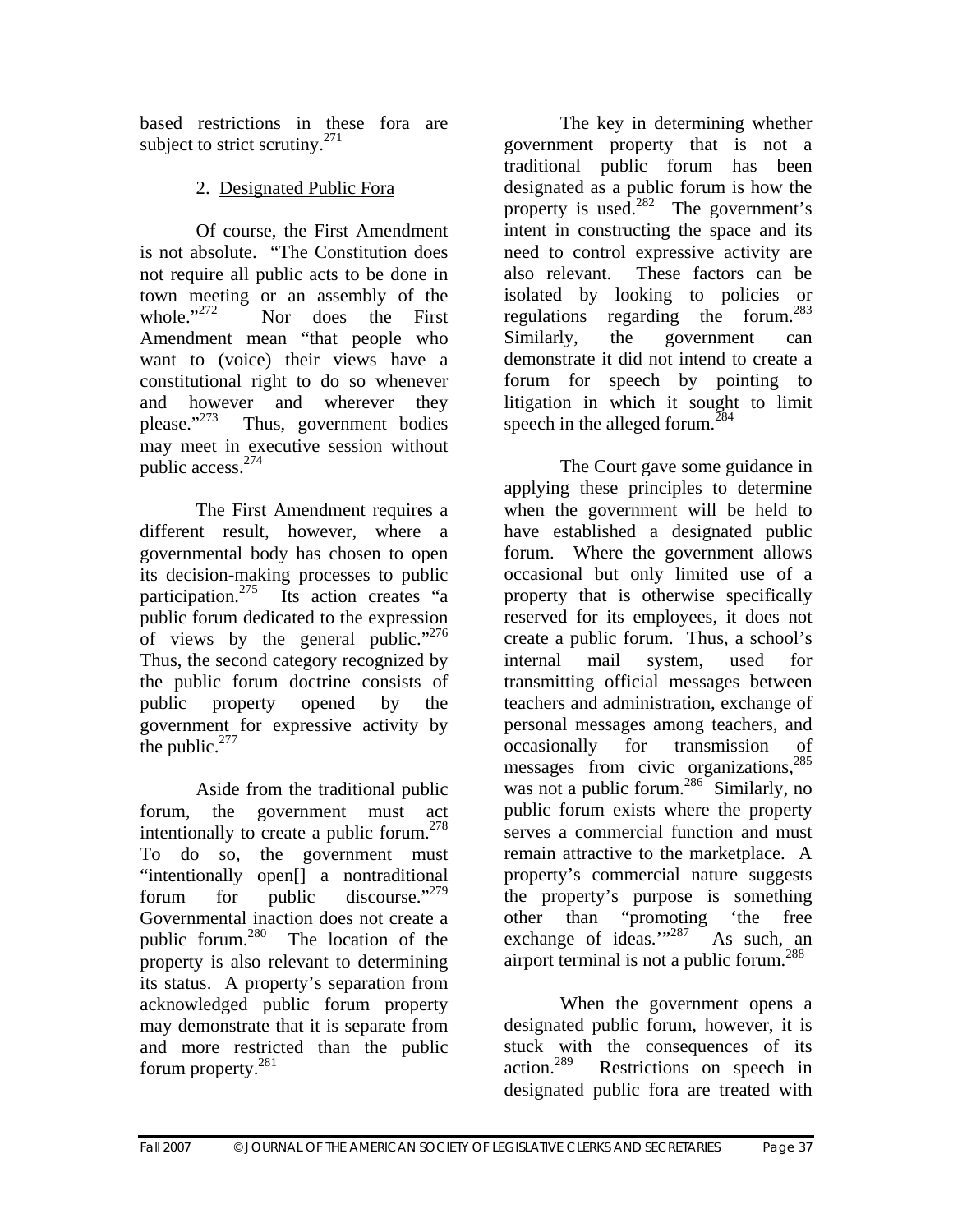the same skepticism as restrictions in traditional public fora. $290$  Although the government was not required to open the forum and can close a designated public forum,  $291$  restrictions imposed in a designated public forum are subject to strict scrutiny so long as the government leaves the forum open for expression.<sup>292</sup>

## a. Limited Public Fora

Nonetheless, because the designated public forum is a creature of government action, the government can exercise more control over the forum by setting limits when it creates the forum. *Perry* recognized, in addition to the designated public forum, the limited public forum.293 When the government opens a limited public forum, it limits the forum to communications by certain groups<sup>294</sup> or addressing certain subjects. $^{295}$ 

As with a designated public forum, the government must affirmatively open a limited public forum.<sup>296</sup> When it does so. it may When it does so, it may choose the types of speakers and/or subjects that will be permitted in the forum.297 The government, however, does not create a limited public forum when it grants "selective access for individual speakers rather than general access for a class of speakers."298

Still, although a state is not required to permit all manners of speech or speakers when it opens a limited public forum,<sup>299</sup> the government's authority in this forum is not boundless. The government may not discriminate based on viewpoint, and any restrictions imposed "must be 'reasonable in light of the purpose served by the forum. $\cdots^{300}$ Thus, the government may not

selectively deny access for speech or activities of the genre for which it opened the forum.<sup>301</sup> The government may, however, exclude expression beyond the genre for which it opened the limited public forum so long as its actions are viewpoint neutral and reasonable.<sup>302</sup>

## 3. Non-Public Fora

The last category encompasses government property that is neither by tradition nor by designation a public forum.303 When determining whether a property is a non-public forum, "[t]he crucial question is whether the manner of expression is basically incompatible with the normal activity of a particular place at a particular time."<sup>304</sup> "When government property is not dedicated to open communication[,] the government may – without further justification – restrict use to those who participate in the forum's official business."305

The government's power as property owner is at its zenith in this class of property. Government may preserve the intended purposes of the forum – whether communicative or not – so long as its regulations on speech are reasonable and not an effort to suppress a speaker's viewpoint.<sup>306</sup> The government's actions "can be based on subject matter and speaker identity so long as the distinctions drawn are reasonable in light of the purpose served by the forum and are viewpoint<br>neutral."<sup>307</sup> Further, its actions need Further, its actions need only be reasonable. The government's chosen restrictions do not have to "be the most reasonable or the only reasonable limitation."308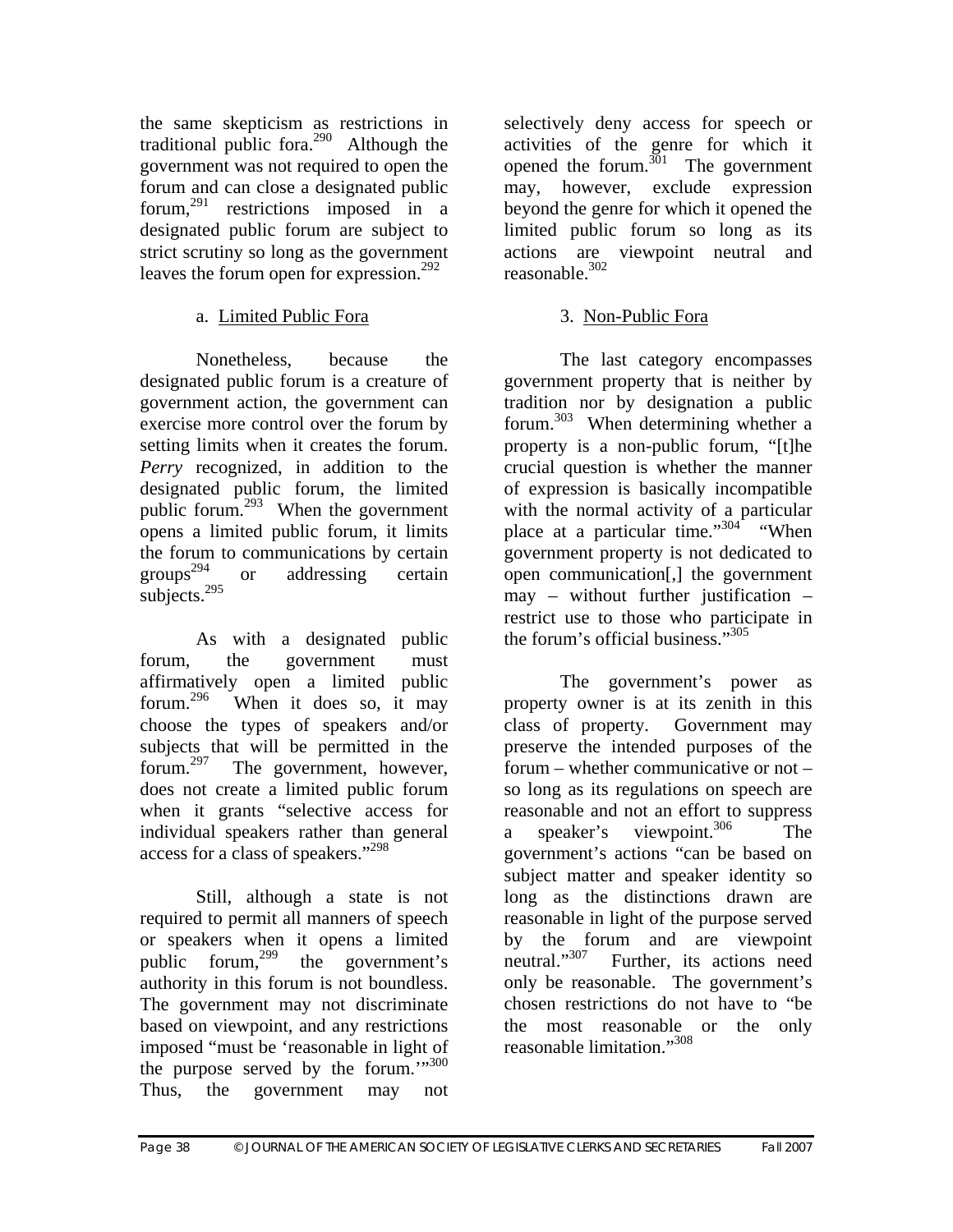The reasonableness of the restrictions imposed in a non-public forum are viewed "in the light of the purpose of the forum and all surrounding circumstances,"309 and must be "consistent with the [government's] legitimate interest in preserving the property for the use to which it is lawfully dedicated." $310$  A speech restriction in a non-public forum, therefore, is "reasonable" when it is "consistent with the [government's] legitimate interest in preserving the property . . . for the use to which it is lawfully dedicated."311

### 4. Impact of the Modern Public Forum Analysis

The public forum doctrine protects access to those locations most important to fulfill the goal of the First<br>Amendment.<sup>312</sup> The protection of The protection of speech on certain government property reinforces "the idea that we are a free people" by giving citizens notice that they may exercise their freedoms on such property without fear of government censorship.<sup>313</sup> Because government authority to limit speech in this realm is premised on the government's ownership of the property, the public forum doctrine furthers our concept of limited government by focusing on the physical characteristics of the property to curtail regulation where the property is appropriate for speech.<sup>314</sup>

The tri-partite public forum analysis is protective of speech in traditional public fora and designated public fora. However, these classes are quite narrow. Because the government must declare a designated (or limited) public forum and it is able to set the

parameters of its designation, the designated public forum category "provides little, if any, additional protection to speech."<sup>315</sup> Moreover, in a nonpublic forum, the analysis revives the pre-*Hague* property owner analysis allowing the government to exclude speakers so long as they are not excluded on the basis of viewpoint. $316$ The sharp limitation on access to nonpublic fora is also significant given the Court's focus on governmental intent as to how a forum should be used. This analysis has two sides. First, a forum is only converted from non-public forum to public forum if the government so<br>intends.<sup>317</sup> Second, even if the Second, even if the government allows conversion to a public forum, the government is able to limit the forum to the type of speech it prefers.318

As we set about to classify our legislator's blog in the next section, we will see the legislator both protected and undermined by these First Amendment principles. Ultimately, the burden of First Amendment protections for speakers on the blog will likely prove too great for the legislator to tolerate.

## B. Blogs and the First Amendment

Because the Internet is still quite new, the courts have given only limited guidance in how to apply traditional legal rules in the electronic setting.<sup>319</sup> In fact, some scholars assert current First Amendment analysis, and the historyand tradition-based public forum doctrine in particular, are unworkable in this new age of technology.<sup>320</sup> Such arguments are misguided.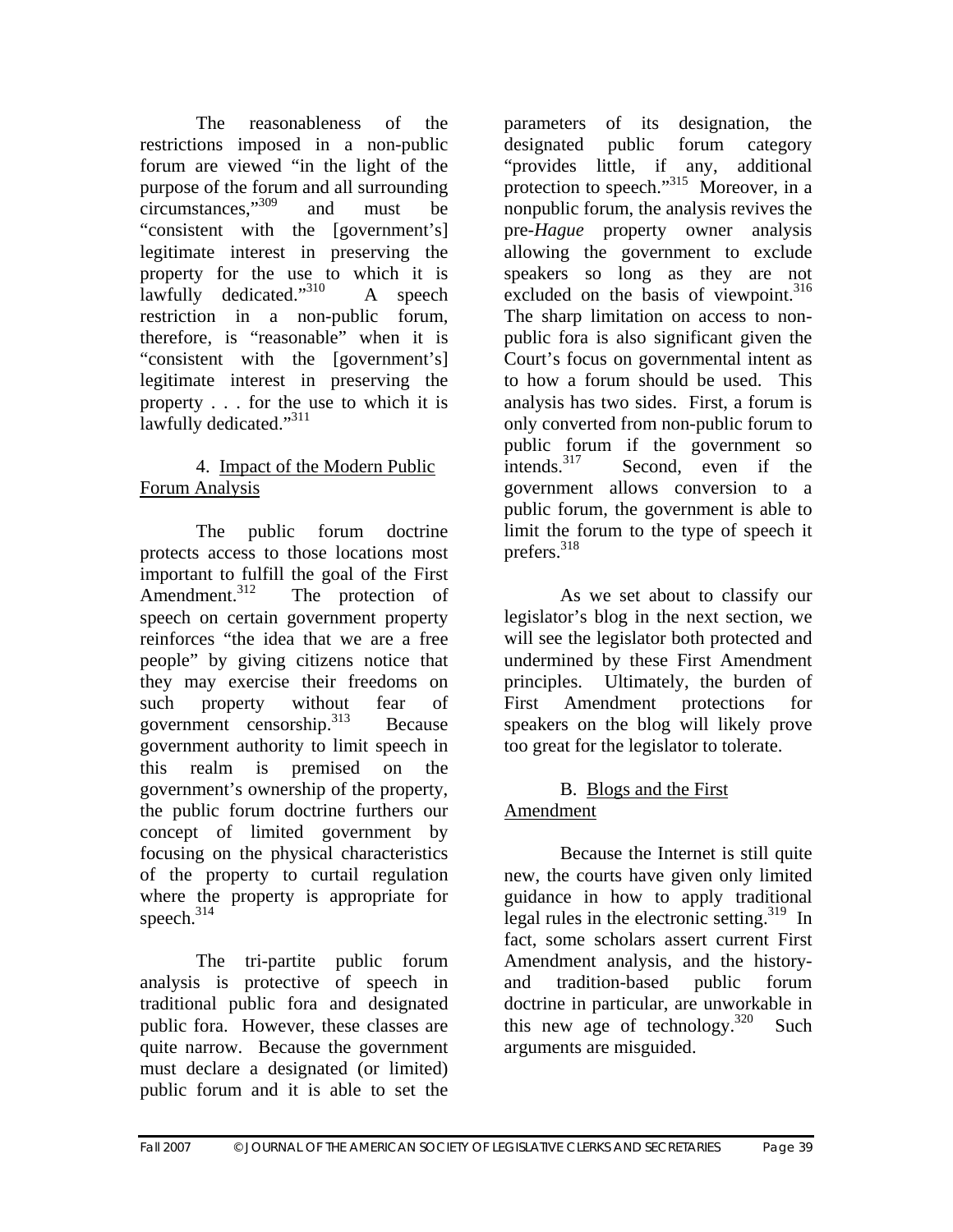No reason exists for treating the Internet differently than the off-line world in analyzing speech rights. Speech serves the same purpose whether it is shouted across a park or streamed (or typed) over the Internet. The Supreme Court has even recognized that "the same principles are applicable" to fora existing "more in a metaphysical than in a spatial or geographic sense." $321$ In fact, the Court has already, in *Reno v. ACLU*, applied a typical First Amendment analysis in the Internet context.323

As in any case, the first step in evaluating speech restrictions on government property is to determine the type of forum – traditional public forum, designated public forum, or non-public forum – involved.324 Under the *Perry* analysis, classification is key. Because the government almost always wins fights over access to non-public fora, the war is usually won on the classification battlefield<sup>325</sup>

When considering the proper classification for First Amendment purposes, one must first identify the proper venue to be classified. In the offline world, some government properties, like a university campus, may consist of multiple types of fora. $326$ Some parts of a campus, like classrooms and administrative offices, are nonpublic fora. Other parts, like auditoriums, may be open to certain speech on certain topics, making them designated (or perhaps limited) public fora. Finally, the campus is likely surrounded by and perhaps even traversed by public streets and sidewalks, which are traditional public fora. $327$ 

The Internet should be viewed as a similarly dynamic entity with some parts that are public fora and some parts that are non-public for  $a^{328}$  Because of its open architecture, the Internet clearly has areas that are public fora. This does not mean, however, that every site on the Net is a public forum. The question in any case is whether the one specific site with which we are concerned is a public for  $^{329}$ 

#### 1. The Legislator's Blog Is a Public Forum

If the courts have had little time to contemplate application of traditional principles to the Internet as a whole, they have had virtually no occasion to consider applying legal doctrines to blogs. $330$  The one court to consider the matter held postings on a blog are entitled to First Amendment protection.<sup>331</sup> The conclusion that the First Amendment can apply to blogs, however, far from resolves the inquiry. We must determine whether a legislator's blog, in particular, is subject to the First Amendment and, if so, to what level of First Amendment protection blog postings are entitled.

#### a. The Legislator, As a State Actor, Must Comply With the First Amendment

It is axiomatic that the First Amendment only restricts government conduct.<sup>332</sup> The structure of the Internet, however, is primarily owned and operated by private companies.<sup>333</sup> Communications over private networks like that owned by America Online may face state action bars.  $334$  This problem is overcome, however, where the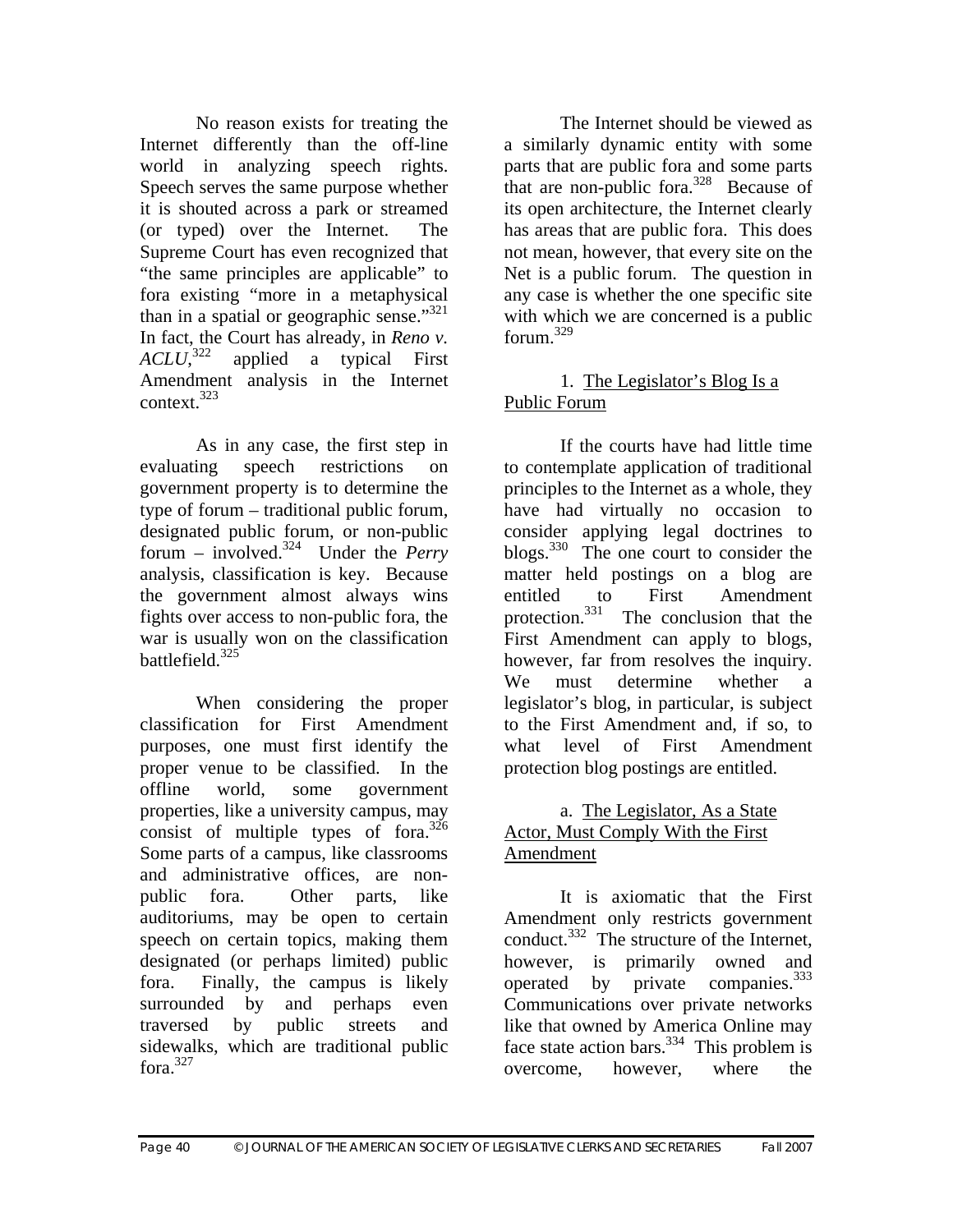government supplies or subsidizes the  $network$ <sup>335</sup>

Most obviously, when the government supplies the network, no state action problem exists. When the legislator is sued for violating the First Amendment by, for example, censoring the blog hosted on a government-owned network server, the actor being challenged is unquestionably a government agent.<sup>336</sup>

The same result is obtained even if the government only subsidizes the network. In the Internet context, no state action concerns arise where governmental entity acts as a censor  $337$ because the government action element is met where the discussion originates from a government-owned computer.<sup>338</sup> State action simply is not a problem when the government is alleged to have committed the challenged action since the Constitution, Bill of Rights, and Amendments restrict governmental actions.339 Maintenance of her blog on a government server for purposes of assisting her in performing her official duties indicates the legislator is acting in her governmental capacity, thus satisfying the state action test. $340$ Therefore, a politician attempting to censor a public forum meets the state action requirement. $341$ 

#### b. Classifying the Legislator's Blog

Having determined that the legislator's blog is subject to First Amendment strictures, the next issue is the nature of the applicable limitations. Because the *Perry* forum-based analysis provides different levels of protection depending on the type of forum at issue,

we must determine into which category the legislator's blog fits. As demonstrated above, the public forum analysis is a two-step inquiry. First, does a long tradition of public debate exist on the property? If not, has the government opened the property as a place for expression?<sup>342</sup>

The public forum doctrine's focus on the pedigree of property in deciding whether speech protection attaches leaves many unanswered questions. Most crucial for a blog – or any speech on the Internet – is whether any particular duration of existence for a particular forum can meet the requirements of a traditional public forum.<sup>343</sup> Unfortunately, the Supreme Court seems to have barred the recognition of new traditional public fora and limited the category to parks, streets, and sidewalks.  $344$ 

In *Lee*, the Court rejected calls to recognize airport terminals as traditional public fora. The majority reasoned that, "given the lateness with which the modern air terminal has made its appearance, it hardly qualifies for the description of having 'immemorially . . . time out of mind' been held in the public trust and used for purposes of expressive activity."345 If airport terminals in 1992 could not claim traditional public forum status, it seems unlikely the Internet would earn the title in 2007, and unfathomable that a blog would earn the distinction.<sup>346</sup>

The physical characteristics of the blog alone, however, are not dispositive of the traditional public forum analysis.347 One must also consider its location and purpose. $348$ While the legislator's blog is hosted on a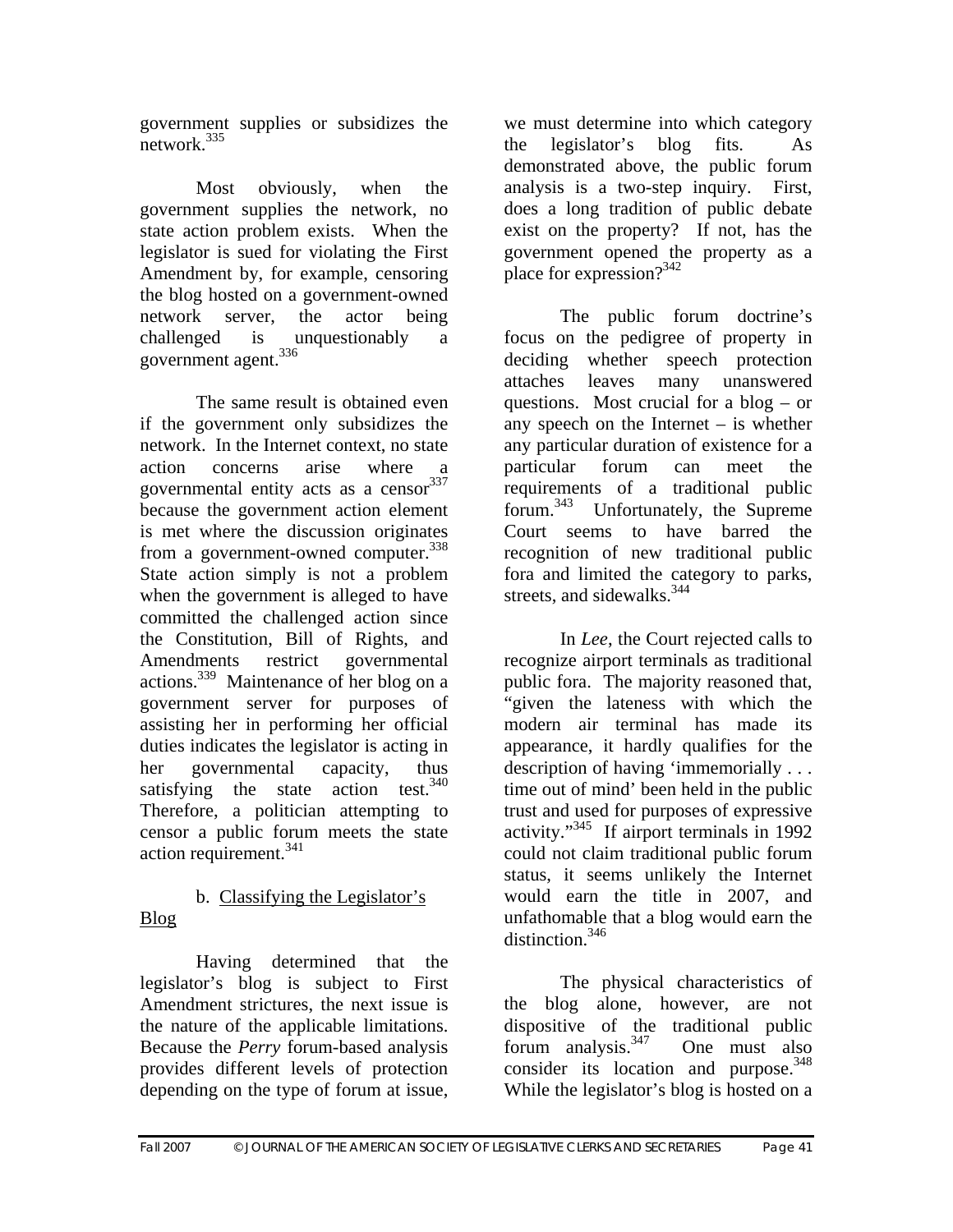government server and is within a government Internet domain, it is set apart as individual space attributed to the particular legislator.<sup>349</sup> The blog is not like a park where one can loiter and spread his or her message.<sup>350</sup> Instead, the blog is like a bulletin board where one can leave a message and hope it gains attention. $351$  This indicates that a blog and probably the entire Internet cannot be considered traditional public fora – even if the category were still open to new types of properties – because their uses are not consistent with those attributed to traditional public fora. $352$ 

Since that door seems closed, the inquiry must proceed to the other categories. One commentator has offered a test for determining when a site on the Internet is a designated public forum.353 According to Goldstone, the site fits this category if it is government owned or controlled, offers unlimited access to recipients of information, and gives viewpoint-neutral access to a large number of information senders.<sup>354</sup> The legislator in our hypothetical opened the blog in her governmental capacity, ostensibly for the purpose of allowing any and all of her constituents to visit the blog and contribute their opinions. This seems to satisfy Goldstone's sensible designated public forum test. To classify the blog as such, however, would provide too much speech protection.

To maintain the efficiency necessary to make this method of soliciting constituent opinions useful, the legislator would need to place some limits on blog postings. If the legislator was primarily concerned with how she should vote on a pending immigration

bill, wading through thousands of comments, for example, about whether to seek funds to repair a road in Kentucky would undermine the blog's usefulness to her. The blog, therefore, should be classified as a limited public forum.355 So long as they addressed their speech to one of the political topics posed or permitted for discussion by the legislator,  $356$  speakers in the forum would be entitled to First Amendment protection.<sup>357</sup>

## 2. Why Constitutional Protection of the Blog Should Concern the Legislator

A legislator advised that constitutional speech protection will attach to postings on his blog would ask himself whether he was willing to open a protected forum for constituents. A legislator whose immediate concern is an immigration bill should immediately recognize that some constituents would post messages with incendiary and derogatory language for all the world to see. The politician would want a moderator to prevent dissemination of such "harmful" messages. $358$  This desire to limit speech conflicts with constitutional protections for speakers in the forum. $359$ 

The constitutional safeguards for speech would prohibit the legislator from controlling speech on the blog. Our society values a diversity of opinions, even those most people find odious, to build a stronger culture.<sup>360</sup> Thus, the government is not permitted to censor the content of speech. $361$ Accordingly, the government may neither exclude participants from a forum because of the content of their speech<sup>362</sup> nor delete a viewpoint from a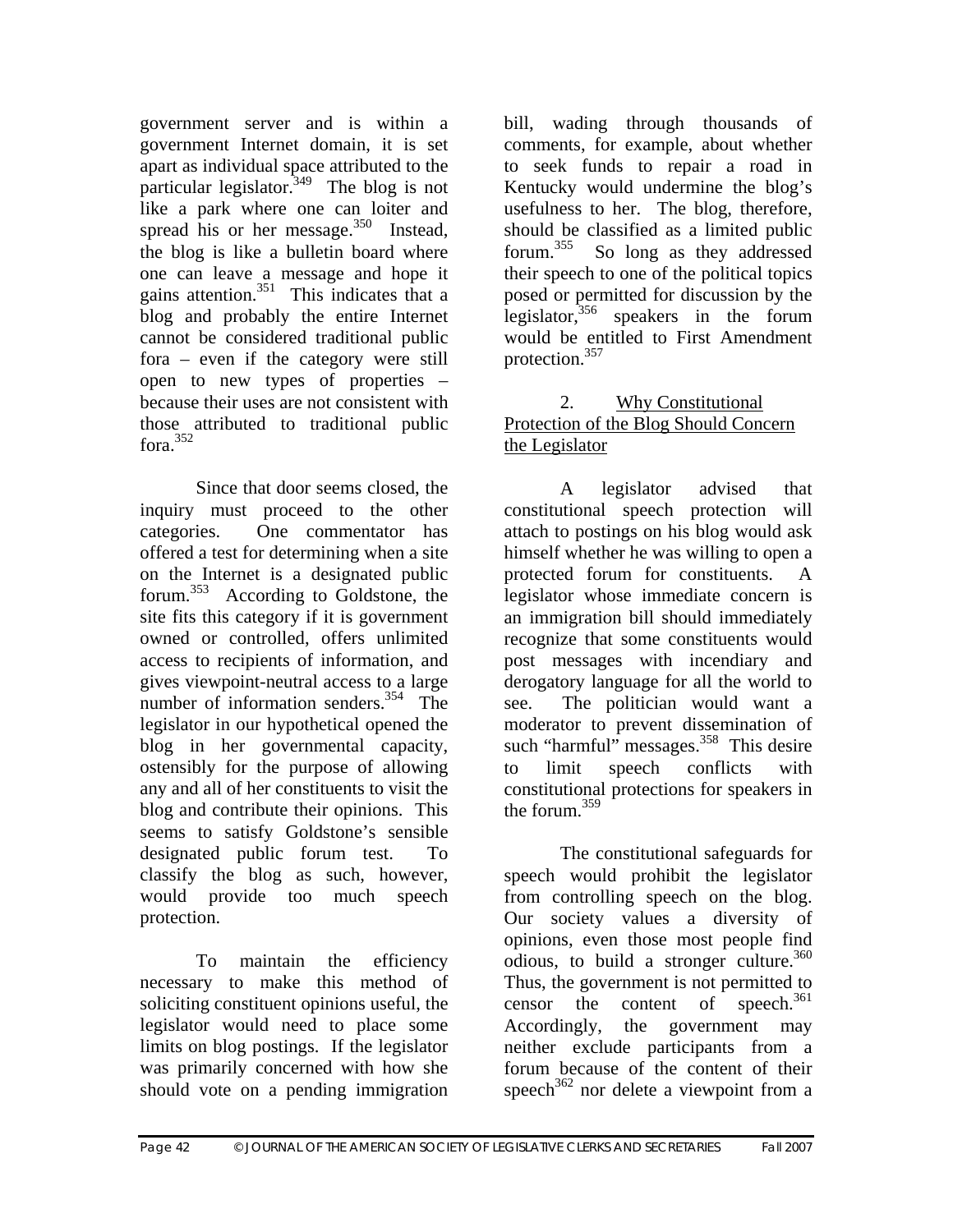discussion in the forum without violating the First Amendment.<sup>363</sup>

The easiest case for application of the First Amendment involves comments critical of the legislator's performance. While the legislator might want to censor such comments, he cannot do so. Such criticism is the essence of our political culture. The government may not exclude from a forum critical comments addressed to the government acting in its governmental capacity.364

The criticism example is easy because politicians are expected to endure public criticism. The harder case involves the desire to censor speech that is likely to offend some of the legislator's constituents. Regardless of the legislator's purportedly altruistic motive for desiring to censor such speech, the First Amendment will not permit him to do so.

Government may not permit some speech but deny other speech of the same nature because the subject of the latter speech is more likely to produce unpleasant effects. $365$  Such discrimination based on the content of the speech is impermissible under the First Amendment and the Equal Protection Clause of the Fourteenth<br>Amendment.<sup>366</sup> The legislator could The legislator could have allowed limited discourse on her blog without opening a public forum.<sup>367</sup> Once she has invited citizen comments on political issues, however, she cannot constitutionally limit the forum to those with whom she agrees.<sup>368</sup>

The legislator, therefore, will be hard pressed to claim a right to limit or prohibit speech or speakers with whose

views she takes issue.<sup>369</sup> Our firm constitutional protections for the content of speech virtually eliminate any ability for the legislator to censor or remove postings.<sup>370</sup> No claimed need to limit the forum will protect the legislator because the reasonableness of a regulation is irrelevant when the government discriminates on the basis of viewpoint or content.<sup>371</sup>

The desperate legislator, however, might claim she has a duty to protect her constituents. Some posters, she will correctly point out, state their messages in ways highly likely to offend others. The legislator will claim she must screen messages to ensure they are appropriate for the bulk of her constituents and remove those that are likely to offend or inflame. This assertion, however, also fails.

The government may not restrict or punish protected speech in a public forum because some of the words are unpleasant. $372$  Similarly, the government cannot regulate speech simply because it proves embarrassing to some who hear or see it.<sup>373</sup> A restriction on speech is not content neutral when it is based on another's reaction to the speech. $374$  As such, the fact many might consider the posting or part of it vulgar, crass, or personally offensive does not deprive the posting of First Amendment protection. $375$  In public fora, individuals are expected to avoid or ignore speech they do not want to hear or see.<sup>376</sup> The legislator, therefore, cannot censor comments on her blog.

> 3. Statutory Protections for Computer Service Providers Undermine Any Claimed Need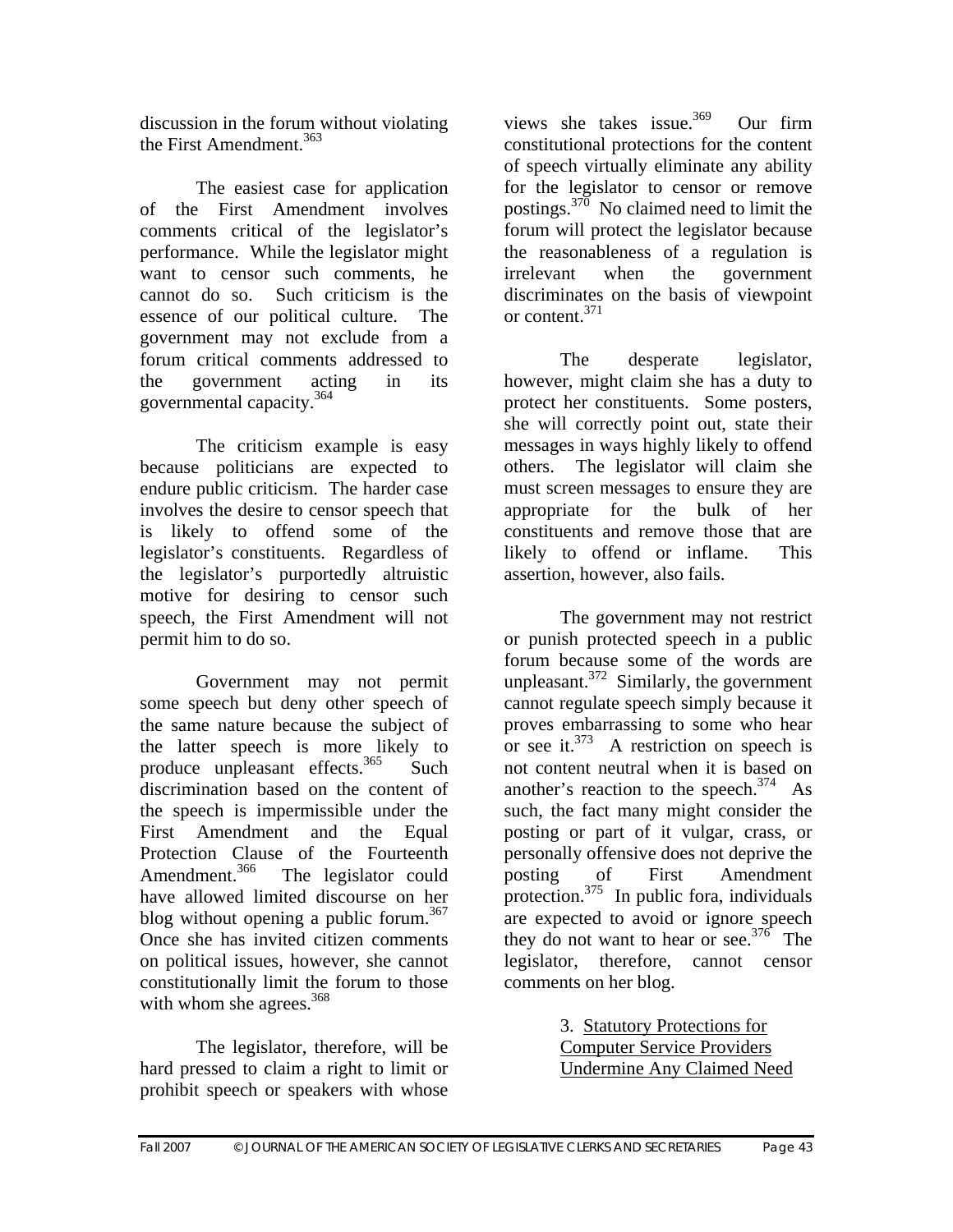### for the Legislator to Censor Her Blog

The legislator may assert, though, that the worldwide visibility of blog postings makes removal or alteration of postings appropriate to protect her against potential legal liability for assertions made on the blog. When applying such a content-based restriction on speech, the legislator must satisfy the strict scrutiny standard by demonstrating her action is necessary to serve a compelling interest and is narrowly drawn to achieve that end.<sup>377</sup> Because of the statutory protection afforded to computer service providers, the legislator cannot meet this test.

Congress has recognized the Internet as "a forum for a true diversity of political discourse…."378 In order to protect the forum, in the Communications Decency Act  $("CDA")$ ,  $^{379}$  "Congress granted most Internet services immunity from liability for publishing false or defamatory material so long as the information was provided by another party."380 In the CDA, Congress provided: "No provider or user of an interactive computer service shall be treated as the publisher or speaker of any information provided by another information content provider."381

An "interactive computer service," the service one must provide or use in order to receive the CDA's protection, is defined as "any information service, system, or access software provider that provides or enables computer access by multiple users to a computer server, including specifically a service or system that provides access to the Internet . . . . "<sup>382</sup>

An "information content provider" is "any person or entity that is responsible, in whole or in part, for the creation or development of information provided through the Internet or any other interactive computer service."<sup>383</sup>

Courts have not yet addressed the applicability of § 230 to blogs. The statute, though, likely protects bloggers. By setting up an electronic location where multiple users may converge, a blogger becomes a "provider of an interactive computer service."<sup>384</sup> Such postings on a blog appear to constitute information provided by a third party for which the blogger is immune.<sup>385</sup>

As such, § 230(c) gives the legislator-blogger full immunity so long as a third party voluntarily provides "the essential published content."386 The legislator, by controlling the topics for discussion, does not become a content provider and thereby lose the benefit of statutory protection. Such a claim was rejected in *Carafano v. Matchmaker.com, Inc.* Carafano claimed Matchmaker.com, a dating website, was an information content provider because it created a survey, including the possible responses to multiple choice questions, an individual completed to post a profile falsely using Carafano's identity. The court, however, ruled Matchmaker.com did not provide any content because the third party, not the website, made the selections and wrote the essays that constituted the profile. As such, Matchmaker.com was not an information content provider and, therefore, was immune from liability under  $\S 230(c)$ . 387

Section 230 immunity from liability destroys the legislator's claimed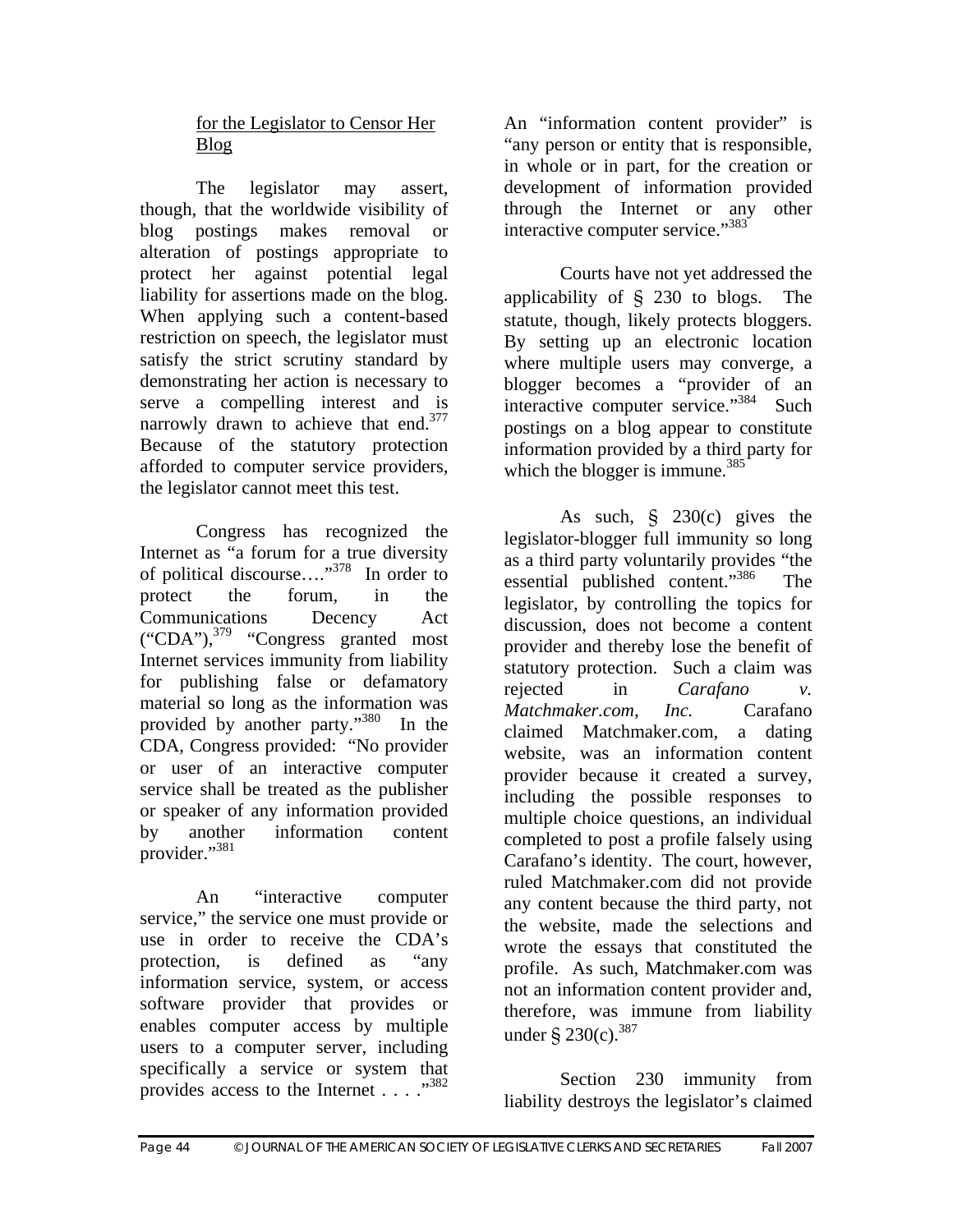compelling interest in censoring postings on his blog. Because the legislator will not face liability for the content of the postings, he has no reason acceptable under modern First Amendment jurisprudence for exercising censorship. The politician seeking to use the Internet to reach out to constituents simply has no concerns to balance against citizens' speech rights.<sup>388</sup>

To the contrary, a legislator who attempts to censor or alter postings *may* face legal liability. The Ninth Circuit has held that:

> [A] service provider or user is immune from liability under  $\S 230(c)(1)$ when a third person or entity that created or developed the information in question furnished it to the provider or user under circumstances in which a reasonable person in the position of the service provider or user would conclude that the information was provided for publication on the Internet or other "interactive computer service."389

This suggests bloggers who edit thirdparty postings become speakers and, at least in some courts, lose their protection against liability.390

 Still, the legislator might point to courts that reached a contrary conclusion, holding a service provider could edit messages without losing his immunity. Because § 230 protects

against liability for editorial functions related to the traditional role of a publisher, $391$  the Ninth Circuit ruled that one who makes only "minor alterations" to a posting did not "develop" the content so as to become the "information content provider."392 According to the Ninth Circuit, the issue for immunity purposes is one of degree in altering the material.<sup>393</sup> A New Jersey state court went so far as to ignore any consideration of degree in affording immunity. That court held the operator of a bulletin board system immune under § 230 even though he edited a message to remove profanity and shaped the content of other messages.<sup>394</sup>

Whatever merit those approaches might have when dealing with the private sector, they cannot allow the legislator as government agent to censor messages.<sup>395</sup> Congress intended  $\S$  230 to reflect its desire to protect computer service providers from tort liability in order to avoid the chilling effect such liability would have on speech. Thus, Congress intended § 230 to permit more speech on the Internet with minimal government interference consistent with the goals of the First Amendment rather than to allow service providers to limit speech.<sup>396</sup>

Permitting a legislator to control the content of postings would not serve the purposes of either § 230 or the First Amendment. Such control would allow the legislator to remove speech – core political speech – from the marketplace of ideas. This limitation would serve no compelling purpose. As set out above, the legislator faces no liability for any of the content third parties posted on her  $b$ log. $397$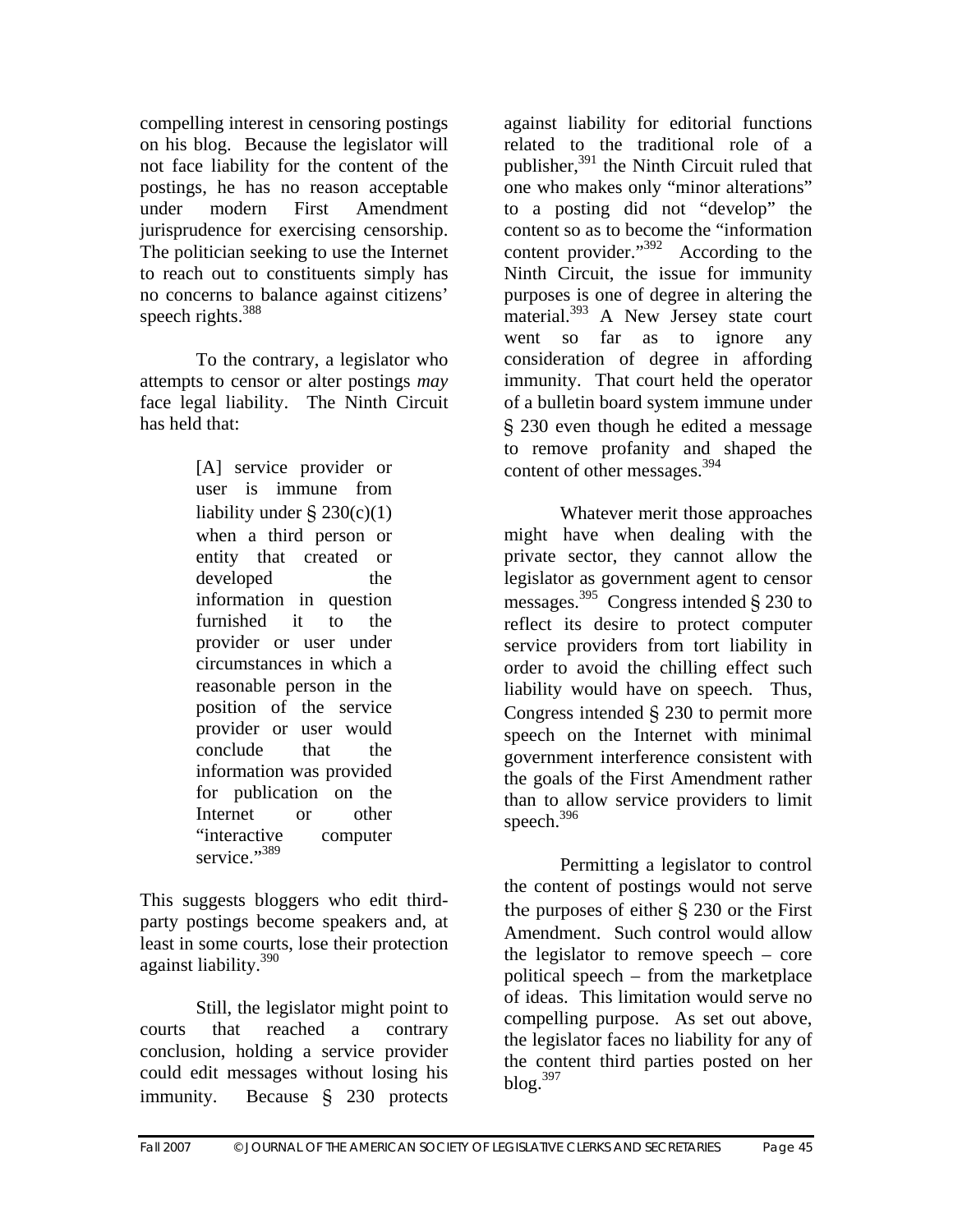Further, no other legitimate, much less compelling, reason exists for censoring the postings. When the politician creates an open forum where constituents can come, go, and speak as they please, readers are unlikely to view comments posted on the blog as being those of or reflecting the opinions of the legislator.<sup>398</sup> Instead, viewers of expression made up of many individual parts generally understand that each component of the whole offers its own perspective on the overall theme. $399$ Moreover, one might question whether any harm results from negative postings on a blog. Blogs are fora for opinion whose typical messages – often filled with poor grammar and spelling and often vulgar and offensive content – lack the indicia of facts or reliability on which reasonable persons rely when evaluating information sources.<sup>400</sup>

Finally, and most importantly, no need exists for censorship in the blog context. The Internet allows any politician or other viewer who wishes to distance himself or herself from another's posting to respond instantly in the same forum and to the same audience. Rather than needing to censor potentially unpopular views, a politician and any readers of his blog have the ability to "set the record straight" by declaring his or her position on statements made in constituent postings.401

The legislator simply cannot demonstrate a compelling interest in censoring constituent postings on her blog. The postings are unlikely to be attributed to the legislator and, even if they were, she would be immune from liability for their content. Further, she has the option of responding directly to

the viewing audience, allowing the legislator to protect her reputation by disavowing unwanted speech. $402$  As such, once the legislator opens the forum for political discussion, the First Amendment will prohibit her from exercising any control over the content of postings addressed to the topics she raises or permits for discussion.

## **IV. CONCLUSION**

 The Internet has become a powerful tool for spreading messages around town and around the world. Blogs have made it possible for this communication to be truly interactive, letting people express their opinions on issues raised by someone else in the same forum where the issue was initially presented. This has created a revolution in how information is disseminated, already challenging the established media. The revolution is not, however, likely to alter our political processes.

 Blogs could make direct communication between legislator and constituent simple and efficient. A legislator could ask constituents whether he should, for example, support spending tax dollars to construct a fence along the border with Mexico to keep out illegal immigrants. This has facial appeal. Many citizens would perceive the legislator who allowed such interaction as truly concerned about the desires of the People. Still, the large downside probably will keep any legislator from setting up such a blog.

 At a theoretical level, engaging in such direct communication may be objectionable because it is subject to some of the same concerns that led the Framers to avoid direct democracy. The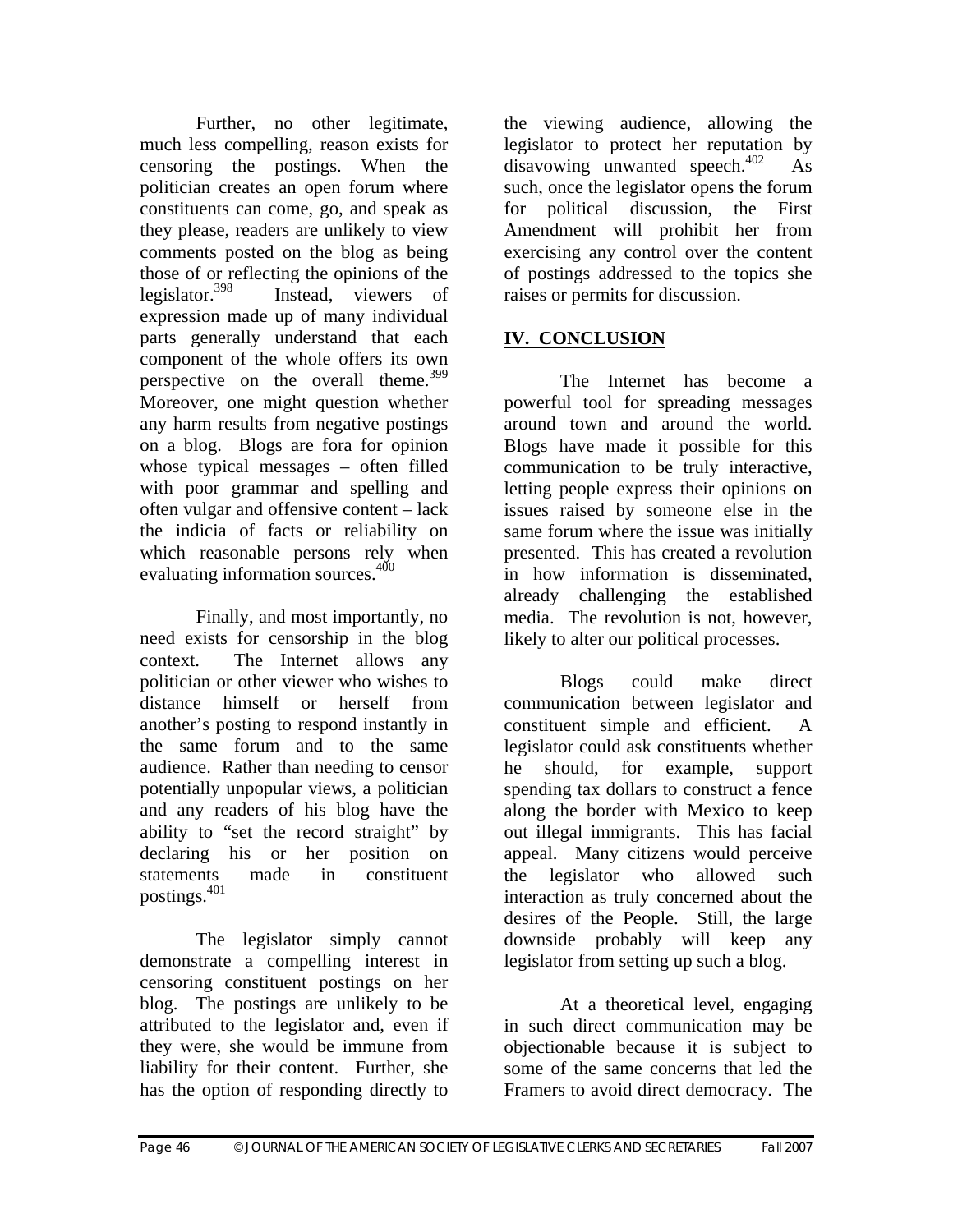legislator who solicits opinions might feel he or she has to abide by the wishes of the majority. By doing so, the legislator would facilitate the tyranny of the majority the Framers sought to avoid.

Most important for present purposes are the First Amendment implications of setting up the blog. Though it exists only in a digital realm, the blog still would be treated under the typical public forum analysis. This would result in classifying the blog as a limited public forum at which the legislator's constituents could post their feelings regarding the topics posed by the legislator – no matter how offensive, virulent, or crass – for all the world to see. Because the postings are political speech, they would be protected by the First Amendment.

The legislator, because of the First Amendment protection, would be unable to remove or alter the offensive postings. He could not demonstrate any compelling need to remove the postings, particularly since he is protected by the Communications Decency Act from any liability for statements posted on his blog. The First Amendment would require the legislator to permit all postings relevant to topics permitted for discussion on the blog to remain visible to the entire world.

This loss of control over their messages will cause politicians to avoid blogging with constituents. Only the rarest politician would be willing to become associated with comments some will view as offensive or incendiary. In this context, application of First Amendment principles will have the perverse effect of reducing speech permitted in the marketplace. Whatever the potential of blogs, then, their impact is unlikely to alter the relationship between legislator and constituent.

 $\overline{a}$ <sup>1</sup> D. Wes Sullenger is a former law professor who is now head of the Paducah, Kentucky office of Crone & Mason, PLC. The author wishes to thank his former student Tony Lee for providing a sounding board and editorial assistance on this article. The author also wishes to thank Craig Agule, Esq. his insightful comments on the concept that became this article. This article was originally published in the Richmond Journal of Law and Technology, *see* 13 Richmond J.L. & Tech. 15 (2007), http://law.richmond.edu/v13i4/article15.pdf.

<sup>&</sup>lt;sup>2</sup> ALEXIS DE TOCQUEVILLE, DEMOCRACY IN AMERICA 4 (J.P. Mayer & Max Lerner, eds., George Lawrence, trans., 1999).

<sup>3</sup> Doe v. Cahill, 884 A.2d 451, 455 (Del. 2005) (quoting Lyrissa Barnet Lidsky, *Silencing John Doe: Defamation & Discourse in Cyberspace*, 49 DUKE L.J. 855, 894 (2000)).

 $4$  Doe, 884 A.2d at 455 (quoting Reno v. ACLU, 521 U.S. 844, 896-97 (1997)). One should note that the *Doe* court cites to the wrong pages of the *Reno* opinion. The quoted portion is actually located at 521 U.S. at 870.

<sup>5</sup> *See* The Pew Research Center For the People and the Press, *News Audiences Increasingly Politicized: Online News Audience Larger, More Diverse*, http://people-press.org/reports/display.php3?PageID=834 (last visited June 1, 2006) (noting the number of people who receive news from traditional sources has declined while the number of people receiving their news from the Internet increased from two percent in 1995 to twenty-nine percent by 2004).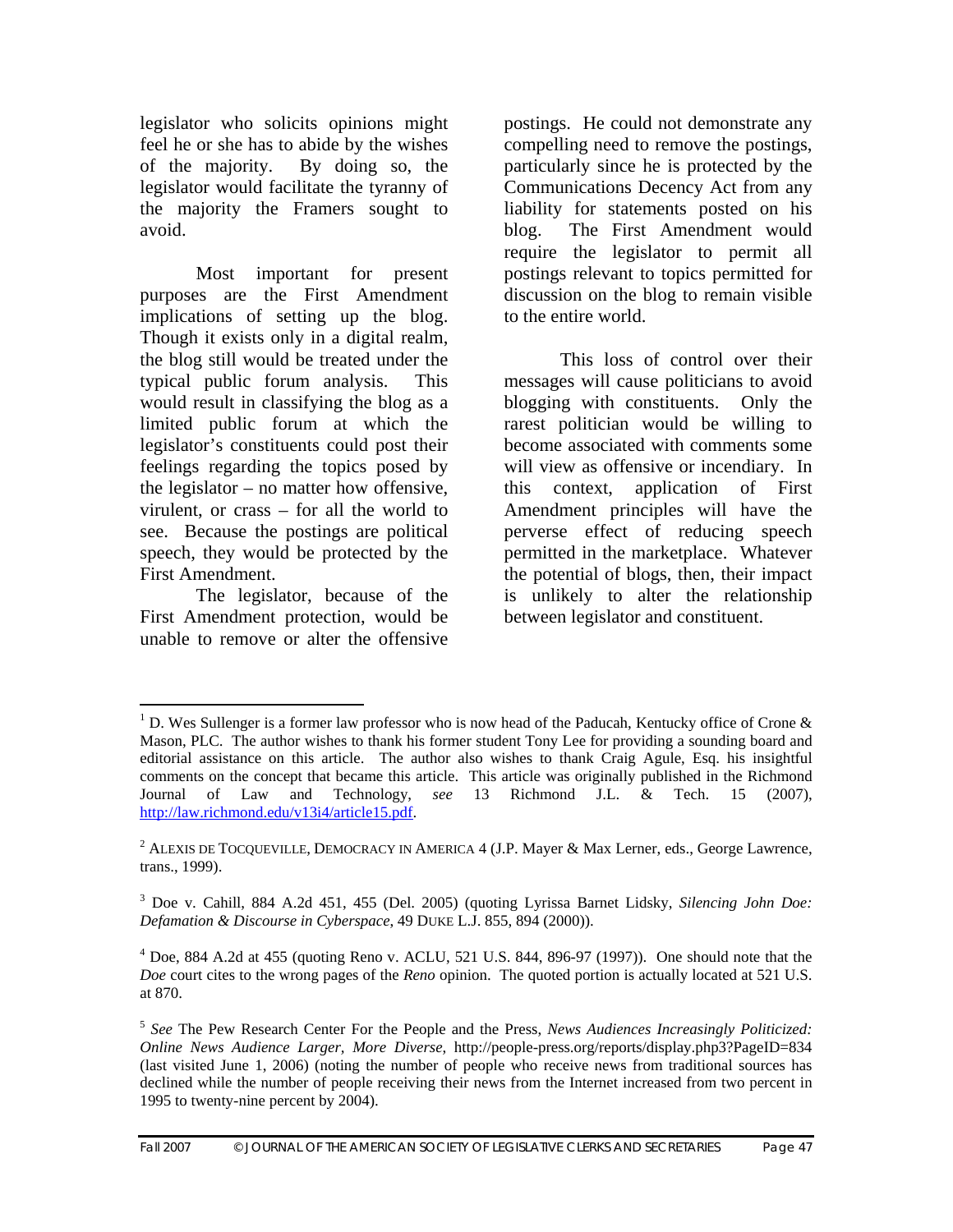*See* Burst: Online Ads Make Impression; Internet Primary Source for Purchase Info, http://marketing vox.com/archives/2006/04/20/burst\_online\_ads\_make\_impression\_internet\_primary\_source\_for\_purchase\_ info/

(last visited June 1, 2006) (on file with author) (explaining that over fifty-seven percent of Internet users say the Internet is their primary source of information about products and services they buy).

*See infra* Part II.C.2.b.

 $\overline{a}$ 

*See also infra* Part II.C.3.

 David J. Goldstone, *The Public Forum Doctrine in the Age of the Information Superhighway (Where Are the Public Forums on the Information Superhighway?)*, 46 HASTINGS L.J. 335, 341 (1995) (quoting *New York Times Co. v. Sullivan*, 376 U.S. 254, 270 (1964)).

*See infra* Part C.3.

<sup>11</sup> LAWRENCE GROSSMAN, THE ELECTRONIC REPUBLIC 149 (1995).

*See infra* Part II.C.3.

13 Doe v. Cahill, 884 A.2d 451, 456 (2005).

*See infra* Part II.A.

*See infra* Part II.A-B.

*See infra* Part II.C.

*See infra* Part II.C.1.

*See infra* Part II.C.

*See infra* Part II.C.2.b.

*See infra* Part II.C.3.

*See infra* Part II.C.3.a.i.

*See infra* Part III.

*See infra* Part III.A.

*See infra* Part III.B.1.

*See infra* Part III.B.2.-3.

 *See* WESLEY FRANK CRAVEN, THE COLONIES IN TRANSITION: 1660-1713, 17 (1968); *see also* DE TOCQUEVILLE, *supra* note 2, at 57-58.

27 OSCAR THEODORE BARCK, JR. & HUGH TALMAGE LEFLER, COLONIAL AMERICA, 80 (1958); *see also* CRAVEN, *supra* note 26, at 24.

*See* DE TOCQUEVILLE, *supra* note 2, at 56.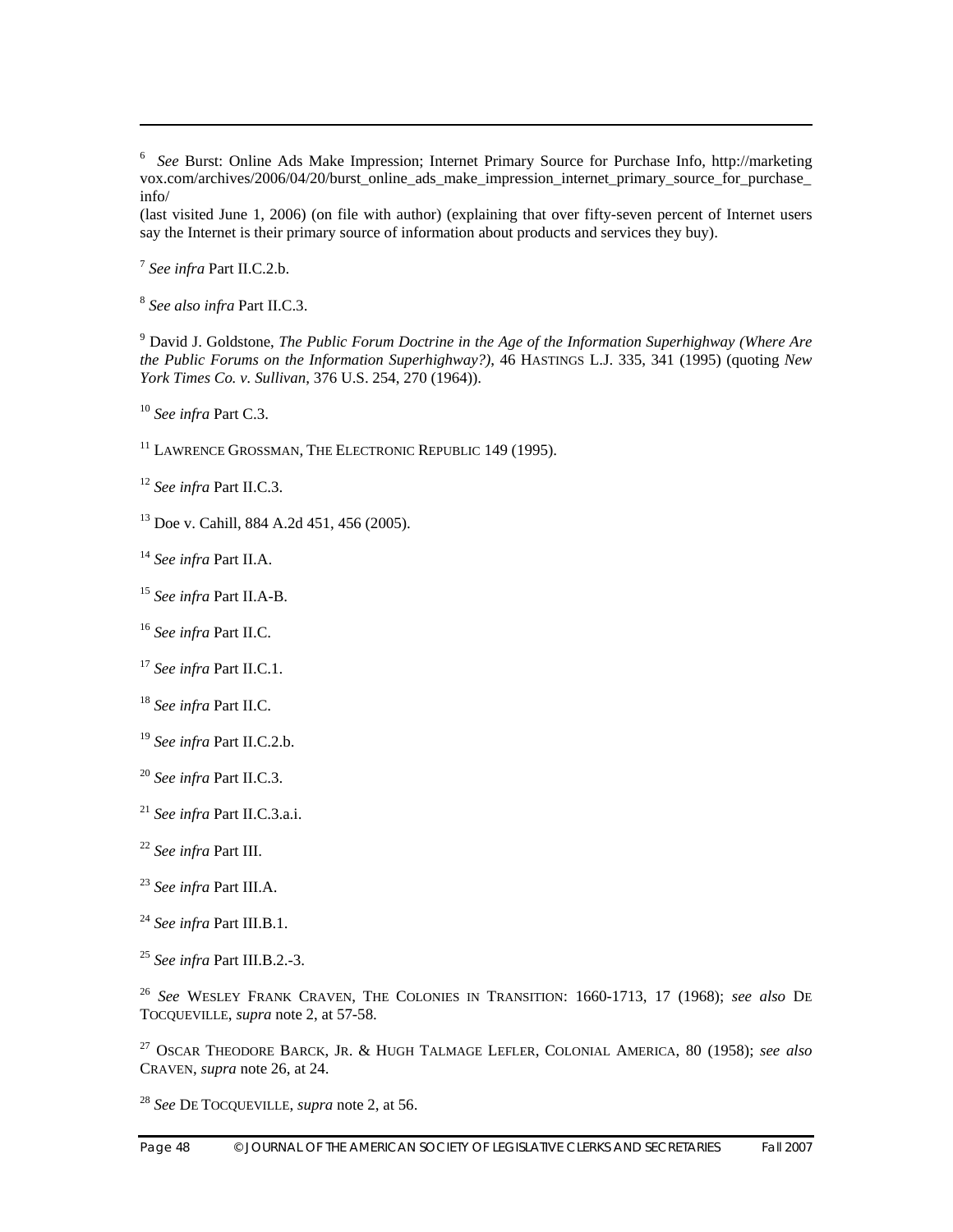29 CRAVEN, *supra* note 26, at 24.

30 DE TOCQUEVILLE, *supra* note 2, at 3.

<sup>31</sup> *See id.*

 $\overline{a}$ 

<sup>32</sup> *See* BARCK & LEFLER, *supra* note 27, at 80.

<sup>33</sup> 2 CHARLES M. ANDREWS, COLONIAL PERIOD OF AMERICAN HISTORY 178 (1964).

34 BARCK & LEFLER, *supra* note 27, at 94-95.

<sup>35</sup> *Id.* at 95.

 $36$  In New Haven, for example, voting was limited to those who were church members, had been admitted by the general court as "free burgesses," and had taken a "freeman's charge." *See* ANDREWS, *supra* note 33, at 165.

37 In some colonies, town meetings occurred no more than once each year. *See* CRAVEN, *supra* note 26, at 24.

<sup>38</sup> *Id.*; *see also* BARCK & LEFLER, *supra* note 27, at 80 (describing how in Plymouth colony, residents elected local officials at town meetings). In Massachusetts Bay, residents elected seven "select men" who administered town matters. *Id.* at 95.

<sup>39</sup> *See* CRAVEN, *supra* note 26, at 24; *see also* BARCK & LEFLER, *supra* note 27, at 95 (explaining that in Massachusetts, selectmen also elected additional officials not chosen by the residents).

<sup>40</sup> *See* CRAVEN, *supra* note 26, at 25-26; *see also* BARCK & LEFLER, *supra* note 27, at 90.

<sup>41</sup> *See* BARCK & LEFLER, *supra* note 27, at 262.

<sup>42</sup> *See* AKHIL REED AMAR, AMERICA'S CONSTITUTION: A BIOGRAPHY 40 (2005).

<sup>43</sup> *Id.*

<sup>44</sup> *Id.*

<sup>45</sup> *See* BRUCE ACKERMAN, THE FAILURE OF THE FOUNDING FATHERS: JEFFERSON, MARSHALL, AND THE RISE OF PRESIDENTIAL DEMOCRACY 16 (2005).

<sup>46</sup> *See id.* at 18.

<sup>47</sup> *See*, *e.g.*, THE FEDERALIST NO. 27, at 177 (Alexander Hamilton) (Henry B. Dawson ed., 1888) (arguing that election of senators by state legislatures instead of citizens would result in senators

less apt to be tainted by the spirit of faction, and more out of the reach of those occasional ill humors, or temporary prejudices and propensities, which, in smaller societies, frequently contaminate the public councils, beget injustice and oppression of a part of the community, and engender schemes, which, though they gratify a momentary inclination or desire, terminate in general distress, dissatisfaction, and disgust.).

<sup>48</sup> *See* AMAR, *supra* note 42, at 184-85.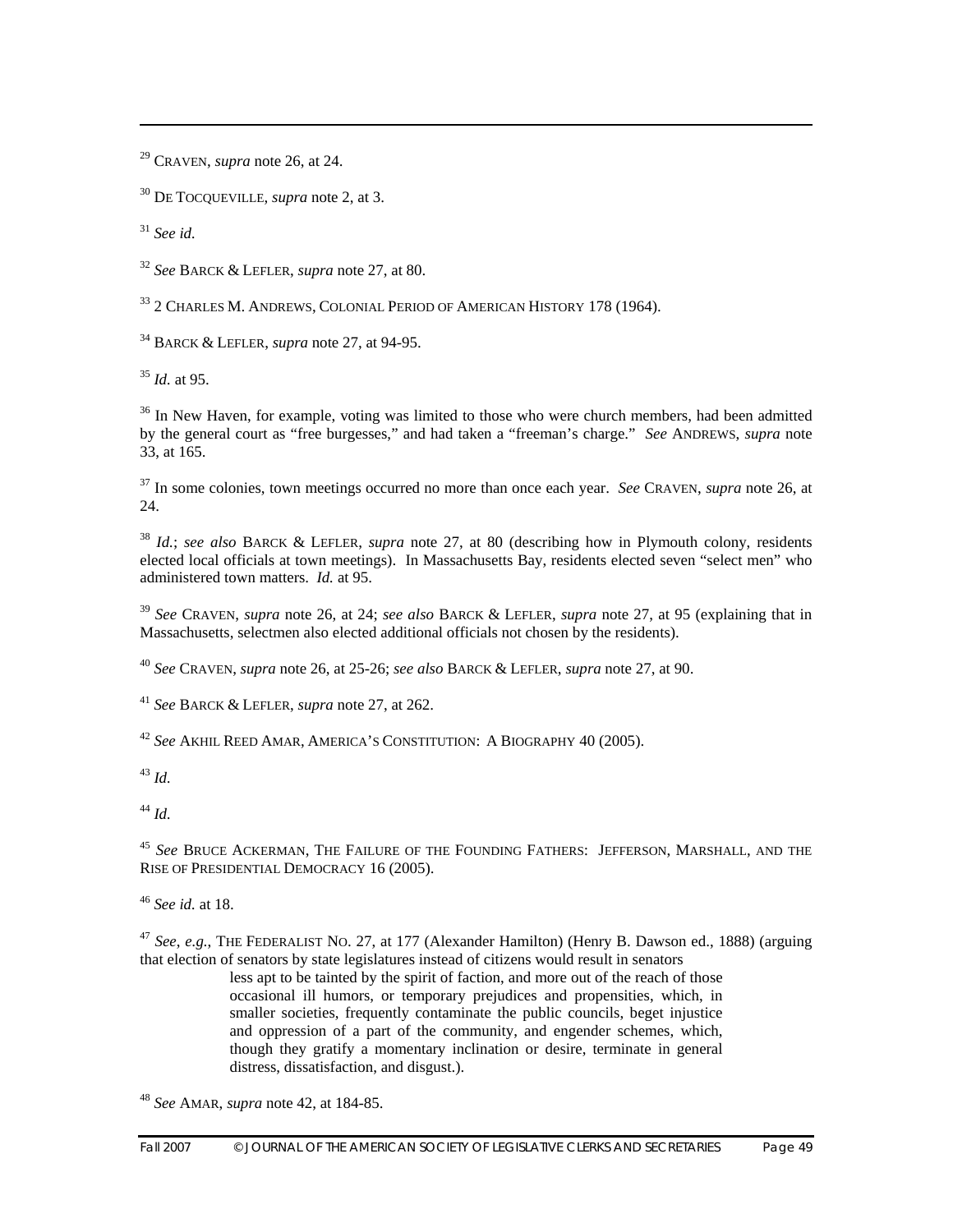<sup>49</sup> *See generally* ACKERMAN, *supra* note 45, at 19-26 (detailing development of Federalist and Republican parties).

50 14 JAMES MADISON, *A Candid State of the Parties*, *in* THE PAPERS OF JAMES MADISON 370, 371 (Robert A. Rutland et al. eds., 1983); *see also* ACKERMAN, *supra* note 45, at 25 (quoting same and discussing Madison "demonizing his opponents as covert monarchists").

51 MADISON, *supra* note 50, at 371.

<sup>52</sup> *See* JOSEPH J. ELLIS, FOUNDING BROTHERS: THE REVOLUTIONARY GENERATION 52-55 (2001) (describing Madison's Federalist push for the Constitution in the 1780s and his conversion in the 1790s to Jefferson's Republican party).

<sup>53</sup> *Id*. at 198.

 $\overline{a}$ 

<sup>54</sup> *Id.* at 140, 198-99.

55 THOMAS JEFFERSON, Letter to Joseph C. Cabell (Feb. 2, 1816), *in* XIV WRITINGS 417, 421 (Andrew A. Lipscomb ed., 1903).

<sup>56</sup> *See* ELLIS, *supra* note 52, at 199.

<sup>57</sup> *Id.* at 199-200.

<sup>58</sup> *Id.* at 200.

<sup>59</sup> *Id.* at 53-54.

<sup>60</sup> *Id.* at 200.

<sup>61</sup> *Id.* at 200-01. Jefferson also, after presenting the idea to Madison, abandoned his belief that each generation is sovereign and, therefore, laws should expire after approximately twenty years. *Id.* at 54-55.

<sup>63</sup> *See id.* at 422.

<sup>64</sup> *Id.* at 421.

<sup>65</sup> *Id.* at 422.

<sup>66</sup> *Id.* at 419-20.

<sup>67</sup> *Id.* at 422.

68 ETHAN J. LEIB, DELIBERATIVE DEMOCRACY IN AMERICA: A PROPOSAL FOR A POPULAR BRANCH OF GOVERNMENT 47-48 (2004).

69 JEFFERSON, *supra* note 55, at 422.

<sup>70</sup> *See* LEIB, *supra* note 68, at 51-52.

 $71$  *Id.* at 52-56.

<sup>62</sup> JEFFERSON, *supra* note 55, at 423.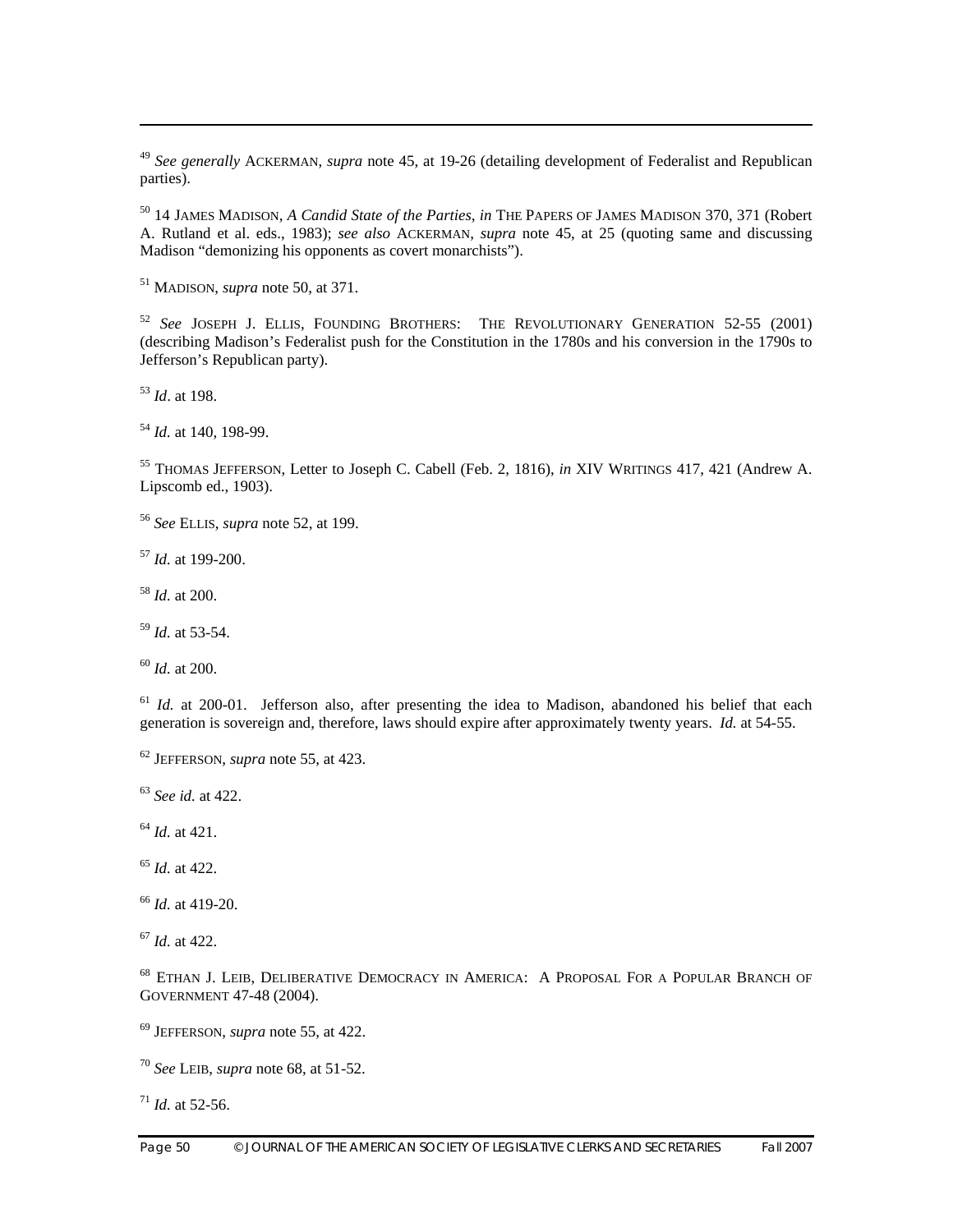$72$  *Id.* at 53-54.

<sup>73</sup> *Id.* at 54.

 $\overline{a}$ 

<sup>74</sup> *Id.* at 55.

<sup>75</sup> *Id.* at 56.

76 Arthur Lupia & John G. Matsusaka, *Direct Democracy: New Approaches to Old Questions*, 7 ANN. REV. POL. SCI. 463, 463 (2004).

<sup>77</sup> *Id.*

<sup>78</sup> *Id.* at 465.

 $79$  *Id.* The initiative and the referendum are both devices that allow the voters to engage in legislative action without the approval or involvement of their elected officials. The devices, however, work in different ways. Through an initiative, voters can propose new legislation. The referendum, in contrast, allows voters to repeal laws already enacted. *See also* Jahr v. Casebeer, 83 Cal. Rptr. 2d 172, 177 (Cal. Ct. App.

<sup>80</sup> Arthur Lupia & John G. Matsusaka, *Direct Democracy: New Approaches to Old Questions*, 7 ANN. REV. POL. SCI. 463, 475 (2004) (citing studies).

<sup>81</sup> *Id.* at 464.

 $82$  *Id.* These concerns are bolstered by studies demonstrating that strong investments of money can defeat referenda. *Id.* at 470-71.

<sup>83</sup> *Id.* at 467.

<sup>84</sup> *Id.* at 469.

85 Joelle Tessler, *Web Pundits May Find It's Not So Free Speech*, CQ WEEKLY, Aug. 6, 2005, *available at*  2005 WLNR 13638278.

86 Charles Krauthammer, *Ross Perot and the Call-in Presidency*, TIME, July 13, 1992, at 84.

 $87$  When people speak of the Internet, they generally are referring to the World Wide Web. "The Web" is the part of the Internet on which people use Internet browsers to view information, pictures, movies, etc. *See* JOHN LEVINE ET AL., THE INTERNET FOR DUMMIES 11 (2005). However, the Internet offers several other methods for viewing or exchanging information. Electronic mail ("e-mail") is the most used feature of the Internet. Users can also "chat" with other users by entering online chat rooms or exchange instant messages with other users through special software. *Id.* at 261. Thousands of "newsgroups" are also available where users can post their thoughts and read other users' thoughts on topics of interest. *See* Reno v. ACLU, 521 U.S. 844, 849-51 (1997).

88 Tessler, *supra* note 85.

<sup>89</sup> *Id.* (quoting online advertising executive Michael Bassik).

<sup>90</sup> *Reno*, 521 U.S. at 849.

<sup>91</sup> *Id.* at 850.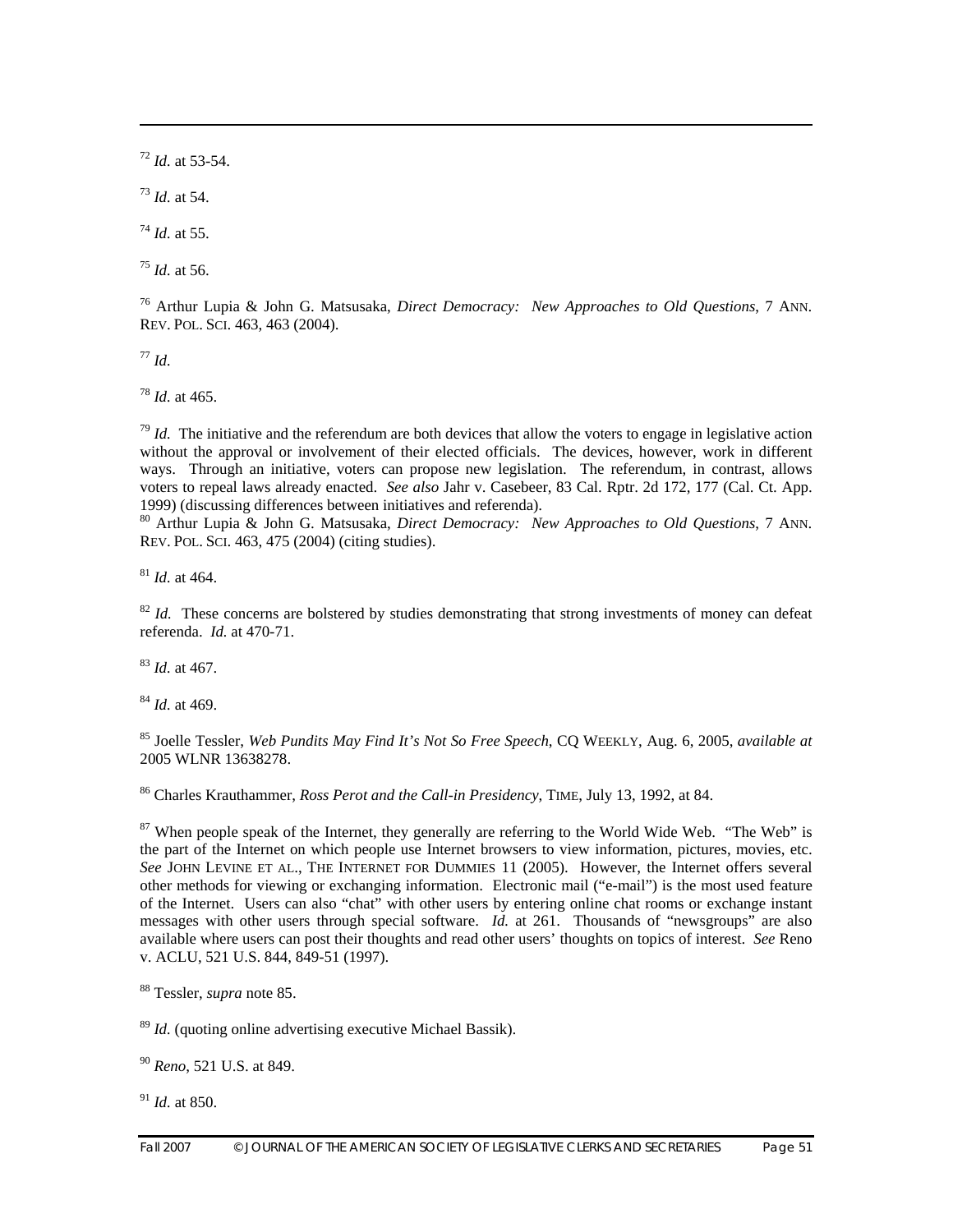<sup>92</sup> *Id.*

 $\overline{a}$ 

<sup>93</sup> *Id.* at 863.

<sup>94</sup> *Id.* at 870.

<sup>95</sup> *Id.* (citation omitted).

96 RICHARD DAVIS, THE WEB OF POLITICS: THE INTERNET'S IMPACT ON THE AMERICAN POLITICAL SYSTEM 20-21 (1999).

97 Joseph S. Nye, Jr., *Information Technology and Democratic Governance*, *in* GOVERNANCE.COM: DEMOCRACY IN THE INFORMATION AGE, 1-2 (Elaine Ciulla Kamarck & Joseph S. Nye, Jr. eds., 2002) [hereinafter "GOVERNANCE.COM"].

<sup>98</sup> *Id.*

99 Vic Sussman, *A New Precinct: Cyberspace; Many Activists and Organizers Already Exploit the Internet; You Can Too*, U.S. NEWS & WORLD REPORT, Feb. 19, 1996, at 58.

100 IAN BUDGE, THE NEW CHALLENGE OF DIRECT DEMOCRACY 1-17 (1996).

<sup>101</sup> *Id.* at 74-75.

102 LEIB, *supra* note 68, at 4.

 $103$  *Id.* 

104 Goldstone, *supra* note 9, at 341 n.28.

105 AMAR, *supra* note 42, at 276.

<sup>106</sup> *See generally* Akil Reed Amar, *Philadelphia Revisited: Amending the Constitution Outside Article V*, 55 U. CHI. L. REV. 1043 (1988).

<sup>107</sup> *See generally* Henry Paul Monaghan, *We the People[s], Original Understanding, and Constitutional Amendment*, 96 COLUM. L. REV. 121 (1996); Brett W. King, *Wild Political Dreaming: Historical Context, Popular Sovereignty, and Supermajority Rules*, 2 U. PA. J. CONST. L. 609 (2000) (rejecting Amar's theory that the People can amend the Constitution by a majority vote).

<sup>108</sup> *See* Monaghan, *supra* note 107, at 121-22 ("[T]he Constitution nowhere contemplates any form of direct, unmediated lawmaking or constitution-making by 'the People.'").

<sup>109</sup> *Id.* at 167 n.289 ("The true distinction between these [Greek and other ancient governments] and the American Governments lies in the total exclusion of the people . . . from any share in the [ordinary lawmaking functions].") (quoting THE FEDERALIST NO. 63, 386-87 (James Madison) (Clinton Rossiter ed., 1961)).

<sup>110</sup> *Id.* at 165.

<sup>111</sup> *Id.* at 139.

<sup>112</sup> *See* Julian N. Eule, *Judicial Review of Direct Democracy*, 99 YALE L.J. 1503, 1522-26 (1990).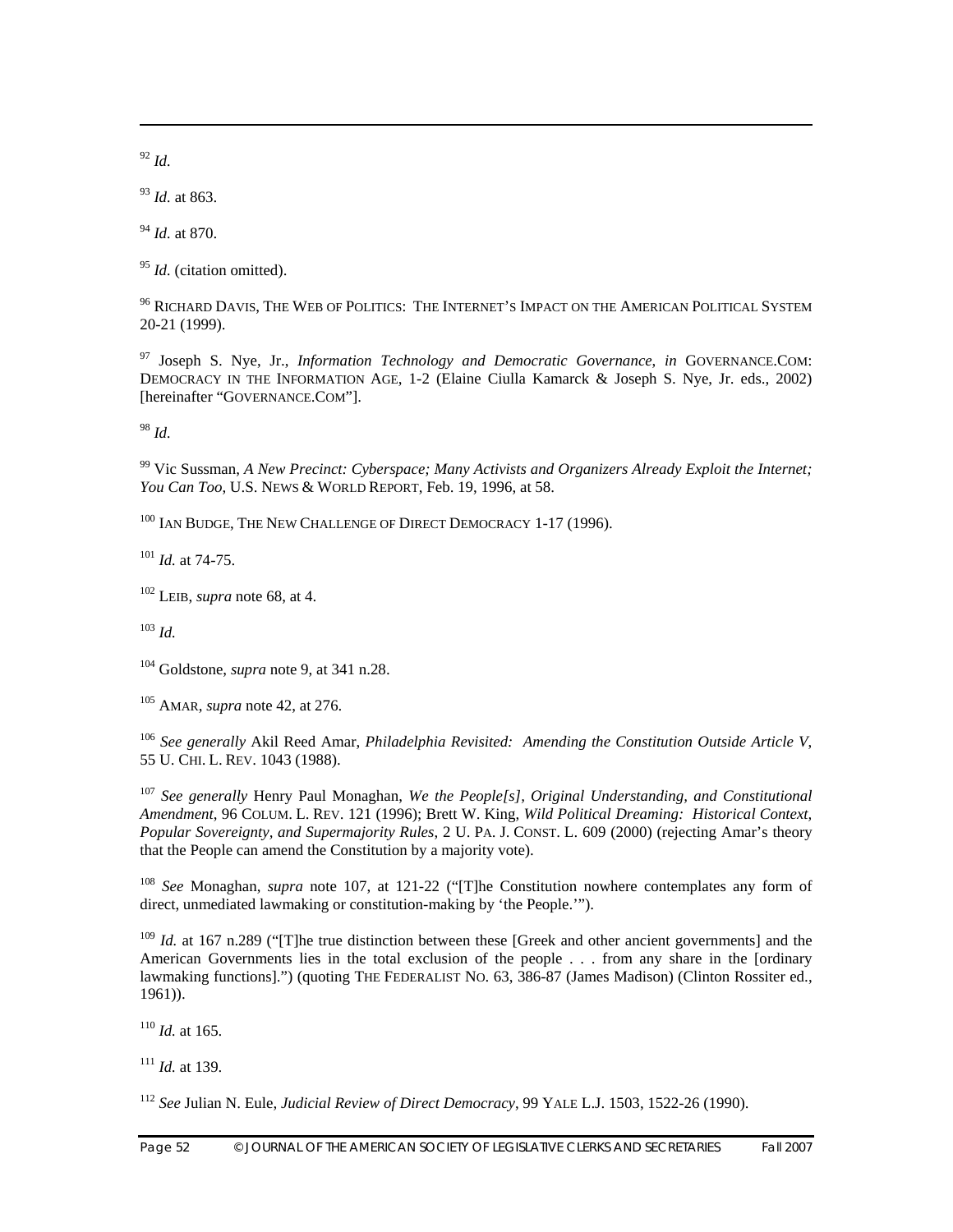<sup>113</sup> *Id.* at 1523.

 $114$  *Id.* 

 $\overline{a}$ 

<sup>115</sup> *Id.* 

<sup>116</sup> *See* Monaghan, *supra* note 107, at 173 n.321 ("The Constitution of 1789 rejected direct lawmaking by the people, both in enacting ordinary legislation and in changing the frame of government.").

<sup>117</sup> *See* THE FEDERALIST NO. 10 at 55 (James Madison) (Henry B. Dawson ed., 1888).

<sup>118</sup> *Id.*

<sup>119</sup> *Id.* at 60.

<sup>120</sup> *Id.* at 60-61.

 $121$  *Id.* at 61.

<sup>122</sup> *See* THE FEDERALIST NO. 38 at 265 (James Madison) (Henry B. Dawson ed., 1888).

<sup>123</sup> *Id.* (italics in original).

124 THE FEDERALIST NO. 10, *supra* note 117, at 53.

<sup>125</sup> *See* BUDGE, *supra* note 100, at 1 & 24.

<sup>126</sup> *See*, *e.g.*, THE FEDERALIST NO. 10, *supra* note 117, at 52 (arguing elected representatives "will best discern the true interest of their country, and whose patriotism and love of justice, will be least likely to sacrifice it to temporary or partial considerations . . . [and] will be more consonant to the public good, than if pronounced by the people themselves convened for the purpose.").

<sup>127</sup> *See*, *e.g.*, DAVIS, *supra* note 96, at 22-23.

<sup>128</sup> *See* Nye, *supra* note 97, at 12.

<sup>129</sup> *Id.*

130 Arthur Isak Applbaum, *Failure in the Cybermarket-place of Ideas*, *in* GOVERNANCE.COM: DEMOCRACY IN THE INFORMATION AGE, 19-20 (Elaine Ciulla Kamarck & Joseph S. Nye, Jr. eds, 2002).

<sup>131</sup> *See id.* at 22-23; *see also* Dennis Thompson, *James Madison on Cyber-Democracy*, *in* GOVERNANCE.COM DEMOCRACY IN THE INFORMATION AGE, 35 (Elaine Ciulla Kamarck & Joseph S. Nye, Jr. eds, 2002).

<sup>132</sup> While the blog approach is constitutional, it still suffers from the Framers' fear that legislators would feel bound to adhere to their constituents' whims, thereby renewing the majoritarianism problem inherent in pure democracy the Constitution avoids. *See supra* text accompanying notes 114-15. This problem, however, seems less likely to arise with an Internet solicitation for opinions at a legislator's discretion than with a right of citizens to "instruct their representatives" enshrined in the Constitution. *See id.*

133 DAVIS, *supra* note 96, at 22-23.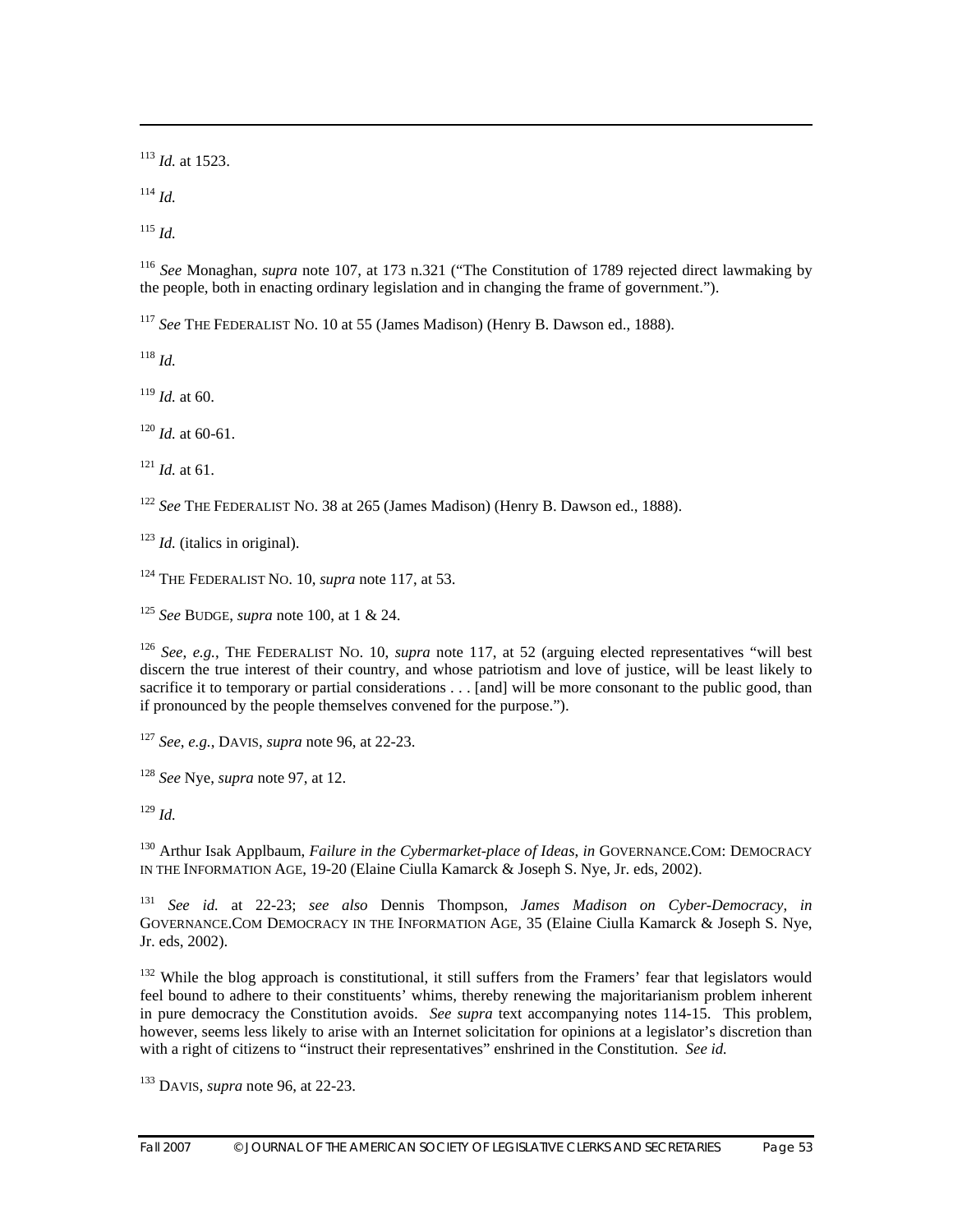<sup>134</sup> R. MICHAEL ALVAREZ & THAD E. HALL, POINT, CLICK, AND VOTE: THE FUTURE OF INTERNET VOTING 54 (Brookings Institution Press 2004).

<sup>135</sup> *Id.*; *see also* Krauthammer, *supra* note 86, at 84 (discussing Perot's alternative plans to use television call-in shows to address the public).

<sup>136</sup> *See* Evan I. Schwartz, *Direct Democracy: Are You Ready for the Democracy Channel?* (Jan. 1994) *available at* http://www.wired.com/wired/archive/2.01/e.dem\_pr.html.

 $^{137}$  *Id.* 

<sup>138</sup> *Id.* 

<sup>139</sup> *Id.* During the few years of its existence, the EC let participants vote on matters including United States immigration policy, ending the embargo against Cuba, and whether Congress should cut Medicare. *See* The Teledemocracy Action News + Network, https://fp.auburn.edu/tann/tann2/projecta.html (last visited June 2, 2006).

<sup>140</sup> *See* Vote Link, http://www.votelink.com/ (last visited June 2, 2006).

<sup>141</sup> *See* Schwartz, *supra* note 136.

<sup>142</sup> *See* DAVIS, *supra* note 96, at 22-23.

<sup>143</sup> *Id.* at 87.

144 Dana Milbank, *Virtual Politics*, THE NEW REPUBLIC, July 5, 1999 at 22, 27.

<sup>145</sup> See Pippa Norris, *The Internet and U.S. Elections 1992-2000* in GOVERNANCE.COM, DEMOCRACY IN THE INFORMATION AGE, 69 (Elaine Ciulla Kamarck & Joseph S. Nye, Jr. eds, 2002) (comparing "passive websites" to "conventional political leaflets"); *see also* Elaine Ciulla Kamarck, *Political Campaigning on the Internet* in GOVERNANCE.COM, DEMOCRACY IN THE INFORMATION AGE, 89 (Elaine Ciulla Kamarck & Joseph S. Nye, Jr. eds, 2002).

<sup>147</sup> *Id.* (emphasis in original).

148 ALVAREZ & HALL, *supra* note 134, at 2.

149 Sussman, *supra* note 99, at 58.

150 ALVAREZ & HALL, *supra* note 134, at 3.

- <sup>151</sup> *See* Milbank*, supra* note 144, at 22.
- <sup>152</sup> *Id.* at 24.

<sup>153</sup> *Id.* at 22.

154 Kamarck, *supra* note 145, at 99.

<sup>155</sup> *Id.*

<sup>146</sup> Sussman, *supra* note 99, at 58.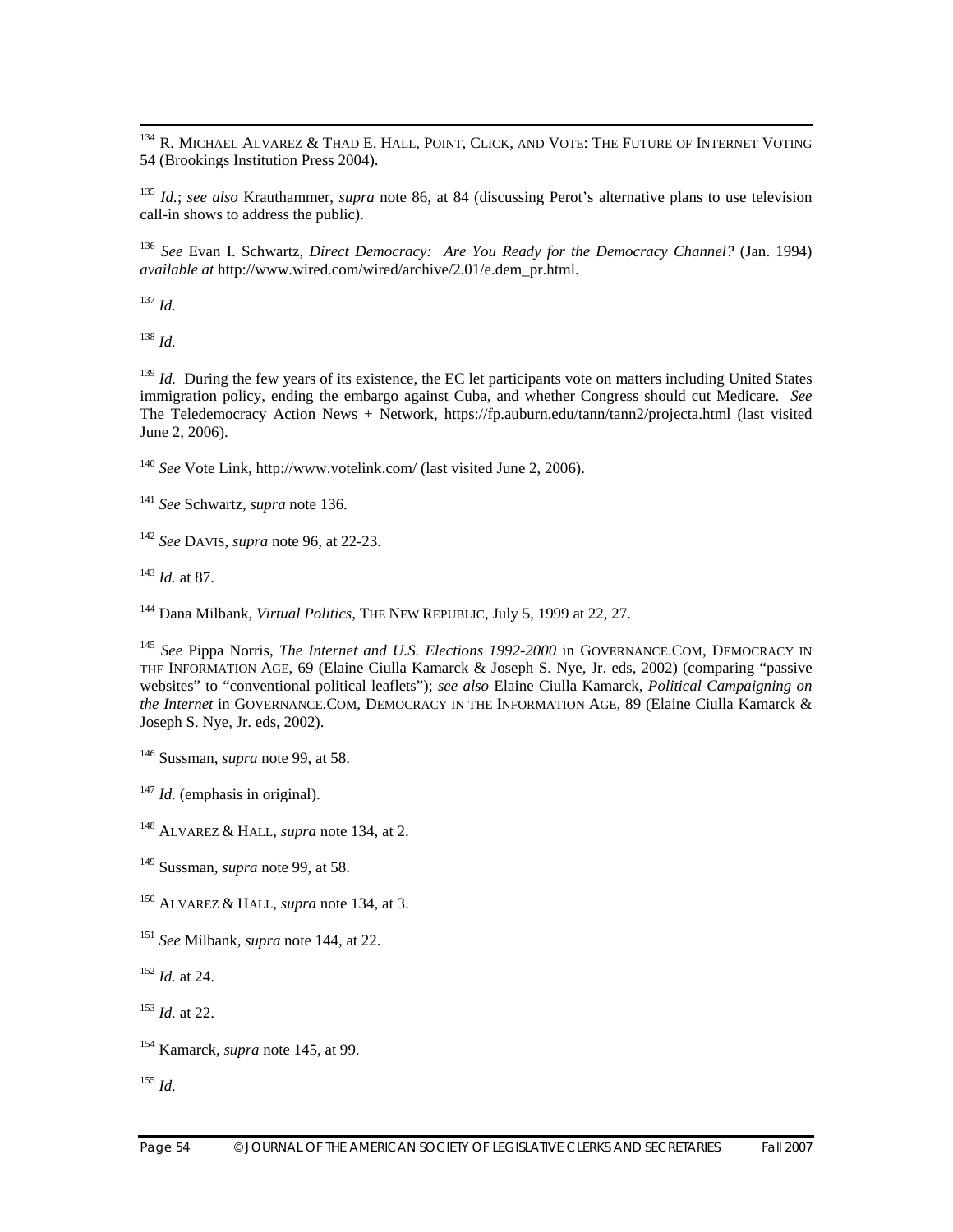156 ALVAREZ & HALL, *supra* note 134, at 3.

<sup>157</sup> *See* Computer and Internet Use in the United States: 2003, http://www.census.gov/prod/2005pubs/p23- 208.pdf (last visited Feb. 2, 2006).

158 Michael Barone, *Blogosphere Politics*, U.S. NEWS & WORLD REPORT, Feb. 21, 2005, at 42.

<sup>159</sup> *Id.*

<sup>160</sup> *Id.* 

 $161$  *Id.* 

<sup>162</sup> *Id.* 

<sup>163</sup> *See* ALVAREZ & HALL, *supra* note 134, at 3-4. For example, http://www.tennessee.gov is the official website for the State of Tennessee. This well constructed website is easy to use and allows one to learn basic facts about the state, obtain tourist information, identify and apply for state jobs, obtain demographic information, pay professional licensing fees, and connect to state departments and agencies that manage various aspects of the government. Most states now have an official website, though not all are as functional as the Tennessee site.

<sup>164</sup> *See* ALVAREZ & HALL, *supra* note 134, at 3.

<sup>165</sup> *Id.* at 54.

<sup>166</sup> DICK MORRIS, VOTE.COM 28 (2001).

<sup>167</sup> *See* Kamarck, *supra* note 145, at 97-98.

<sup>168</sup> *See* ALVAREZ & HALL, *supra* note 134, at 55-56 (contrasting pro-Internet views of Ross Perot and Dick Morris with concern expressed by Professor Sunstein. *See* CASS SUNSTEIN, REPUBLIC.COM 16 (2001)).

<sup>169</sup> *See* David C. King, *Catching Voters in the Web*, *in* GOVERNANCE.COM, *supra* note 97, at 106; *see also* LEIB, *supra* note 68, at 4.

<sup>170</sup> *See* Sussman, *supra* note 99, at 58.

171 ALVAREZ & HALL, *supra* note 134, at 2 (noting "the Internet has been touted as a revolutionary force in American society."). Seeking a true revolution, a group called Unity08.com is seeking to change the way presidential candidates are selected. The group, consisting of former politicians and political aides, hopes to get enough citizens to nominate a third-party presidential candidate online to get the candidate on the ballot in all fifty states. The group is planning an online third-party convention in mid-2008 following the early primaries. Any registered voter could be a delegate able to help select the candidate. The group believes this will let the People, instead of a narrow segment of extremists in a couple of states, choose their own presidential candidate. *See* Jonathan Alter, *A New Open-Source Politics*, NEWSWEEK, June 5, 2006 at 35, 35.

172 Thompson, *supra* note 131, at 38.

173 Matthew E. Swaya & Stacey R. Eisenstein, *Emerging Technology in the Workplace*, 21 THE LAB. LAWYER 1, 2-3 (Summer 2005).

 $174$  *Id.* at 3.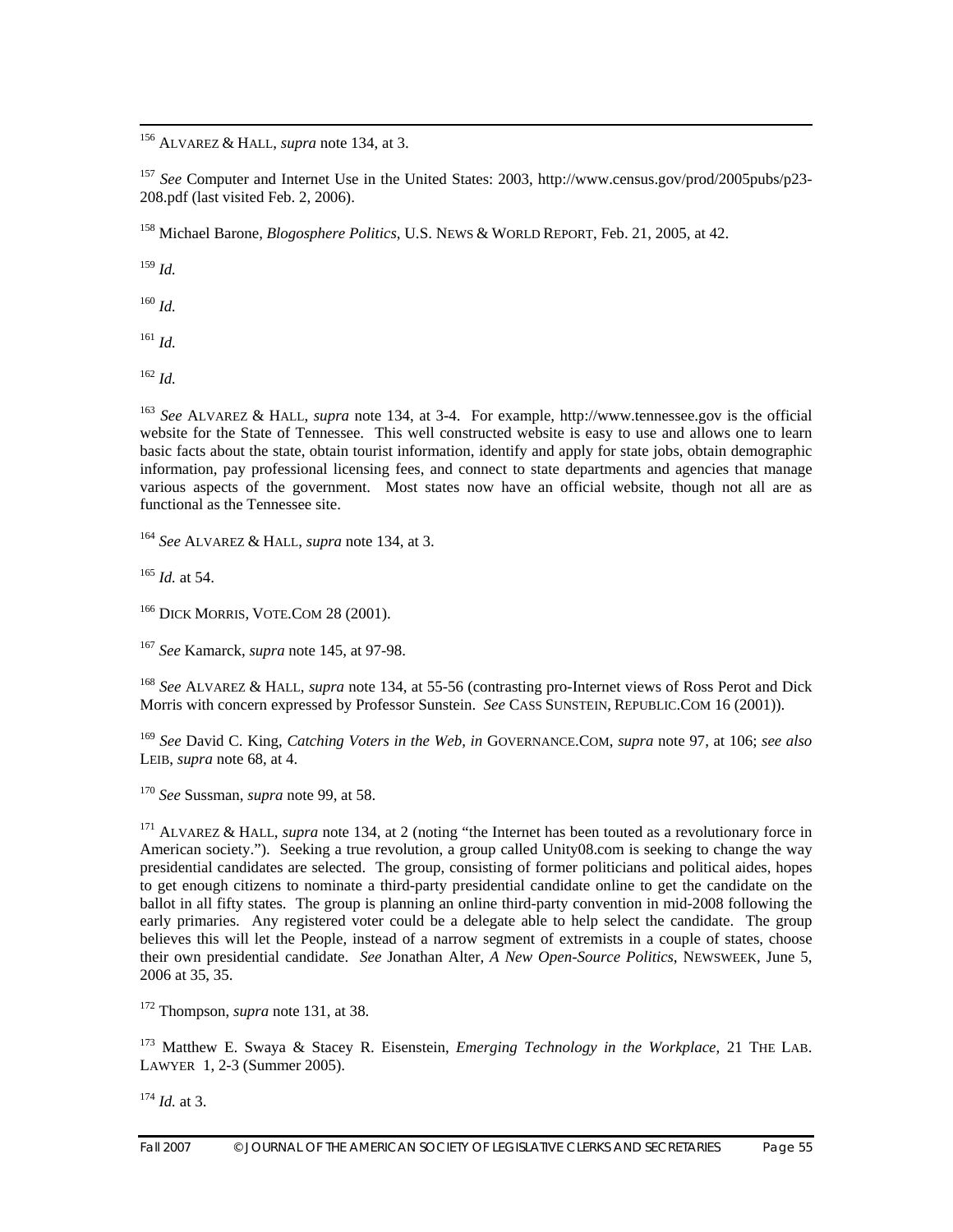<sup>175</sup> *Id.* at 2-3; *see also* Jennifer L. Peterson, *The Shifting Legal Landscape of Blogging*, WISCONSIN LAWYER 8, 8 (Mar. 2006). One should distinguish blogs from the bulletin board systems ("BBSs") popular during the ascendancy of the Internet in the 1980s and 1990s. Both are fora for interaction and discussion. Once connected, BBS users, like readers of blogs, could engage in discussions by leaving messages on message boards. One accessed a BBS, however, by directly dialing into it using a modem and phone line rather than over the Internet. This made the vast majority of BBSs, unlike blogs, local in character. *See Reference.Com*, http://www.reference.com/browse/ wiki/Bulletin\_board\_system (last visited May 22, 2006).

176 Swaya & Eisenstein, *supra* note 173, at 2-3.

<sup>177</sup> *See* Rebecca Blood, *Weblogs: A History and Perspective,* http://www.rebeccablood.net/essays/ weblog\_history.html (last modified Sept. 7, 2000).

 $178$  HTML is the acronym for Hypertext Markup Language, which is the computer language used to design web pages. HTML allows the web page author to structure the information on and, to some extent, the appearance of a web page. *See* LEVINE, *supra* note 87, at 296.

<sup>179</sup> *See* Blood, *supra* note 177. 180 *Id.* 

 $\overline{a}$ 

<sup>181</sup> *Id.* 

<sup>182</sup> *Id.*

<sup>183</sup> *Id.* 

<sup>184</sup> *See* Peterson, *supra* note 175, at 8.

<sup>185</sup> *See* Blood, *supra* note 177.

 $186$  *Id.* 

<sup>187</sup> *Id.* 

<sup>188</sup> *See* Steve Rubel, *The Rise of Business Blogging*, http://www.webpronews.com/news/ebusinessnews/wpn-45-20050131TheRiseofBusinessBlogging.html (last modified Jan. 31, 2005).

 $189$  *Id.* 

<sup>190</sup> *Id.* Further differentiating blogs from the older BBSs, most BBSs allowed any user to start a new discussion on a new topic. Blogs, on the other hand, generally limit readers to commenting on discussion topics presented by the owner or owners of the blog.

<sup>191</sup> *See* Dave Taylor, *The Intuitive Life Business Blog*  http://www.intuitive.com/blog/whats\_the\_difference\_between\_a\_blog\_and\_a\_web\_site.html (last visited May 22, 2006).

 $192$  *Id.* 

<sup>193</sup> See Lee Rainie, The State of Blogging, http://www.pewinternet.org/pdfs/PIP blogging data.pdf at 1 [hereinafter "Pew Project"] (last visited Feb. 3, 2006).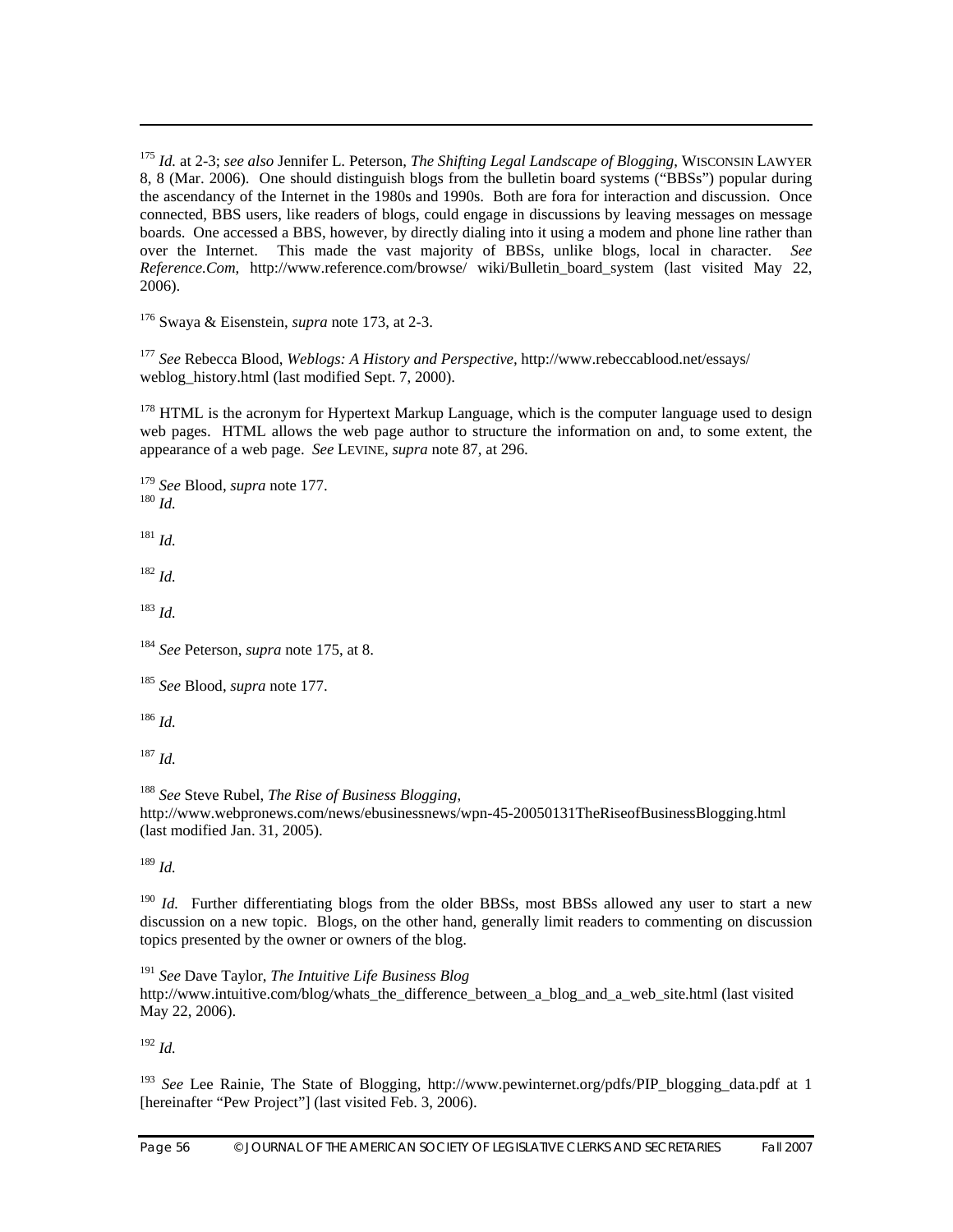194 Tessler, *supra* note 85.

<sup>195</sup> *See* Pew Project, *supra* note 193, at 1.

<sup>196</sup> *Id.*

 $\overline{a}$ 

<sup>197</sup> *Id.* 

<sup>198</sup> *Id.*

<sup>199</sup> *See* Peterson, *supra* note 175, at 10 ("[A] click of the mouse potentially will publish the writer's thoughts to millions of readers.")

<sup>200</sup> *Id.* at 44.

201 Mortimer B. Zuckerman, *The Wild, Wild Web*, U.S. NEWS & WORLD REPORT, Dec. 5, 2005, at 76.

 $^{202}$  *Id.* The blog, not updated since August 18, 2004, can be found at http://dear\_raed.blogspot.com.

<sup>203</sup> *Id.* Professor Cole's blog is located at http://www.juancole.com.

<sup>204</sup> *See* Patricia Kitchen, *Change At Work: Blogging Bluepoint: Keys to Writing a Web Journal that Can Help Your Career, Not Harm It*, NEWSDAY, Dec. 3, 2004, at E40.

<sup>205</sup> *See* Amy Joyce, *Free Expression Can Be Costly When Bloggers Bad-Mouth Jobs*, THE WASHINGTON POST, Feb. 11, 2005, at A01; *see also* Peterson, *supra* note 175, at 10.

<sup>206</sup> *See* Joyce, *supra* note 205, at A01. Other companies with corporate blogs include Yahoo!, Nike, GM, and Intuit. *See* Rubel, *supra* note 188.

<sup>207</sup> *See* Joyce, *supra* note 205, at A01.

<sup>208</sup> *See* Peterson, *supra* note 175, at 10.

<sup>209</sup> *See* Rubel, *supra* note 188.

<sup>210</sup> *Id.*

 $^{211}$  *Id.* 

 $^{212}$  *Id.* 

 $^{213}$  *Id.* 

214 Joyce, *supra* note 205, at A01 (quoting interview with Lee Rainie, director of the Pew Internet & American Life Project).

<sup>215</sup> *See id. at A01*; *see also* Charles Duhigg, *World Wide Water Cooler: Can You Be Fired for Complaining About Your Boss Online?*, LEGAL AFFAIRS, Mar./Apr. 2004, at 8, *available at* http://www.legalaffairs.org/issues/March-April-2004/scene\_duhigg\_marapr04.msp.

216 Joyce, *supra* note 205, at A01.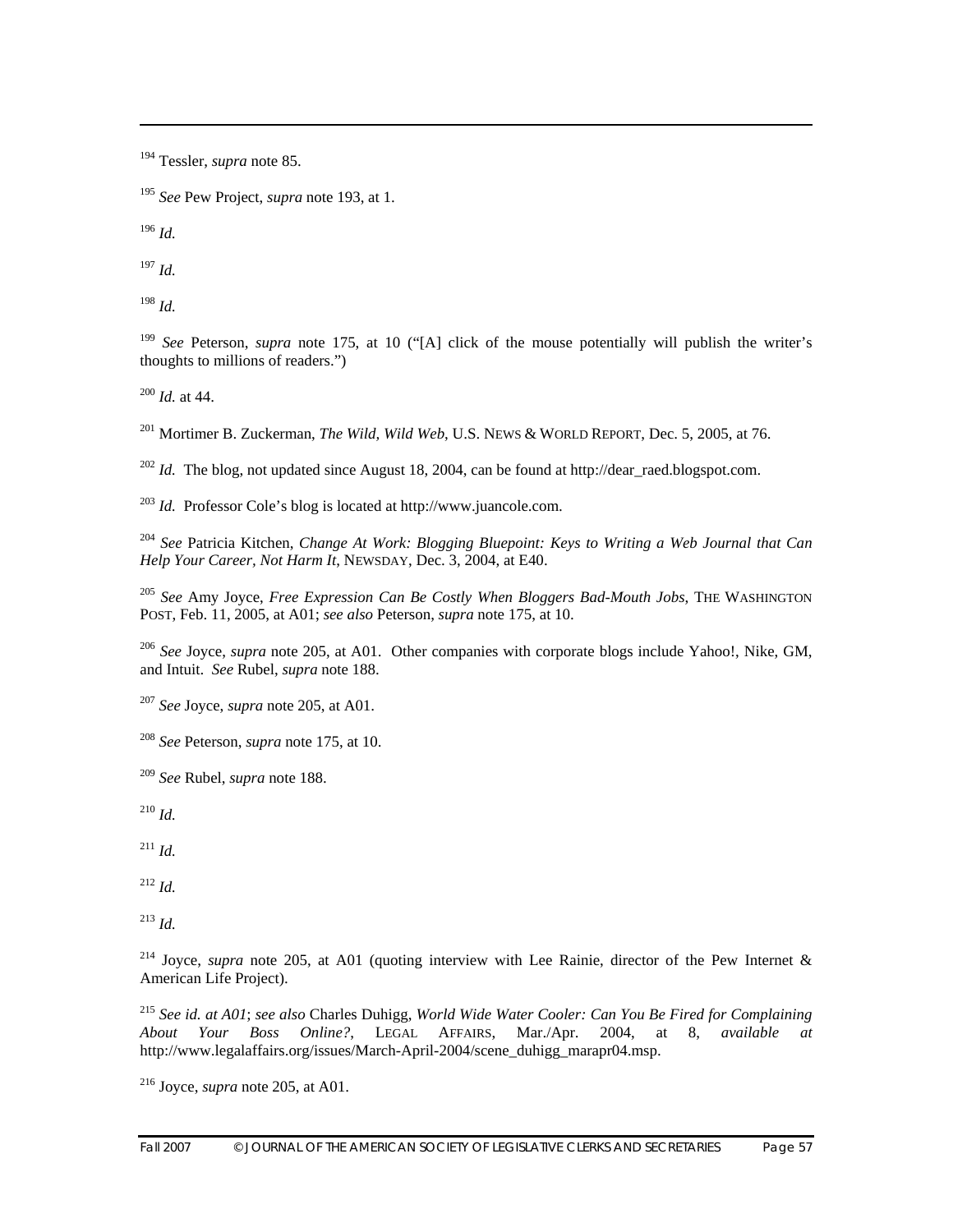217 Peterson, *supra* note 175, at 8.

<sup>218</sup> *See* Swaya & Eisenstein, *supra* note 173, at 5; *see*, *e.g.*, Blakey v. Cont'l Airlines, Inc., 751 A.2d 538, 543 (N.J. 2000) (ruling an airline could be held liable for a pilot describing a female pilot as a "feminazi" on the employer's electronic bulletin board).

<sup>219</sup> *See* Swaya & Eisenstein, *supra* note 173, at 5.

<sup>220</sup> *See infra* Parts III.B.2-3.

<sup>221</sup> *See* Tessler, *supra* note 85 (quoting interview with Michael Cornfield of the Pew Internet & American Life Project).

<sup>222</sup> *See* Rubel, *supra* note 188.

<sup>223</sup> *Id.*

<sup>224</sup> *See* Julie China, *Blogger's Anonymous*, FEDERAL LAWYER, Mar./Apr. 2006, at 6.

<sup>225</sup> See Eric Hellweg, Lawrence Lessig Talks Copyright and the Supreme Court, South by Southwest, http://www.sxsw.com/interactive/tech\_report/recent\_interviews/l\_lessig/ (last visited May 22, 2006).

<sup>226</sup> *See* Barone, *supra* note 158, at 42; *see also* Tessler, *supra* note 85 (noting bloggers first expressed doubts regarding the authenticity of the documents); Rubel, *supra* note 188 (same).

<sup>227</sup> *See* Barone, *supra* note 158, at 42.

<sup>228</sup> *See* Tessler, *supra* note 85.

<sup>229</sup> *Id.*

 $230$  Doe v. Cahill, 884 A.2d 451, 456 (Del. 2005).

231 Rubel, *supra* note 188.

232 Fed. Election Comm'n Advisory Op. 2005-16 at 5, *available at* http://www.fec.gov/aos/2005/ao2005- 16final.pdf.

<sup>233</sup> *Id.* at 4.

<sup>234</sup> In probably the most powerful show of the Internet's power as a political tool to date, a soldier serving in the war in Iraq won a seat on the city council of Grand Forks, North Dakota. With support from family members who handed out fliers, held a campaign rally, and put up signs around the town, the soldier appealed directly to voters by answering questions via e-mail. *See Internet Campaign From Iraq Wins Dakota Election*, CNN.COM, June 15, 2006, *available at*.

<sup>235</sup> *See* Lee Sproull & Sara Kiesler, *Computers, Networks, and Work*, 265 SCIENTIFIC AMERICAN 3, Sept. 1991, at 116, 119.

<sup>236</sup> *Id.* at 120.

<sup>237</sup> *See* DAVIS, *supra* note 96, at 91.

<sup>238</sup> *See* Kamarck, *supra* note 145, at 98.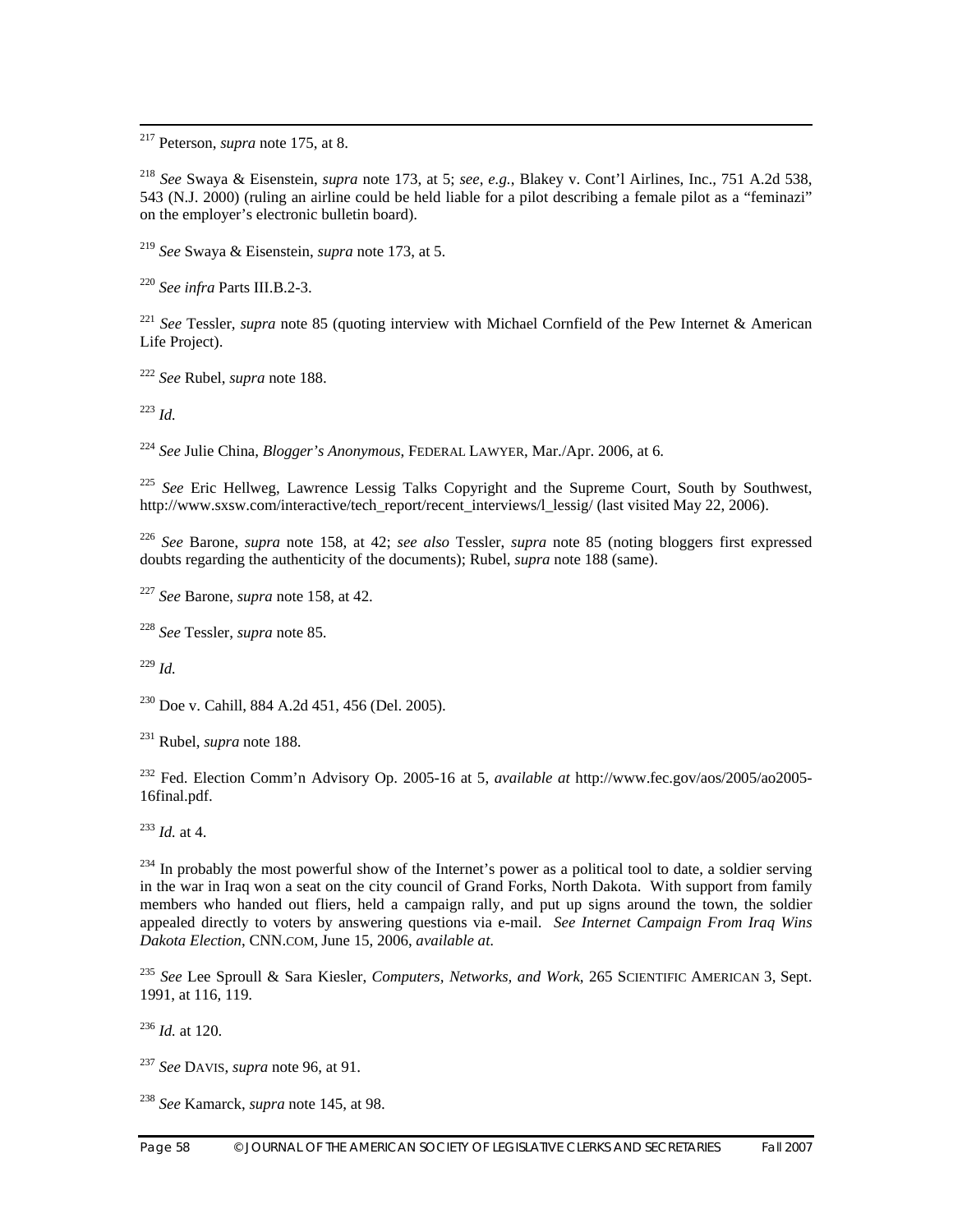239 This form of direct connection between legislator and constituent is core political speech. *See* Richmond Newspapers, Inc. v. Virginia, 448 U.S. 555, 587-588 (1980) (Brennan, J., concurring). *See also*  id. at 575 (plurality opinion) (the "expressly guaranteed freedoms" of the First Amendment "share a common core purpose of assuring freedom of communication on matters relating to the functioning of government"). In order to make such communication feasible, however, the legislator would have to apportion time and/or access equitably. *See* BUDGE, *supra* note 100, at 115 (stating efficiency in a direct democracy would require government to apportion time equitably). The legislator would need, for example, to ensure she does not spend all her time responding to messages from non-constituents to the exclusion of those whose opinions should shape her actions. Similarly, the legislator would have to ensure her server space was not consumed by non-constituent postings to the exclusion of constituent communications. To maintain the viability of the communication method, the First Amendment would permit a time, place, or manner restriction on those who could use the blog. *See* Ward v. Rock Against Racism, 491 U.S. 781 (1989) (reasonable time, place, or manner restrictions on speech are permitted so long as they "are justified without reference to the content of the regulated speech, ... they are narrowly tailored to serve a significant governmental interest, and . . . they leave open ample alternative channels for communication of the information") (quoting Clark v. Community for Creative Non-Violence, 468 U.S. 288, 293 (1984)). One might imagine many permissible technological solutions to these problems. Most obviously, the First Amendment should permit the legislator to require constituents to register for the site by providing a name and address, which could be checked either manually or electronically against the voter registry. Similarly, the server could be programmed to delete all messages after they had been posted for a pre-determined, reasonable period of time.

<sup>240</sup> *See* Sussman, *supra* note 99, at 62.

241 Tessler, *supra* note 85.

 $\overline{a}$ 

<sup>242</sup> *See* Zuckerman, *supra* note 201, at 76.

<sup>243</sup> *See* Sproull & Kiesler, *supra* note 235, at 120-21.

244 Tessler, *supra* note 85.

245 Kamarck, *supra* note 145, at 98.

<sup>246</sup> This is, of course, a very mild form of racial attack. The author will leave to the reader's imagination the types of statements people might post regarding immigration or any other controversial issue.

<sup>247</sup> *See*, *e.g.*, Nat'l Endowment for the Arts v. Finley, 524 U.S. 569, 597 (1998).

 $^{248}$  Boos v. Barry, 485 U.S. 312, 318 (1988) (plurality opinion) (quoting New York Times Co. v. Sullivan, 376 U.S. 254, 270 (1964)).

249 Steven G. Gey, *Reopening the Public Forum – From Sidewalks to Cyberspace*, 58 OHIO ST. L.J. 1535, 1535 (1998).

<sup>250</sup> *Id.*

<sup>251</sup> *See* Noah D. Zatz, Note, *Sidewalks in Cyberspace: Making Space for Public Forums in the Electronic Environment*, 12 HARV. J.L. & TECH. 149, 161-62 (Fall 1998).

<sup>252</sup> *Id.* at 161-62 & 164 (noting taxpayers must bear costs of cleaning up litter from leafleters and providing police protection to unpopular speakers while members of the public must endure increased congestion, uninvited solicitation, and expression of repugnant views as they use the public property).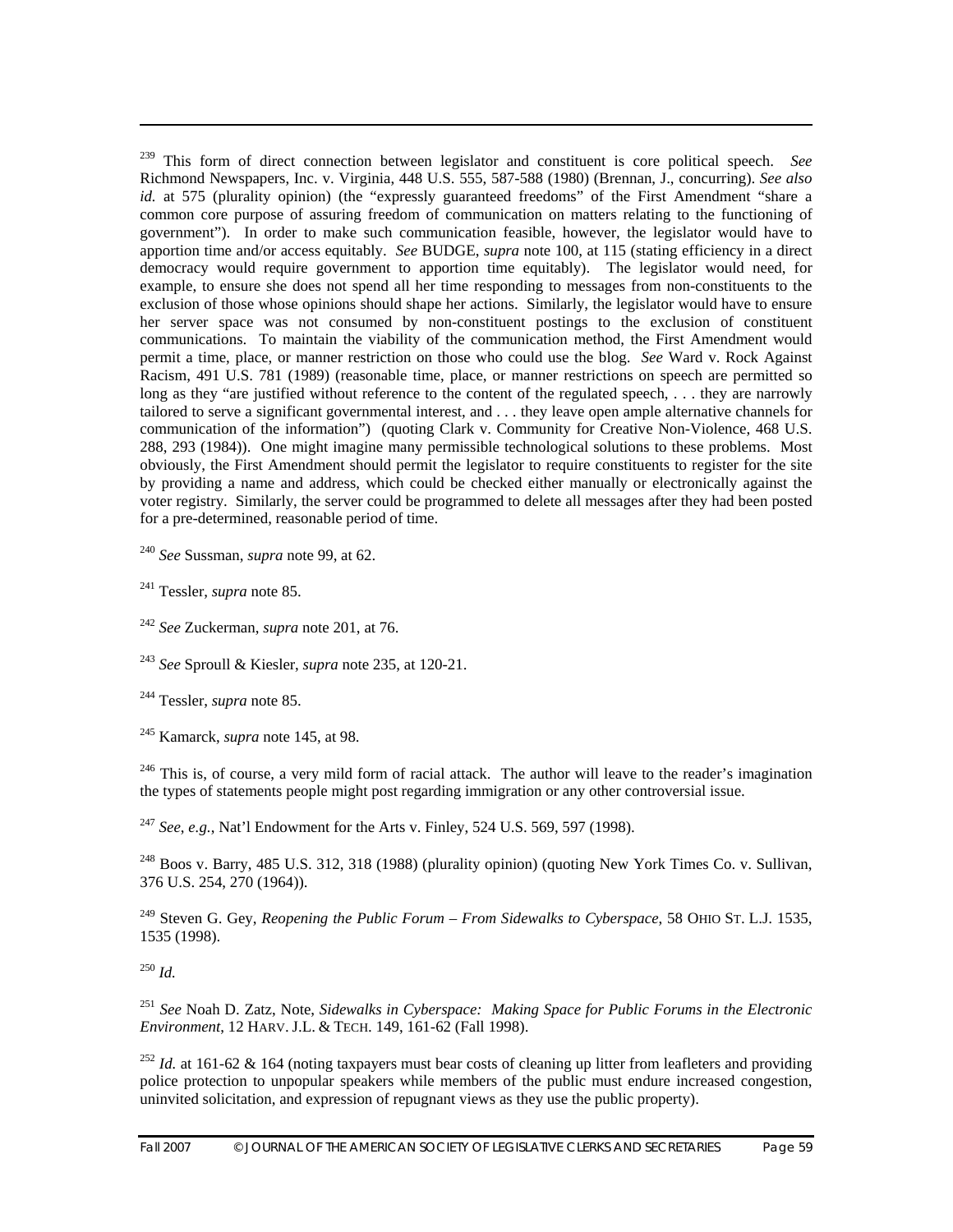253 Harry Kalven, *The Concept of the Public Forum: Cox v. Louisiana*, 1965 SUP. CT. REV. 1, 13.

<sup>254</sup> *See* Zatz, *supra* note 251, at 172.

<sup>255</sup> *See* Int'l Soc'y for Krishna Consciousness, Inc. v. Lee, 505 U.S. 672, 678 (1992).

<sup>256</sup> *Id.*

 $\overline{a}$ 

257 Hague v. Comm. For Indus. Org*.*, 307 U.S. 496, 515 (1939) (plurality opinion). Although *Hague* only identified streets and parks as having been held immemorially in trust for the public, the Supreme Court, citing *Hague*, has recognized sidewalks as a third type of traditional public forum property. *See* Boos v. Barry, 485 U.S. 312, 318 (1988) (citing *Hague*, 307 U.S. at 515).

258 Gey, *supra* note 249, at 1539.

<sup>259</sup> *See* Commonwealth v. Davis, 39 N.E. 113, 113 (Mass. 1895).

<sup>260</sup> *See* Gey, *supra* note 249, at 1539-40 (citing Geoffrey R. Stone, *Fora Americana: Speech in Public Places*, 1974 SUP. CT. REV. 233, 238 and Kalven, *supra* note 253, at 13).

<sup>261</sup> *See* Jamison v. Texas, 318 U.S. 413, 415-16 (1943); *see also* Gey, *supra* note 249, at 1540 & n.24 (discussing *Jamison*).

<sup>262</sup> *See* Gey, *supra* note 249, at 1542-47. For example, several courts have ruled that sidewalks were nonpublic fora under varying circumstances. *See*, *e.g.*, United States v. Kokinda, 497 U.S. 720, 727 (1990) (sidewalk that runs only from Post Office entrance to parking lot); Jacobsen v. Dep't of Transp*.*, No. 04- 3716, 2006 WL 1312184, at \* 1 (8th Cir. May 15, 2006) (explaining that perimeter sidewalks at Iowa highway rest stops are non-public fora); Jacobsen v. Bonine, 123 F.3d 1272, 1273-74 (9th Cir. 1997) (same for Arizona rest stop sidewalks); Sentinel Communications Co. v. Watts, 936 F.2d 1189, 1203 (11th Cir. 1991) (same for Florida rest stop sidewalks).

<sup>263</sup> *See* Gey, *supra* note 249, at 1547.

264 Cornelius v. NAACP Legal Def. & Ed. Fund, Inc*.*, 473 U.S. 788, 799-800 (1985) ("Even protected speech is not equally permissible in all places and at all times.").

 $^{265}$  Perry Ed. Ass'n v. Perry Local Educators' Ass'n, 460 U.S. 37, 45 (1983).

<sup>266</sup> *See* Hague v. Comm. For Indus. Org*.*, 307 U.S. 496, 515-16 (1939).

<sup>267</sup> *Cornelius*, 473 U.S. at 800.

268 Heffron v. Int'l Soc'y for Krishna Consciousness, Inc*.*, 452 U.S. 640, 651 (1981).

269 Warren v. Fairfax County, 196 F.3d 186, 191 (4th Cir. 1999).

<sup>270</sup> Ark. Educ. Television Comm'n v. Forbes, 523 U.S. 666, 673 (1988).

271 Perry Ed. Ass'n v. Perry Local Educators' Ass'n, 460 U.S. 37, 45 (1983); *see also* Int'l Soc'y for Krishna Consciousness, Inc. v. Lee, 505 U.S. 672, 678 (1992) (explaining that speech on government property "that has traditionally been available for public expression" faces strict scrutiny).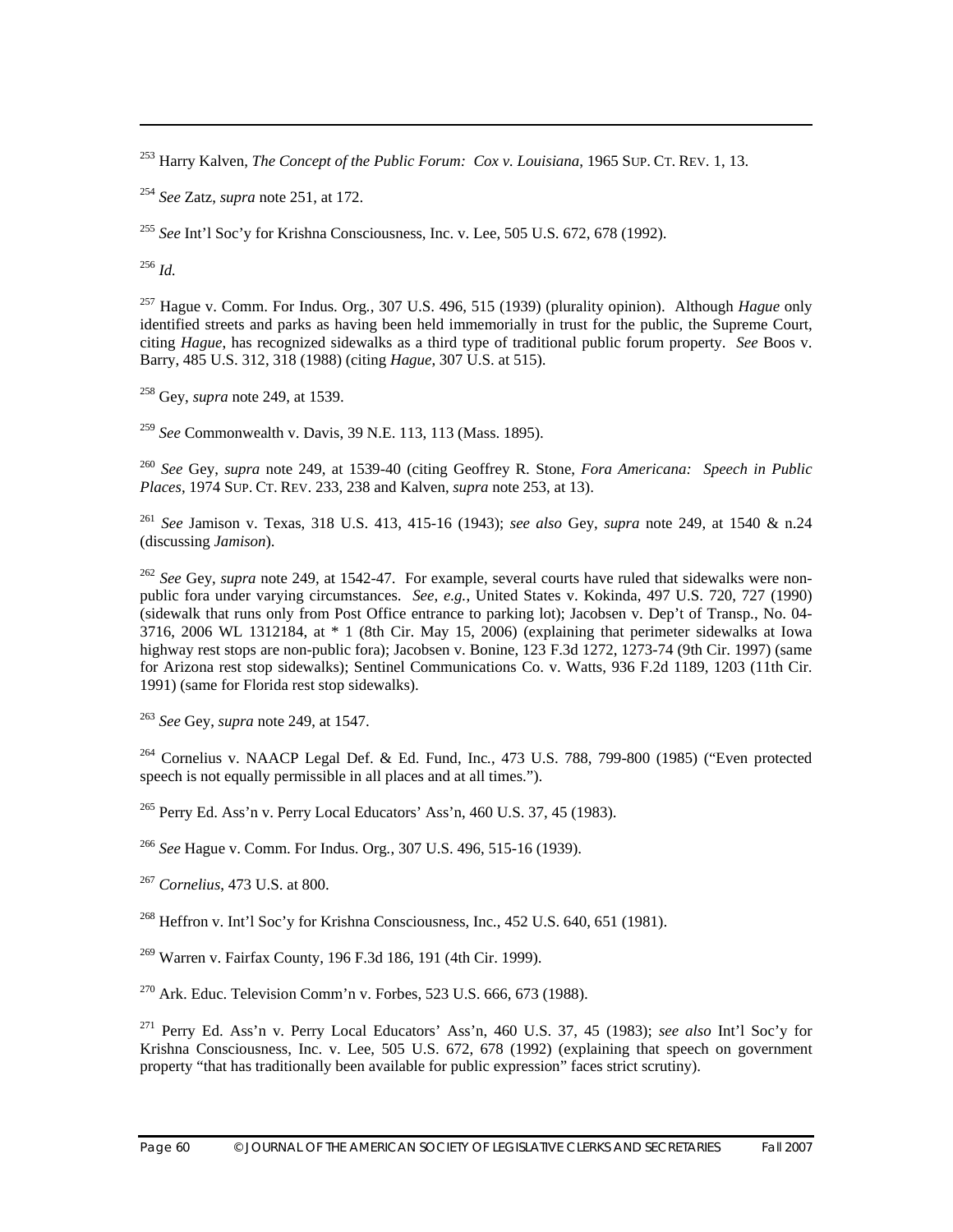272 City of Madison Sch. Dist. v. Wis. Employment Relations Comm'n, 429 U.S. 167, 179 (1976) (Brennan, J., concurring) (quoting Bi-Metallic Investment Co. v. State Bd. of Equalization, 239 U.S. 441, 445 (1915)).

<sup>273</sup> *Id.* at 178 (Brennan, J., concurring) (quoting Adderley v. Florida, 385 U.S. 39, 48 (1966)).

<sup>274</sup> *Id.*

<sup>275</sup> *Id.* at 178-79.

<sup>276</sup> *Id.* at 179.

<sup>277</sup> *See* Perry Ed. Ass'n v. Perry Local Educators' Ass'n, 460 U.S. 37, 45 (1983).

<sup>278</sup> *See* Int'l Soc'y for Krishna Consciousness, Inc. v. Lee, 505 U.S. 672, 679-80 (1992).

<sup>279</sup> *Id.* at 680 (quoting Cornelius v. NAACP Legal Def. & Ed. Fund, Inc*.*, 473 U.S. 788, 802 (1985)).

<sup>280</sup> *Lee*, 505 U.S. at 680.

<sup>281</sup> *Id.*

<sup>282</sup> *See* Hotel Employees & Restaurant Employees Union v. City of New York Dep't of Parks & Recreation, 311 F.3d 534, 545 (2d Cir. 2002).

<sup>283</sup> *See id.* at 547; *see also* Bowman v. White, 444 F.3d 967, 974-75 (8th Cir. 2006).

<sup>284</sup> *See* Int'l Soc'y for Krishna Consciousness, Inc. v. Lee, 505 U.S. 672, 680-81 (1992).

<sup>285</sup> *See* Perry Ed. Ass'n v. Perry Local Educators' Ass'n, 460 U.S. 37, 39 (1983).

 $^{286}$  *Id.* at 46.

<sup>287</sup> *Lee*, 505 U.S. at 682 (quoting Cornelius v. NAACP Legal Def. & Ed. Fund, Inc*.*, 473 U.S. 788, 800 (1985)).

<sup>288</sup> *Lee*, 505 U.S. at 682.

<sup>289</sup> *See* Rosenberger v. Rector & Visitors of the Univ. of Va*.*, 515 U.S. 819, 829 (1995) (explaining that, after the government opens a forum, it "must respect the lawful boundaries it has itself set.").

<sup>290</sup> *See Lee*, 505 U.S. at 678.

<sup>291</sup> *See Perry*, 460 U.S. at 46.

 $^{292}$  *Id.* 

<sup>293</sup> *Id.* at 46 n.7. Some confusion exists in the circuit courts regarding the limited public forum category. Some circuits treat the terms designated public forum and limited public forum as synonymous while others regard the limited public forum as a sub-category of a designated public forum where the designated forum is open only to certain speakers or for certain subjects. *See* Bowman v. White, 444 F.3d 967, 975-76 (8th Cir. 2006) (collecting cases and describing split). The distinction is significant because governmental restrictions on speech of a type not allowed in a limited public forum must only be reasonable and viewpoint neutral. *Id.* at 976.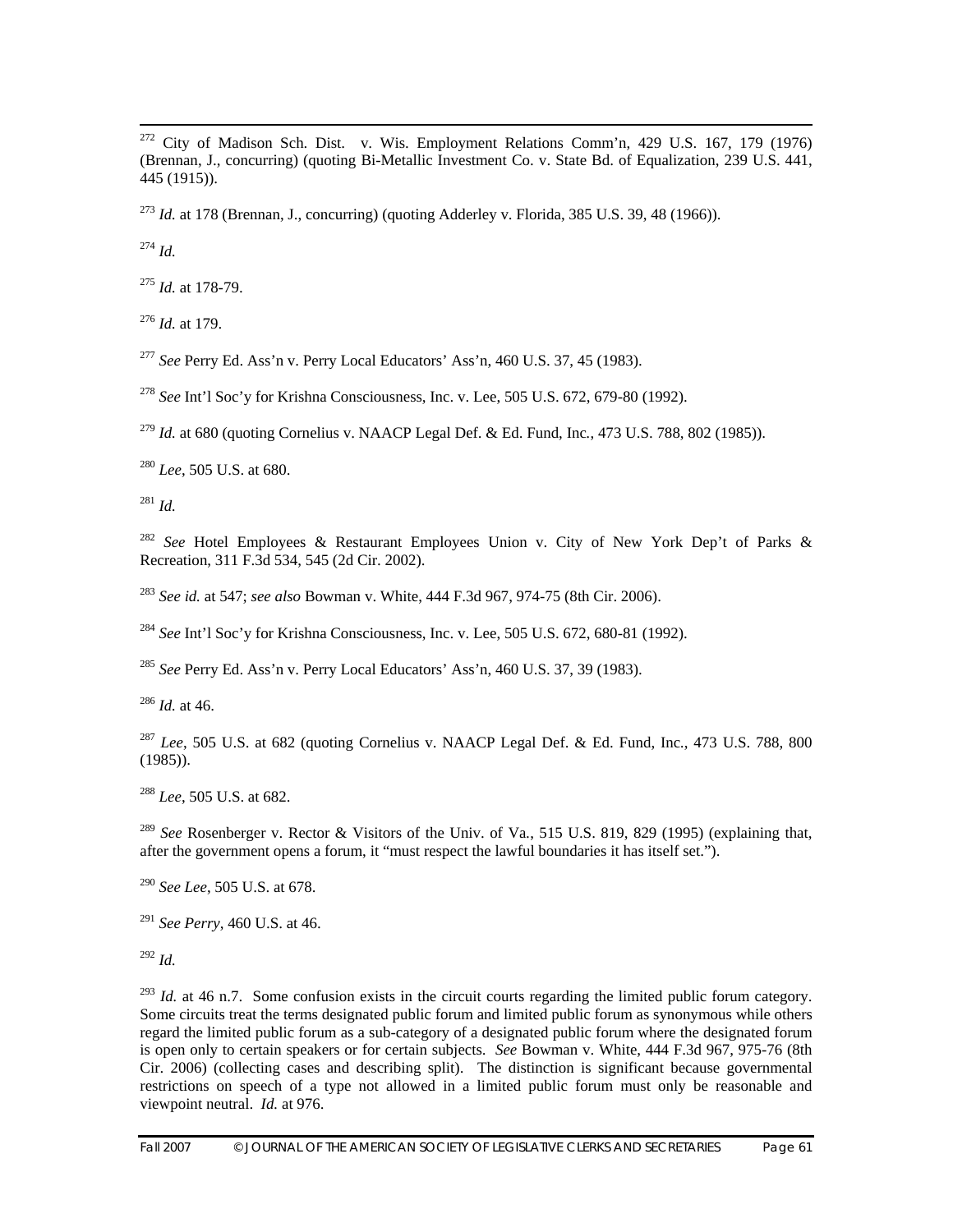<sup>294</sup> *See Perry*, 460 U.S. at 46 n.7 (citing generally Widmar v. Vincent, 454 U.S. 263 (1981)).

<sup>295</sup> See id. (citing generally City of Madison Sch. Dist. v. Wis. Employment Relations Comm'n, 429 U.S. 167 (1976)).

<sup>296</sup> *See* Hotel Emples. & Rest. Emples. Union v. City of New York Dep't of Parks & Rec., 311 F.3d 534, 545 (2d Cir. 2002).

 $^{297}$  *Id.* 

 $\overline{a}$ 

298 Ark. Educ. TV Comm'n v. Forbes, 523 U.S. 666, 679 (1998).

<sup>299</sup> *See* Good News Club v. Milford Cent. Sch., 533 U.S. 98, 106 (2001).<br><sup>300</sup> *Id.* at 106-07 (quoting Cornelius v. NAACP Legal Def. & Educ. Fund, 473 U.S. 788, 806 (1985)). *See also infra* discussion of reasonableness in the following section on non-public fora.

<sup>301</sup> *See Hotel Emples.& Rest. Emples.*, 311 F.3d at 545-46.

<sup>302</sup> *Id.* at 546.

<sup>303</sup> *See* Perry Educ. Ass'n v. Perry Local Educators Ass'n, 460 U.S. 37, 46 (1983).

304 Grayned v. City of Rockford, 408 U.S. 104, 116 (1972).

<sup>305</sup> *See Perry*, 460 U.S. at 53.

<sup>306</sup> *See id.* at 46.

 $307$  United States v. Kokinda, 497 U.S. 720, 730 (1990) (internal quotation marks and citation omitted).

308 Int'l Soc'y for Krishna Consciousness v. Lee, 505 U.S. 672, 683 (1992) (quoting *Kokinda*, 497 U.S. at 730).

309 Cornelius v. NAACP Legal Def. & Educ. Fund, 473 U.S. 788, 809 (1985).

310 Perry Educ. Ass'n v. Perry Local Educators Ass'n, 460 U.S. 37, 50-51. The same analysis applies to exclusions from limited public fora based on a speaker's alleged noncompliance with the limitations on expression in the forum. *See supra* text accompanying note 300.

<sup>311</sup> *Id.* (quoting Postal Serv. v. Council of Greenburgh Civic Assn's, 453 U.S. 114, 129-30 (1981) (internal quotation marks omitted)).

<sup>312</sup> *See* Zatz, *supra* note 251, at 160-61.

<sup>313</sup> *See* Int'l Soc'y for Krishna Consciousness v. Lee, 505 U.S. 672, 696 (1992) (Kennedy, J., concurring).

 $314$  *Id.* 

<sup>315</sup> *Id.* at 699 (Kennedy, J., concurring); *see also* Gey, *supra* note 249, at 1569-71 (criticizing Justice Kennedy's approach to public forum analysis for continuing to recognize the designated public forum category).

<sup>316</sup> *See* Gey, *supra* note 249, at 1547-48.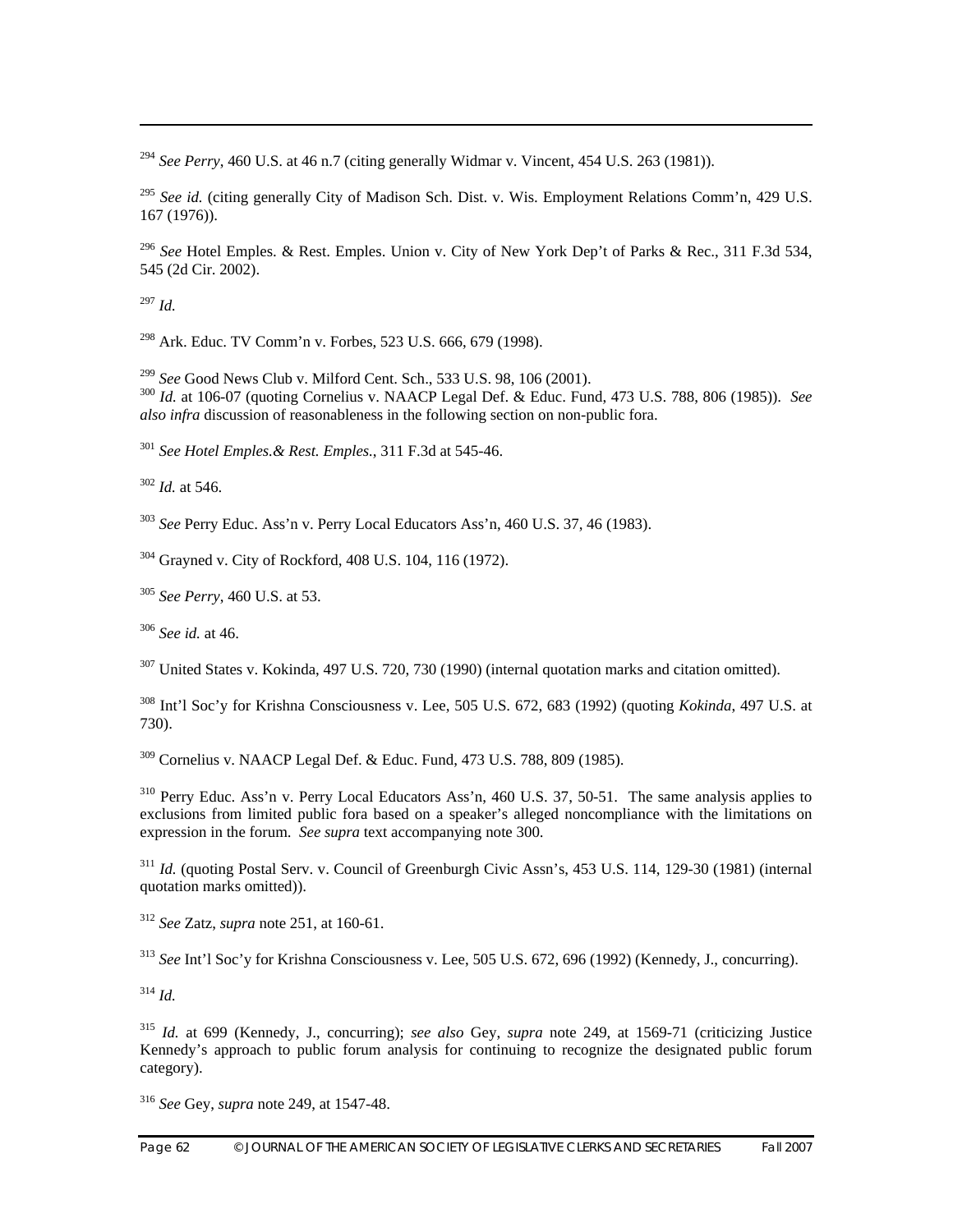<sup>317</sup> *See id.* at 1548.

<sup>318</sup> *Id.*

 $\overline{a}$ 

319 Nat'l A-1 Adver., Inc. v. Network Solutions, Inc., 121 F.Supp.2d 156, 167 (D.N.H. 2000) ("Because of the relative novelty of the Internet, there is very little precedent applying traditional or familiar legal principles to its operation.").

<sup>320</sup> *See*, *e.g.*, John J. Brogan, *Speak & Space: How the Internet Is Going to Kill the First Amendment As We Know It*, 8 VA.J.L. & TECH. 8, at \* 3 (Summer 2003).

 $321$  Rosenberger v. Rector Visitors of the Univ. of Va., 515 U.S. 819, 830 (1995).

<sup>322</sup> *See* Reno v. ACLU, 521 U.S. 844, 870 (1997). 323 *See* David J. Goldstone, *A Funny Thing Happened on the Way to the Cyber Forum: Public vs. Private In Cyberspace Speech*, 69 U. COLO. L. REV. 1, 9 (Winter 1998).

<sup>324</sup> *See*, *e.g.*, Bowman v. White, 444 F.3d 967, 974-75 (8th Cir. 2006); *see also* United States v. Kokinda , 497 U.S. 720, 732 (1990) (explaining that in considering a speech restriction, one must consider the significance of the government interest in light of the nature and function of the forum at issue).

<sup>325</sup> *See* Gey, *supra* note 249, at 1548.

<sup>326</sup> *See Bowman*, 444 F.3d at 974-75.

<sup>327</sup> *Id.* at 977.

<sup>328</sup> *See* Goldstone, *supra* note 9, at 337 (arguing the Internet should be viewed as a city).

<sup>329</sup> *See id.* at note 323, at 10 (Because the Internet is composed of parts marked by varying degrees of public access, "the important question will not be 'Whether cyberspace is a public forum,' but 'Where are the public forums in cyberspace?'").

<sup>330</sup> *See* Peterson, *supra* note 175, at 8 (noting, given the recent rise of blogs, courts have not dealt with how to apply traditional legal rules).

<sup>331</sup> *See* Doe v. Cahill, 884 A.2d 451, 456 (Del. 2005).

<sup>332</sup> *See*, *e.g.*, Public Utils. Comm'n of D.C. v. Pollak, 343 U.S. 451, 461 (1952).

<sup>333</sup> *See* Goldstone, *supra* note 9, at 350.

<sup>334</sup> *See id.* at 350-51.

<sup>335</sup> *Id.* at 348. One could conceive of a legislator trying to avoid the First Amendment pitfalls detailed in this article by using his private Internet account to host the blog on which he solicits constituent opinions. While an exhaustive discussion of the implications of such an act is beyond the scope of this paper, the private actor barrier likely would not protect the legislator in that instance. A private actor is deemed to be a state actor when it has a "symbiotic relationship" with the state. *See* Perkins v. Londonberry Basketball Club, 196 F.3d 13, 18 (1st Cir. 1999). The symbiotic test is satisfied where the government is so intertwined with the actor as to be a joint participant with him. *Id.* at 21. A politician using his personal blog to solicit opinions from constituents to guide his official actions seems to be acting in conjunction with the government. Moreover, even if a politician could be considered a private person under such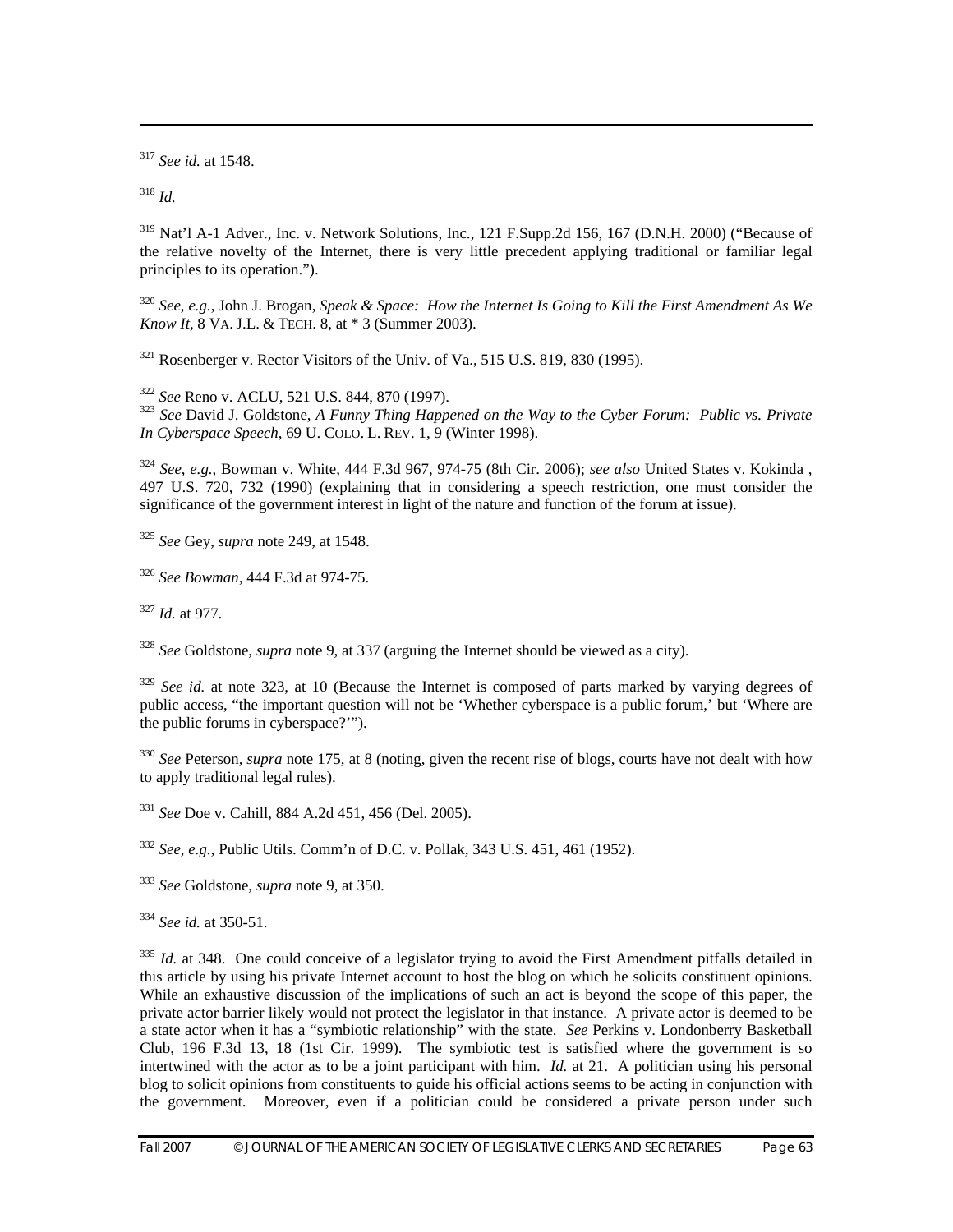circumstances, "state action may be found if . . . there is such a close nexus between the State and the challenged action that seemingly private behavior may be fairly treated as that of the State itself." Brentwood Acad. v. Tenn. Secondary Sch. Athletic Ass'n, 531 U.S. 288, 295 (2001) (internal quotation marks omitted). Even an unequivocally private actor like an Internet service provider would be subject to the First Amendment if it undertook clearly governmental functions, such as hosting an election. *See* Goldstone, *supra* note 323 at 21-22. The politician as private person soliciting political opinions he intends to use in his official acts seems to be acting in a way so closely related to his governmental function as to be considered a part of his state action.

<sup>336</sup> *See cf.* Goldstone, *supra* note 9, at 354-57 (arguing the state action doctrine bars application of the First Amendment to private network operators).

<sup>337</sup> *See*, *e.g.*, Loving v. Boren, 956 F. Supp. 953 (W.D. Okla. 1997) (no discussion of state action as an issue where professor at a state university sued the university for blocking access to Internet newsgroups).

<sup>338</sup> *See* Goldstone, *supra* note 9, at 385.

<sup>339</sup> *See* 2 RONALD D. ROTUNDA & JOHN E. NOWAK, TREATISE ON CONSTITUTIONAL LAW: SUBSTANCE & PROCEDURE § 16.1 (3d ed. 1999).

<sup>340</sup> *See*, *e.g.*, Minshew v. Smith, 380 F. Supp. 918, 922 (W.D. Miss. 1974) (elected representative acting in his or her official capacity is a state actor); Adickes v. S.H. Kress & Co*.*, 398 U.S. 144, 151 (1970) (involvement of a sheriff, a state actor, in unconstitutional conduct meets the state action test); Illinois v. Krull, 480 U.S. 340, 364 (1987) (legislator is a state actor for Fourth Amendment purposes); ERWIN CHEMERINSKY, CONSTITUTIONAL LAW: PRINCIPLES AND POLICIES 494 (2d ed. 2002) (state action exists when the actor undertaking the challenged act is a government employee acting as a government officer).

<sup>341</sup> *See*, *e.g.*, Goldstone, *supra* note 9, at 379-80 (stating state action exists where hypothetical president attempts to silence a hypothetical conference).

<sup>342</sup> *See id.* at 360.

<sup>343</sup> *See* Brogan, *supra* note 320, at \*7.

<sup>344</sup> *See* Int'l Soc'y for Krishna Consciousness v. Lee, 505 U.S. 672, 680 (1992).

<sup>345</sup> *Id.* (ellipsis in original).

<sup>346</sup> Individuals and groups increasingly use expressions and exchange of ideas in mass and electronic media to share opinions in the way they used expressions in streets and parks in the past. *See* Zatz, *supra* note 251 at 151. The Supreme Court, however, has given little heed to such concerns in the traditional public forum analysis. *See Lee*, 505 U.S. at 696-97 (Kennedy, J., concurring) (criticizing the Court for focusing on historical pedigree and concluding "open, public spaces and thoroughfares that are suitable for discourse may be public forums, whatever their historical pedigree and without concern for a precise classification of the property.").

347 United States v. Kokinda, 497 U.S. 720, 727 (1990).

<sup>348</sup> *Id.* at 728-29.

<sup>349</sup> *See* Hotel Emples. & Rest. Emples. v. N.Y. Dep't of Parks & Rec., 311 F.3d 534, 550 (2002) (Lincoln Center is separate from nearby public forum property; accessibility to local streets is incidental to its design).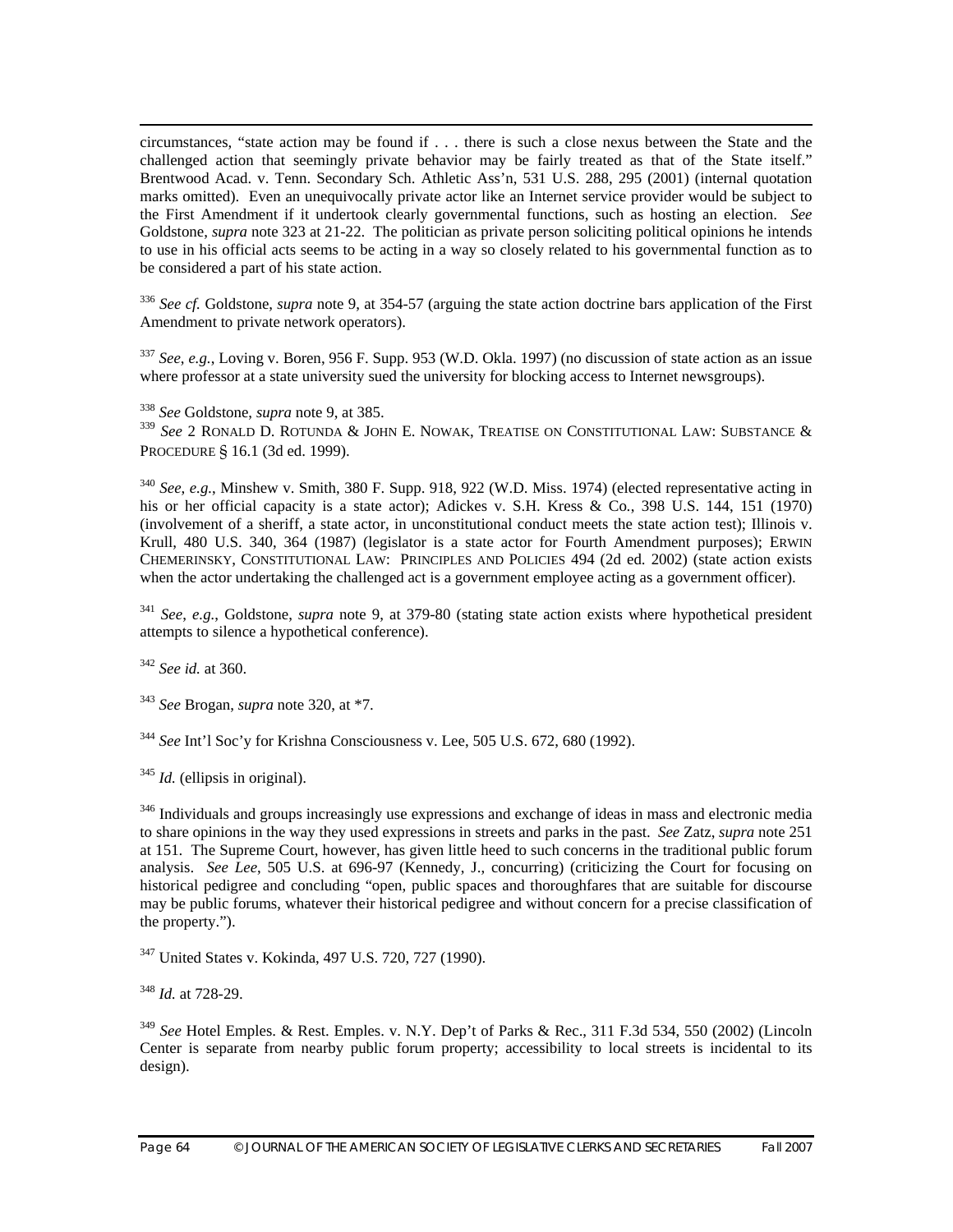<sup>350</sup> Navigation in cyberspace is different from navigating the offline world in a way that is significant for speech. In the offline world, locations are separated by the distance between them with intervening properties giving each location context. Thus, a government property physically separated from a public forum property with characteristics not amenable to speech may be a non-public forum. *See Kokinda*, 497 U.S. at 727 (holding sidewalk to Post Office entrance non-public forum though municipal sidewalk located across the parking lot was public forum). Because the "distance" between two locations on the Internet is simply a different Uniform Resource Locator, cyberspace eliminates the distance between any two locations and the corresponding time of travel. Similarly, links on one site may lead directly to another site of which the user was not aware – making the two sites "close" in the sense that the user need not search for the second site. "Cyberspace, by contrast [to the offline world], disaggregates internal features of the place from its spatial characteristics." *See* Zatz, *supra* note 251, at 183-87.

<sup>351</sup> *See Hotel Emples.*, 311 F. 3d at 551-52 (though design of the Lincoln Center plaza allowed pedestrians to pass through, restrictions on expression indicated the government's purpose was to conserve it as an extension of the performing arts complex).

<sup>352</sup> *Reno* notably did not apply a public forum analysis. Such analysis would not have aided the Court's analysis because history and tradition would not require protecting speech in such a new forum. *See* Brogan, *supra* note 320, at \*58.

<sup>353</sup> *See* Goldstone, *supra* note 9, at 368-69.

<sup>354</sup> *Id.*

<sup>355</sup> The forum should be considered a limited public forum instead of a broader designated public forum because the legislator, as controller of the forum, can choose the topics for discussion. *See Hotel Emples*., 311 F.3d at 545 (government may choose the speakers and/or subjects permitted in a limited public forum).

<sup>356</sup> The legislator could prohibit any speech dealing with other issues with an appropriate time, place, or manner regulation. *See supra* note 239. Professor Brogan argues time, place, or manner regulations are appropriate in parks where they maximize speech by preventing simultaneous conflicting uses but are unnecessary in the online world where multiple users can use the same space at the same time. *See* Brogan, *supra* note 320, at \*7. His analysis, though generally correct, does not recognize the particular efficiency concerns needed to make the speech useful and to prevent some posters from overtaking the blog in the present context.

<sup>357</sup> *See cf*. U.S. Postal Service v. Council of Greenburgh Civic Ass'ns, 453 U.S. 114, 137 (1981) ("Only where the exercise of First Amendment rights is incompatible with the normal activity occurring on public property have we held the property is not a public forum.")

<sup>358</sup> *See* DAVIS, *supra* note 96 at 115.

<sup>359</sup> *See*, *e.g.*, Widmar v. Vincent, 454 U.S. 263, 267 (1981) (once the government voluntarily opens a forum, the government is subject to applicable constitutional standards for any attempts to exclude speakers).

 $360$  "[A] function of free speech under our system of government is to invite dispute. It may indeed best serve its high purpose when it induces a condition of unrest, creates dissatisfaction with conditions as they are, or even stirs people to anger. Speech is often provocative and challenging. It may strike at prejudices and preconceptions and have profound unsettling effects as it presses for acceptance of an idea. That is why freedom of speech . . . is nevertheless protected against censorship or punishment. . . ." Terminiello v. Chicago, 337 U.S. 1, 4 (1949).

<sup>361</sup> *See* Police Dep't of Chi. v. Mosley, 408 U.S. 92, 95-96 (1972) ("To permit the continued building of our politics and culture, and to assure self-fulfillment for each individual, our people are guaranteed the right to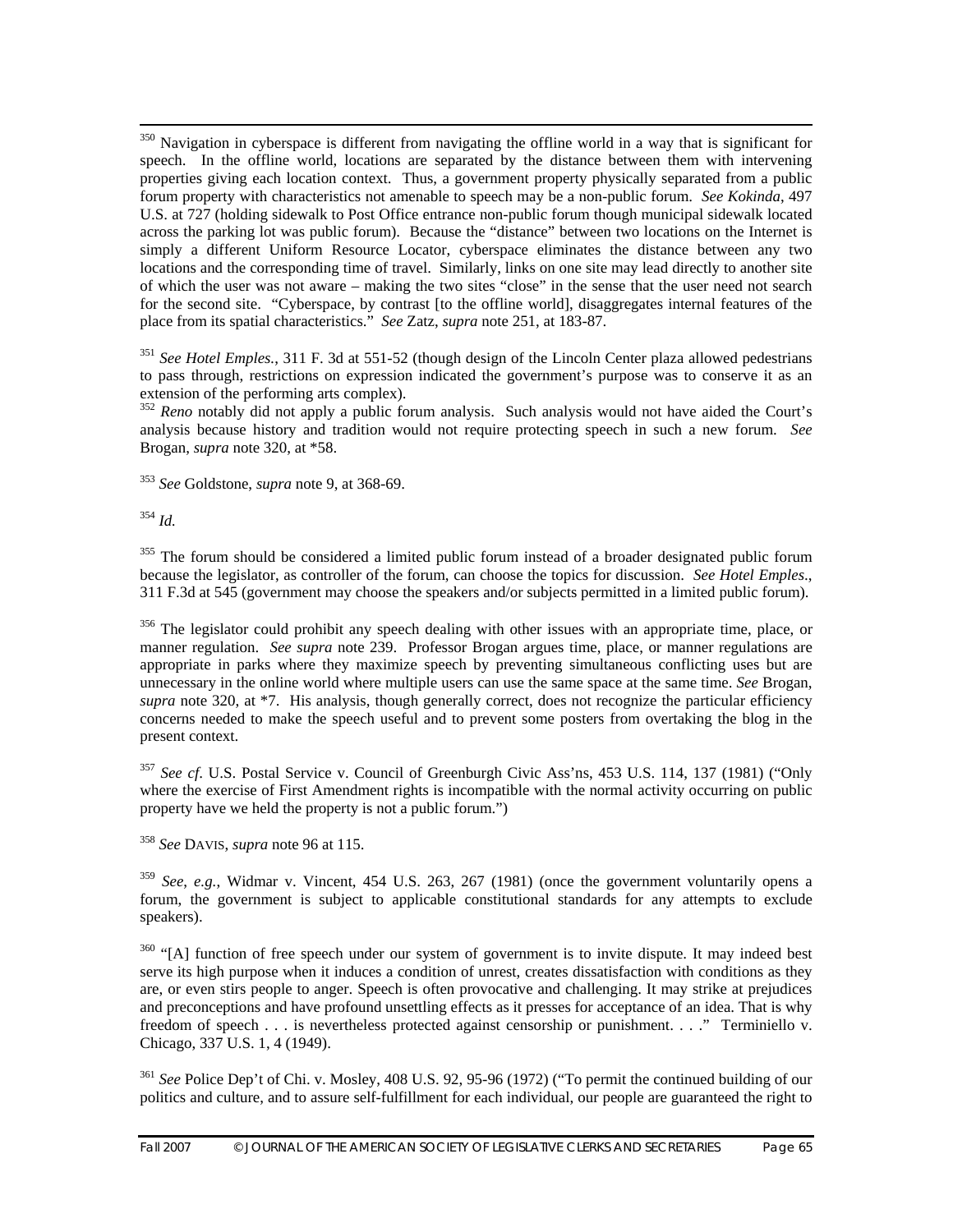express any thought, free from government censorship. The essence of this forbidden censorship is content control.").

 $362$  City of Madison Sch. Dist. v. Wis. Employ. Relations Comm'n, 429 U.S. 167, 179 (1976) (Brennan, J., concurring).

<sup>363</sup> *See* Goldstone, *supra* note 9, at 396.

<sup>364</sup> *See id.*

<sup>365</sup> *See*, *e.g.*, *Mosley*, 408 U.S. at 100 (stating that picketing only regarding labor disputes is not allowed); *see also* Tinker v. Des Moines Indep. Sch. Dist*.*, 393 U.S. 503, 508 (1969) (banning the wearing of arm bands only when done as a silent protest of Vietnam war is not allowed).

<sup>366</sup> *See Mosley*, 408 U.S. at 100.<br><sup>367</sup> *See* United States v. Kokinda, 497 U.S. 720, 730 (1990) (stating the government does not open a public forum by permitting only limited discourse on its property).

<sup>368</sup> *See Mosley*, 400 U.S. at 96 ("Selective exclusions from a public forum may not be based on content alone . . . ."); *see also* City of Madison Sch. Dist. v. Wis. Employment Relations Comm'n, 429 U.S. 167, 175 (1976) ("[w]here the State has opened a forum for direct citizen involvement," it cannot exclude a group of citizens from participating).

<sup>369</sup> *See* Goldstone, *supra* note 323, at 30-31.

<sup>370</sup> *See* Rosenberger v. Rector & Visitors of the Univ. of Va., 515 U.S. 819, 828 (1995) ("It is axiomatic that the government may not regulate speech based on its substantive content or the message it conveys."); *see generally* Reno v. ACLU, 521 U.S. 844, 870 (1997) (stating that content-based regulations raise special First Amendment concerns because of the chilling effect they have on speech). The discussion of "censoring" speech, while generally addressed to removal or alteration of posted material, would also extend to prohibiting speech from being posted at all. Such censorship is unconstitutional whether done manually or through computer software screening out certain words or phrases. The First Amendment does not permit prior restraints prohibiting speech merely because the government objects to the planned message. *See* R.A.V. v. City of St. Paul, 505 U.S. 377, 382 (1992).

<sup>371</sup> *See* Good News Club v. Milford Cent. Sch., 533 U.S. 98, 106-07 (2001) (viewpoint); *see also Reno*, 521 U.S. at 879 (content).

<sup>372</sup> *See*, *e.g.*, Street v. New York, 394 U.S. 576, 590 (1969) (involving the public burning of the flag while shouting: "We don't need no damn flag . . . . [I]f they let that happen to [civil rights activist James] Meredith, we don't need an American flag."); Cohen v. California, 403 U.S. 15, 17 (1971) (involving the wearing of a jacket with the words "Fuck the draft" on back in courthouse).

<sup>373</sup> *See* United States v. Kokinda, 497 U.S. 720, 754 (Brennan, J., dissenting) (citing Hustler Magazine, Inc. v. Falwell, 485 U.S. 46, 55 (1988) (involving a parody ad suggesting minister lost his virginity to his mother in a fly-infested outhouse)).

<sup>374</sup> *See id.* at 754-55 (Brennan, J., dissenting).

<sup>375</sup> *See Cohen*, 403 U.S. at 24-25 ("[I]t is nevertheless often true that one man's vulgarity is another's lyric."); *see also Reno*, 521 U.S. at 875 ("Indeed, [the Supreme Court has previously] admonished that 'the fact that society may find speech offensive is not a sufficient reason for suppressing it.'") (citations omitted).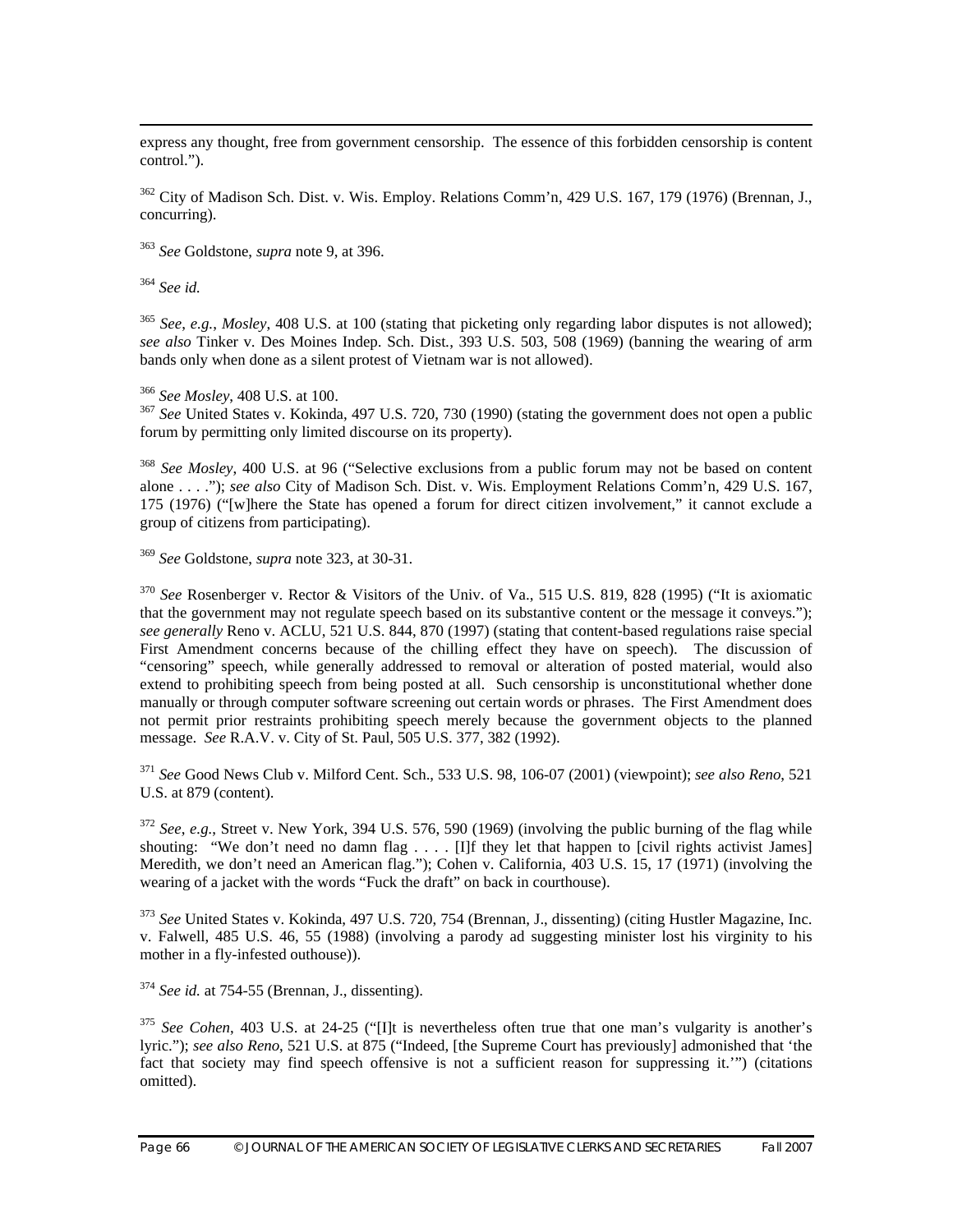376 *See Kokinda*, 497 U.S. at 749 (Brennan, J., dissenting). Of course, the Supreme Court has held certain language cannot be broadcast over the airwaves during times when children were likely to be listening. *See*  FCC v. Pacifica Found, 438 U.S. 726, 749-50 (1978), *reh'g denied*, 439 U.S. 883 (1978) (George Carlin's "seven words you can never say on television" routine). The Court, however, based its ruling on the fact the airwaves are "invasive," in that one could unintentionally encounter the profanity by just scanning radio stations. *Id.* No such concerns exist in the present context. The Internet user must have the URL for the legislator's blog and intentionally choose to visit the site.

<sup>377</sup> *See* Widmar v. Vincent, 454 U.S. 263, 269-70 (1981).

 $378$  47 U.S.C. § 230(a)(3) (1998).

379 47 U.S.C. § 223 (2006).

380 Carafano v. Metrosplash.com, Inc*.*, 339 F.3d 1119, 1122 (9th Cir. 2003).

 $381$  47 U.S.C. § 230(c)(1) (1998).

382 47 U.S.C.S. § 230(f)(2) (LexisNexis 2002).

383 47 U.S.C.S. § 230(f)(3) (LexisNexis 2002).

<sup>384</sup> *See* Donato v. Moldow, 865 A.2d 711, 718 (N.J. Super. Ct. App. Div. 2005) (one who provides a website that other computer users can access is a "provider or user of an interactive computer service"). Similarly, where a website is hosted by a commercial Internet service provider, the site creator is a "user." *See id*. (citing Ben Ezra, Weinstein, & Co. v. America Online, 206 F.3d 980, 985 (10th Cir. 2000)).

<sup>385</sup> *See* Peterson, *supra* note 175, at 44.

<sup>386</sup> *Carafano*, 339 F.3d at 1124.

<sup>387</sup> *Id.*; *see also* Gentry v. Ebay, Inc., 121 Cal. Rptr.2d 703, 717-18 (Cal. Ct. App. 2002) (online auction site immune where it simply compiled ratings information provided by customers).

<sup>388</sup> *Cf.* Widmar v. Vincent, 454 U.S. 263, 278 (1989) (noting university has right to make academic judgments on how to allocate scarce resources).

389 Batzel v. Smith, 333 F.3d 1018, 1034 (9th Cir. 2003).

<sup>390</sup> *See* Peterson, *supra* note 175, at 45-46; *see also* Optinrealbig.com, LLC v. Ironport Sys., Inc., 323 F.Supp.2d 1037, 1045 (N.D. Cal. 2004).

<sup>391</sup> *See* Green v. America Online, 318 F.3d 465, 471 (3d Cir. 2003); *see also* Zeran v. America Online, 129 F.3d 327, 330 (4th Cir. 1997) (Section 230 "precludes courts from entertaining claims that would place a computer service provider in a publisher's role.").

<sup>392</sup> *See Batzel*, 333 F.3d at 1031.

<sup>393</sup> *Id.* at 1032.

<sup>394</sup> *See* Donato v. Moldow, 865 A.2d 711, 719-20 (N.J. Super. Ct. App. Div. 2005).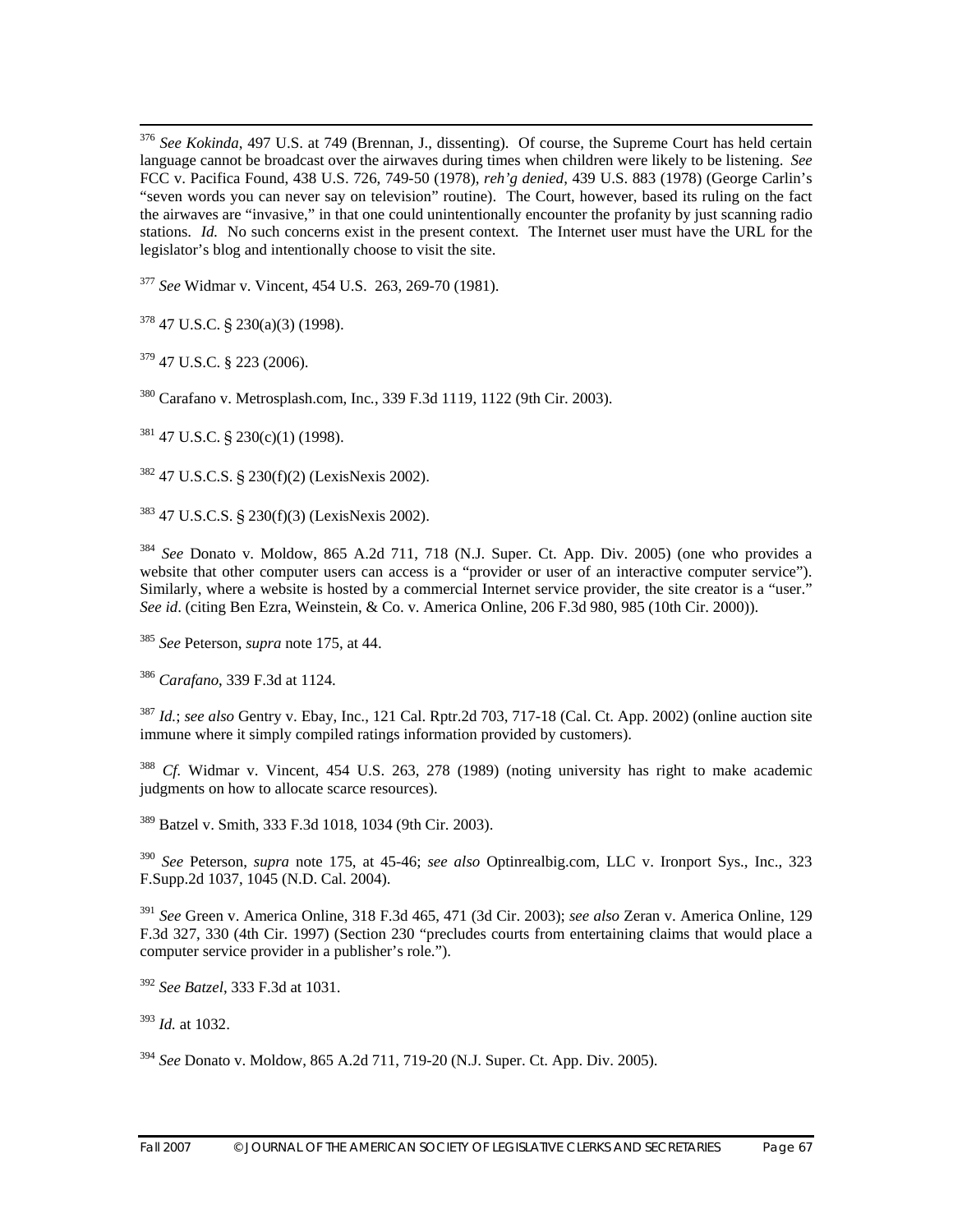395 *Cf. Green*, 318 F.3d at 472 (rejecting First Amendment challenge to § 230 because America Online is a private company with no First Amendment obligations).

<sup>396</sup> *See Zeran*, 129 F.3d at 330-31; *see also Batzel*, 333 F.3d at 1027-28.

397 Significantly, § 230 still allows the government to punish the provider of offending material. *See* Zeran, 129 F.3d at 330. Thus, while the legislator would be immune from liability for a defamatory posting, the actual poster could be held liable.

<sup>398</sup> *See* Goldstone, *supra* note 323, at 32.

<sup>399</sup> *See* Hurley v. Irish-American Gay, Lesbian and Bisexual Group of Boston, 515 U.S. 557, 577 (1995) ("Without deciding on the precise significance of the likelihood of misattribution, it nonetheless becomes clear that in the context of an expressive parade, as with a protest march, the parade's overall message is distilled from the individual presentations along the way, and each unit's expression is perceived by spectators as part of the whole.")

<sup>400</sup> *See* Doe v. Cahill*,* 884 A.2d 451, 465-66 (Del. 2005) (collecting cases).

<sup>401</sup> *Id.* at 464 (noting one allegedly defamed by blog postings has powerful remedy in ability to respond to defamatory comments).

 $402$  Significantly, even if the blog were held to be a non-public forum such that a speech restriction must only be reasonable, the legislator probably still could not censor postings. Posting on a blog is much like leafletting in a public place, as one simply leaves a message for others to see and hopes it draws attention. Even in a non-public forum, a ban on distributing leaflets may be unreasonable and invalid. *See* Int'l Society for Krishna Consciousness v. Lee, 505 U.S. 672, 689-90 (1992) (ban on leaflets not reasonably related to preserving mall-like atmosphere of airport terminal). Further, government regulation of speech simply because some members of the public might disagree with it is invalid even in non-public fora. *See*  United States v. Kokinda, 497 U.S. 720, 760 n.13 (1990) (Brennan, J., dissenting).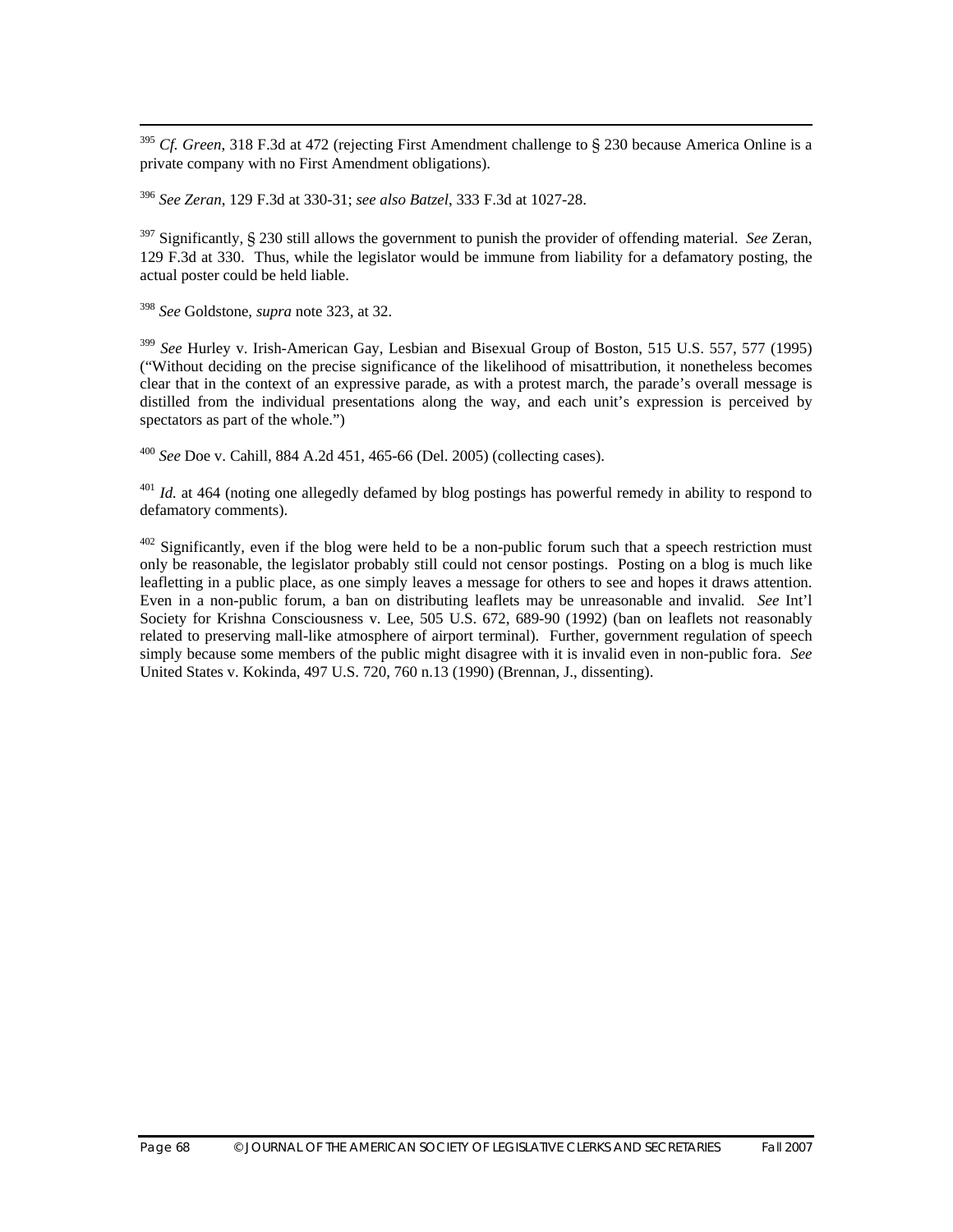# **Government by Consensus Restrictions on Formal Business in the Massachusetts Legislature Inspire Innovative Ways to Govern.**

By Steven T. James, Clerk of the Massachusetts House (edited by Massachusetts House Counsel Louis Rizoli and former House Clerk Robert E. MacQueen. Technical assistance provided by Matthew Landry).

Most legislators and legislative staff will probably agree that it was back around the beginning of time that cynicism about government became widespread among taxpaying citizens. Since the middle of the 1950's citizen efforts to reform the General Court (the official name for the Massachusetts Legislature) have been fashionable, and frequently successful. In 1979 the size of the House was reduced from 240 members to 160 members. This reduction in size came about as a result of an initiative petition circulated by the League of Women Voters of Massachusetts. On numerous occasions over the span of approximately 30 years, laws passed by legislators to increase their own salaries were repeatedly repealed by voters, after being placed on the ballot via the referendum provisions of the Constitution<sup>1</sup>.

Two attempts were made by citizens to institute term limits for legislators. The first attempt, an initiative petition to amend the Constitution, was placed on the calendar of a constitutional convention consisting of a joint session of the members of the House and Senate. Prior to its consideration, however, the joint session was "forced" to adjourn in order to avoid a violation of little known special Rule "I" contained in the Rules of the Joint Session. Special Rule "I" is designed to avoid a conflict with the convening of a

session of either the House or Senate if a joint session is in progress. It requires that the presiding officer (President of the Senate) declare a *final* adjournment of the joint session ten minutes before the hour of a meeting of either branch. It just so happened that the Senate had scheduled a meeting two hours subsequent to the time of the convening of the joint session. It also just so happened that the first item to be debated prior to consideration of the term limits issue, was a Constitutional amendment that would have defined "life" as beginning at the moment of conception. Some critics speculated that the Senate President, who abhorred the concept of term limits, may have scheduled the convening of the Senate shortly after the time of the convening of the joint session, so that Special Rule "I" would assure the demise of the term limits initiative amendment.

The second attempt of citizens to limit the terms of legislators was in the form of an initiative petition for a change in law. This initiative petition made it to the ballot, and was approved by the voters of Massachusetts at the biennial state election of 1994. Prior to its implementation, however, term limits for public officials was declared to be unconstitutional by the Massachusetts Supreme Judicial Court<sup>2</sup>.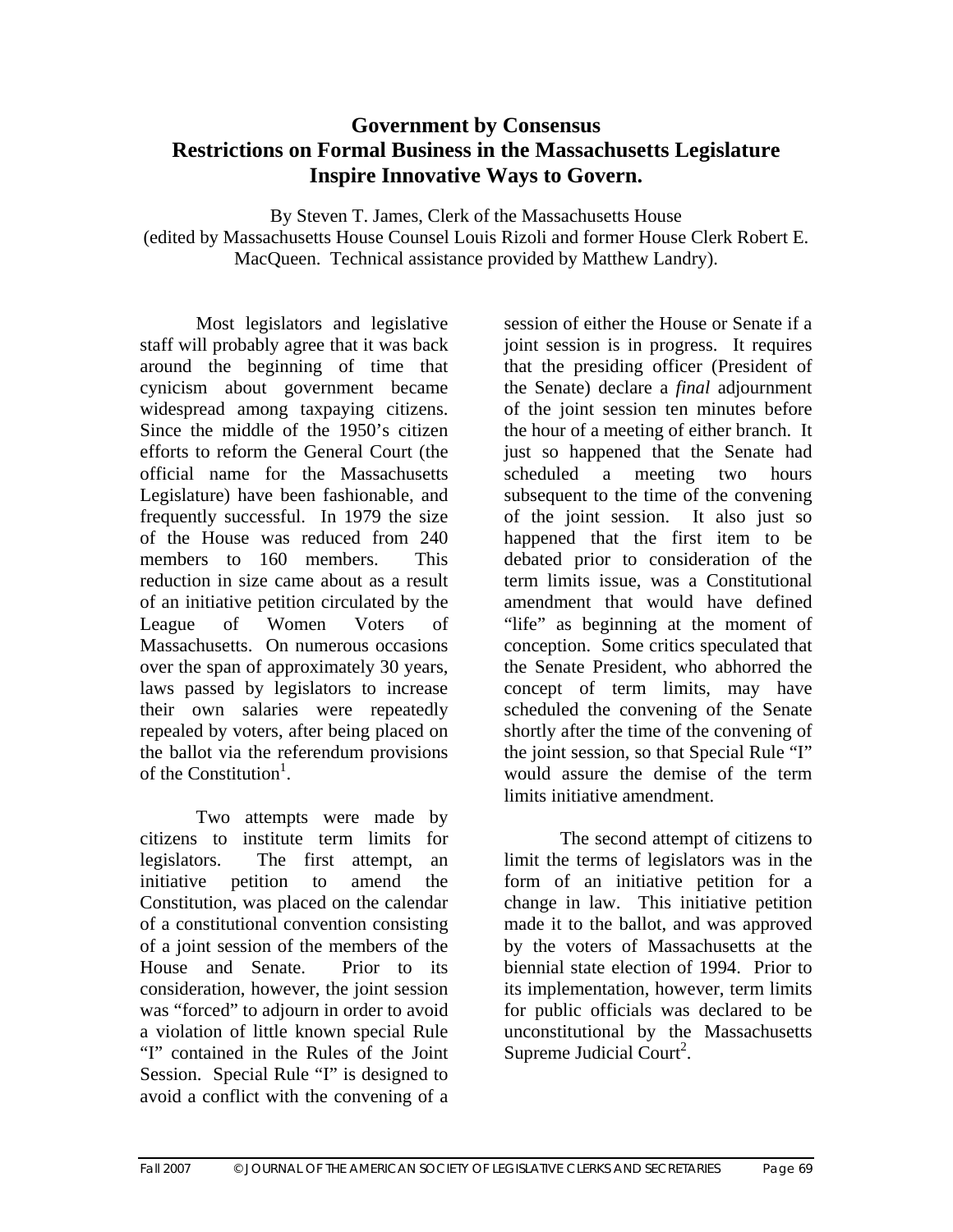During the 1980s and 1990s support for limiting the length of legislative sessions grew, as with each passing year the General Court repeatedly failed to end its sessions. There was much talk about limiting the legislative session to 6 or 7 months. One initiative petition, calling for a change in law that would have stopped legislators from receiving pay after the first 6 months of each year, was determined to be ineligible for consideration because it failed to pass the legal muster of the Attorney General. Faced with unprecedented unpopularity, and a desire to improve their image, legislators, in the year 1995, adopted a change in rules placing certain restrictions on legislative  $s$ essions<sup>3</sup>. It is upon the dynamic of governing by unanimous consent, brought by this rules change, to which this article is focused.

 Unlike most states, there are no restrictions on the length of the annual legislative sessions contained in the Massachusetts Constitution, General Laws, or legislative rules. The Massachusetts Legislature has not ended its session in many years, but when it did, unlike other states, the method used to end its annual session was not via the adoption of "sine die" resolutions. Instead, like the British and Canadian parliaments, sessions in Massachusetts are brought to closure by permission granted by the Governor to "prorogue." Back in the years when they did prorogue, upon the completion of business both branches would adopt an order requesting the Governor to "prorogue them to the Tuesday next preceding the first Wednesday of January next." "Prorogue" is defined by Webster as a verb meaning "to terminate a session of (as a British parliament) by royal prerogative." The use of the term may be one of the last bastions of British phraseology left over from Colonial times. Now the term has become even more obscure and archaic, as the last time the Massachusetts Legislature prorogued was in November of 1988. Since that time sessions have been continuous, with the maximum interruption of not more than 2 nonsession days (Sundays and holidays excluded) sandwiched between sittings.

Prior to 1965 the General Court had prorogued each and every annual session without exception. In 1965, however, challenged by then Governor John Volpe's pledge to lower property taxes through the institution of a statewide sales tax, and their own failure to place the annual budget on the Governor's desk until December (nearly 6 months late), the Legislature did not end its session via prorogation. Instead the daily meetings continued for the entire year, concluding at midnight on the day preceding the convening of the 1966 Annual Session.

In 1966 the Legislature prorogued on September 7; but the 1967 Legislature, like the 1965 session, failed to complete its work. Therefore it did not prorogue, but alternatively, under the Constitution, dissolved at midnight on January 2, 1968.

During the next seven years the Legislature returned to the tradition of completing its annual sessions before the end of the calendar year, although two of those sessions extended into the month of November. Efforts to complete the people's business were unsuccessful in both 1975 and 1977, when those legislatures failed to prorogue, but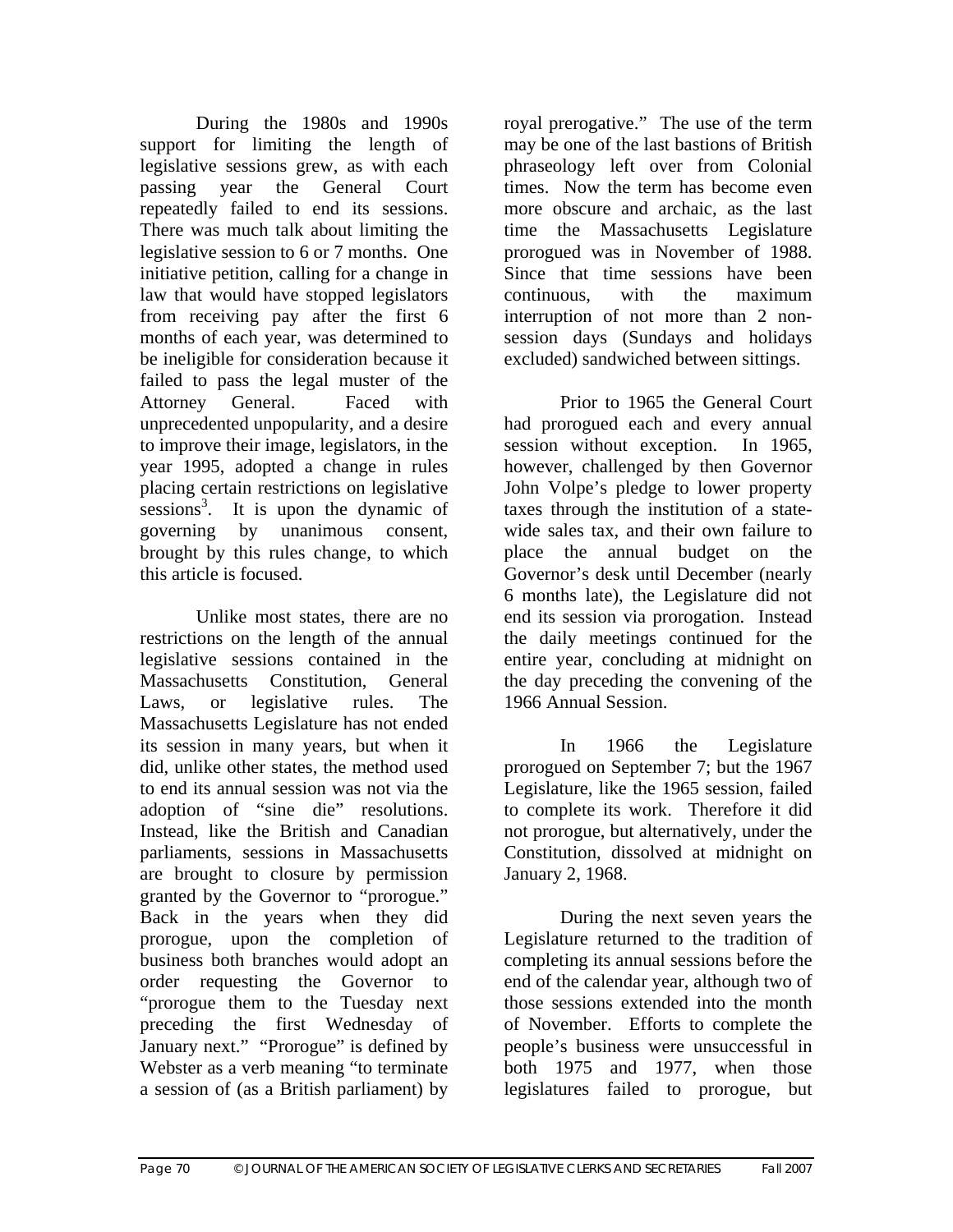instead continued to meet until the end of the year and then dissolved. Legislators successfully completed their business in the years 1976, 1978, 1979 and 1980, with extraordinary circumstances having forced special sessions in both 1978 and 1980.

A newly elected General Court convened on January 7, 1981. Since that date, except for a 30 day recess in August of that year and for a little over a month in 1988, when the Legislature

prorogued on November 23rd [delaying for the remaining 38 days of 1988 a voter mandated pay cut], the Massachusetts Legislature has remained in session continuously.

The following is a list of the length of legislative sessions since 1965 showing the date of convening, the date the session ended and the total number of calendar days for the entire session<sup>4</sup>. The list is followed by a graphic display of that data.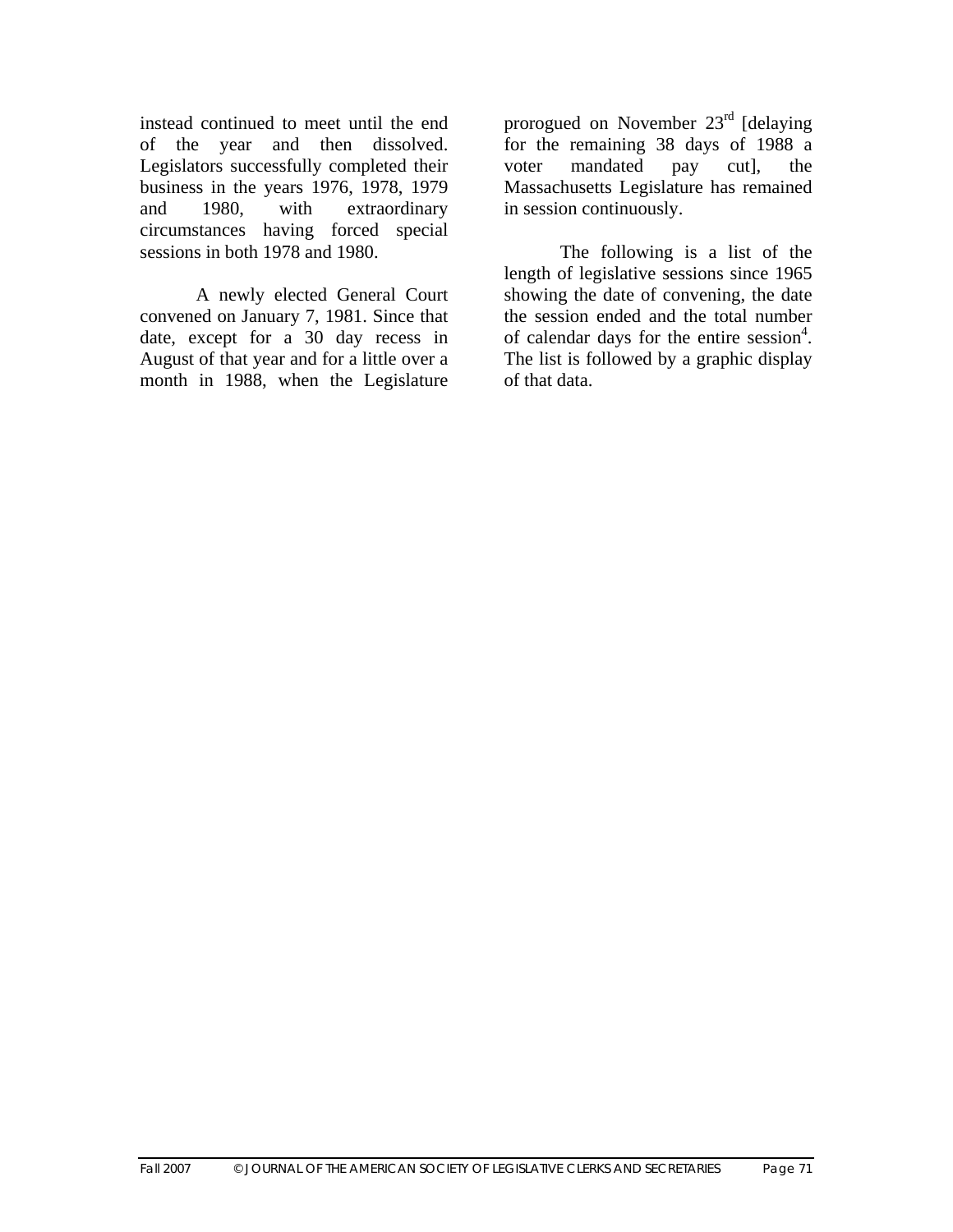| <b>YEAR</b> | <b>CONVENED</b> | <b>SESSION END</b>   | <b>DAYS</b> |
|-------------|-----------------|----------------------|-------------|
| 1965        | JAN. 6, 1965    | JAN. 4, 1966         | 364         |
| 1966        | JAN. 5, 1966    | SEPT. 7, 1966        | 246         |
| 1967        | JAN. 4, 1967    | JAN. 2, 1968         | 364         |
| 1968        | JAN. 3, 1968    | <b>JULY 20, 1968</b> | 200         |
| 1969        | JAN. 1, 1969    | AUG. 25, 1969        | 237         |
| 1970        | JAN. 7, 1970    | AUG. 25, 1970        | 237         |
| 1971        | JAN. 6, 1971    | NOV. 10, 1971        | 309         |
| 1972        | JAN. 5, 1972    | <b>JULY 9, 1972</b>  | 187         |
| 1973        | JAN. 3, 1973    | NOV. 30, 1973        | 331         |
| 1974        | JAN. 2, 1974    | AUG. 2, 1974         | 213         |
| 1975        | JAN. 1, 1975    | JAN. 6, 1976         | 371         |
| 1976        | JAN. 7, 1976    | OCT. 14, 1976        | 282         |
| 1977        | JAN. 5, 1977    | JAN. 3, 1978         | 364         |
| 1978        | JAN. 4, 1978    | <b>JULY 12, 1978</b> | 190         |
| 1979        | JAN. 3, 1979    | NOV. 4, 1979         | 306         |
| 1980        | JAN. 2, 1980    | <b>JULY 5, 1980</b>  | 186         |
| 1981        | JAN. 7, 1981    | JAN. 5, 1982         | 334         |
| 1982        | JAN. 6, 1982    | JAN. 2, 1983         | 364         |
| 1983        | JAN. 5, 1983    | JAN. 3, 1984         | 363         |
| 1984        | JAN. 4, 1984    | JAN. 1, 1985         | 362         |
| 1985        | JAN. 2, 1985    | DEC. 31, 1985        | 364         |
| 1986        | JAN. 1, 1986    | JAN. 6, 1987         | 371         |
| 1987        | JAN. 7, 1987    | JAN. 5, 1988         | 364         |
| 1988        | JAN. 6, 1988    | NOV. 23, 1988        | 322         |
| 1989        | JAN. 4, 1989    | JAN. 2. 1990         | 364         |
| 1990        | JAN. 3, 1990    | JAN. 1, 1991         | 364         |
| 1991        | JAN. 2, 1991    | DEC. 31, 1991        | 364         |
| 1992        | JAN. 1, 1992    | JAN. 5, 1993         | 371         |
| 1993        | JAN. 6, 1993    | JAN. 4, 1994         | 364         |
| 1994        | JAN. 5, 1994    | JAN. 3, 1995         | 364         |
| 1995        | JAN. 4, 1995    | JAN. 2, 1996         | 364         |
| 1996        | JAN. 3, 1996    | DEC. 31, 1996        | 364         |
| 1997        | JAN. 1, 1997    | JAN. 6, 1998         | 371         |
| 1998        | JAN. 7, 1998    | JAN. 5, 1999         | 364         |
| 1999        | JAN. 6, 1999    | JAN. 4, 2000         | 364         |
| 2000        | JAN. 5, 2000    | JAN. 2, 2001         | 364         |
| 2001        | JAN. 3, 2001    | JAN. 1, 2002         | 363         |
| 2002        | JAN. 2, 2002    | DEC. 31, 2002        | 363         |
| 2003        | JAN. 1, 2003    | JAN. 6, 2004         | 371         |
| 2004        | JAN. 7, 2004    | JAN. 4, 2005         | 363         |
| 2005        | JAN. 6, 2005    | JAN. 3, 2006         | 363         |
| 2006        | JAN. 4, 2006    | JAN. 2, 2007         | 364         |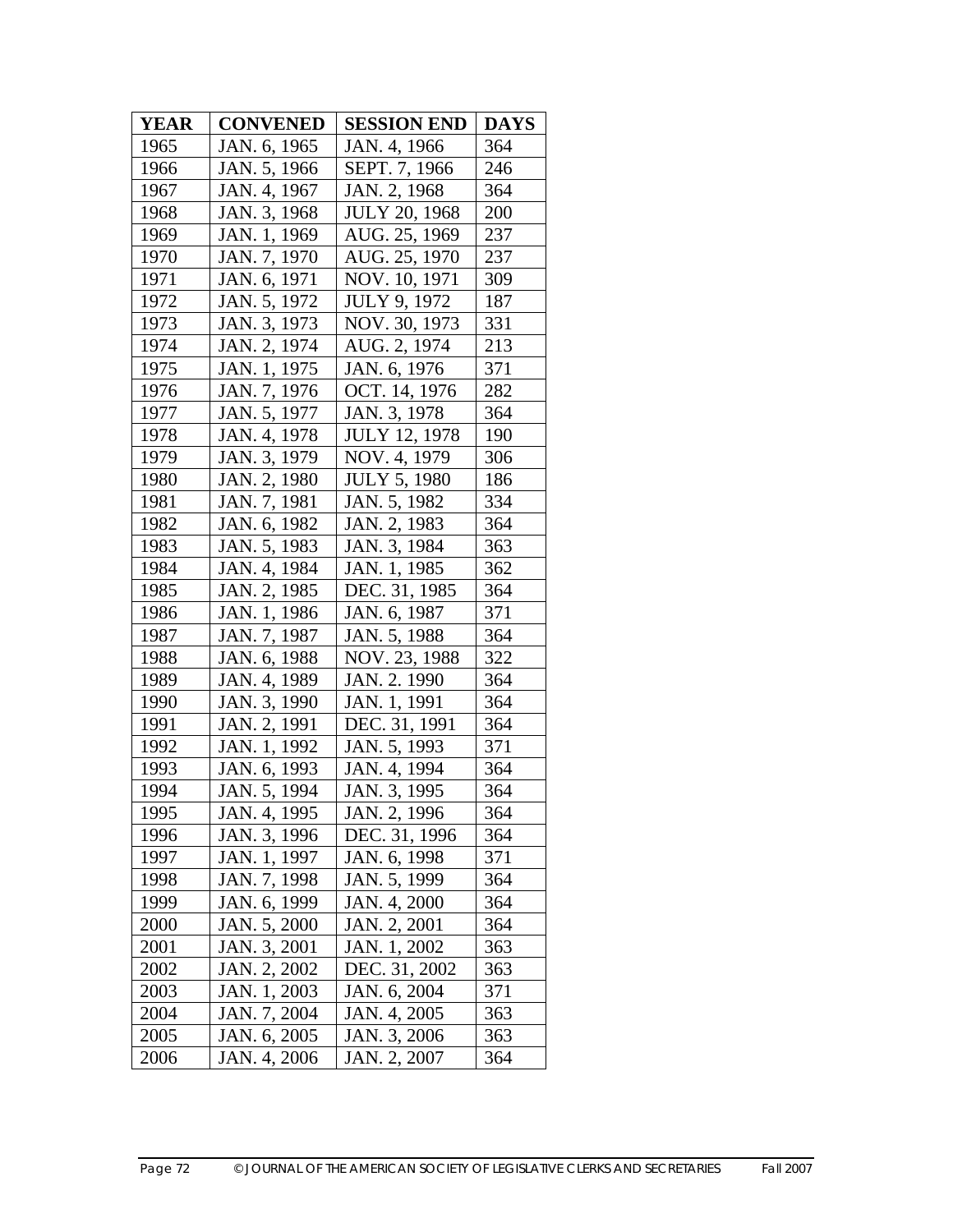#### **GENERAL COURT SESSIONS**



Many state constitutions prohibit one branch from adjourning for more than a couple of days without receiving the permission of the other branch. The Constitution of the Commonwealth, however, makes no reference to permission of the other branch in its mandate that neither the House nor the Senate may adjourn themselves for more than 2 days<sup>5</sup>. A recess or recesses amounting to not more than thirty days is authorized under the Constitution<sup>6</sup>, but legislators have been extremely reluctant to take advantage of this provision, having used it just once, in August of 1981. Consequently (except as noted above), sessions of both the House and Senate have been held at least twice weekly since January of 1981.

By the late 1980s, the failure of the Legislature to end its sessions in a timely manner raised the anger level of many citizens who called for a limit to session length. They particularly feared the potential harm that could be caused by a lame-duck Legislature. These folks

sincerely felt that the longer the Legislature stayed in session, the more chance that taxes would be raised, or that taxpayer money would be squandered. They believed, as had New York State Judge Gideon J. Tucker in 1866, that, "No man's life, liberty, or property are safe when the Legislature is in session."

 The rules change that, in effect, defused citizen wrath, and arguably somewhat improved the image of the General Court called for the conclusion of all "formal" legislative business not later than the third Wednesday in November of the first session of the biennium and, in the second year, the last day of July. These restrictions on "formal" business would allow the legislature to meet after those dates, but only in "informal" session, at which measures advance exclusively by grant of unanimous consent of the membership.

When meeting in formal sessions the House and Senate may conduct any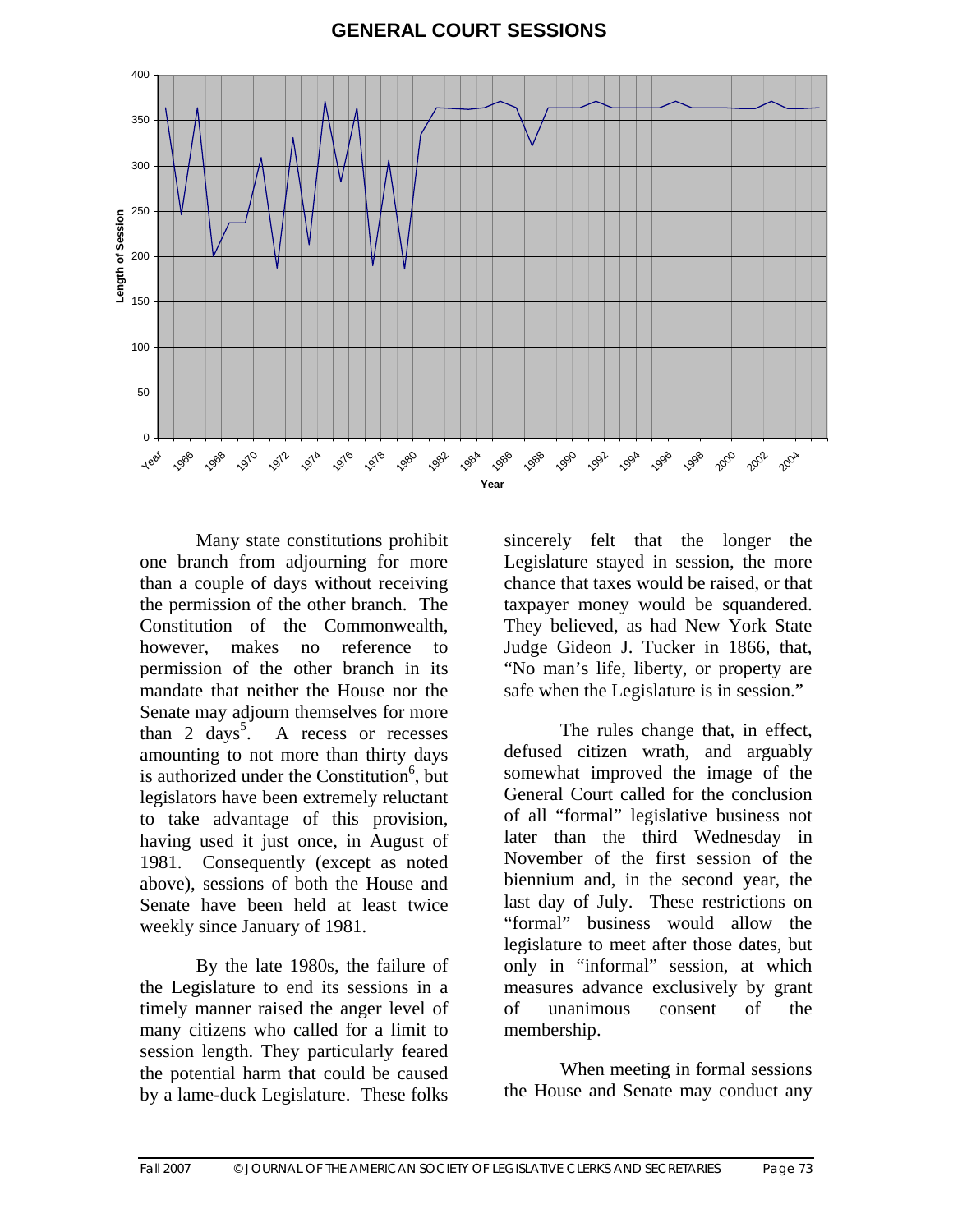and all business. They may engage in debate, and they may take roll call votes on bills and other measures presented to their chambers. Under the 1995 adopted rules, however, the General Court is prohibited from conducting *any* formal business during the last several weeks of the first annual session and the last five months of the second annual session. During those periods the Legislature, not having prorogued, is forced under the Constitution to meet and conduct business at least two days a week in informal sessions. During these informal sessions business may still be conducted, including the passage or rejection of legislation. The House rules specify that no roll call votes may be taken, and no formal debate is allowed during such informal sessions. So all votes taken during informal sessions are voice votes, but, in actuality, all business is conducted by unanimous consent. A quorum is always assumed, unless doubted, so members are not required to attend the informal sessions. Many members use this opportunity to spend time in their districts or elsewhere, or, if in the State House, address other legislative business; and therefore most do not attend the sessions. During an informal session a single rank and file member may unilaterally stop the passage of a bill by simply objecting to its advancement, with the threat of doubting the presence of a quorum his or her ammunition. This creates many interesting scenarios, especially when important legislation crucial to the operation of the state and advocated by leadership is held hostage by the lone objection of a rank and file member. Frequently the rank and file members who use this tactic are not actually opposed to the legislation to which they have registered the objection, but instead use the empowerment provided to them under this unique situation to leverage free and advance legislation that they support.

Leadership on the other hand, has found ways to empower themselves during these informal sessions, which often times are interspersed with many recesses and long periods of waiting on the rostrum for compromise language to be finalized, or for a committee to make a report, or for a meeting in the presiding officer's office to conclude, or for the other branch to take action on a bill. Informal days for clerks and other legislative staff therefore can be very painful, sometimes extending long into the evening and occasionally earning the dubious label, "Informal from Hell."

The days preceding the deadline for conducting formal business, and especially the final day, are typically very busy, as anxious members push for passage of legislation that they think might be too controversial to leave for chance at informal sessions, or that may require roll call votes, under the Constitution. These rush periods are somewhat analogous to a push to sine die, but then, after all of craziness ends, the session continues. In many instances, the anxiety of the members is not really necessary, as large numbers of bills, some of which have been major pieces of legislation, have made it through the legislative process during these blocks on the calendar that prohibit "formal" sessions. In the year 2000, for example, forty-one percent of the bills that became law during that session were passed by the General Court and put on the Governor's desk subsequent to the July 31 deadline for formal sessions. This supposed "down-time", therefore,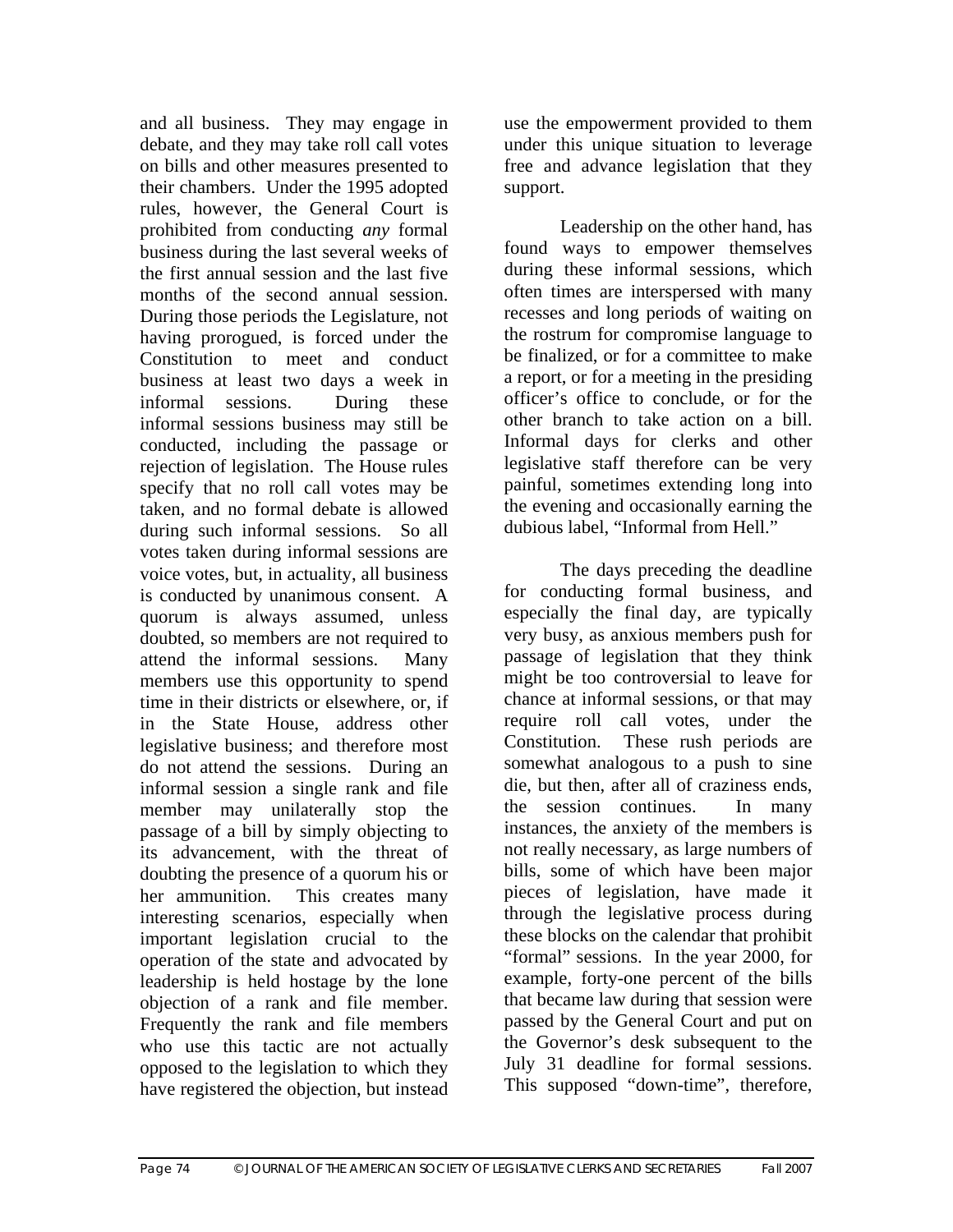can be a very busy time for legislative staff.

Incidentally, due to this change in the legislative calendar, the Governor now has a 5 month opportunity to pocket veto measures during the second session of the General Court. Under the Constitution, a vote upon a vetoed bill must be taken by a call of the yeas and nays<sup>7</sup>, and seeing that no roll calls may be taken during informal sessions, any bill that the Governor is opposed to is veto proof.

It should also be noted that the restrictions on House and Senate sessions do not apply to meetings of both branches sitting in joint constitutional convention. Therefore there was no violation of rules when the joint session by roll call vote gave initial approval to the initiative amendment to the Constitution relative to the definition of marriage, on the last day of the 2005- 2006 General Court<sup>8</sup>.

Additionally, there is a precedent for suspension of the rule, to allow the House and Senate to conduct formal business after the deadlines for formal sessions identified in the rule. On November 21, 2001, the final day allowed for formal sessions during the 2001 Session of the General Court, both the House and Senate adopted an order

(by a yea vote of more than 2/3rds of both branches), which suspended Joint Rule 12A so that they could meet on December 5, 2001, for the purpose of overriding Gubernatorial vetoes of items and sections contained in the General Appropriation Bill, and also take roll call actions on Congressional redistricting legislation. The trick here is that, in order to avoid a Catch-22 situation, suspension of the rule to allow for the conducting of formal business subsequent to the deadline for formal sessions needs to be taken before that deadline. After the deadline, the motion would have to be placed before the body at an informal session, at which the objection of one lone rank and file member could stop it dead in its tracks.

It is unlikely that any other legislative body in the world operates under constraints and restrictions such as those faced by the Massachusetts Legislature due to the rules change adopted in 1995. That laws continue to pass and legislative authority is not diminished under such constraints is a testament to the adaptability and flexibility of the legislative process, the willingness of legislators to reach compromise and the genius of the American political system.

 $\overline{a}$ 

<sup>&</sup>lt;sup>1</sup> Mass. Const. Art. XLVIII.

<sup>&</sup>lt;sup>2</sup> League of Women Voters of Massachusetts & others vs. Secretary of the Commonwealth, 425 Mass. 424 681 NE2d 842.

<sup>3</sup> Mass. Gen. Ct. Joint Rule 12A.

<sup>4</sup> Manual for the General Court.

<sup>5</sup> Mass. Const. Pt. 2, C.1, § 3, Art. 8 (House); Pt. 2, C.1, § 2, Art. 6 (Senate).

<sup>6</sup> Mass. Const., Amendments, Art. CII.

<sup>7</sup> Mass. Const. Pt. 2, C.1, § 1, Art. 2.

<sup>&</sup>lt;sup>8</sup> Journal of the Joint Session, Jan. 2, 2007 (note, this proposal was defeated when voted upon by the next General Court, see Journal of the Joint Session, June 14, 2007. For a complete chronology of the events on this issue, see Legislative Administrators, Summer 2005, Summer 2006, Winter 2007, Spring 2007, Summer 2007, States at a Glance, Massachusetts).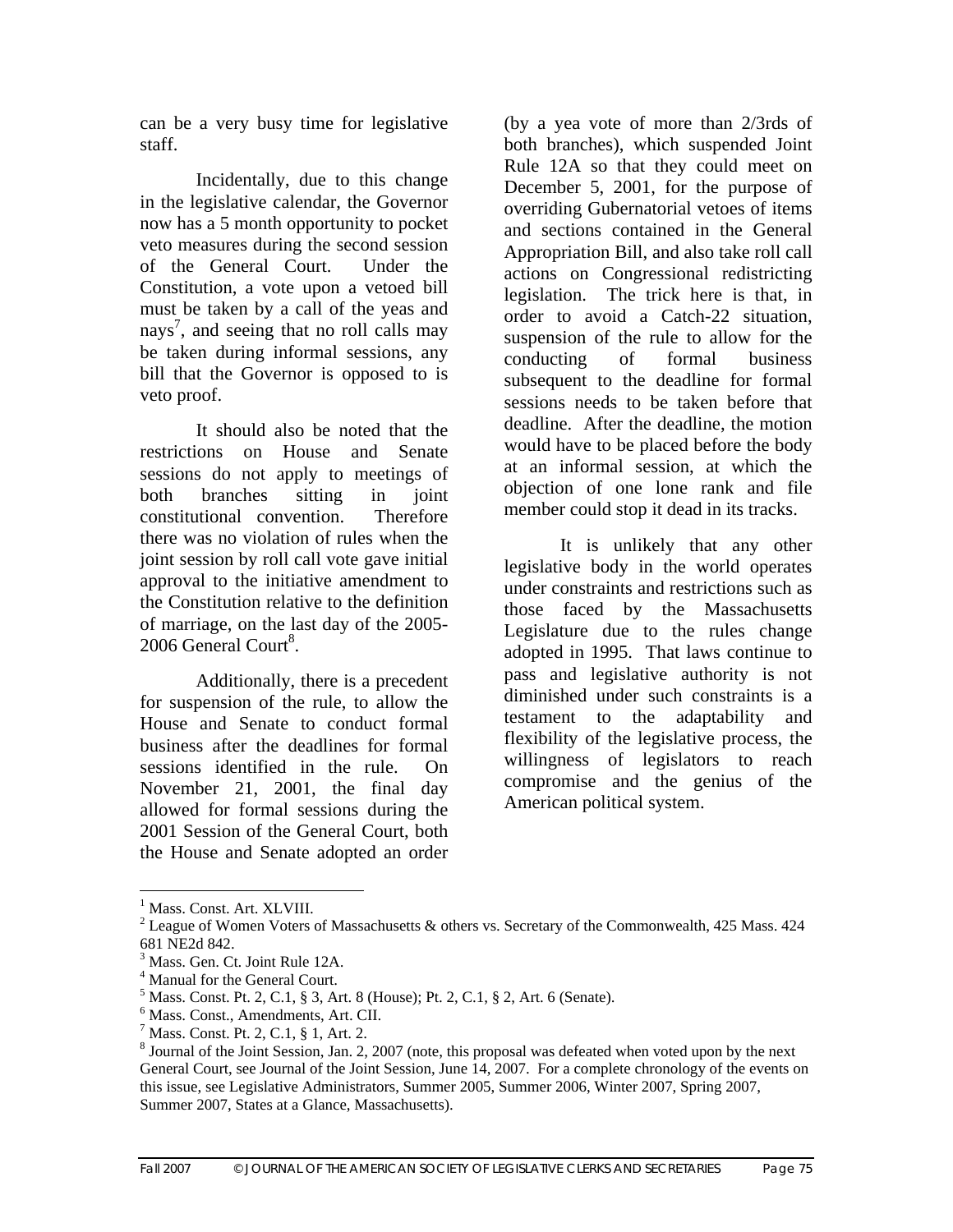#### **PROFESSIONAL JOURNAL INDEX**  1995 – 2007

# **Administration**

| Fall   | 1997 | Boulter, David E. | Strategic Planning and Performance Budgeting: A New Approach<br>to Managing Maine State Government |
|--------|------|-------------------|----------------------------------------------------------------------------------------------------|
| Spring | 2001 | Carey, Patti B.   | Understanding the Four Generations in Today's Workplace                                            |
| Spring | 2006 | Hedrick, JoAnn    | Passage of Bills and Budgets in the United States System –<br>A Small State's Perspective          |
| Spring | 2001 | Henderson, Dave   | Personnel Policies in the Legislative Environment                                                  |
| Summer | 2000 | Jones, Janet E.   | RFP: A Mission Not Impossible                                                                      |
| Spring | 1998 | Larson, David     | Legislative Oversight of Information Systems                                                       |
| Fall   | 1995 | Rudnicki, Barbara | Criticism                                                                                          |

### **ASLCS**

| Summer |  | 2000 Burdick, Edward A. | A History of ASLCS |
|--------|--|-------------------------|--------------------|
|--------|--|-------------------------|--------------------|

## **Case Studies**

| Fall   | 2003 | Bailey, Mathew S.   | The Will of the People: Arizona's Legislative Process                                                                                                                  |
|--------|------|---------------------|------------------------------------------------------------------------------------------------------------------------------------------------------------------------|
| Summer | 2000 | Clemens and Schuler | The Ohio Joint Select Committee Process                                                                                                                                |
| Fall   | 2006 | Clemens, Laura      | Ohio Case Regarding Open Meetings and Legislative Committees                                                                                                           |
| Fall   | 2003 | Cosgrove, Thomas J. | First-Term Speakers in a Divided Government                                                                                                                            |
| Fall   | 2005 | Garrett, John       | The Balance Between Video Conferencing by The Virginia<br>General Assembly and Requirements of Virginia's Freedom of<br><b>Information Act</b>                         |
| Spring | 1996 | Dwyer, John F.      | Iowa Senate's Management of Its Telephone Records Is Upheld by<br><b>State Supreme Court</b>                                                                           |
| Fall   | 2003 | Gray, LaToya        | Virginia's Judicial Selection Process                                                                                                                                  |
| Spring | 2003 | Howe, Jerry         | Judicial Selection: An Important Process                                                                                                                               |
| Fall   | 2002 | Jamerson, Bruce F.  | Interpreting the Rules: Speaker's Resignation Challenges                                                                                                               |
| Fall   | 2007 | James, Steven T.    | Government by Consensus- Restrictions on Formal Business in<br>the Massachusetts Legislature Inspire Innovative Ways to Govern                                         |
| Fall   | 2003 | Morales, Michelle   | I Will Survive: One Bill's Journey Through the Arizona<br>Legislature                                                                                                  |
| Fall   | 1995 | Phelps, John B.     | Publishing Procedural Rulings in the Florida House of<br>Representatives                                                                                               |
| Fall   | 2006 | Phelps, John B.     | Florida Association of Professional Lobbyists, Inc. et. al. v.<br>Division of Legislative Information Services of the Florida Office<br>of Legislative Services et. al |
| Fall   | 2006 | Speer, Alfred W.    | The Establishment Clause & Legislative Session Prayer                                                                                                                  |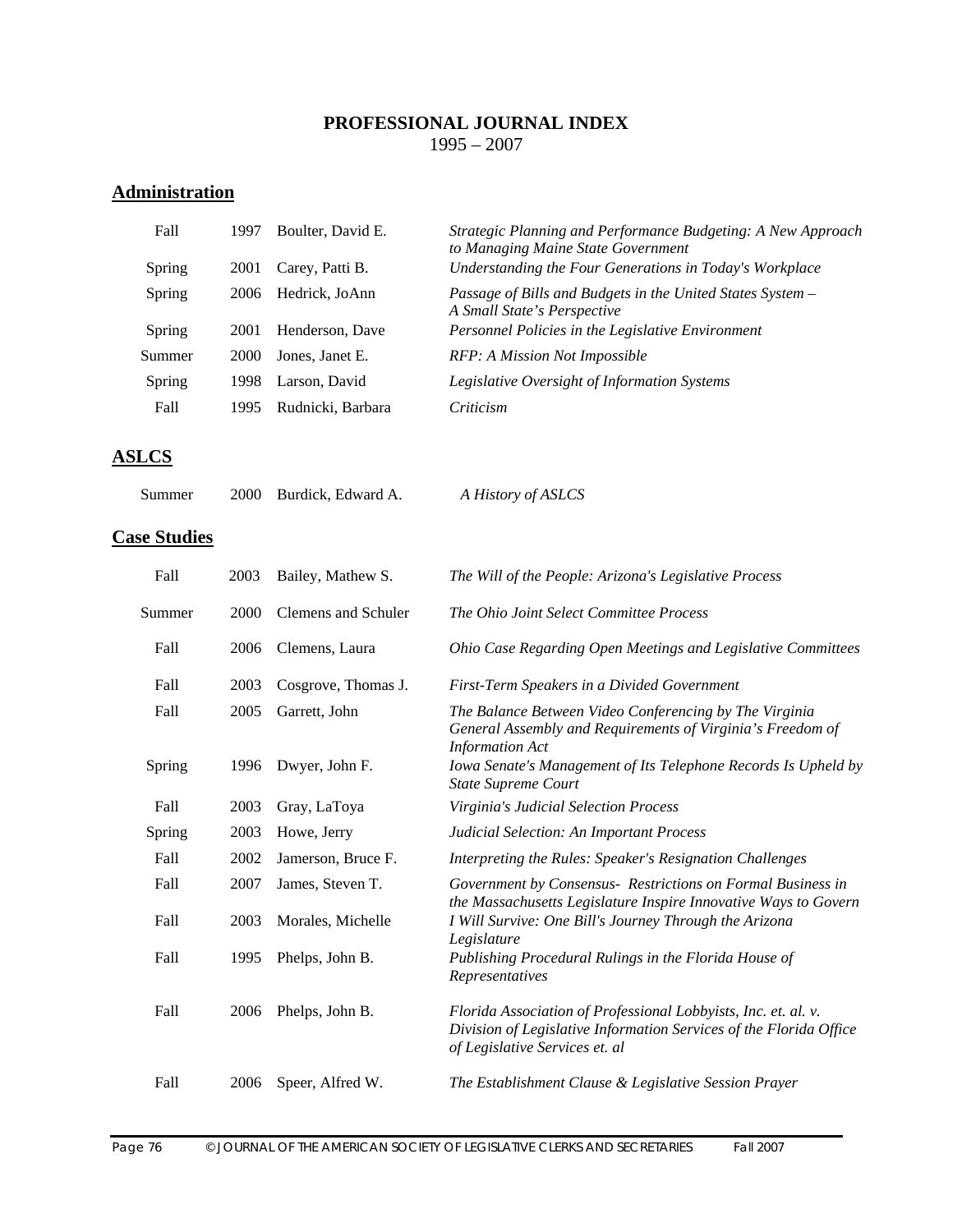| Fall   | 2001  | Tedcastle, Ted    | High Noon at the Tallahassee Corral                                                                             |
|--------|-------|-------------------|-----------------------------------------------------------------------------------------------------------------|
| Spring | 1998. | Todd. Tom         | Nebraska's Unicameral Legislature: A Description and Some<br>Comparisons with Minnesota's Bicameral Legislature |
| Fall   | 2006  | Wattson, Peter S. | Judging Qualifications of a Legislator                                                                          |

# **Historic Preservation**

| Fall                 | 1995 | Mauzy, David B.       | <b>Restoration of the Texas Capitol</b>                                                                                              |
|----------------------|------|-----------------------|--------------------------------------------------------------------------------------------------------------------------------------|
| Fall                 | 2001 | Wooton, James E.      | Preservation and Progress at the Virginia State Capitol                                                                              |
| <b>International</b> |      |                       |                                                                                                                                      |
| Fall                 | 2000 | Grove, Russell D.     | The Role of the Clerk in an Australian State Legislature                                                                             |
| Fall                 | 2000 | Law, K.S.             | The Role of the Clerk to the Legislative Council of the Hong Kong<br>Special Administrative Region of the People's Republic of China |
| Spring               | 2004 | MacMinn, E. George    | The Westminster System - Does It Work in Canada?                                                                                     |
| Spring               | 2006 | Phelps, John B.       | A Consultancy in Iraq                                                                                                                |
| Fall                 | 2000 | Pretorius, Pieter     | The Role of the Secretary of a South African Provincial<br>Legislature                                                               |
| Spring               | 2002 | Schneider, Donald J.  | <b>Emerging Democracies</b>                                                                                                          |
| <b>Miscellaneous</b> |      |                       |                                                                                                                                      |
| Summer               | 1999 | Arinder, Max K.       | Planning and Designing Legislatures of the Future                                                                                    |
| Fall                 | 2000 | Arinder, Max K.       | Back to the Future: Final Report on Planning and<br>Designing Legislatures of the Future                                             |
| Winter               | 2000 | Drage, Jennifer       | Initiative, Referendum, and Recall: The Process                                                                                      |
| Fall                 | 2005 | Hodson, Tim           | <b>Judging Legislatures</b>                                                                                                          |
| Spring               | 1996 | O'Donnell, Patrick J. | A Unicameral Legislature                                                                                                             |
| Fall                 | 2006 | Miller, Steve         | Where is the Avant-Garde in Parliamentary Procedure?                                                                                 |
| Spring               | 1998 | Pound, William T.     | The Evolution of Legislative Institutions: An Examination<br>of Recent Developments in State Legislatures and NCSL                   |
| Fall                 | 2000 | Rosenthal, Alan       | A New Perspective on Representative Democracy: What<br>Legislatures Have to Do                                                       |
| Fall                 | 1995 | Snow, Willis P.       | Democracy as a Decision-Making Process: A Historical<br>Perspective                                                                  |
| <b>Process</b>       |      |                       |                                                                                                                                      |
| Fall                 | 1996 | Burdick, Edward A.    | Committee of the Whole: What Role Does It Play in<br>Today's State Legislatures?                                                     |
| Fall                 | 2006 | Clift, Claire J.      | Reflections on the Impeachment of a State Officer                                                                                    |
| Spring               | 2003 | Clapper, Thomas       | How State Legislatures Communicate with the Federal<br>Government                                                                    |
| Spring               | 2004 | Dunlap, Matthew       | My Roommate Has a Mohawk and a Spike Collar:<br>Legislative Procedure in the Age of Term Limits                                      |
| Winter               | 2000 | Edwards, Virginia A.  | A History of Prefiling in Virginia                                                                                                   |
| Spring               | 2002 | Erickson and Barilla  | Legislative Powers to Amend a State Constitution                                                                                     |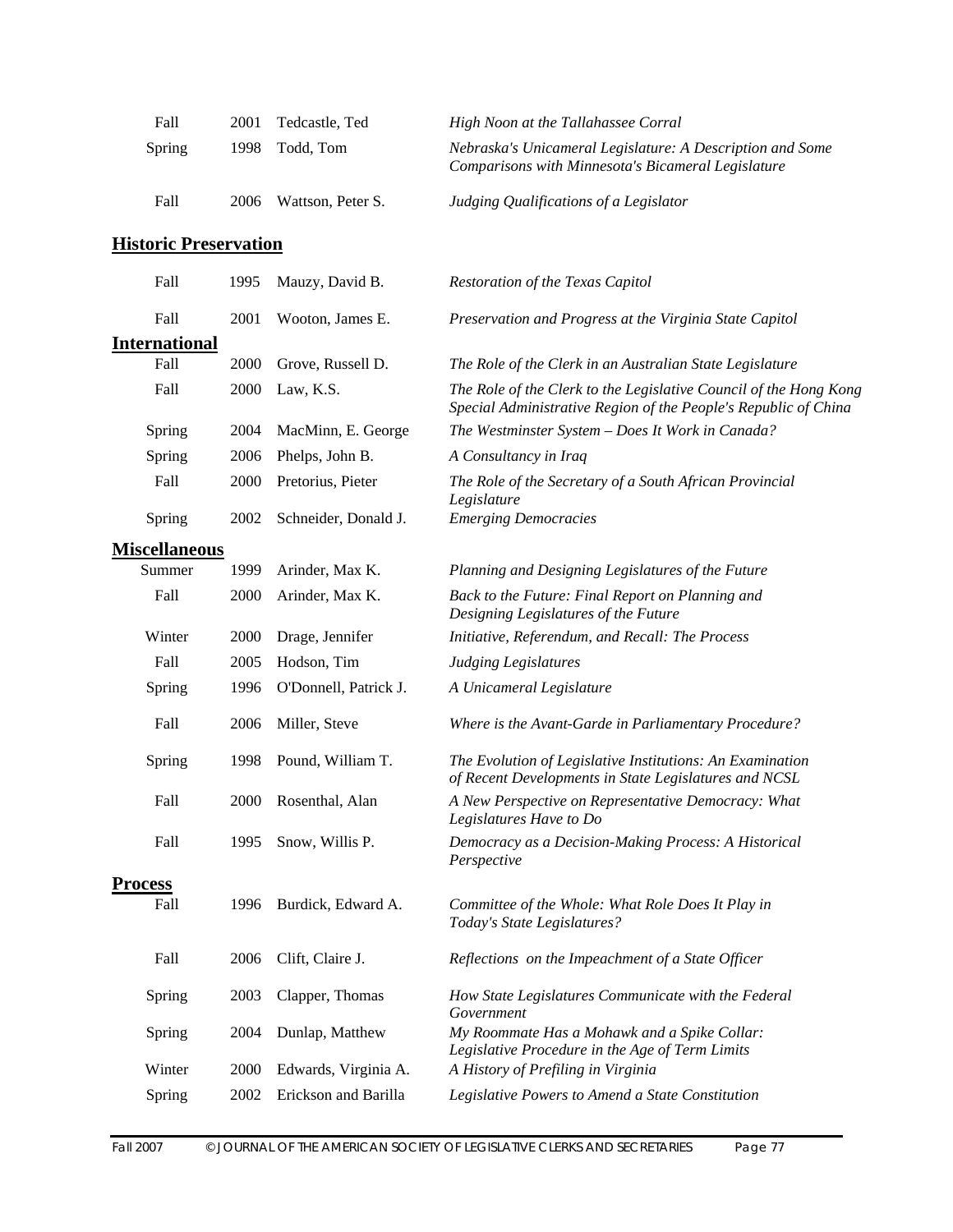| Spring                      | 2001 | Erickson and Brown     | Sources of Parliamentary Procedure: A New Precedence<br>for Legislatures                                                                                                    |
|-----------------------------|------|------------------------|-----------------------------------------------------------------------------------------------------------------------------------------------------------------------------|
| Summer                      | 1999 | Erickson, Brenda       | Remote Voting in Legislatures                                                                                                                                               |
| Spring                      | 2004 | James, Steven T.       | The Power of the Executive vs. Legislature - Court Cases<br>and Parliamentary Procedure                                                                                     |
| Spring                      | 1997 | Jones, Jerry G.        | Legislative Powers and Rules of Procedure: Brinkhaus v.<br>Senate of the State of Louisiana                                                                                 |
| Spring                      | 1998 | King, Betty            | Making Tradition Relevant: A History of the Mason's<br>Manual of Legislative Procedure Revision Commission                                                                  |
| Fall                        | 2002 | Maddrea, B. Scott      | Committee Restructuring Brings Positive Changes to the<br>Virginia House                                                                                                    |
| Fall                        | 1997 | Mayo, Joseph W.        | <b>Rules Reform</b>                                                                                                                                                         |
| Spring                      | 2002 | Mina, Eli              | <b>Rules of Order versus Principles</b>                                                                                                                                     |
| Fall                        | 2007 | Robert and Armitage    | Perjury, Contempt and Privilege -Oh My! Coercive<br><b>Powers of Parliamentary Committees</b>                                                                               |
| Spring                      | 2003 | Tucker, Harvey J.      | Legislative Logjams Reconsidered                                                                                                                                            |
| Fall                        | 2005 | Tucker, Harvey J.      | The Use of Consent Calendars In American State<br>Legislatures                                                                                                              |
| Summer                      | 2000 | Vaive, Robert          | Comparing the Parliamentary System and the<br><b>Congressional System</b>                                                                                                   |
| Fall                        | 2001 | Whelan, John T.        | A New Majority Takes Its Turn At Improving the Process                                                                                                                      |
| <b>Staff</b>                |      |                        |                                                                                                                                                                             |
| Spring                      | 2001 | Barish, Larry          | LSMI: A Unique Resource for State Legislatures                                                                                                                              |
| Fall                        | 2001 | Best, Judi             | Legislative Internships: A Partnership with Higher                                                                                                                          |
| Spring                      | 1996 | Brown, Douglas G.      | Education<br>The Attorney-Client Relationship and Legislative Lawyers:<br>The State Legislature as Organizational Client                                                    |
| Fall                        | 2002 | Gallagher and Aro      | Avoiding Employment-Related Liabilities: Ten Tips from<br>the Front Lines                                                                                                   |
| Spring                      | 2003 | Geiger, Andrew         | Performance Evaluations for Legislative Staff                                                                                                                               |
| Spring                      | 1997 | Gumm, Jay Paul         | Tap Dancing in a Minefield: Legislative Staff and the Press                                                                                                                 |
| Fall                        | 1997 | Miller, Stephen R.     | Lexicon of Reporting Objectives for Legislative Oversight                                                                                                                   |
| Winter                      | 2000 | Phelps, John B.        | Legislative Staff: Toward a New Professional Role                                                                                                                           |
| Spring                      | 2004 | Phelps, John B.        | Notes on the Early History of the Office of Legislative<br>Clerk                                                                                                            |
| Winter                      | 2000 | Swords, Susan          | NCSL's Newest Staff Section: "LINCS" Communications<br>Professionals                                                                                                        |
| Fall                        | 1996 | Turcotte, John         | <b>Effective Legislative Presentations</b>                                                                                                                                  |
| Fall                        | 2005 | VanLandingham, Gary R. | When The Equilibrium Breaks, The Staffing Will Fall -<br>Effects of Changes In Party Control of State Legislatures<br>and Imposition of Term Limits on Legislative Staffing |
| <b>Technology</b><br>Spring | 1996 | Behnk, William E.      | California Assembly Installs Laptops for Floor Sessions                                                                                                                     |
| Spring                      | 1997 | <b>Brown and Ziems</b> | Chamber Automation in the Nebraska Legislature                                                                                                                              |
|                             |      |                        |                                                                                                                                                                             |
| Spring                      | 2002 | Crouch, Sharon         | NCSL Technology Projects Working to Help States Share<br>Resources                                                                                                          |